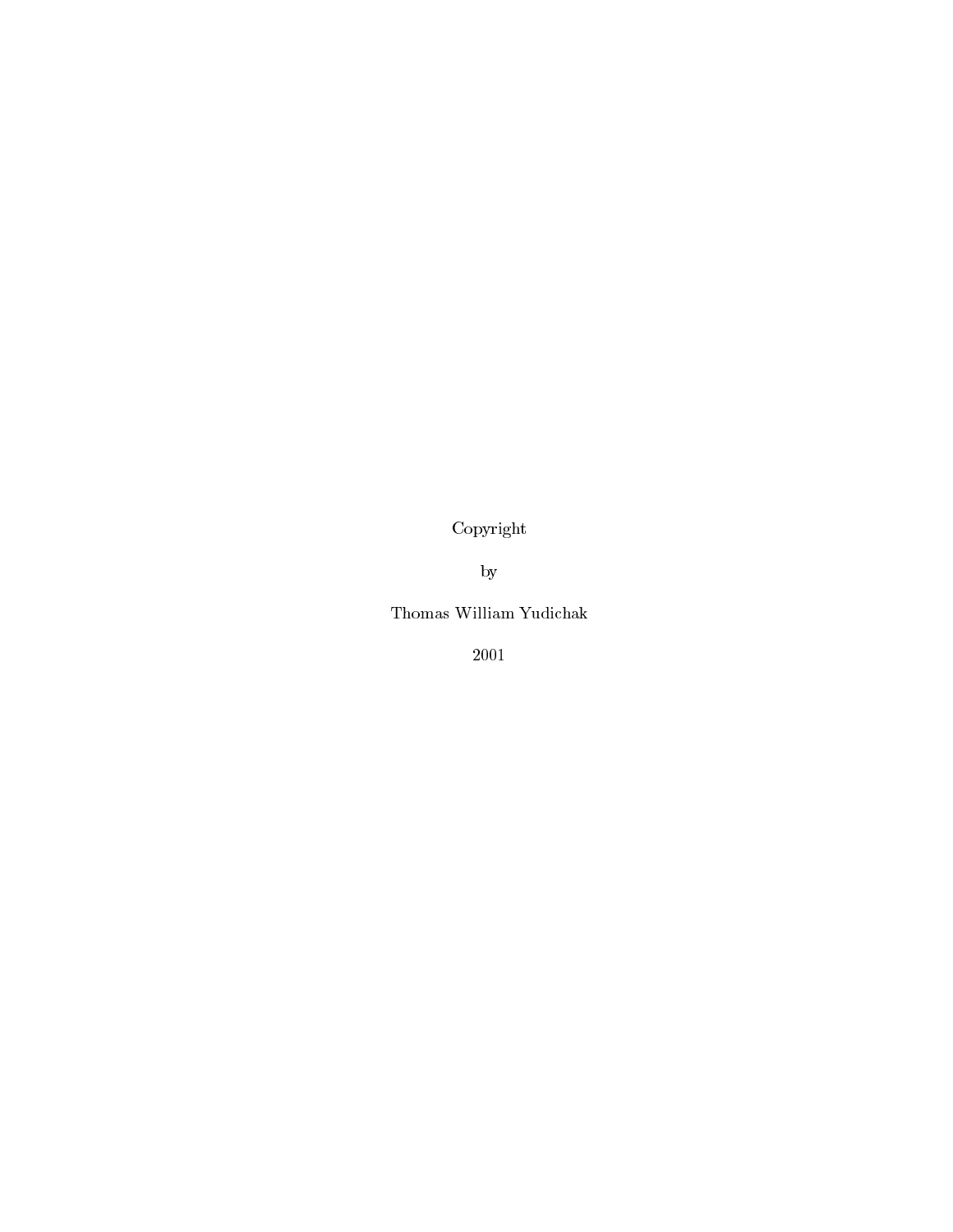## Hamiltonian Methods in Weakly Nonlinear Vlasov-Poisson Dynamics

by

Thomas William Yudichak, B.S.

### Dissertation

Presented to the Faculty of the Graduate School of

The University of Texas at Austin

in Partial Fulfillment

of the Requirements

for the Degree of

### Doctor of Philosophy

## The University of Texas at Austin

May 2001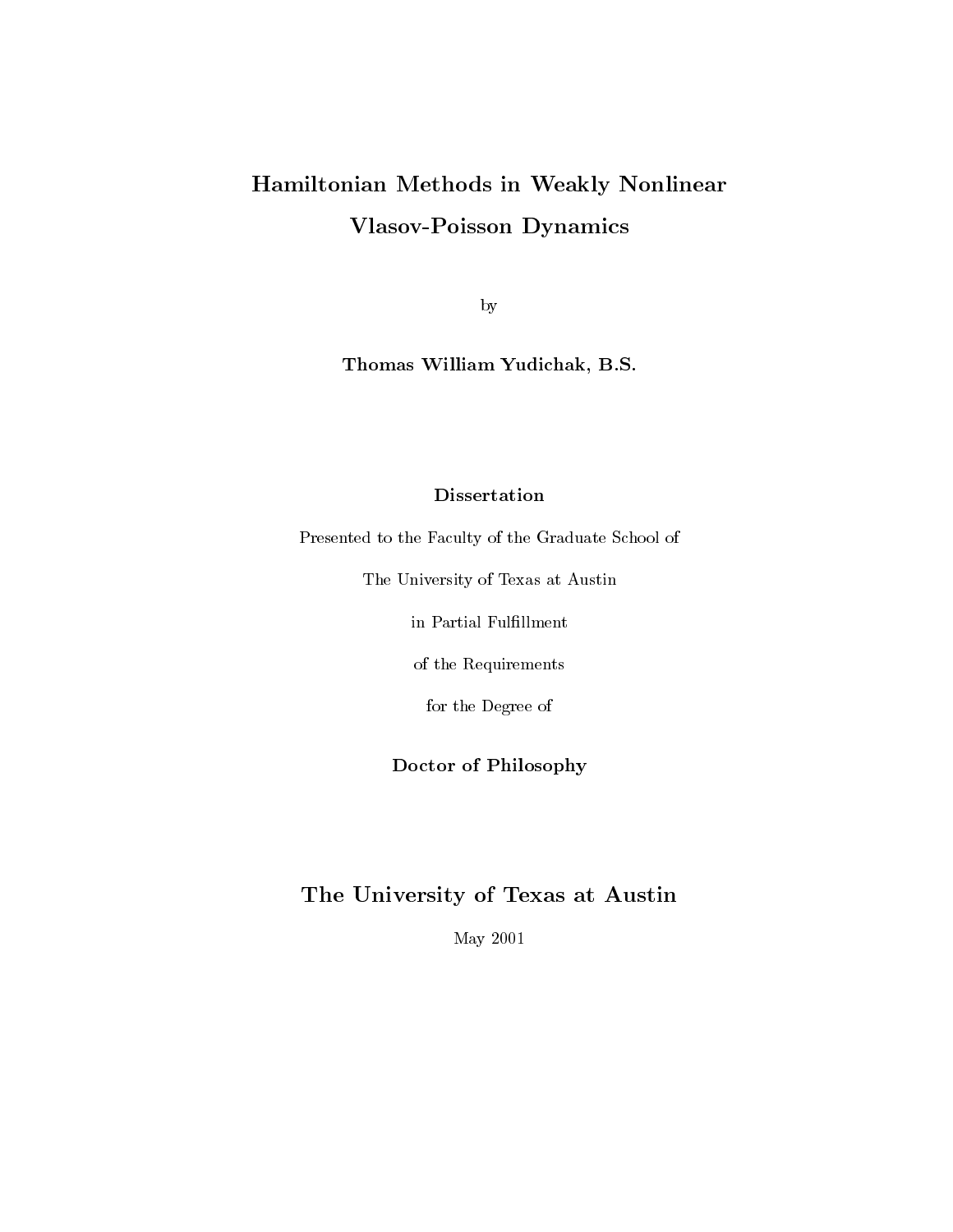## Hamiltonian Methods in Weakly Nonlinear Vlasov-Poisson Dynamics

Approved by Dissertation Committee: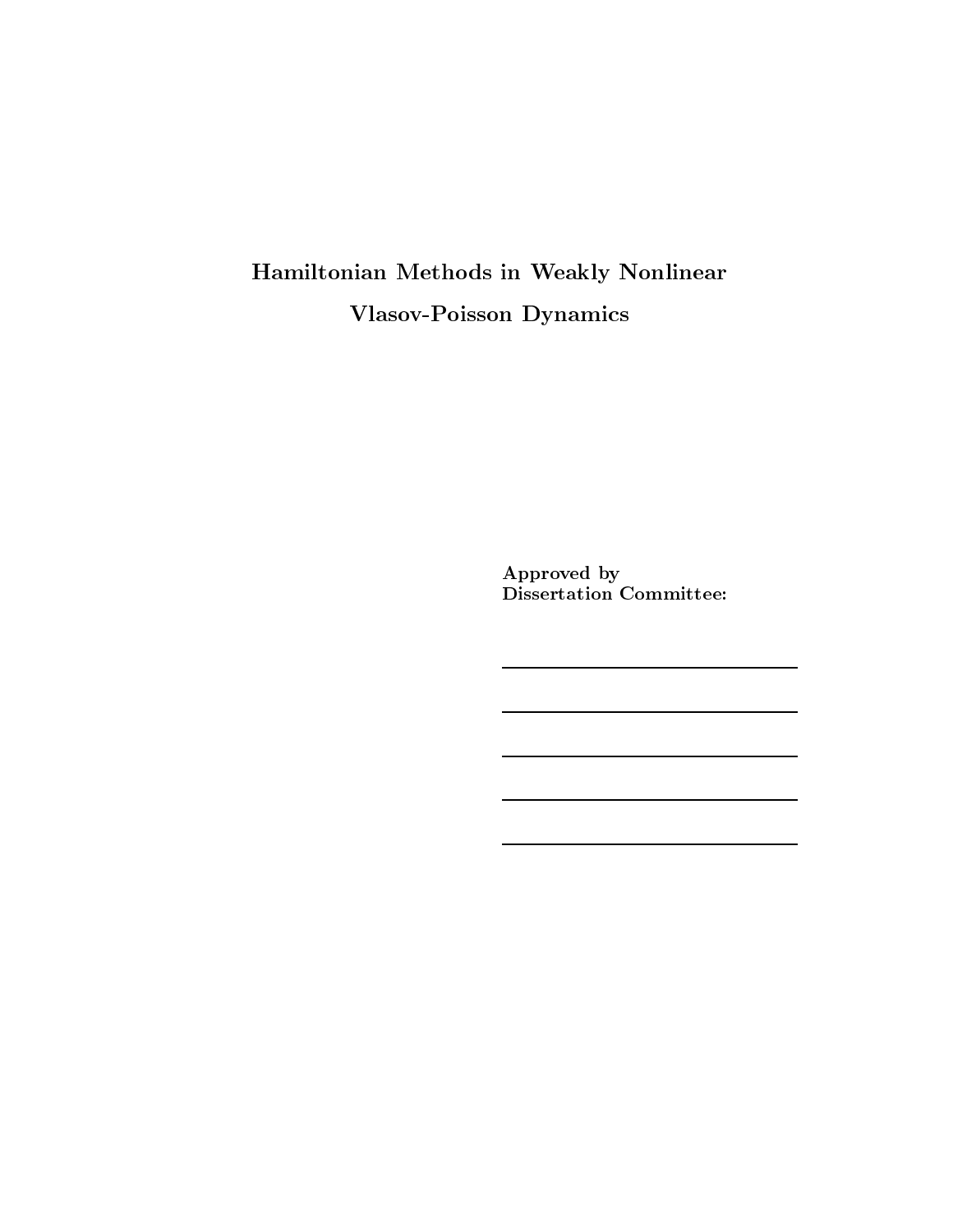To Julie, Justin and Gram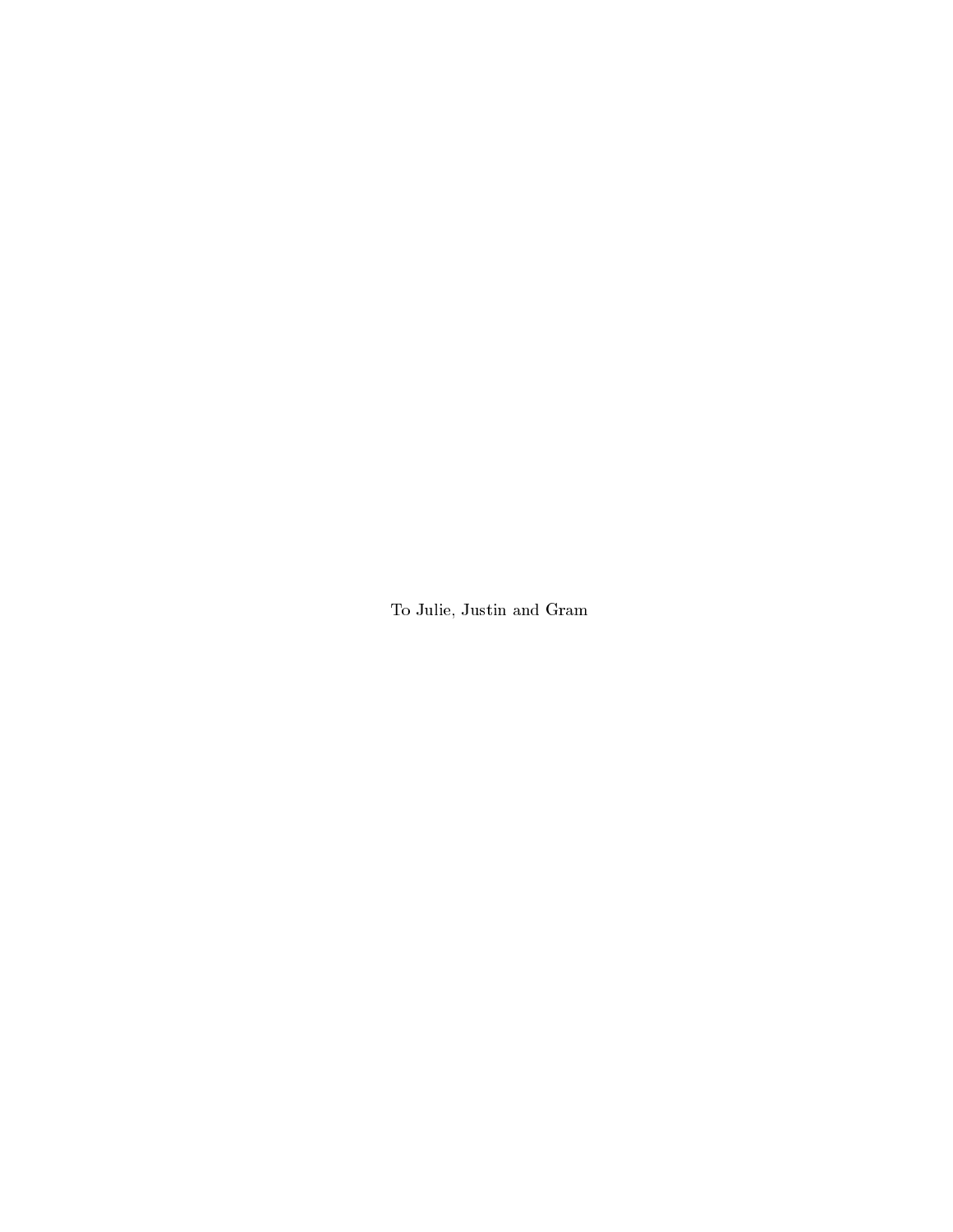# Acknowledgments

Although only one author is listed on the title page of this dissertation, it would not exist without the help of numerous people. All of these people deserve my gratitude, and I will try to convey it as completely as I can.

First, I must thank my supervisor, mentor, and friend, Professor Phil Morrison. Since I have been his graduate student, he has been my unfailing intellectual guide, putting up with my frequent stubbornness, and encouraging me when I met with obstacles. My life has been, and I am certain will continue to be, enriched from knowing him.

I must thank the many graduate students and faculty who have been my colleagues and friends. I have had a great number of valuable (and entertaining) conversations with Dr. Jean-Luc Thieault, Mr. Chris Jones, Dr. James Smith, and Mr. Evstati Evstatiev, the latter two having shared an office with me for several years each, and making it a more than tolerable place. While these four have perhaps most suffered the brunt of my prolixity, I must not forget to thank (in no particular order) Dr. Brad Shadwick, Mr. Nathan Harshman, Professors Richard Fitzpatrick, William Drummond, and Jerry Bona, Dr. Nikhil Padhye, Dr. Mark Mims, Dr. Mark Byrd, Mr. Edmund Yu, Dr. Todd Timberlake, Mr. Todd Tilma, Mr. Todd Krause, Mr. Vivek Narayanan, Mr. Amit Apte, and Mr. Alex Wurm, for lending an ear and offering helpful advice. And of course, the members of my committee deserve special mention, not only for agreeing to evaluate my work, but for being my teacher at one time or another. They are Professors Richard Hazeltine, Wendell Horton, Rafael de la Llave, and Dr. Frank Waelbroeck.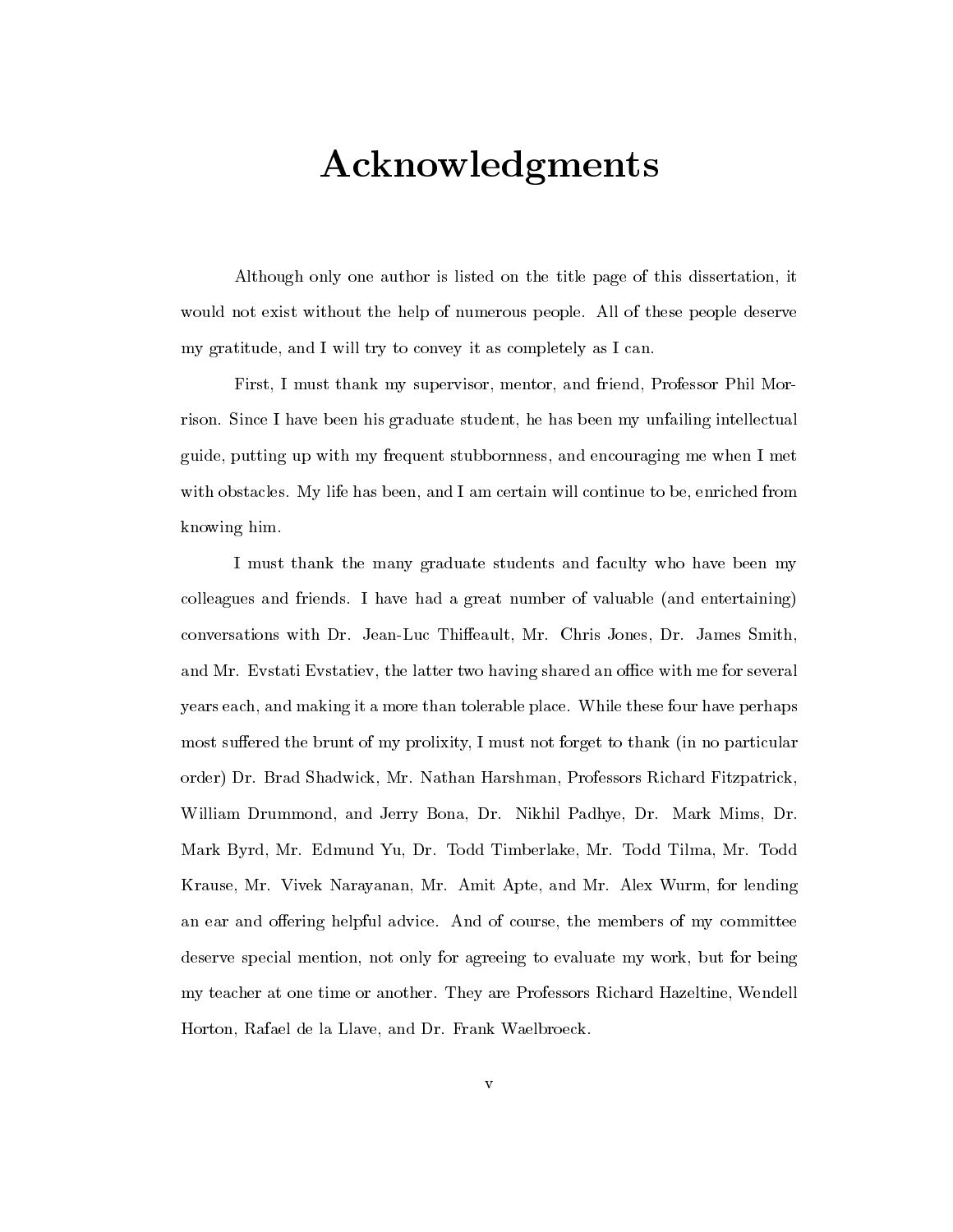My work has also benetted from the assistance of people I see less frequently, if at all. Special thanks go to Dr. Jacques Vanneste, Dr. Diego Castillo-Negrete, and Dr. Alex Casti for their suggestions and assistance.

My tenure as a graduate student has been made a pleasure by the efforts of the staff. I would especially like to thank Mrs. Norma Kotz from the Department of Physics, and Mr. Jim Dibble, Mrs. Carolyn Valentine, Mrs. Saralyn Stewart, Mrs. Suzy Mitchell, Mrs. Dawn East, and Mr. James Halligan from the IFS.

Finally, and most of all, I must thank my family. My parents have always been loving and supportive of all my interests. My brothers have always been good friends. And I am fortunate to have in-laws who are as loving and supportive as my own family. I cannot give enough thanks to Teresa Parrott, my wife's grandmother, for having lived with us and helped us take care of our son. But my deepest gratitude and love runs to my wife Julie and my son Justin. Without them, I would not have persisted.

Thomas William Yudichak

The University of Texas at Austin May 2001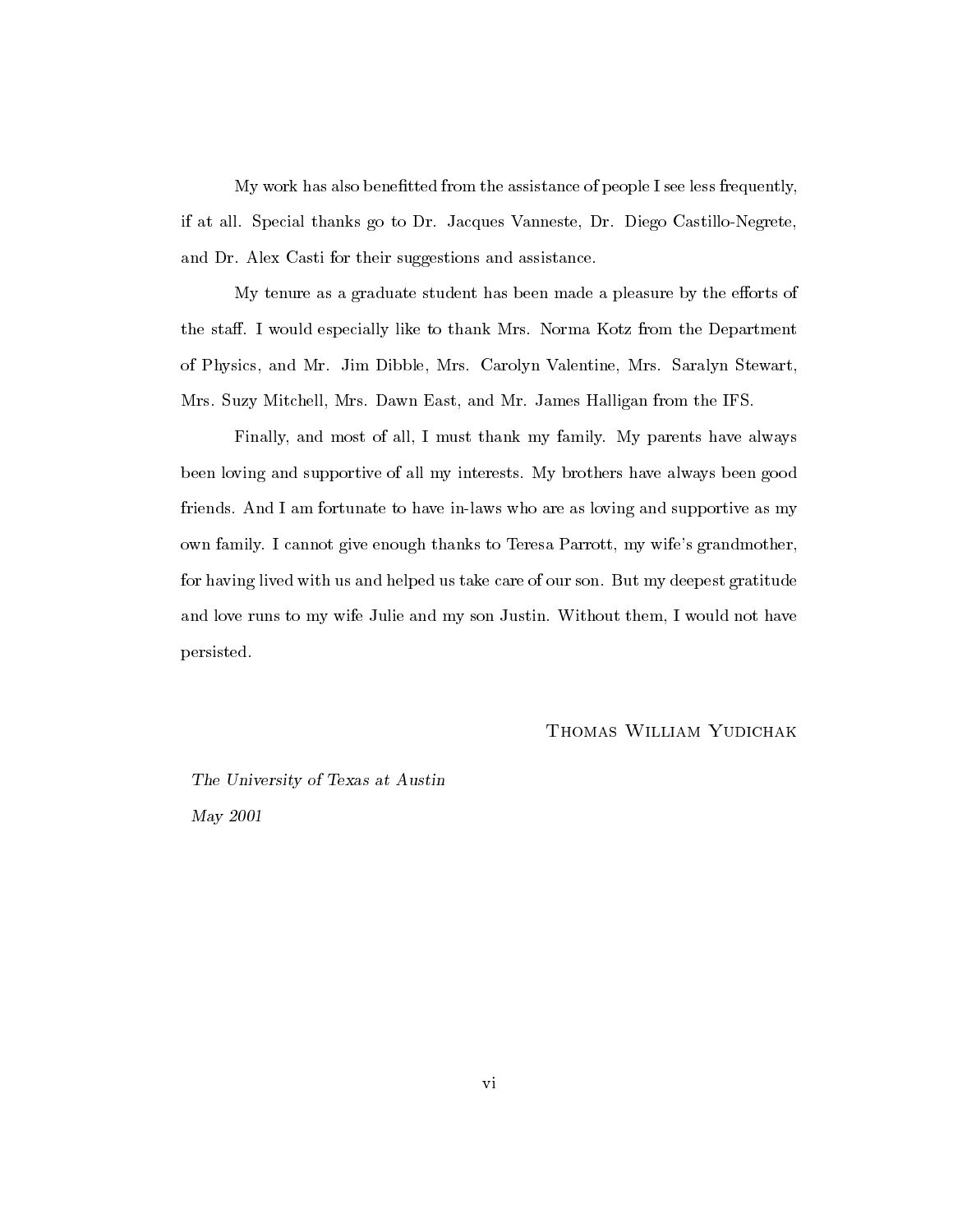## Hamiltonian Methods in Weakly Nonlinear Vlasov-Poisson Dynamics

Publication No.

Thomas William Yudichak, Ph.D. The University of Texas at Austin, 2001

Supervisor: Philip J. Morrison

The Vlasov-Poisson equation describes the evolution of probability distributions of electrically charged particles in a plasma, sub ject only to electrostatic forces. Even in the linear limit, solutions of this equation display rich behavior: the singular nature of the inverse of the linearized Vlasov-Poisson operator endows it with a continuous spectrum. The normal modes of this operator, called Van Kampen modes, form a complete set, and so provide a general solution to the linearized initial value problem. With the well-developed linear theory as a starting point, we explore the nonlinear behavior of small amplitude disturbances about linearly stable, homogeneous equilibria of the Vlasov-Poisson equation. Specically, we truncate the equation to include only the lowest-order interactions between Van Kampen modes.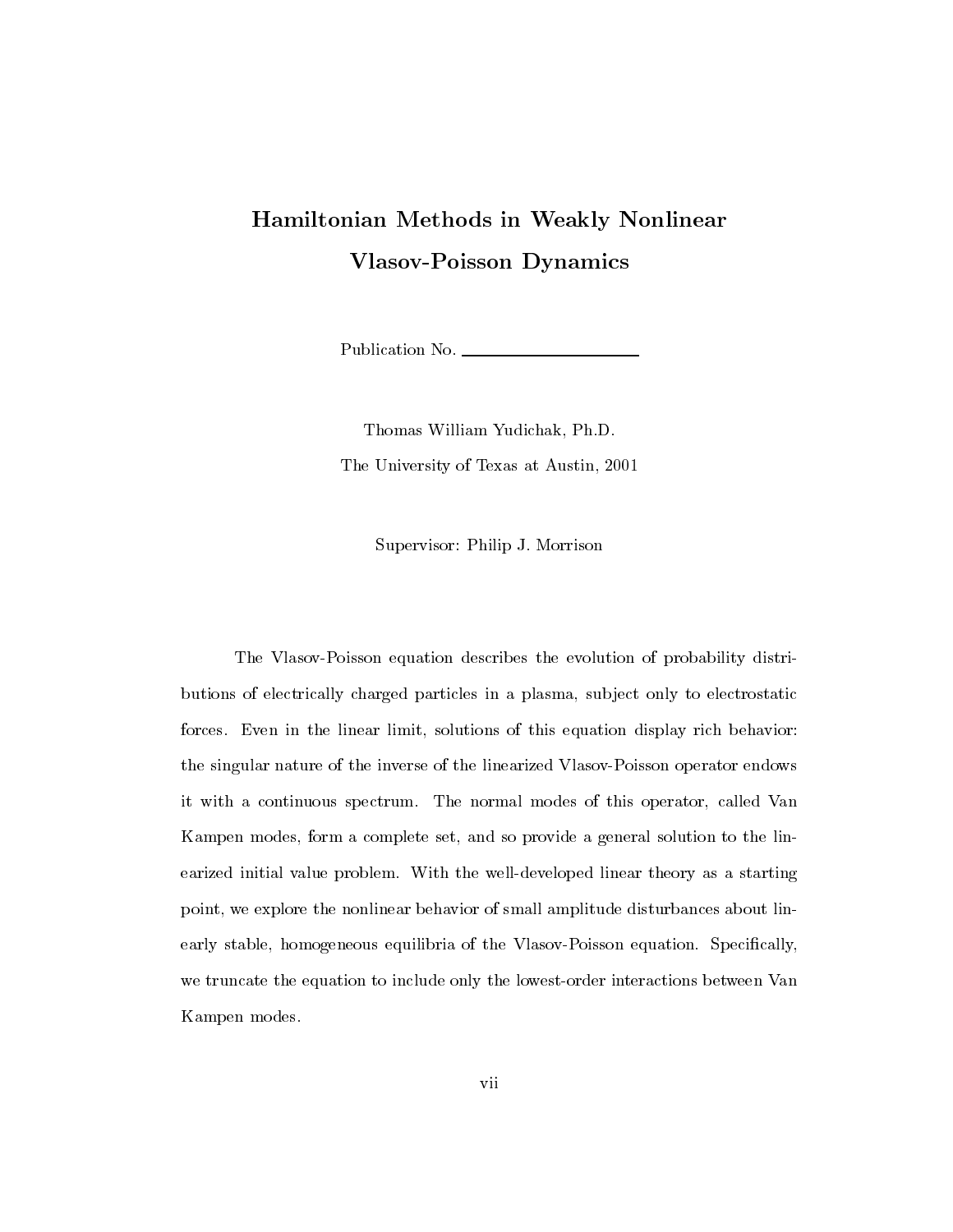In contrast to previous attempts, we take advantage of the noncanonical, infinite-dimensional Hamiltonian structure of this equation. To this end, we import concepts from the perturbation theory of nite-dimensional Hamiltonian systems to our infinite-dimensional context. In particular, we modify the technique known as partial averaging to apply it to a system with a continuous linear spectrum, by introducing the idea of a layer of resonances. As this technique has been developed for canonical Hamiltonian equations, we show how to canonize the Hamiltonian to the order of interest.

From this retooled perturbation theory, we derive an approximate resonance Hamiltonian that retains the dominant characteristics of the weakly nonlinear behavior. We find that, in spite of the presence of negative-energy modes in the linear spectrum, the solutions to the weakly nonlinear equation remain stable. We also show that the weakly nonlinear equation can be truncated to an integrable system when used to describe the transient behavior of a system starting with only two excited modes. We integrate this system, and discuss its solutions.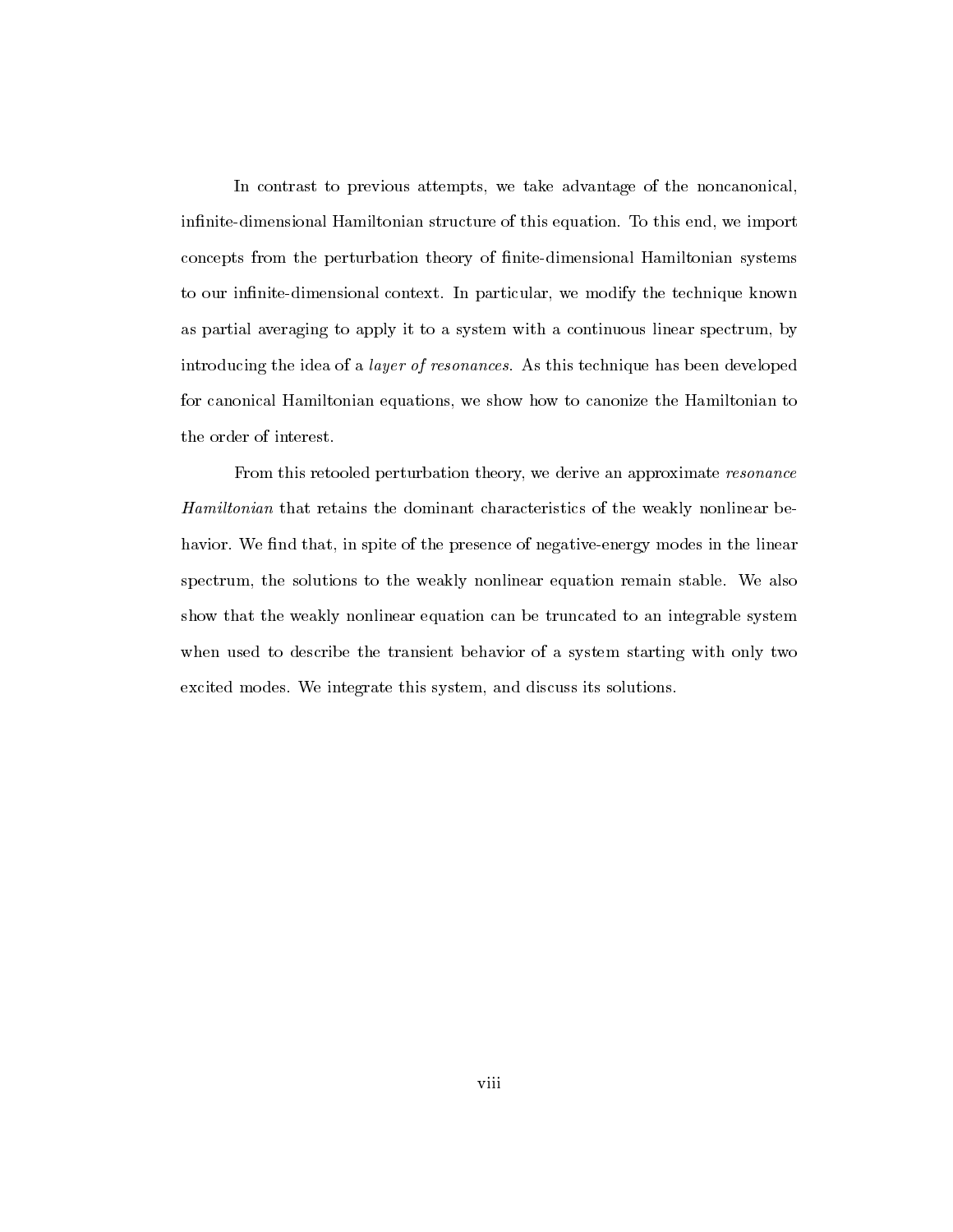# **Contents**

| Acknowledgments  |                                                  |                                                                  |                |  |  |
|------------------|--------------------------------------------------|------------------------------------------------------------------|----------------|--|--|
| ${\bf Abstract}$ |                                                  |                                                                  |                |  |  |
|                  | Chapter 1 Introduction                           |                                                                  |                |  |  |
|                  |                                                  | Chapter 2 The Hamiltonian Formulation of the Vlasov-Poisson Sys- |                |  |  |
| tem              |                                                  |                                                                  | $\overline{7}$ |  |  |
| 2.1              |                                                  | Finite Degree of Freedom Hamiltonian Systems                     | 8              |  |  |
| 2.2              |                                                  | Infinite Degree of Freedom Hamiltonian Systems                   | 10             |  |  |
| 2.3              |                                                  |                                                                  | 12             |  |  |
|                  | Chapter 3 Noncanonical Perturbation Theory<br>13 |                                                                  |                |  |  |
| 3.1              |                                                  | Noncanonical Perturbation Theory - Finite Degrees of Freedom     | 14             |  |  |
|                  | 3.1.1                                            | The Linear System: Free Energy                                   | 16             |  |  |
|                  | 3.1.2                                            | The Weakly Nonlinear System: Flattening the Bracket              | 17             |  |  |
|                  | 3.1.3                                            |                                                                  | 19             |  |  |
| 3.2              |                                                  | Noncanonical Perturbation Theory - Infinite Degrees of Freedom   | 27             |  |  |
|                  | 3.2.1                                            |                                                                  | 28             |  |  |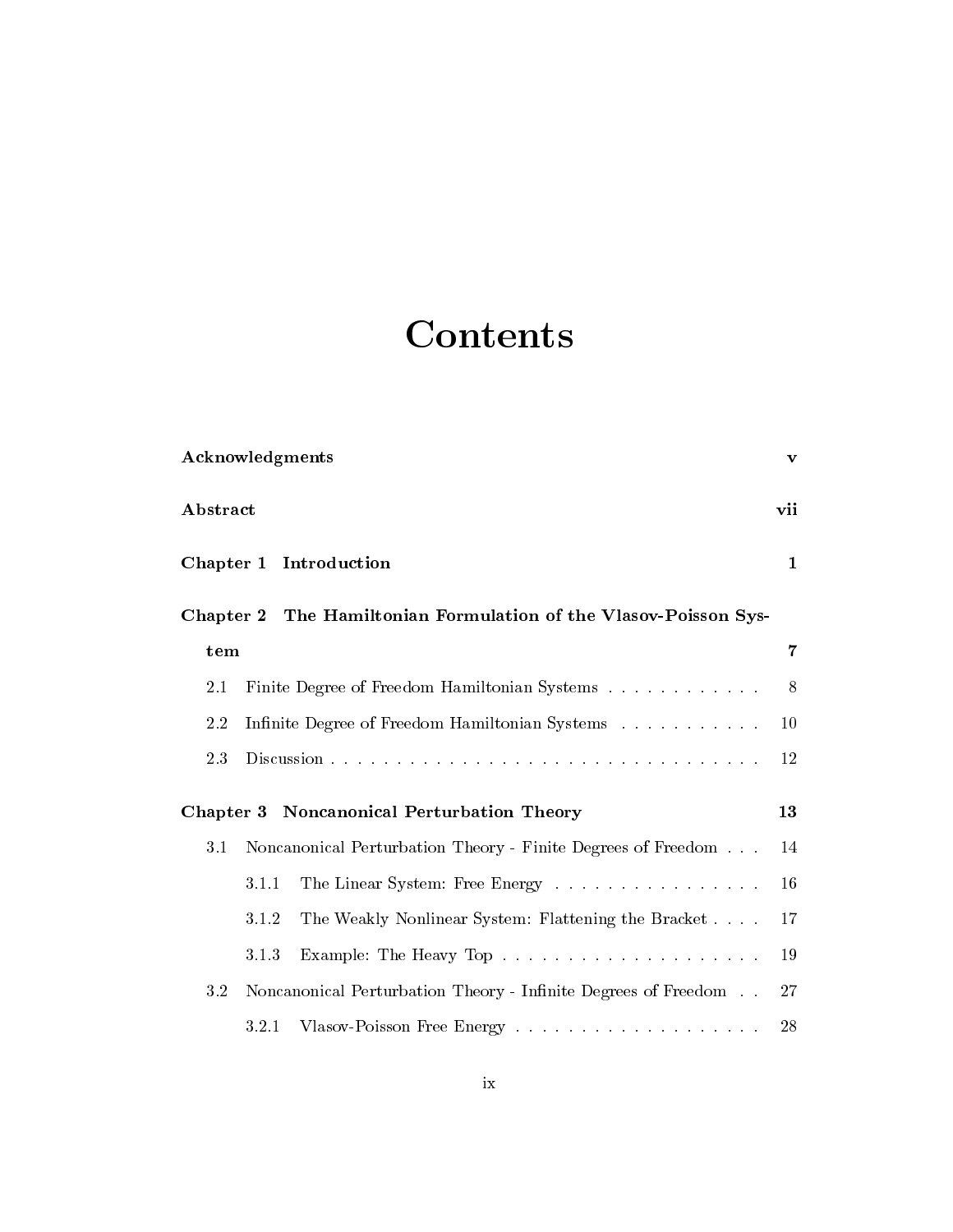|           | 3.2.2                                                               | Flattening the Vlasov Bracket                                    | 28 |  |
|-----------|---------------------------------------------------------------------|------------------------------------------------------------------|----|--|
| 3.3       |                                                                     |                                                                  | 34 |  |
|           |                                                                     | Chapter 4 Linear Theory and Three Mode Interactions              | 36 |  |
| 4.1       | Diagonalization of Linearized Vlasov-Poisson, and Transformation to |                                                                  |    |  |
|           | Action-Angle Variables                                              |                                                                  |    |  |
|           | 4.1.1                                                               | A Singular Integral Transform                                    | 37 |  |
|           | 4.1.2                                                               | Diagonalizing Linearized Vlasov-Poisson                          | 38 |  |
|           | 4.1.3                                                               | Action-angle Variables for Linearized Vlasov-Poisson             | 43 |  |
| 4.2       |                                                                     | Vlasov-Poisson Three Mode Interactions                           | 43 |  |
|           |                                                                     | Chapter 5 Canonical Perturbation Theory                          | 48 |  |
| 5.1       |                                                                     | Finite Dimensional Perturbation Theory                           | 48 |  |
|           | 5.1.1                                                               | One Degree of Freedom — Averaging                                | 49 |  |
|           | 5.1.2                                                               | Multiple Degrees of Freedom $-$ Resonances $\dots \dots \dots$   | 50 |  |
|           | 5.1.3                                                               |                                                                  | 52 |  |
| $5.2\,$   | Infinite Dimensional Perturbation Theory                            |                                                                  |    |  |
|           | 5.2.1                                                               | Identifying Resonances - The Resonant Layer                      | 60 |  |
|           | 5.2.2                                                               | Calculating the Resonance Hamiltonian                            | 62 |  |
|           | 5.2.3                                                               | Keeping the resonant layer - two pole case $\dots \dots \dots$   | 62 |  |
| Chapter 6 |                                                                     | <b>Averaged Weakly Nonlinear Vlasov-Poisson</b>                  | 66 |  |
| 6.1       |                                                                     | Stability of Vlasov-Poisson Solutions Under Resonant Interaction | 67 |  |
| 6.2       |                                                                     |                                                                  |    |  |
|           | 6.2.1                                                               | Resonant Interactions With Nearly Resonant Effects               | 69 |  |
|           | 6.2.2                                                               | Dynamics of Transients in the Small $k_0$ Limit                  | 73 |  |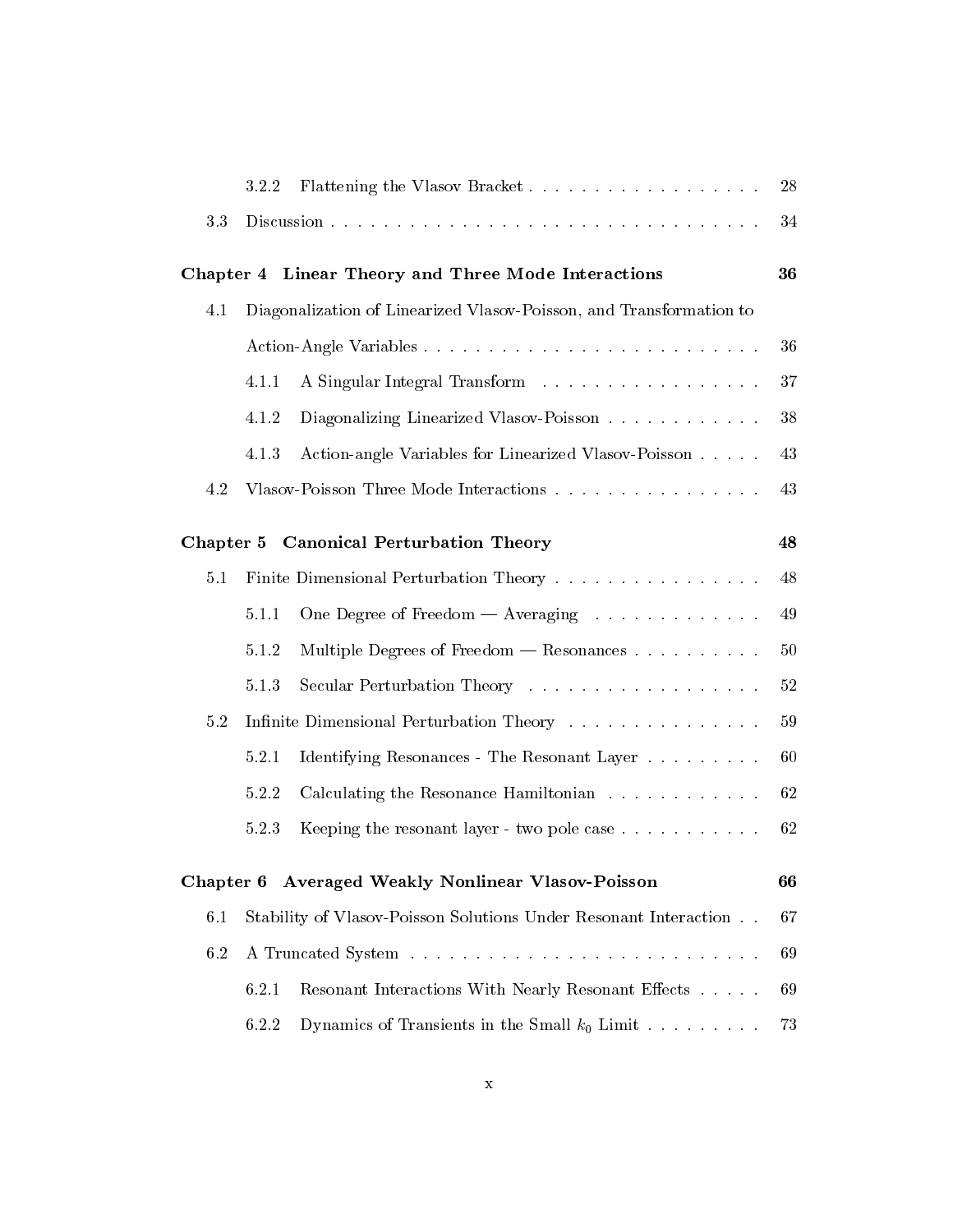| <b>Chapter 7 Conclusions</b>                                    | 92  |
|-----------------------------------------------------------------|-----|
| Appendix A Details of calculating the flattening transformation | 94  |
| Appendix B Changing Order of Integration                        | 98  |
| Appendix C Isolating the resonant part of the two pole terms    | 103 |
| <b>Bibliography</b>                                             | 115 |
| Vita                                                            | 122 |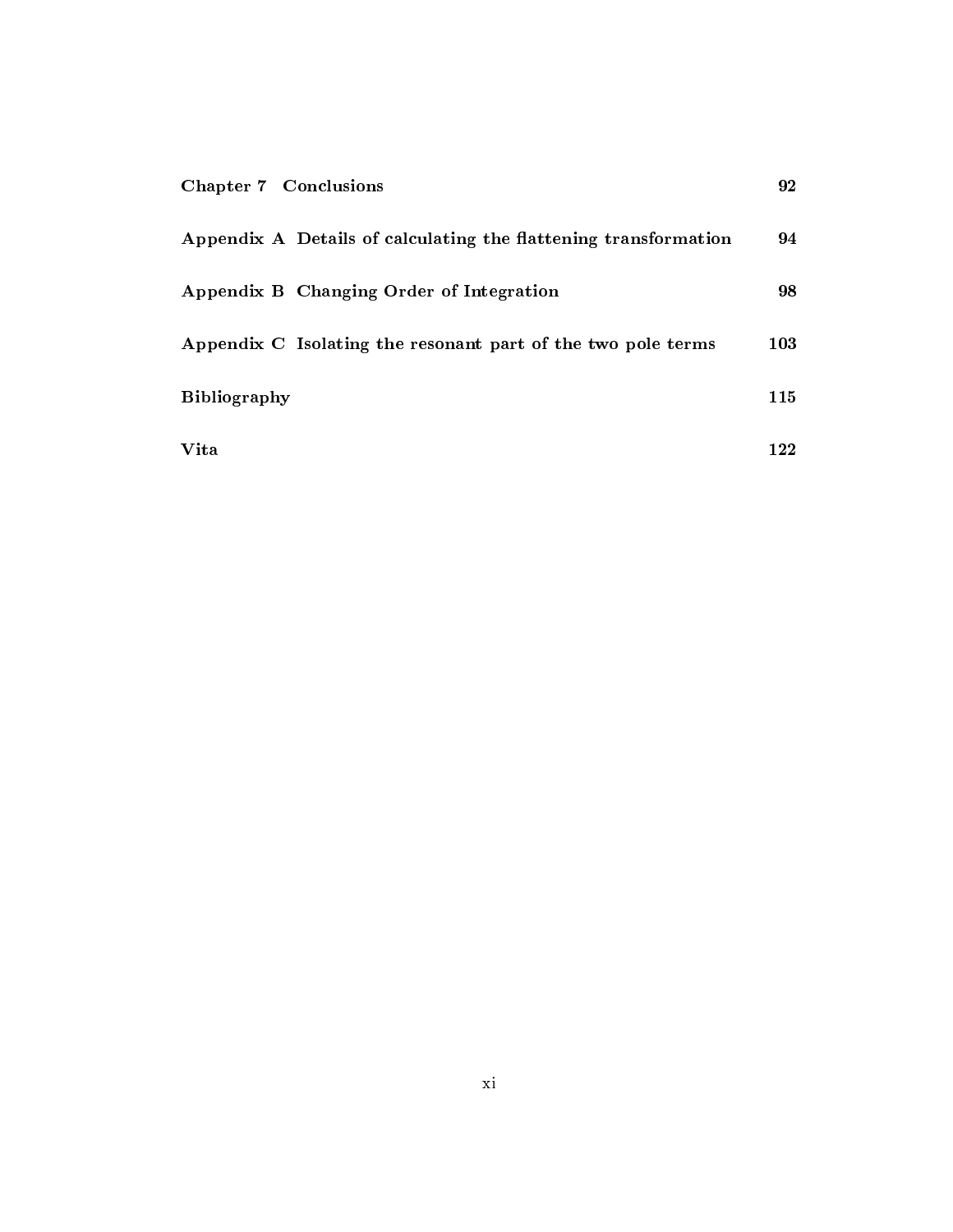## Chapter 1

# Introduction

Finding physically relevant simplifications of equations derived from first principles is one of the primary, if not highly celebrated, tasks performed by theoretical physicists. This task is difficult, and is especially so for complex physical systems. Simplication becomes somewhat easier if the physical system can be shown to have a mathematical structure in common with other, already studied systems.

A mathematical structure that underlies a vast number of physical systems is the Hamiltonian structure. The basic equations of mechanics are but one class of equations that can be written in the familiar canonical Hamiltonian form. Many other systems, including ideal 
uids [1]-[2], also have a Hamiltonian structure, except of a more general, noncanonical type. In either case, many physical inferences, such as the preservation of phase space volume, can be drawn simply from fact that the systems are Hamiltonian. Also, what is more pertinent for this dissertation, a Hamiltonian structure gives a convenient framework for a theory of perturbations around an equilibrium.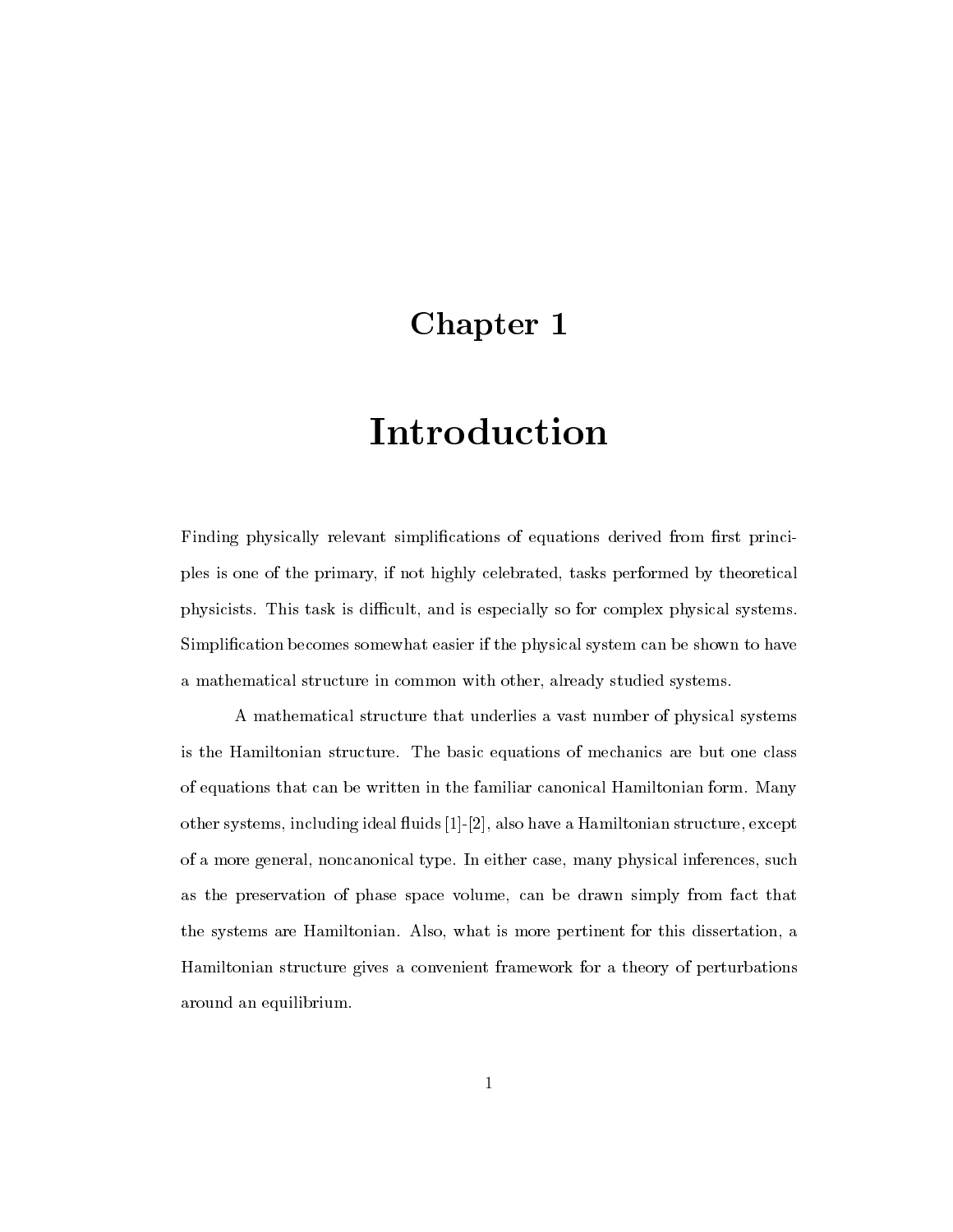It is well-known that the equation which governs collisionless plasmas, the Maxwell-Vlasov system, has a Hamiltonian structure [2]-[7]. This structure persists when the plasma is one-dimensional (is uniform in two spatial dimensions). The behavior of such a plasma is now governed by the Vlasov-Poisson system, given in equations  $(2.1)$  and  $(2.2)$ . This system, though already describing an artificially ideal situation for a plasma, is still a nonlinear integro-partial-differential equation. So, further simplication is needed to make the problem tractable.

The simplication we consider in this dissertation is that of weakly nonlinear dynamics near an equilibrium. This is most easily understood in terms of the Hamiltonian. In the vicinity of the equilibrium, the Hamiltonian (or Free Energy for noncanonical systems- see chapter 3) can be expanded in a Taylor series in the displacement from equilibrium. The lowest nonzero term is quadratic. Truncating at that order yields the linearized system; truncating at the cubic order yields the weakly nonlinear system. Roughly speaking, the weakly nonlinear approximation captures the nonlinear behavior displayed by small, but finite perturbations. To understand the weakly nonlinear dynamics though, it is necessary to thoroughly understand the linearized dynamics.

The linearized Vlasov-Poisson problem, has been studied for more than a half-century. Owing to the singular nature of the inverse of the linear operator that arises from linearization, the linear theory is rich, and gives rise to some surprising behavior, the most famous example being Landau damping of Langmuir (electrostatic) waves  $[8], [9]$ . At first glance, the fact that a wave in a conservative system damps away (without the simultaneous presence of an unstable wave) seems paradoxical. The paradox is resolved by realizing that the Landau damped wave is not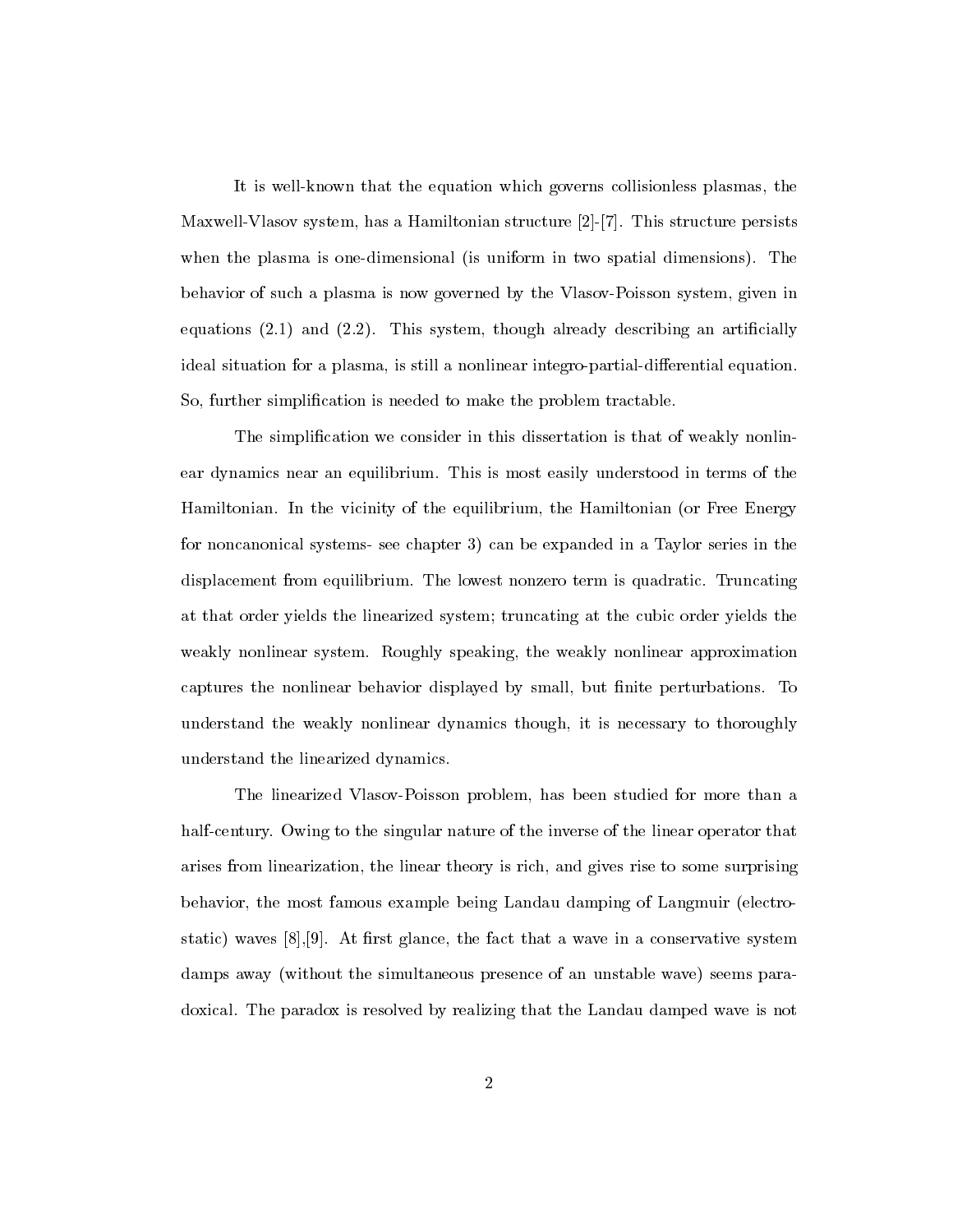an eigenmode of the linear operator, but rather a "quasimode," which furthermore, only attains a wave-like character at large times. In contrast, the undamped, or neutral Langmuir wave which exists when the equilibrium distribution has an in
ection point is an eigenmode.

In fact, when the equilibrium is linearly stable (without neutral modes), the linear operator has no true eigenmodes, and yields no true dispersion relation. However, as shown by Van Kampen [10]-[11], and developed by Case [12], it is fruitful to consider generalized eigenmodes, or eigenmodes that can only be understood in a distributional sense. These Van Kampen modes make up the continuous spectrum of the linear Vlasov-Poisson equation. In a spatially periodic system, there are actually a countable infinity of such modes for each velocity value at which the background distribution is non-zero. This continuous spectrum is complete, and can be used as a basis to solve the linearized initial value problem for all times. Therefore, unlike the asymptotically valid quasimodes, the Van Kampen modes can also be used to understand the early, or transient behavior of the perturbed plasma.

The Van Kampen modes also turn out to play an important role in the Hamiltonian formulation of the linearized Vlasov-Poisson equation: the amplitudes of the modes diagonalize the Hamiltonian [13]-[15], making them analogous to a continuous set of uncoupled oscillators. As a result, the Van Kampen modes are a useful foundation for approaching the weakly nonlinear problem, an idea stated explicitly in [15].

Various strategies have been used to study particular nonlinear effects in the Vlasov-Poisson (and Maxwell-Vlasov) equation [16]-[17]. One of the earliest led to the construction of the exact nonlinear solutions known as BGK modes [18].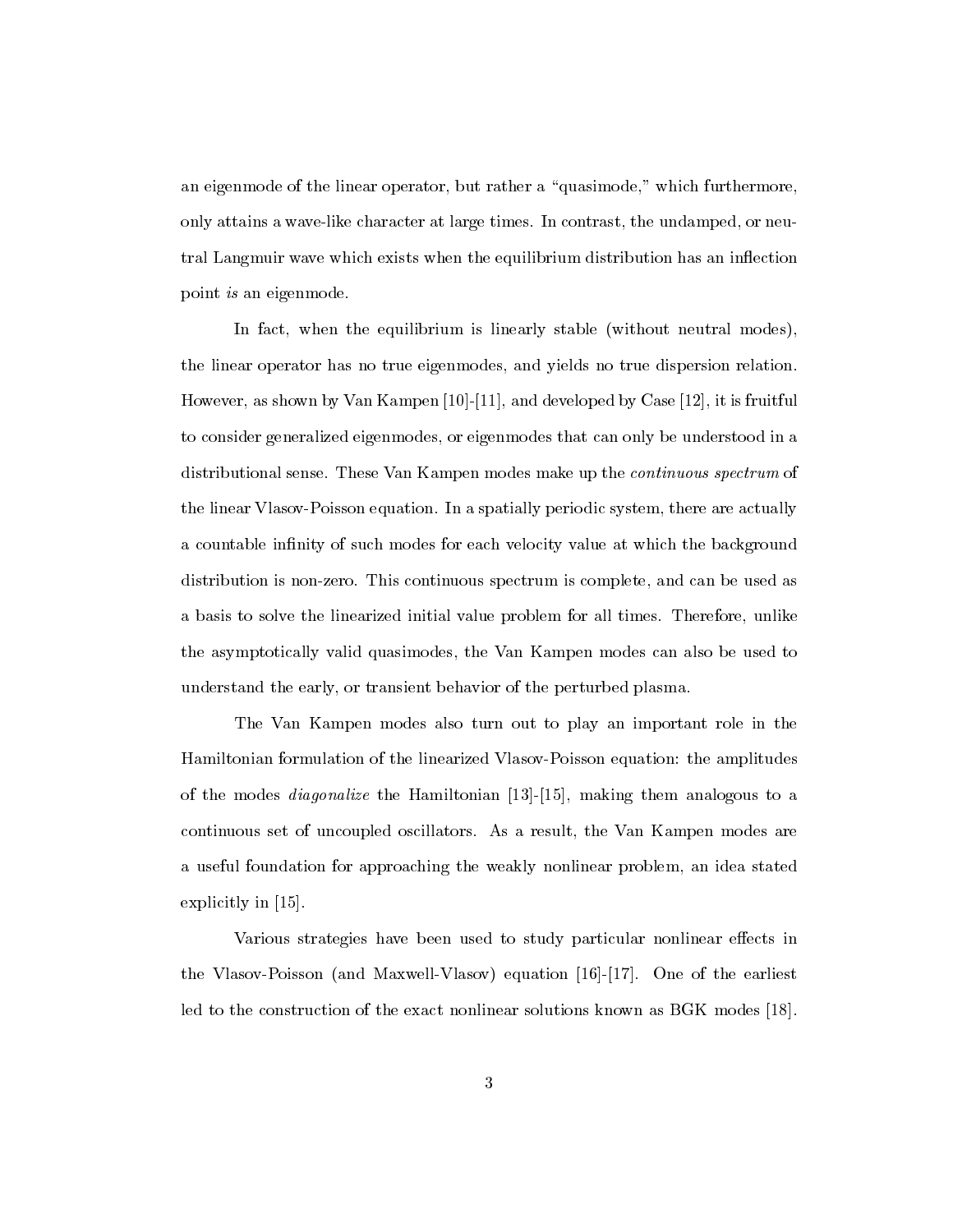Also worth mentioning are quasilinear theory [19]-[21], which assumed the electron distribution function to be a sum of an equilibrium and a set of traveling waves with phases distributed randomly, and the consideration of the effect of trapped electrons on Landau damped waves [22]. (Recently, O'Neil's result that a Landau damped wave saturates in a BGK mode has been disputed, and consistency problems have been noted in his calculation, see [23].)

The general approach that comes closest to matching ours in flavor is the consideration of resonant three-wave coupling [16]-[17], [24]-[27]. Of special note are references [24]-[26], which considered the contribution of negative energy modes to nonlinear instability. We must make clear, however, that we do not consider the *resonant* coupling of three Landau damped "waves;" as is pointed out in [16], these waves cannot couple resonantly in one dimension. Instead, and this is a point in which the present work differs from the references just mentioned, we are concerned with the resonant coupling of three Van Kampen modes. And, by the very nature of Van Kampen modes as generalized functions, we cannot restrict ourselves to a single resonant triplet as is usual in three-wave problems. Instead, we retain an infinity of resonant triplets.

Two studies that also explore the resonant coupling of Van Kampen modes are those by Best et. al. [28], and Trocheris [29]-[30]. Like this dissertation, [28] restricts consideration to linearly stable one dimensional plasmas. Unlike the present work, that paper assumes an ansatz for the second-order (nonlinear) solutions. References [29] and [30], on the other hand, assume no nonlinear ansatz, but they restrict their attention to neutrally stable and unstable equilibria, emphasizing the dynamics of the discrete modes. They mostly neglect the dynamics of the continu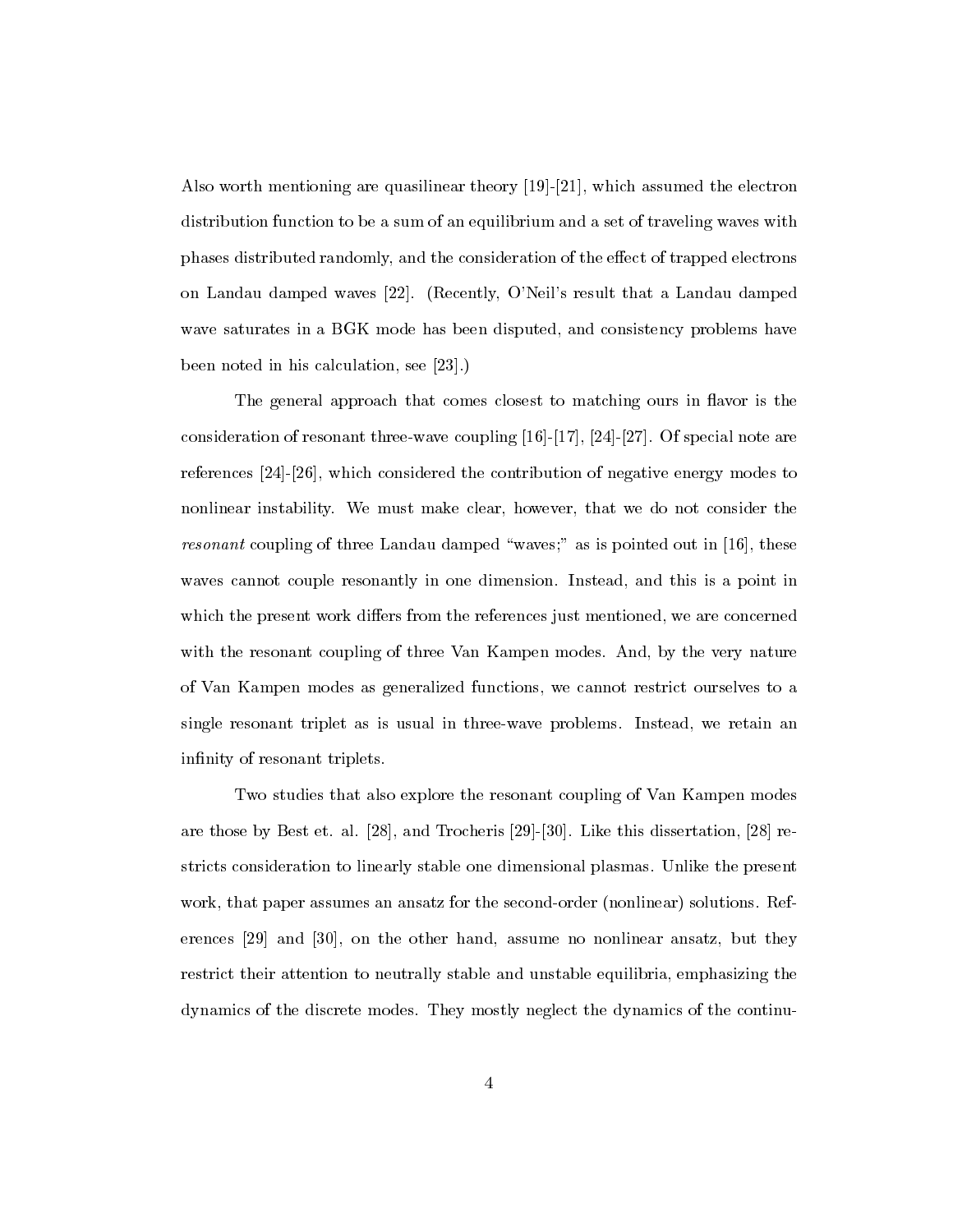ous spectrum, only considering it in enough detail to assess the conditions of validity of the theory they develop for discrete modes.

Another, and perhaps more important way, in which this dissertation differs from references [28]-[30] is its use of the Hamiltonian formalism. By using it, we can study the (infinite-dimensional) weakly nonlinear problem by importing concepts from finite dimensional canonical perturbation theory. In particular, we use a modification of the technique of partial averaging to derive an approximate "Resonance" Hamiltonian" which simplifies the problem considerably [31]-[33]. The modification involves including the nearly resonant terms as well as the exactly resonant terms in the interaction term of the Hamiltonian. In finite dimensions, the use of partial averaging amounts to finding the nonlinear normal form of a Hamiltonian near an equilibrium point [34]-[35]. The even more relevant (for this dissertation) problem of finding nonlinear normal forms for an equation with a continuous spectrum was treated in [36].

We present two results concerning the partially averaged weakly nonlinear Vlasov-Poisson system. First, (for the linearly stable equilibria we consider here) we show the existence of a positive definite constant of motion, related to the momentum of the linearized system. This implies the stability of the weakly nonlinear system, even when negative energy modes are present. Second, we find that by truncating to two Fourier modes (still an infinite number of continuous spectrum modes) and passing to the limit of small- $k_0$ , we arrive at an integrable system that describes the weakly nonlinear interaction between transients. This system is solved, and the nature of its solutions briefly discussed.

The structure of the dissertation is as follows. We begin in chapter 2 with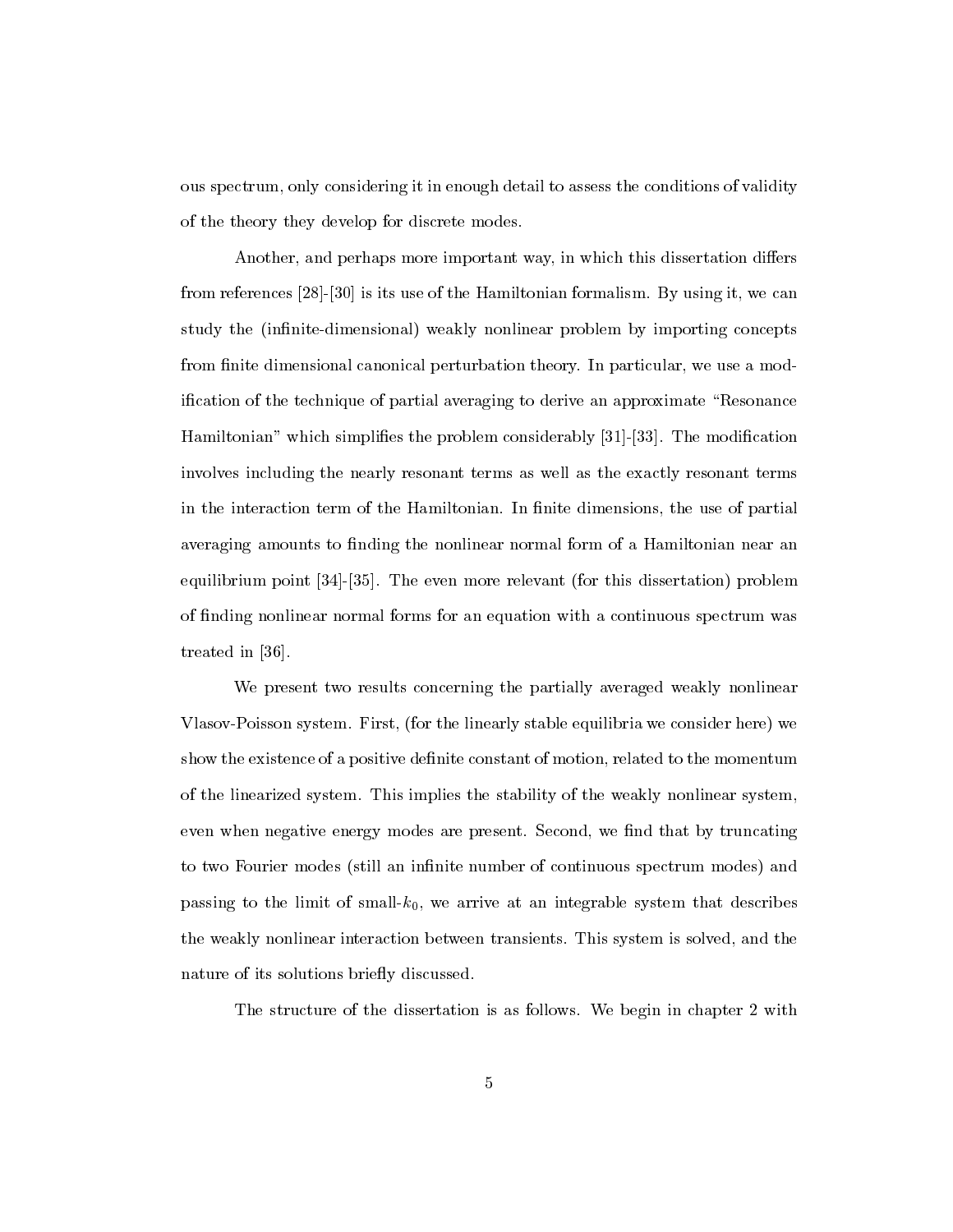an overview of the Hamiltonian formulation of nite degree of freedom systems, and its generalization to systems with infinite degrees of freedom. Then, in chapter 3, we consider how to apply the Darboux theorem to find a set of coordinates suitable for studying the weakly nonlinear limit of a problem that is originally stated in noncanonical coordinates. Chapter 4 covers the diagonalization of the Hamiltonian of the linear Vlasov-Poisson system, and the interpretation of the interaction term. In chapter 5, we describe the method of partial averaging, how it must be modied to cope with the Vlasov-Poisson continuous spectrum, and the result of applying it to the weakly nonlinear Hamiltonian. In chapter 6, we present the results we have derived from the partially averaged Hamiltonian, and we end the dissertation with a concluding summary in chapter 7.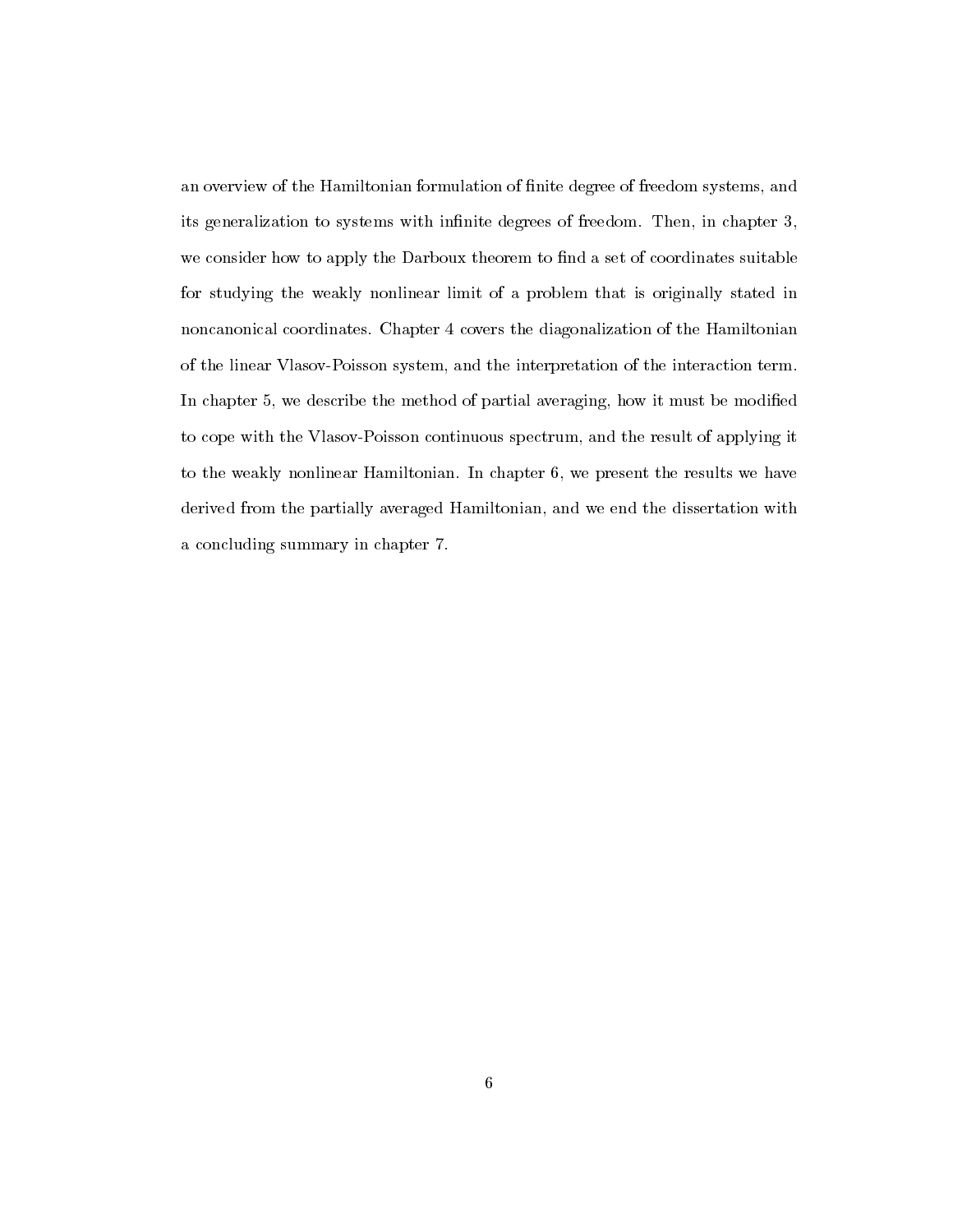## Chapter 2

# The Hamiltonian Formulation of the Vlasov-Poisson System

The object of study is the one-dimensional Vlasov-Poisson system for a single species of electric charge  $e$  and mass  $m$  (see, for instance, [37]). This system is composed of two equations. One is the Vlasov equation which describes the evolution of the phase space distribution function,  $f$ , of the species subject to an electric field  $E$ :

$$
\frac{\partial f}{\partial t}(x, v, t) = -v \frac{\partial f}{\partial x}(x, v, t) - \frac{e}{m} E(x, t) \frac{\partial f}{\partial v}(x, v, t).
$$
\n(2.1)

The other equation is Poisson's equation which determines  $E$  in terms of  $f$  and a fixed background charge density  $N$ :

$$
\frac{\partial E}{\partial x}(x,t) = 4\pi e \left( -N + \int_{-\infty}^{\infty} dv f(x,v,t) \right) . \tag{2.2}
$$

Because of equation  $(2.2)$ , equation  $(2.1)$  is actually a nonlinear, integropartial-differential equation for  $f$ . And even though these two equations together describe an already artificially ideal situation for a plasma, they are still too compli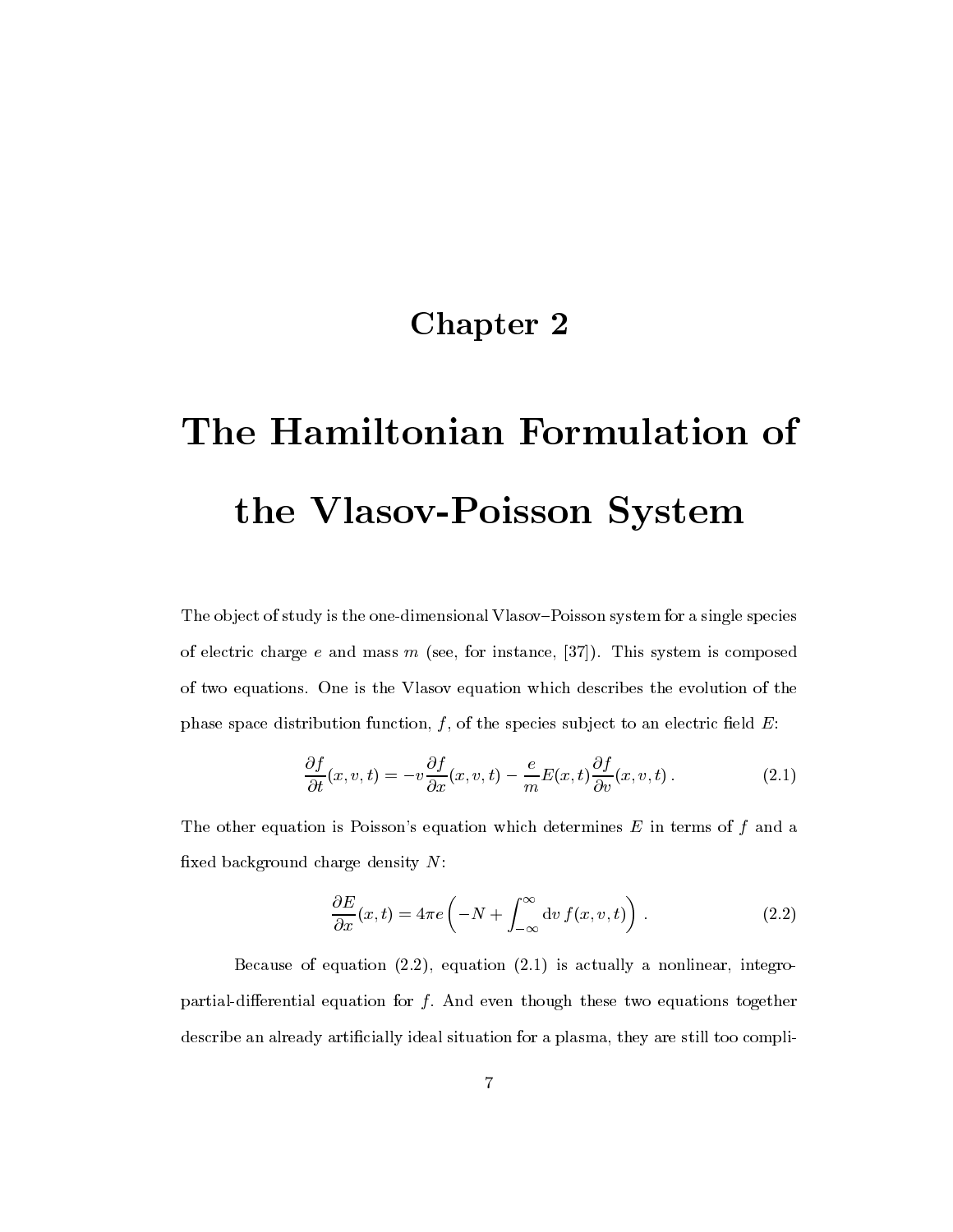cated to solve for general initial conditions. Still, much information can be gained from the fact that equation (2.1) has a noncanonical Hamiltonian structure. Since one of the aims of this investigation is to find a method applicable to a wide range of Hamiltonian systems, a summary of the general properties of a Hamiltonian system is an appropriate start. The summary will first be done for finite-dimensional systems, and then a way of generalizing to infinite-dimensional systems will be given.

### 2.1 Finite Degree of Freedom Hamiltonian Systems

Let z i denote a component of an n-tuple z of dynamical variables. A system of evolution equations for the z i is said to have a Hamiltonian structure ifit can be written in terms of a Hamiltonian function  $H$ , and a Poisson bracket  $\{\cdot,\cdot\}$  in the form

$$
\frac{\partial z^i}{\partial t} = \{z, H\}.
$$
\n(2.3)

A Poisson bracket is a bilinear, antisymmetric binary operation on functions that further satisfies the following two properties:

$$
\{F, GK\} = \{F, G\}K + G\{F, K\}
$$
\n(2.4)

$$
\{F, \{G, K\}\} + \{G, \{K, F\}\} + \{K, \{F, G\}\} = 0
$$
\n(2.5)

Condition (2.4) implies that a Poisson bracket can be written in terms of an antisymmetric rank two contravariant tensor  $J^{ij}(z)$  called the cosymplectic form:

$$
\{F, G\} = \sum_{i,j=1}^{n} \frac{\partial F}{\partial z^i} J^{ij}(z) \frac{\partial G}{\partial z^j}
$$
\n(2.6)

And condition (2.5) implies that the components  $J^{ij}$  obey

$$
J^{il}\frac{\partial J^{jk}}{\partial z^l} + J^{jl}\frac{\partial J^{ki}}{\partial z^l} + J^{kl}\frac{\partial J^{ij}}{\partial z^l} = 0.
$$
 (2.7)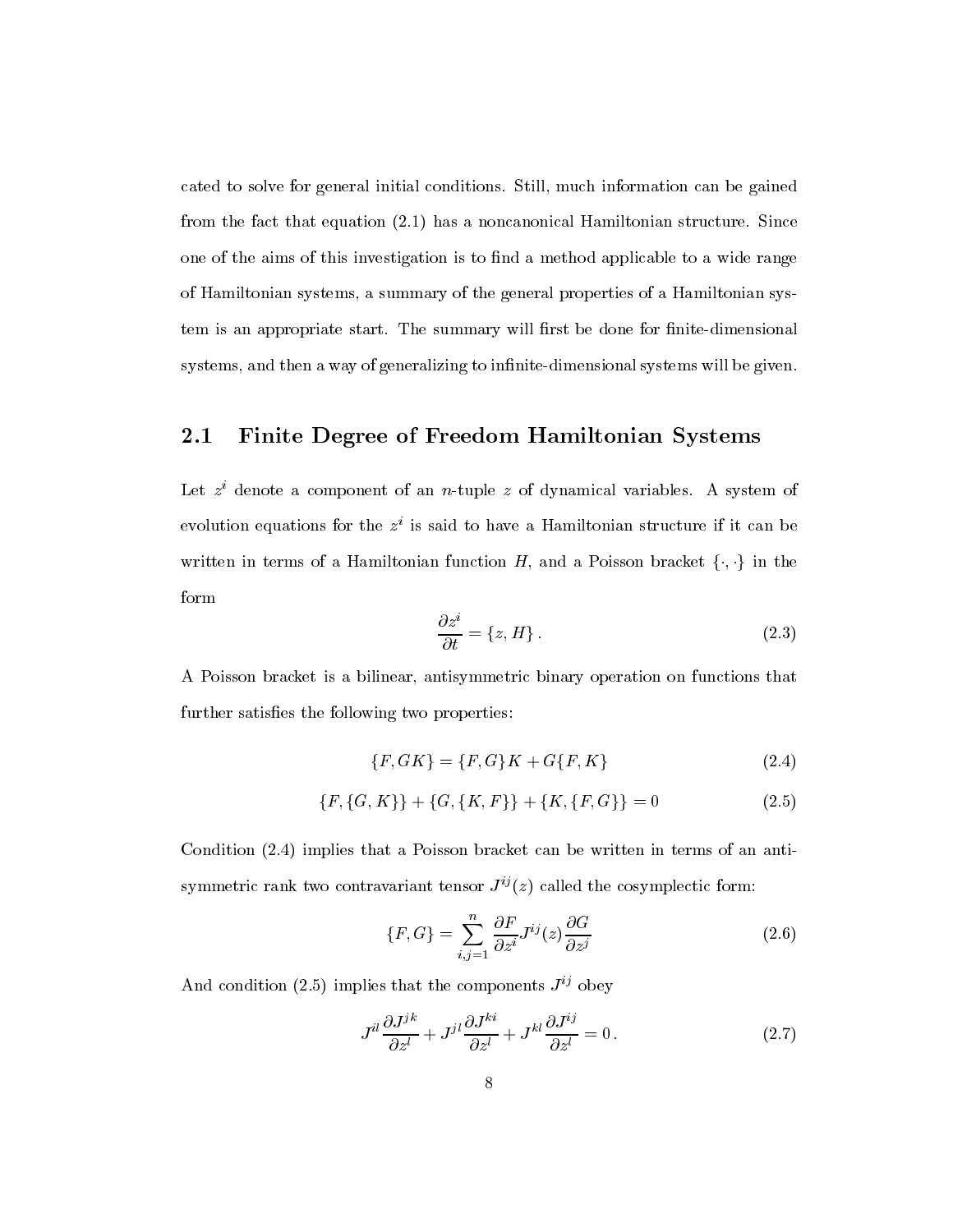While there exist many different types of Poisson brackets, a particularly important type, called a canonical bracket, can arise in systems with an even number of dimensions. In such cases, the  $2n$  components of z can be divided up into two classes of variables denoted  $q^*$  and  $p_i$   $(i = 1 \ldots n)$ . Then the canonical bracket has the form

$$
\{F, G\} = \sum_{i}^{n} \left( \frac{\partial F}{\partial q^{i}} \frac{\partial G}{\partial p_{i}} - \frac{\partial F}{\partial p_{i}} \frac{\partial G}{\partial q^{i}} \right).
$$
 (2.8)

For present purposes, canonical brackets are most important because an extensive perturbation theory has been developed for systems that can be written in terms of them. But they are also generally important in light of the Darboux theorem. This theorem states that even noncanonical brackets can be locally written in the form  $(2.8).$ 

Of course, not all Poisson brackets are canonical. And unlike canonical brackets, noncanonical brackets may be degenerate. Suppose the corank of the matrix of the values  $J^{ij}(z)$  is r. Then there exists a set of r linearly independent covectors  $\chi_l$  :

$$
J^{il}(z)\chi_l^{(\alpha)} = 0 \qquad \alpha = 1 \dots r \,. \tag{2.9}
$$

The  $\chi^{(\alpha)}$  are called null covectors. For later convenience, we also note that given a particular set of null covectors, we can specify their quals  $\chi_{(\alpha)}^{\vphantom{\dagger}}$  through the relation

$$
\chi^{l}_{(\beta)}\chi^{(\alpha)}_{l} = \delta^{\alpha}_{\beta}.
$$
\n(2.10)

Now, as proved in [39], the fact that all Poisson brackets satisfy equation  $(2.5)$  implies that each of the r null covectors  $(2.9)$  can be chosen to be an exact differential. In other words, there exist r functions  $C^{(\alpha)}$  such that

$$
\chi^{(\alpha)} = \mathrm{d}C^{(\alpha)}\,. \tag{2.11}
$$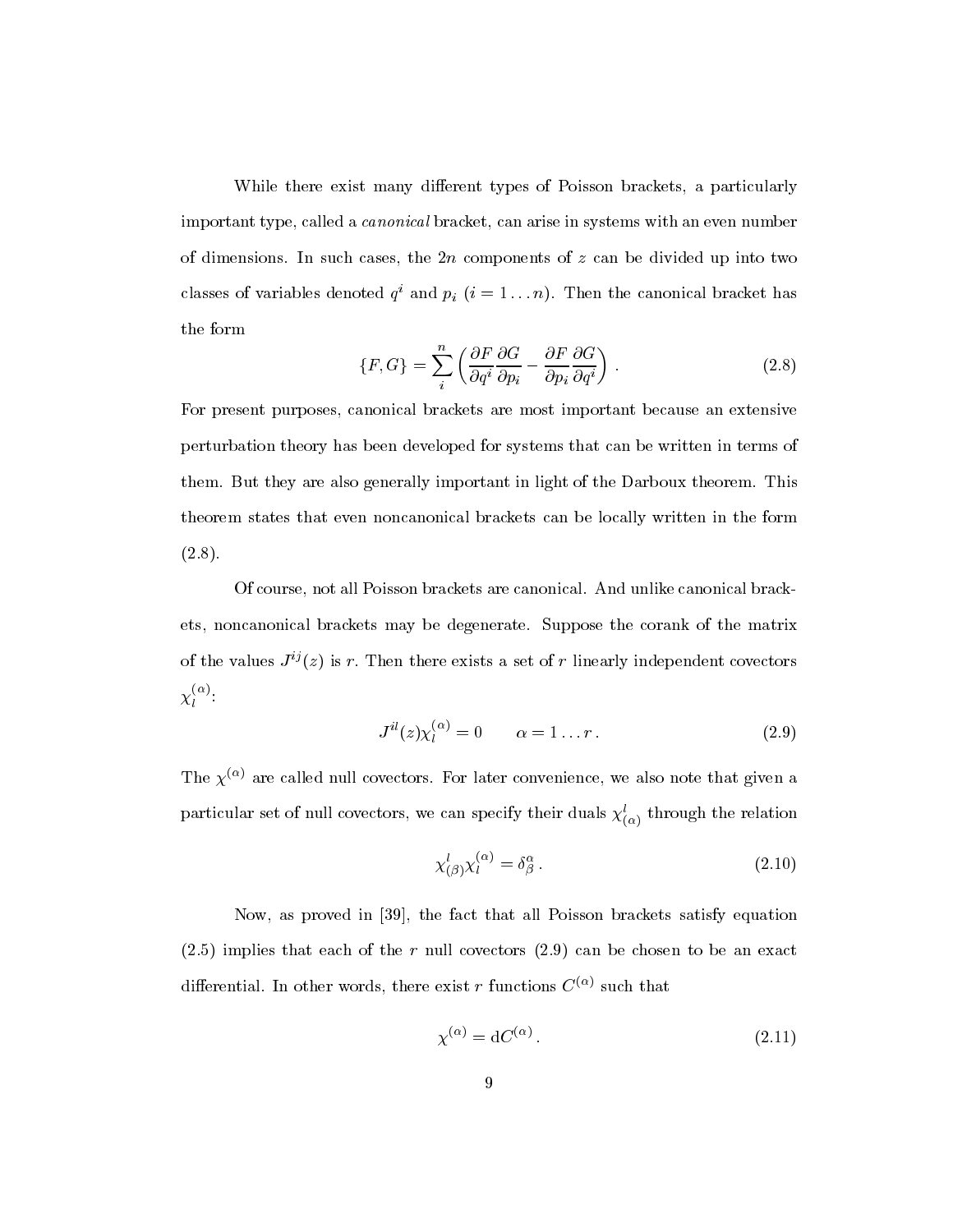The functions C are called Casimir invariants or simply Casimirs [7],[38]-[39]. From  $(2.11)$  and  $(2.9)$ , it is obvious that

$$
\{F, C^{\alpha}\} = 0 \qquad \forall F. \tag{2.12}
$$

And so, because of equation (2.3), Casimirs are constants of motion irrespective of the Hamiltonian that specifies the dynamics.

### 2.2 Infinite Degree of Freedom Hamiltonian Systems

The Hamiltonian formalism as given above applies to discrete systems. With some qualications (for instance, the Darboux theorem is false in general), and some technical care, it can be generalized to apply to continuous systems as well simply by recognizing that the dynamical variables that describe continuous systems are fields [1]. Then, instead of the Hamiltonian being a function of dynamical variables, it is a functional of the dynamical fields. The Poisson bracket is now a binary operation on functionals. In equation (2.6),  $J^{ij}$  becomes an operator, the derivatives  $\partial/\partial z^i$ become functional derivatives  $\delta/\delta\psi(x)$ , and the sum becomes an integral over the continuous index  $x$ . Of course, there may be more than one field, in which case another sum over all possible pairs of fields needs to be added. In other words, a Poisson bracket for a continuous system described by l fields  $\psi(x)$  has the form

$$
\{\mathcal{F},\mathcal{G}\}[\psi^1,\ldots,\psi^l] = \sum_{i,j=1}^l \int \mathrm{d}x \, \frac{\delta F}{\delta \psi^i} \mathcal{J}^{ij}[\psi^1,\ldots,\psi^l] \frac{\delta G}{\delta \psi^j} \,. \tag{2.13}
$$

Equation (2.1) is such a continuous Hamiltonian system. The distribution function  $f(x, v, t)$  is the sole dynamical variable, and, like most textbook examples of Hamiltonian systems, the Hamiltonian functional is the total energy of the plasma,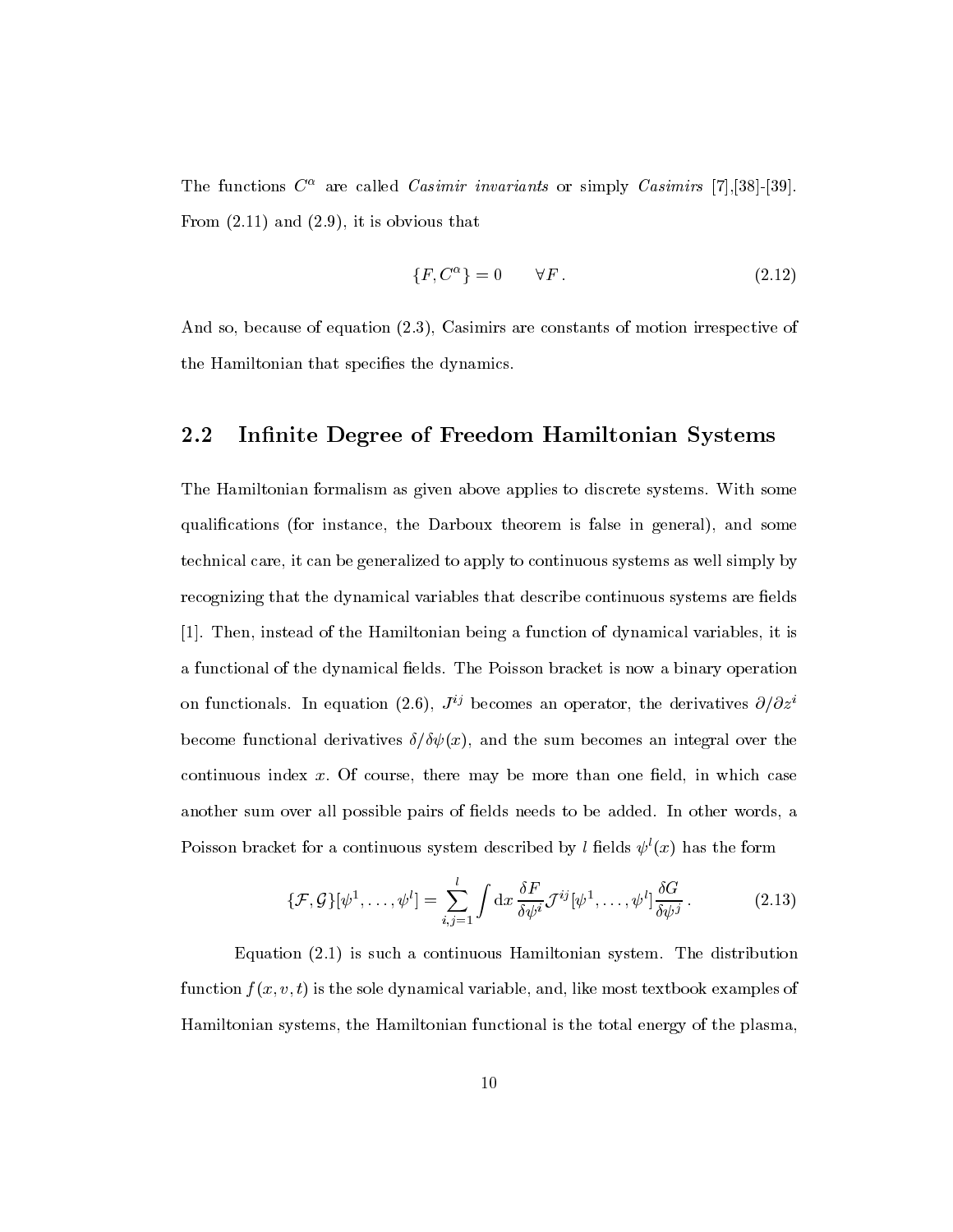given by

$$
\mathcal{H}[f] = \frac{1}{2} \int_{-\infty}^{\infty} dv \int_{-L}^{L} dx \, mv^2 f + \frac{1}{8\pi} \int_{-L}^{L} dx \, E^2 \,. \tag{2.14}
$$

Of course, for (2.14) to generate the Vlasov-Poisson system specifically,  $E(x, t)$  must satisfy equation (2.2).

Unlike most textbook examples, however, the Vlasov-Poisson system is noncanonical. Its Poisson bracket is given by

$$
\{\mathcal{F},\mathcal{G}\}[f] = \int_{-\infty}^{\infty} dv \int_{-L}^{L} dx f\left[\frac{\delta \mathcal{F}}{\delta f}, \frac{\delta \mathcal{G}}{\delta f}\right].
$$
 (2.15)

The square brackets denote the (mass-scaled) canonical bracket on the  $x - v$  phase space:

$$
[F, G] = \frac{1}{m} \left( \frac{\partial F}{\partial x} \frac{\partial G}{\partial v} - \frac{\partial F}{\partial v} \frac{\partial G}{\partial x} \right).
$$
 (2.16)

An integration by parts in equation (2.15) yields the following cosymplectic operator:

$$
\mathcal{J}[f](\cdot) = -[f, \cdot].\tag{2.17}
$$

Equation (2.1) then can be written in the compact form

$$
\frac{\partial f}{\partial t} = \mathcal{J}[f]\frac{\delta \mathcal{H}}{\delta f} = -\left[f, \frac{\delta \mathcal{H}}{\delta f}\right]
$$
\n(2.18)

Bracket  $(2.15)$  is also extremely degenerate: for an arbitrary function  $C$ , a functional of the form

$$
C[f] = \int \mathrm{d}x \, \mathrm{d}v \, C(f) \tag{2.19}
$$

is a Casimir. Physically, these constants of motion (sometimes called generalized entropies) constrain the evolution of  $f$  to rearrangements, or "reshufflings" of the graph of f over the  $x - v$  plane. Also, as will soon be apparent, the constraints imposed by these constants of motion must be kept in mind when studying these equations perturbatively.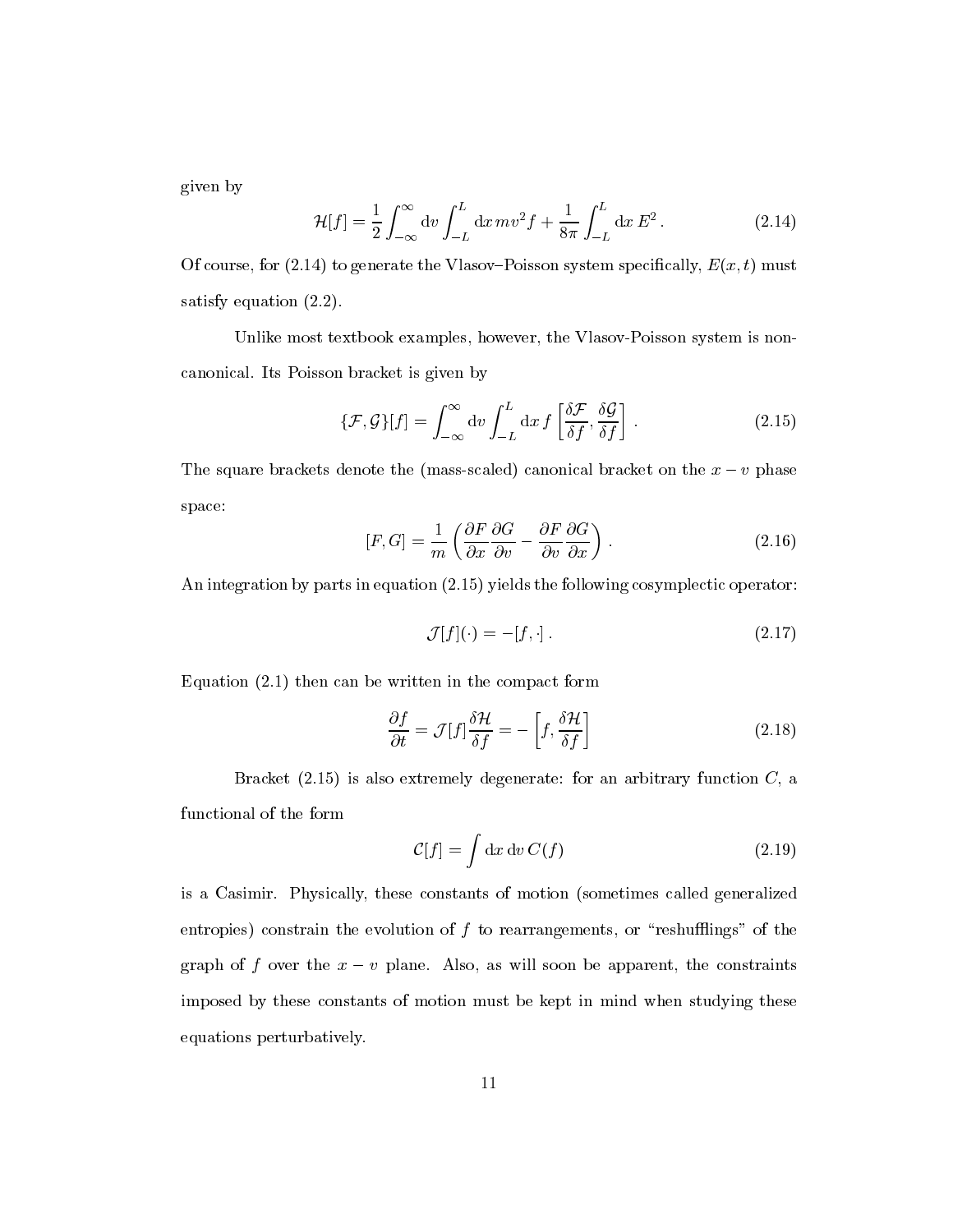#### **Discussion** 2.3

Possibly the most powerful aspect of the (noncanonical) Hamiltonian formulation is its generality. This is evident above in the result (2.19). Not only are these Casimirs constants of motion for the Vlasov-Poisson system, but for any other system (for example, the 2D Euler system) which uses the same Poisson bracket. Because of this generality, any of the results in this dissertation that deal only with the Poisson bracket can be directly applied to these analogous systems. Furthermore, the results specific to the Hamiltonian (2.14) should, at the very least, provide inspiration as to how to handle other, similar Hamiltonians.

A surprising feature of equation (2.1) is that although it has an uncountable family of constants of motion represented by equation (2.19), it is not integrable. In fact, one of the motivations of this dissertation was to try to find integrable approximations to  $(2.1)$  on a single symplectic leaf defined by the "level sets" of the Casimirs. One candidate for an integrable approximation is given in equation (6.11), but its status with regard to integrability is still unknown. However, the long wavelength limit of equation (6.11), given in equations (6.27)–(6.30), is integrable.

Lastly, the bracket defined by equations  $(2.15)$  and  $(2.16)$  is an example of a Lie-Poisson bracket [40] (also known as a Kostant-Kirillov bracket [41]-[42]), perhaps the most commonly occurring type of noncanonical Poisson bracket. And by virtue of having this type of bracket, the Vlasov-Poisson system does find (in spite of what was stated above) a good analogy among textbook finite dimensional Hamiltonian systems: the free rigid body [43].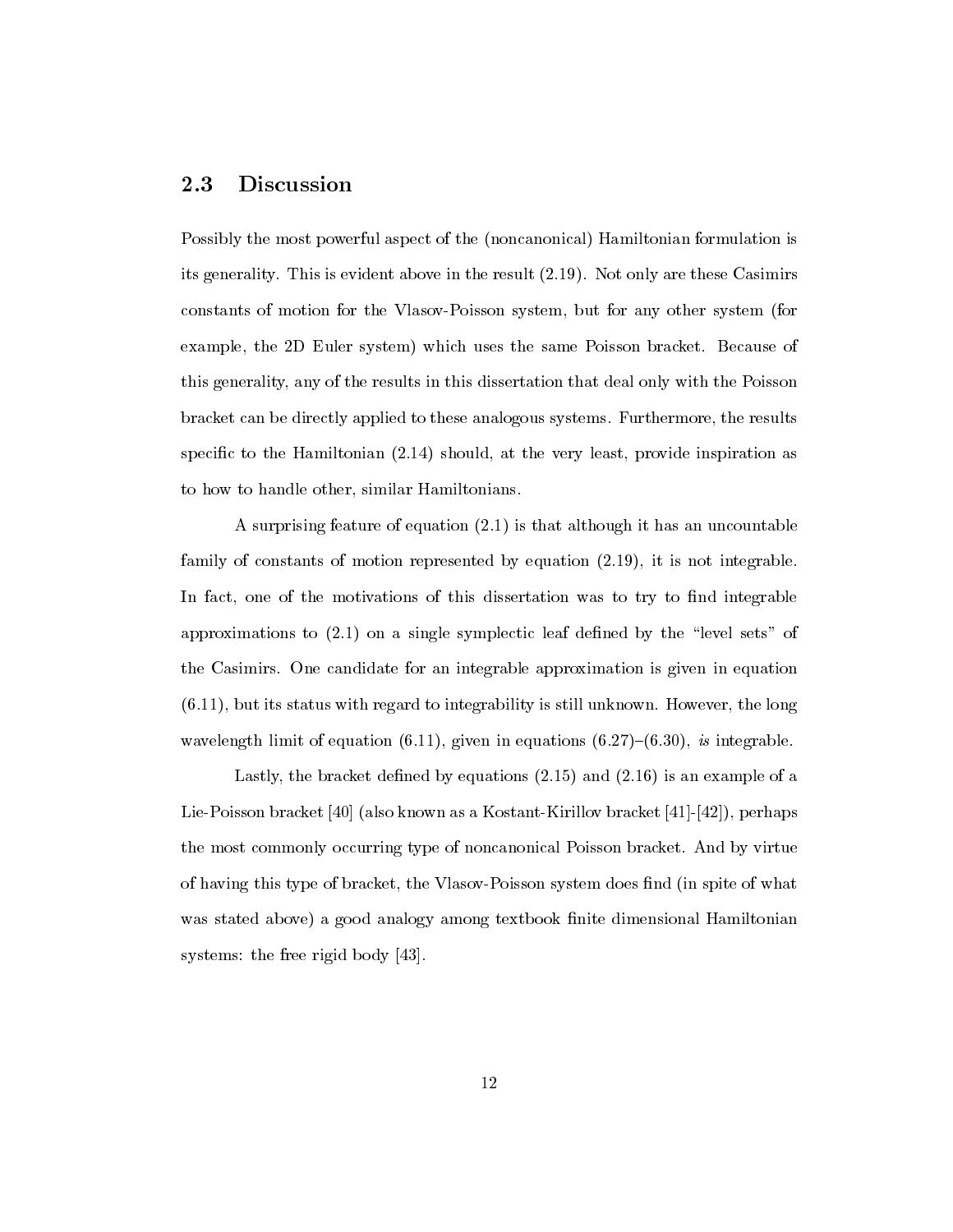## Chapter 3

# Noncanonical Perturbation Theory

The Hamiltonian structure given in equations (2.14) and (2.15) is valid for the full nonlinear evolution of  $f$ . Part of the problem now is to determine how this structure looks in a weakly nonlinear limit. The Darboux theorem, though not generally valid for infinite dimensional systems, suggests that canonical variables exist.

One advantage that comes with knowing a canonical Hamiltonian formulation for a finite degree-of-freedom system is the existence of a detailed perturbation theory. In particular, when a canonical Hamiltonian can be written as a sum of a completely integrable Hamiltonian and a small modification, a general method can be used to study this system. One of the goals of the present thesis is to attempt to extend this method to a class of infinite degree-of-freedom systems that are characterized by having a continuous linear spectrum.

Canonical perturbation theory essentially follows a two-step approach. The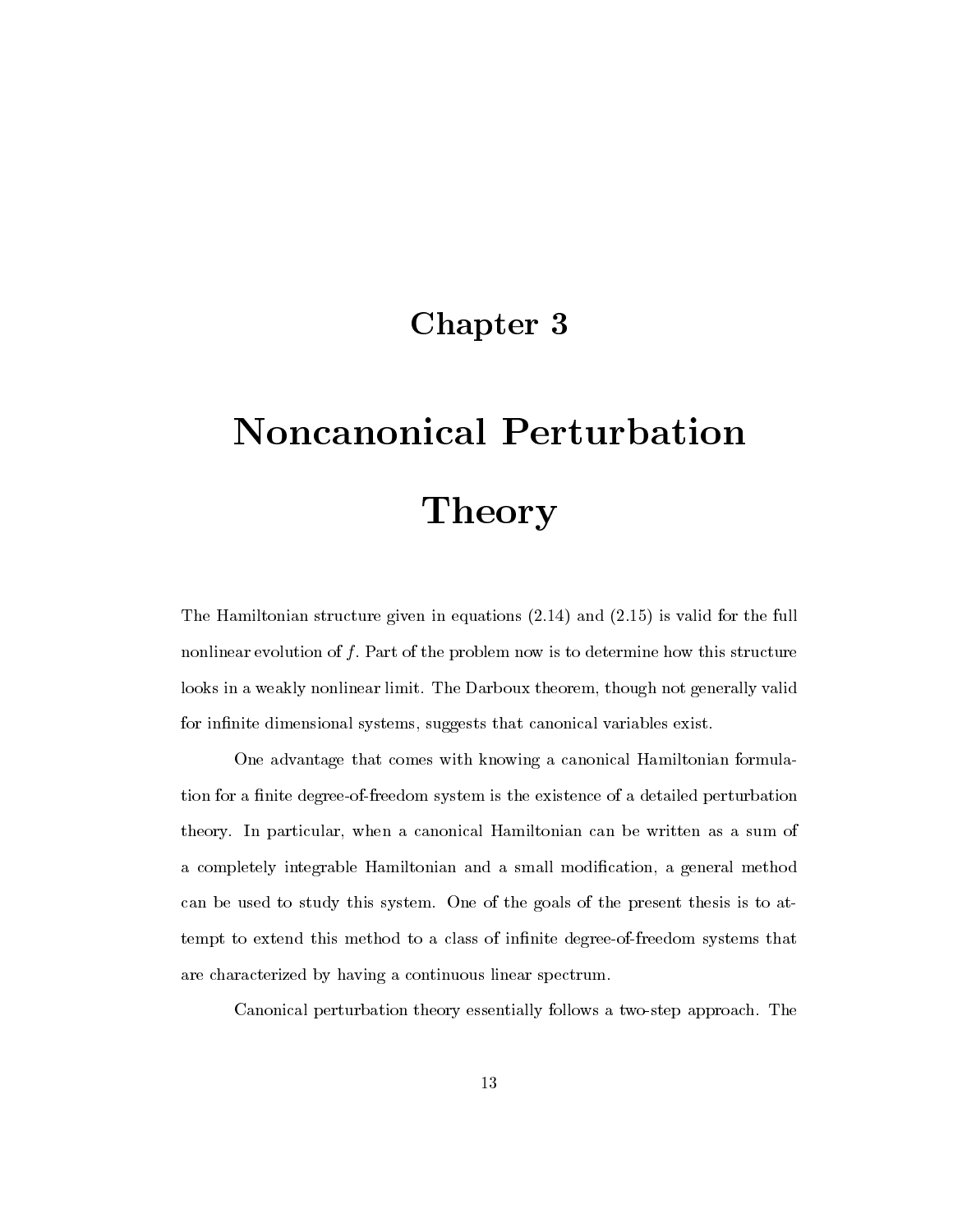Hamiltonian is assumed to have the following form:

$$
H(q, p) = H_0(q, p) + \epsilon H_1(q, p) + \epsilon^2 H_2(q, p) + \cdots,
$$
\n(3.1)

where  $H_0(q,p)$  is a completely integrable Hamiltonian. The first step is to find *action-angle variables* for  $H_0$ . Action-angle variables are canonical variables, the conjugate pairs of which are often denoted  $J, \theta$ , such that only the actions J, appear in the Hamiltonian. In other words, in action-angle variables,  $H_0 = H_0(J)$ . From Hamilton's equations, it is clear that each  $J$  is a constant of motion. Once such variables are found, the whole Hamiltonian (3.1) is expressed in terms of them:

$$
H(J,\theta) = H_0(J) + \epsilon H_1(J,\theta) + \epsilon^2 H_2(J,\theta) + \cdots
$$
\n(3.2)

The second step in canonical perturbation theory is to try to find a new set of action-angle variables for the Hamiltonian up to  $\mathcal{O}(\epsilon)$ . The usual technique is to consider the Hamiltonian averaged over each  $\theta$ , and find the function which generates the canonical transformation to the new variables. This is not always possible because of the existence of resonances. When resonances exist, a partial average is taken. This step is the subject of chapter 5, and much more will be said about it there.

But before the first step can be applied to the weakly nonlinear Vlasov-Poisson system, it must be cast in the form (3.1).

# 3.1 Noncanonical Perturbation Theory - Finite Degrees of Freedom

Given a noncanonical Hamiltonian structure for a dynamical system, how can we find a canonical structure for the system that is valid near an equilibrium point?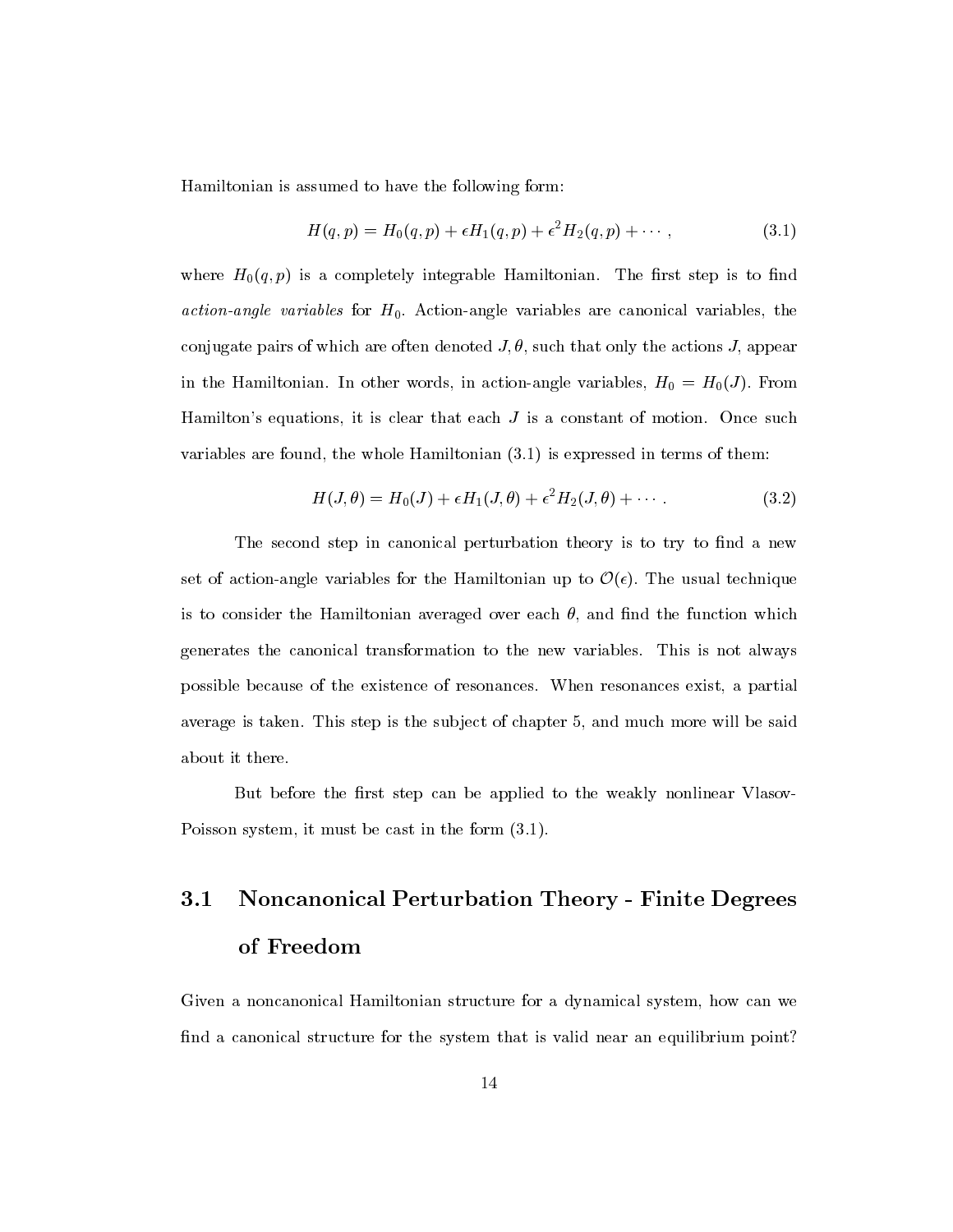The Darboux theorem says that such canonical variables must exist (at least for finite dimensional systems). And since we are considering the problem of a small nonlinear correction to a linearized system, it is natural to first look for canonical variables applicable to the linear system, and then hope a small modification will make them appropriate for the weakly nonlinear system.

We begin by considering a general finite degree-of-freedom Hamiltonian system with a noncanonical structure:

$$
\dot{\xi} = J(\xi) \cdot \nabla H(\xi). \tag{3.3}
$$

We can investigate the weakly nonlinear dynamics near an equilibrium point  $\xi = z_0$ by writing  $\xi = z_0 + \epsilon z$  and truncating the equations at  $\mathcal{O}(\epsilon^2)$ . In finite dimensions, the resulting equations are

$$
\epsilon \dot{z}^{i} = \left[ J^{ij}(z_{0}) + \epsilon \frac{\partial J^{ij}}{\partial \xi^{k}}(z_{0}) z^{k} + \frac{\epsilon^{2}}{2} \frac{\partial^{2} J^{ij}}{\partial \xi^{l} \partial \xi^{m}}(z_{0}) z^{l} z^{m} \right] \times \frac{1}{\epsilon} \frac{\partial}{\partial z^{j}} \left[ H(z_{0}) + \epsilon \frac{\partial H}{\partial \xi^{n}}(z_{0}) z^{n} + \frac{\epsilon^{2}}{2} \frac{\partial^{2} H}{\partial \xi^{p} \partial \xi^{q}}(z_{0}) z^{p} z^{q} \right] + \frac{\epsilon^{3}}{6} \frac{\partial^{3} H}{\partial \xi^{r} \partial \xi^{s} \partial \xi^{t}}(z_{0}) z^{r} z^{s} z^{t} \right] + \mathcal{O}(\epsilon^{3}). \tag{3.4}
$$

The Hamiltonian is here expanded to third order because of the factor of  $\epsilon$  -that arises from changing variables in the derivative. Upon taking the derivative and dividing through by  $\epsilon$ , equation (3.4) simplifies to

$$
\dot{z}^{i} = \left[ J^{ij}(z_{0}) + \epsilon \frac{\partial J^{ij}}{\partial \xi^{k}}(z_{0}) z^{k} + \frac{\epsilon^{2}}{2} \frac{\partial^{2} J^{ij}}{\partial \xi^{l} \partial \xi^{m}}(z_{0}) z^{l} z^{m} \right] \times \left[ \frac{1}{\epsilon} \frac{\partial H}{\partial \xi^{j}}(z_{0}) + \frac{\partial^{2} H}{\partial \xi^{j} \partial \xi^{q}}(z_{0}) z^{q} + \frac{\epsilon}{2} \frac{\partial^{3} H}{\partial \xi^{j} \partial \xi^{s} \partial \xi^{t}}(z_{0}) z^{s} z^{t} \right] + \mathcal{O}(\epsilon^{2}). \quad (3.5)
$$

To obtain the linearized system from  $(3.5)$ , we keep the first two terms in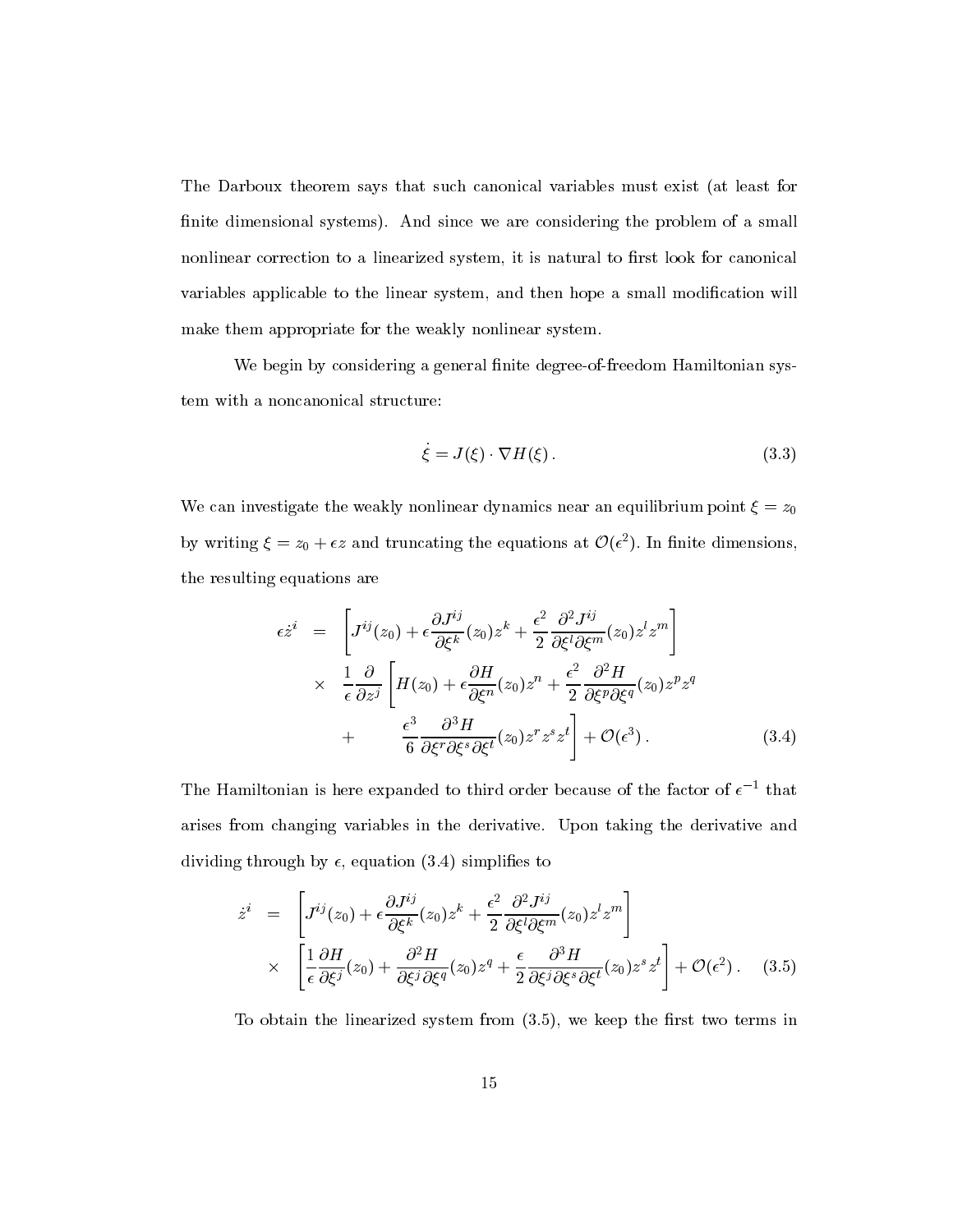each factor in square brackets on the RHS:

$$
\dot{z}^i = \left[ J^{ij}(z_0) + \epsilon \frac{\partial J^{ij}}{\partial \xi^k}(z_0) z^k \right] \left[ \frac{1}{\epsilon} \frac{\partial H}{\partial \xi^j}(z_0) + \frac{\partial^2 H}{\partial \xi^j \partial \xi^q}(z_0) z^q \right] + \mathcal{O}(\epsilon).
$$
 (3.6)

But in general, the truncation of the cosymplectic form in (3.6) does not satisfy the Jacobi identity (2.7). In other words, (3.6) is not manifestly Hamiltonian.

However, since the (obviously antisymmetric) first term in the expansion of the cosymplectic form is constant, it does satisfy (2.7). Furthermore, since it is constant, we can easily transform to variables that canonize it. The only fact that prevents us from using the lowest-order term of the expansion of  $J^{ij}$  as the cosymplectic form for equation  $(3.6)$  is that the first derivatives of the Hamiltonian do not vanish at the equilibrium. We can overcome this obstacle if we use the Free Energy, a quantity composed of the energy and the Casimir invariants, as Hamiltonian.

### 3.1.1 The Linear System: Free Energy

The definition of Free Energy is motivated by the fact that in a canonical Hamiltonian system, an equilibrium is a critical point of the Hamiltonian. In the general noncanonical system  $(3.3)$ ,  $z_0$  is not necessarily a critical point of H.

The noncanonical nature of the Poisson bracket leads to this problem: the existence of Casimirs (see equation (2.12)) constrains the dynamics. If we insist on the principle that an equilibrium extremize the Hamiltonian of the system, we must extremize the energy subject to the constraint that the Casimirs must remain constant (see Discussion at the end of this chapter); hence, the method of Lagrange multipliers is applicable. Given constraining functions  $C^{\vee}$  /,  $z_0$  is an extremum of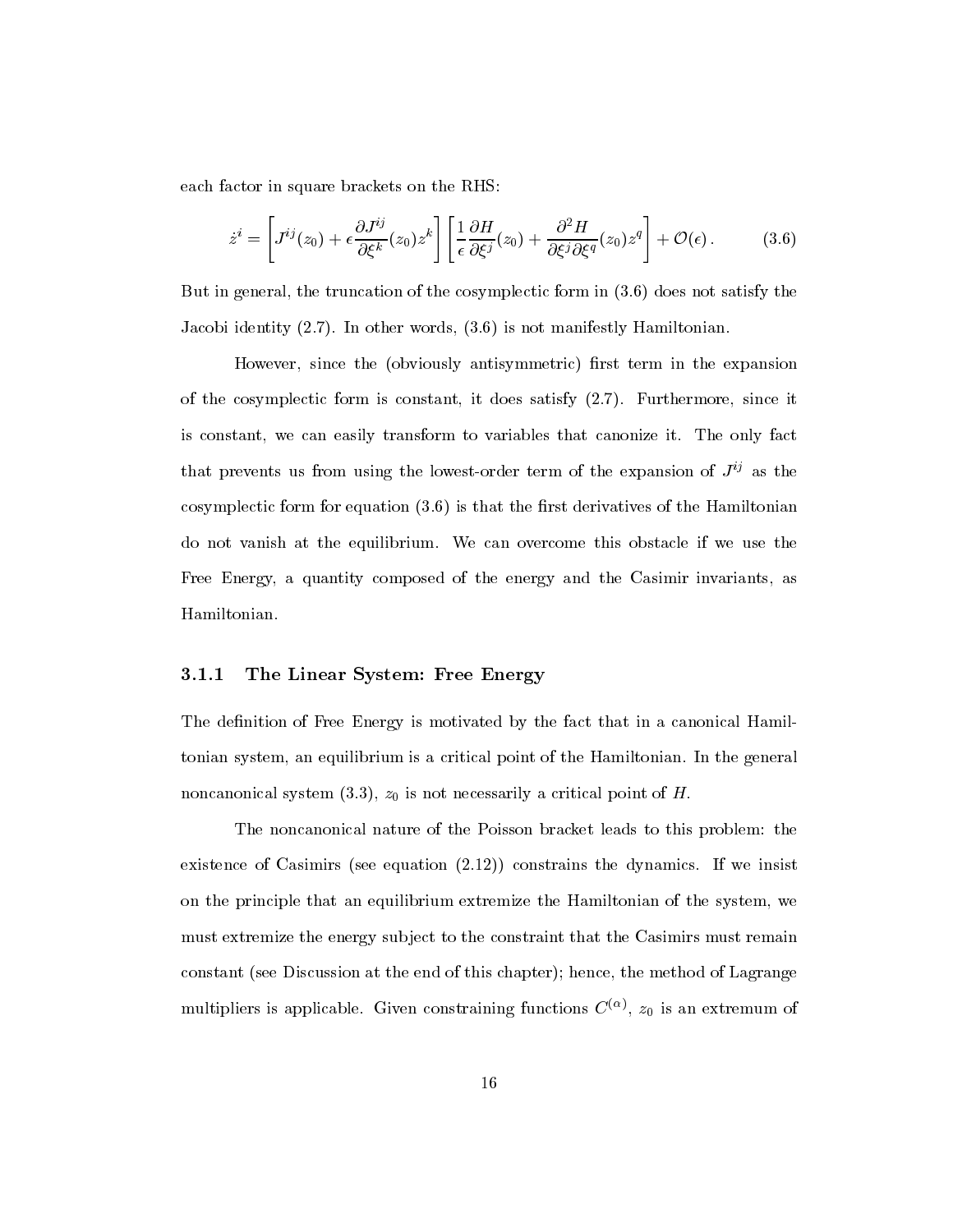the constrained Hamiltonian if

$$
\nabla (H + \lambda_{(\alpha)} C^{(\alpha)})(z_0) = 0. \tag{3.7}
$$

The function  $F = H + \lambda_{(\alpha)} C^{(\alpha)}$  that satisfies equation (3.7) is called the *free energy* at that equilibrium.

Now, since Casimirs  $C^{(\alpha)}$  Poisson-commute with any function, they can be added onto a Hamiltonian  $H$  to give a new Hamiltonian that generates the same dynamics. In other words,

$$
\dot{z} = \{z, H\} = \{z, H + C\}.
$$
\n(3.8)

So, we could just as easily have used the free energy at  $\xi = z_0$  as a Hamiltonian for the system (3.3). If we had, the lowest order term in the truncation of the Hamiltonian in equation  $(3.5)$  would vanish: changing H to F yields

$$
\dot{z}^i = \left[J^{ij}(z_0) + \epsilon \frac{\partial J^{ij}}{\partial \xi^k}(z_0) z^k\right] \left[\frac{\partial^2 F}{\partial \xi^j \partial \xi^q}(z_0) z^q + \frac{\epsilon}{2} \frac{\partial^3 F}{\partial \xi^j \partial \xi^s \partial \xi^t}(z_0) z^s z^t\right] + \mathcal{O}(\epsilon^2). \tag{3.9}
$$

From equation (3.9), we obtain the system linearized about  $\xi = z_0$  by keeping only the first term in each of the square brackets. And conveniently, the cosymplectic form and the Hamiltonian for the linearized system are given by the lowest order truncations of  $J^{ij}(z_0 + z)$  and  $F(\xi)$  respectively. Since this cosymplectic form is constant, a linear transformation suffices to map to canonical coordinates.

#### 3.1.2 The Weakly Nonlinear System: Flattening the Bracket

Moving on to the next order, we see we must again keep two terms in the expansion of the cosymplectic form on the RHS of equation (3.9) to consistently truncate the system at  $\mathcal{O}(\epsilon^2)$ .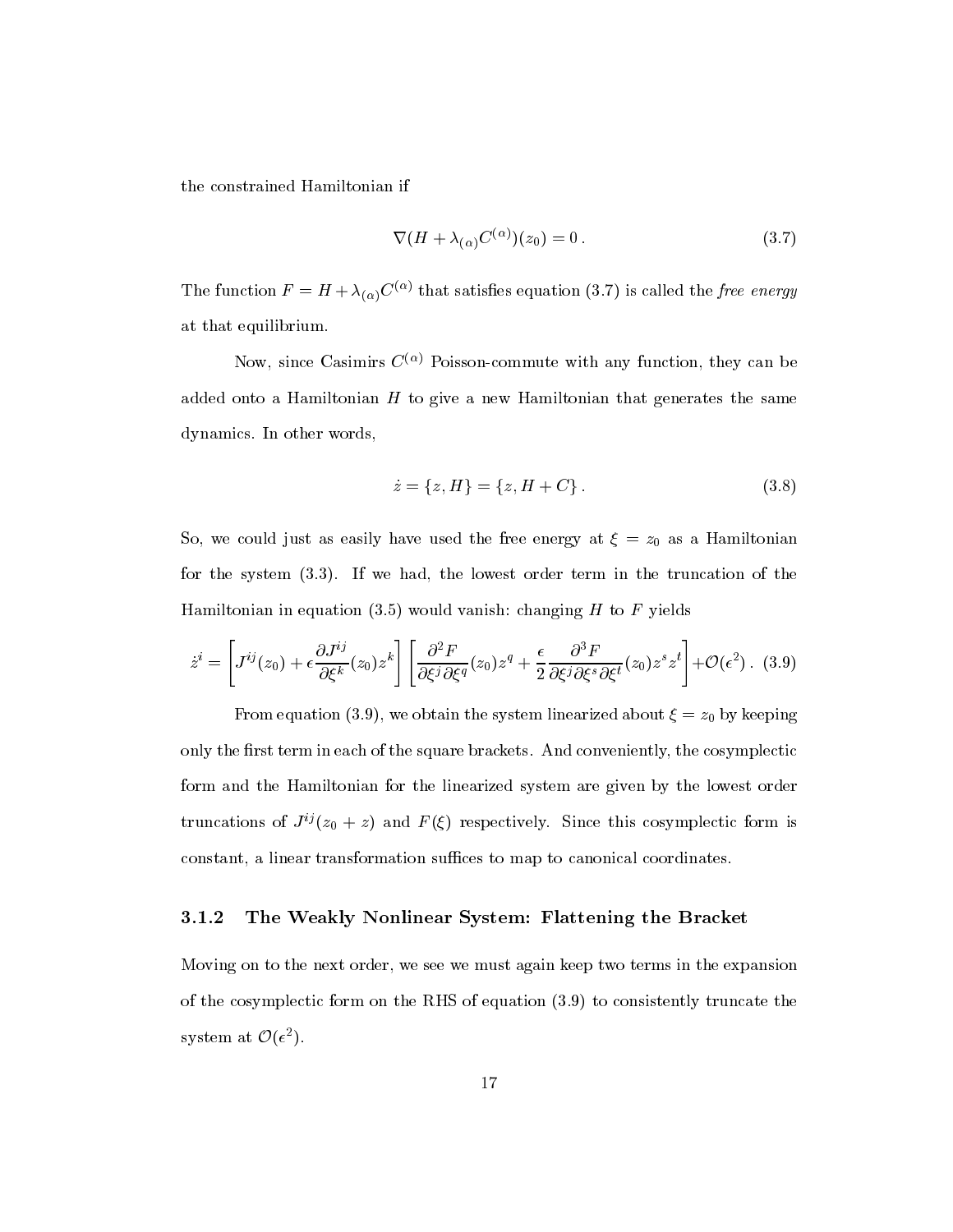One solution that overcomes this difficulty is to find a transformation to new variables  $\eta$  that eliminates the term of  $\mathcal{O}(\epsilon)$  from the truncation of the bracket. Let the components of the cosymplectic form in the new variables by  $J^{\nu}$ , we require

$$
\bar{J}^{ij}(\eta) = J^{ij}(z_0) + \mathcal{O}(\epsilon^2). \tag{3.10}
$$

The resulting truncation would be constant through  $\mathcal{O}(\epsilon)$ , so would necessarily satisfy (2.5), and also would be easily canonizable. In some Poisson-geometrical sense, a constant bracket is "flat," so we say that the desired transformation flattens the bracket to higher order.

To find such new coordinates, we note that the transformation law of  $J^{ij}$ requires

$$
\bar{J}^{ij}(\eta) = \frac{\partial \eta^i}{\partial z^k} J^{kl}(z_0 + \epsilon z) \frac{\partial \eta^j}{\partial z^l}.
$$
\n(3.11)

Then, we simply set the RHS of equation (3.11) equal to the RHS of (3.10), and solve for  $\eta$ . Solutions for general finite dimensional Poisson brackets were found in [44]. (The details of determining these transformations will be given in an appendix.) The transformations and their inverses take the general form

$$
\eta^i = z^i + \frac{\epsilon}{2} D^i_{kl} z^k z^l + \mathcal{O}(\epsilon^2) \,, \tag{3.12}
$$

and

$$
z^{i} = \eta^{i} - \frac{\epsilon}{2} D_{kl}^{i} \eta^{k} \eta^{l}
$$
\n(3.13)

where the form of the tensor  $D_{kl}^{\dagger}$  depends on whether  $J^{\prime\prime}(z_0)$  is singular or not.

For nonsingular  $J^{ij}(z_0)$ , we have

$$
D_{kl}^i = \frac{\partial J^{im}}{\partial \xi^k}(z_0) S_{ml} + \frac{\partial J^{im}}{\partial \xi^l}(z_0) S_{mk} , \qquad (3.14)
$$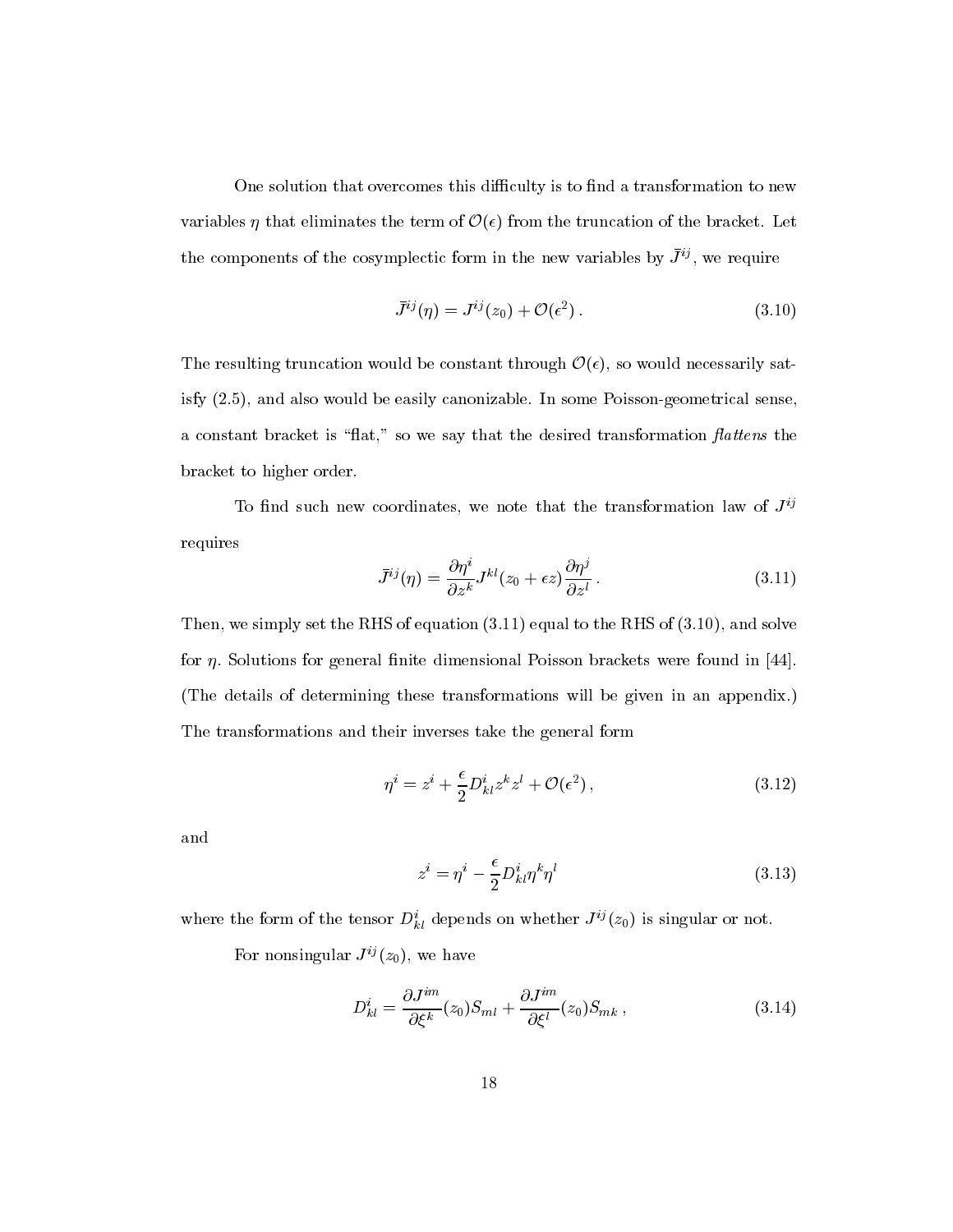where  $S_{mk}$  is proportional to the inverse of  $J^{ij}(z_0)$ :

$$
J^{ij}(z_0)S_{jk} = -\frac{1}{3}\delta_l^k.
$$
 (3.15)

The case when  $J^{ij}(z_0)$  is singular is more complicated. Although the inverse of  $J^{ij}(z_0)$  does not exist in this case, a slightly more general object, the (Moore-Penrose) pseudoinverse does [45]. The pseudoinverse  $T_{ij}$  of  $J^{ij}(z_0)$  is defined by the following equation:

$$
J^{ij}(z_0)T_{jk} = \delta^i_k - \chi^i_{(\alpha)}\chi^{(\alpha)}_k, \qquad (3.16)
$$

where  $\chi_{(\alpha)}$  and  $\chi^{(\alpha)}$  are the null covectors and their duals defined in (2.9), (2.10). In terms of the null covectors, their duals, and the pseudoinverse, we can state the form of the tensor  $D_{ik}^*$  that defines the variable transformation (3.12) applicable to singular brackets:

$$
D_{jk}^{i} = \frac{-1}{3} \frac{\partial J^{il}}{\partial \xi^{m}}(z_{0}) T_{lj} \left( \delta_{k}^{m} + \frac{1}{2} \chi_{(\alpha)}^{m} \chi_{k}^{(\alpha)} \right) + \frac{1}{6} \chi_{(\beta)}^{i} \frac{\partial \chi_{j}^{(\beta)}}{\partial \xi^{m}}(z_{0}) \left( \delta_{k}^{m} + \frac{1}{2} \chi_{(\alpha)}^{m} \chi_{k}^{(\alpha)} \right)
$$

$$
\frac{-1}{3} \frac{\partial J^{il}}{\partial \xi^{m}}(z_{0}) T_{lk} \left( \delta_{j}^{m} + \frac{1}{2} \chi_{(\alpha)}^{m} \chi_{j}^{(\alpha)} \right) + \frac{1}{6} \chi_{(\beta)}^{i} \frac{\partial \chi_{k}^{(\beta)}}{\partial \xi^{m}}(z_{0}) \left( \delta_{j}^{m} + \frac{1}{2} \chi_{(\alpha)}^{m} \chi_{j}^{(\alpha)} \right)
$$
(3.17)

### 3.1.3 Example: The Heavy Top

To demonstrate the usefulness of the formalism outlined above, we apply it to the example of perturbations of a heavy top at equilibrium. We begin by reviewing the so-called Euler-Poisson equations of motion for the heavy top, and describing their Hamiltonian structure [43].

A heavy top is defined as a rigid body fixed at one point in a gravitational field. In a coordinate frame fixed in the body, the state of such a system can be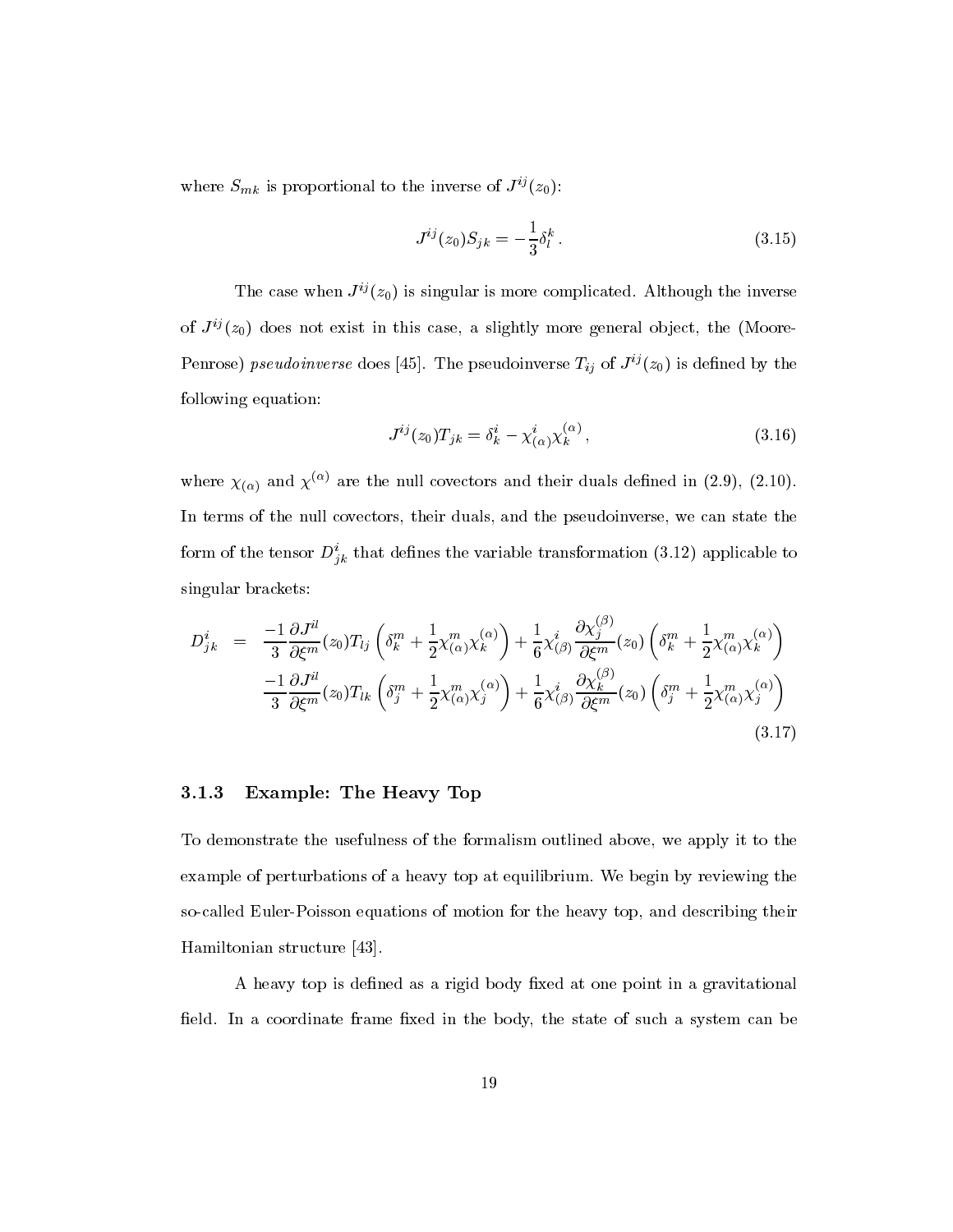described by two 3-vectors:  $\Gamma$  will denote the gravitational field vector, and  $L$  will denote the angular momentum. Also, it is convenient to define two other 3-vectors. , one, is the angular velocity of the angular momentum by means  $\alpha$  and  $\alpha$  the angular momentum by means and of the inertia matrix  $\mathcal I$  as follows.

$$
L = \mathcal{I} \cdot \Omega. \tag{3.18}
$$

The other is the vector  $R$  (stationary in the body frame) that points from the fixed point to the body's center of mass. In terms of these four vectors, the Euler-Poisson equations are:

$$
\dot{\Gamma} = \Gamma \times \Omega
$$
\n
$$
\dot{L} = L \times \Omega + \Gamma \times R. \tag{3.19}
$$

Equations (3.19) have a noncanonical Hamiltonian structure. Like "natural" mechanical systems, the Hamiltonian function is the total energy:

$$
H = \frac{1}{2}L \cdot \Omega + \Gamma \cdot R. \tag{3.20}
$$

The Poisson bracket, on the other hand, is not canonical: its cosymplectic form can be compactly represented as

$$
J(\Gamma, L) = \begin{bmatrix} 0 & \Gamma \times \\ \Gamma \times & L \times \end{bmatrix} .
$$
 (3.21)

The Hamiltonian formulation of equations (3.19) is then

$$
\begin{bmatrix} \dot{\Gamma} \\ \dot{L} \end{bmatrix} = J(\Gamma, L) \cdot \begin{bmatrix} \nabla_{\Gamma} H \\ \nabla_{L} H \end{bmatrix} .
$$
 (3.22)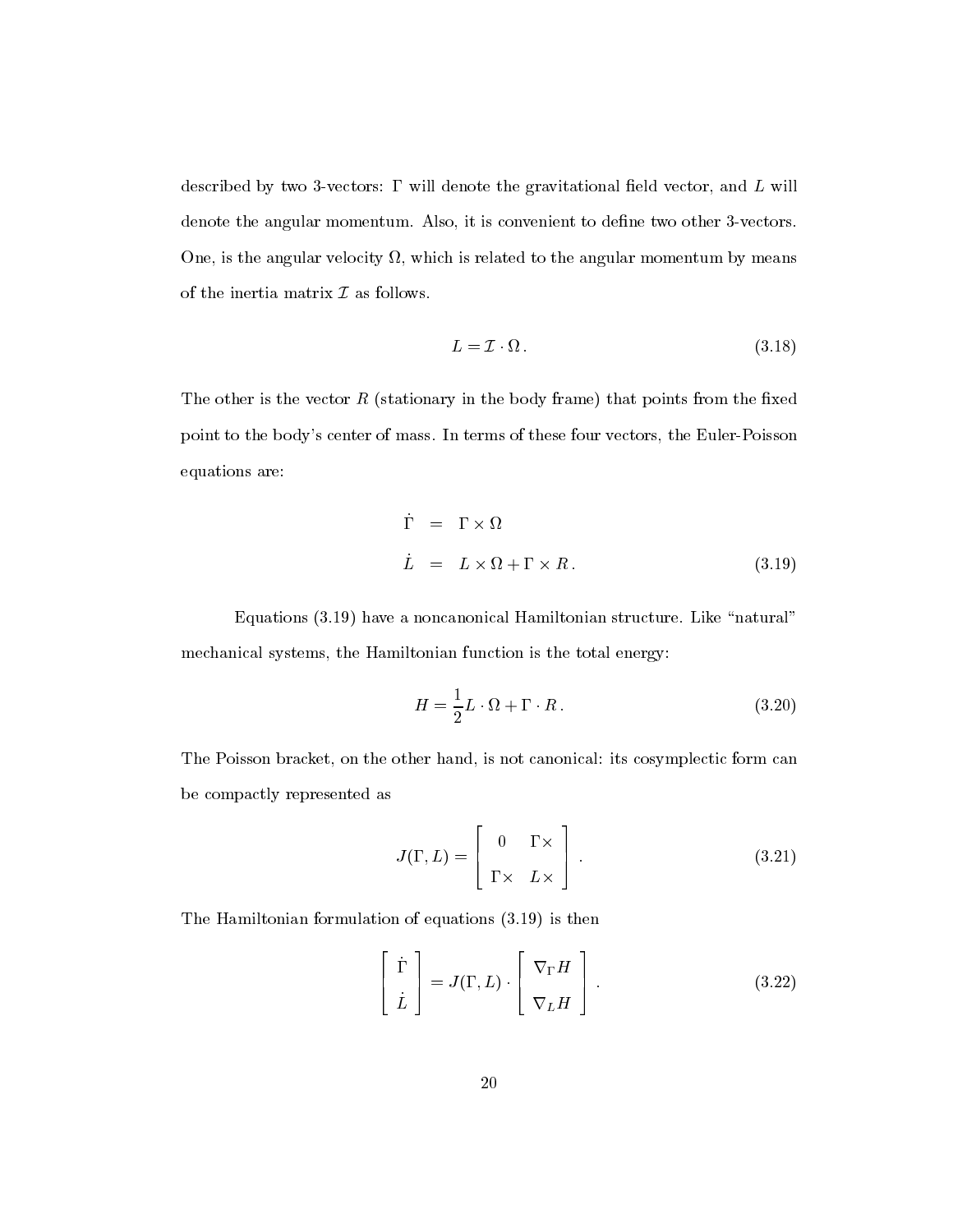Finally, we note that the bracket defined by  $(3.21)$  is degenerate. It is easy to verify that the following two functions are Casimirs of this bracket:

$$
C^{(1)}(\Gamma, L) = \frac{1}{2}\Gamma \cdot \Gamma \qquad C^{(2)}(\Gamma, L) = \Gamma \cdot L. \qquad (3.23)
$$

Physically,  $C^{(1)}$  is half the squared magnitude of the force of gravity, and  $C^{(2)}$  is the component of angular momentum along the gravitational field. The fact that they are both Casimirs implies they are conserved; in effect, these conservation laws are built into the kinematics by means of the Poisson bracket.

We now choose a specic class of tops and a suitable coordinate system for our example. For simplicity we restrict ourselves to the tops for which the fixed point lies on one of its principal axes. In these cases, we can choose a coordinate system in which both the inertia matrix is diagonal and R has the form  $R = (0, 0, 1)$ . Though this is a restriction on the class of tops, it is a mild one.Along with the well-known Lagrange top, which is rotationally symmetric about the axis containing the fixed point, and has integrable dynamics, this restricted class contains many nonsymmetric tops that are known to be not integrable [43].

For the sake of uniformity, we denote the components of  $\Gamma$  in the abovementioned coordinate system as  $(\xi^*, \xi^*, \xi^*)$ , and the components of L as  $(\xi^*, \xi^*, \xi^*)$ . Denoting the moments of inertia by  $I_1, I_2, I_3$ , we find that the angular velocity can be written  $\alpha = (\zeta^2/1, \zeta^2/12, \zeta^2/13)$ . With this choice of coordinates, then, the Hamiltonian (3.20) has the form

$$
H(\xi) = \frac{1}{2} \left( \frac{(\xi^4)^2}{I_1} + \frac{(\xi^5)^2}{I_2} + \frac{(\xi^6)^2}{I_3} \right) + \xi^3. \tag{3.24}
$$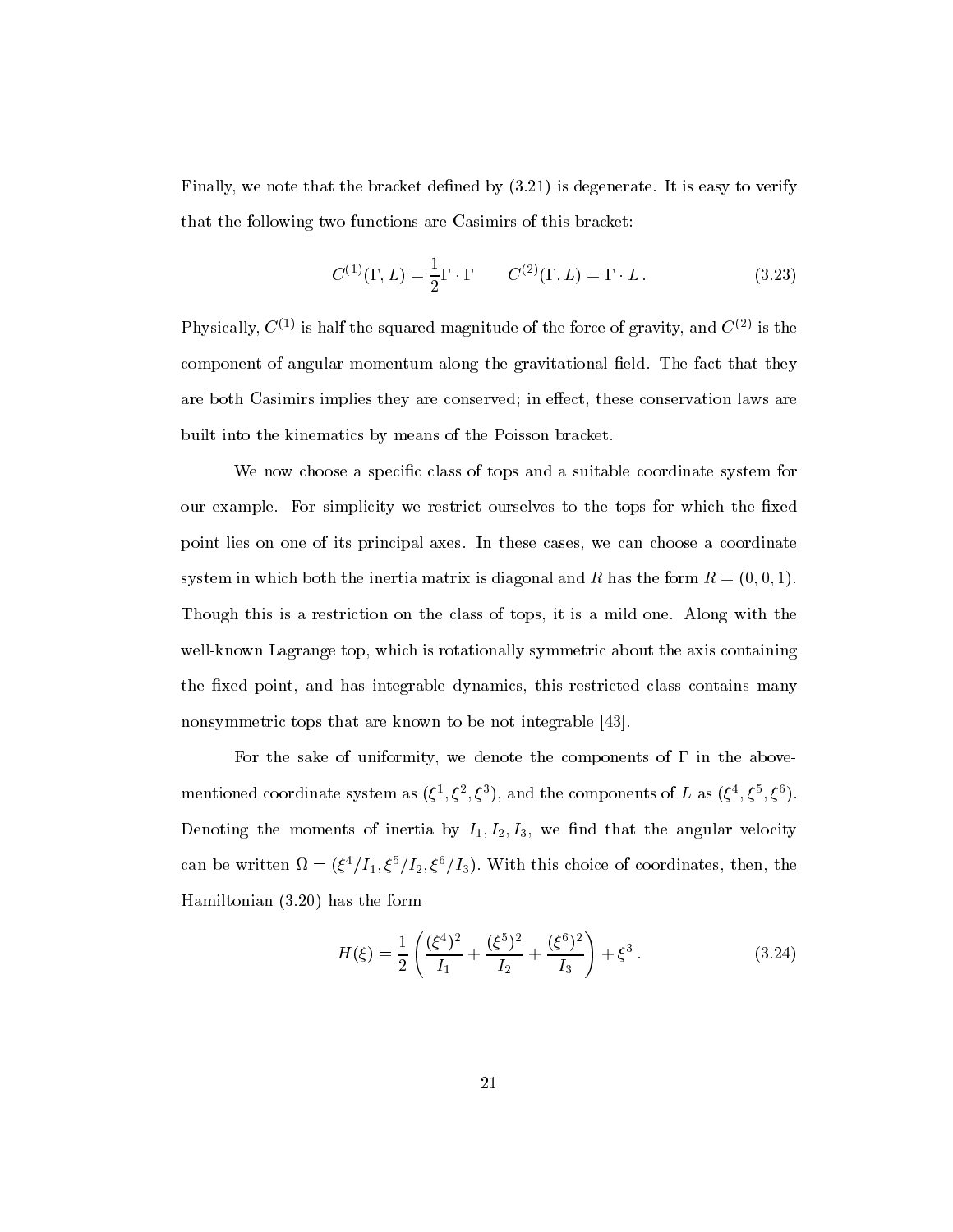The cosymplectic form (3.21) is written

**2006 2006 2006 2006** 

$$
J(\xi) = \begin{bmatrix} 0 & 0 & 0 & 0 & -\xi^3 & \xi^2 \\ 0 & 0 & 0 & \xi^3 & 0 & -\xi^1 \\ 0 & 0 & 0 & -\xi^2 & \xi^1 & 0 \\ 0 & -\xi^3 & \xi^2 & 0 & -\xi^6 & \xi^5 \\ \xi^3 & 0 & -\xi^1 & \xi^6 & 0 & -\xi^4 \\ -\xi^2 & \xi^1 & 0 & -\xi^5 & -\xi^4 & 0 \end{bmatrix} .
$$
 (3.25)

And the Casimirs (3.23) take the form

$$
C^{(1)}(\xi) = \frac{1}{2}((\xi^1)^2 + (\xi^2)^2 + (\xi^3)^2) \qquad C^{(2)}(\xi) = \xi^1 \xi^4 + \xi^2 \xi^5 + \xi^3 \xi^6 \,. \tag{3.26}
$$

All that remains in setting up this example is identifying an equilibrium about which we can study perturbations. As can be seen from equations  $(3.19)$ , when ; ; L; and R are colinear, the top is in equilibrium. In terms of the coordinates  $\zeta$ , such an equilibrium is given by setting an but  $\zeta$  and  $\zeta$  to zero. We denote this equilibrium by  $z_0$ :

$$
z_0:=(0,0,g,0,0,l_0). \hspace{1.5cm} (3.27)
$$

Physically, this equilibrium corresponds to a sleeping top: the top is standing straight up, and spinning at a constant angular velocity.

Now, the first step in finding the canonical weakly nonlinear Hamiltonian structure near  $\xi = z_0$  is to find the Free Energy for that equilibrium (see [46] for a determination of the Free Energy of a Lagrange Top). Substituting (3.26) into equation (3.7) and evaluating at  $\xi = z_0$  allows us to find  $\lambda_{(1)}$  and  $\lambda_{(2)}$ , and hence the relevant Free Energy. It is

$$
F(\xi) = \frac{1}{2} \left( \frac{(\xi^4)^2}{I_1} + \frac{(\xi^5)^2}{I_2} + \frac{(\xi^6)^2}{I_3} \right) + \xi^3
$$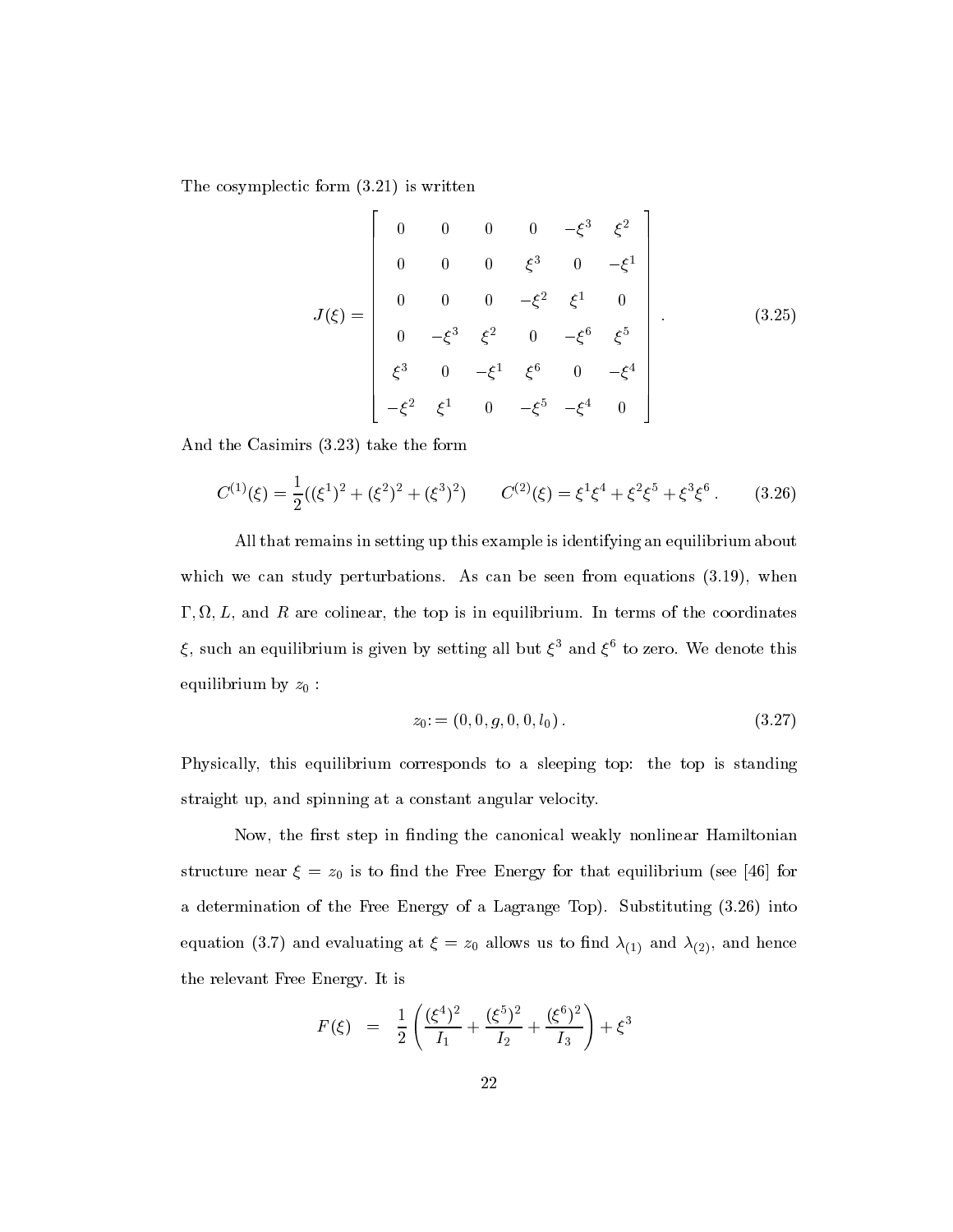+ 
$$
\frac{1}{2} \left( \frac{l_0^2 - gI_3}{g^2 I_3} \right) \left( (\xi^1)^2 + (\xi^2)^2 + (\xi^3)^2 \right)
$$
  
-  $\frac{l_0}{gI_3} (\xi^1 \xi^4 + \xi^2 \xi^5 + \xi^3 \xi^6).$  (3.28)

To study perturbations hear the equilibrium, we assume  $\zeta = z_0 + \epsilon z$ , where  $\epsilon$  is small. Substituting this expression into  $(3.28)$ , we obtain

$$
F(z) = \frac{\epsilon^2}{2} \left[ \left( \frac{l_0^2 - gI_3}{g^2 I_3} \right) \left( (z^1)^2 + (z^2)^2 + (z^3)^2 \right) + \frac{(z^4)^2}{I_1} + \frac{(z^5)^2}{I_2} + \frac{(z^6)^2}{I_3} - \left( \frac{2l_0}{gI_3} \right) \left( z^1 z^4 + z^2 z^5 + z^3 z^6 \right) \right] + \frac{1}{2} \frac{gI_3 - l_0^2}{I_3}.
$$
 (3.29)

Finding the linearization of equations (3.19) about  $z_0$  is now simply a matter of substituting (3.29) into the Poisson bracket truncated at lowest order. This is also obtained by substituting  $\zeta = z_0 + z$  into (3.25):

$$
J(z) = \frac{1}{\epsilon^2} \begin{bmatrix} 0 & 0 & 0 & 0 & -g & 0 \\ 0 & 0 & 0 & g & 0 & 0 \\ 0 & 0 & 0 & 0 & 0 & 0 \\ 0 & -g & 0 & 0 & -l_0 & 0 \\ g & 0 & 0 & l_0 & 0 & 0 \\ 0 & 0 & 0 & 0 & 0 & 0 \end{bmatrix} + \mathcal{O}(1/\epsilon).
$$
 (3.30)

(The factor of  $\epsilon^{-2}$  comes from the fact that J transforms as a tensor.) Using (3.29) and  $(3.30)$  we find the linearized equations to be

$$
\dot{z}^{1} = \frac{l_{0}}{I_{3}} z^{2} - \frac{g}{I_{2}} z^{5}
$$
\n
$$
\dot{z}^{2} = \frac{g}{I_{1}} z^{4} - \frac{l_{0}}{I_{2}} z^{1}
$$
\n
$$
\dot{z}^{3} = 0
$$
\n(3.31)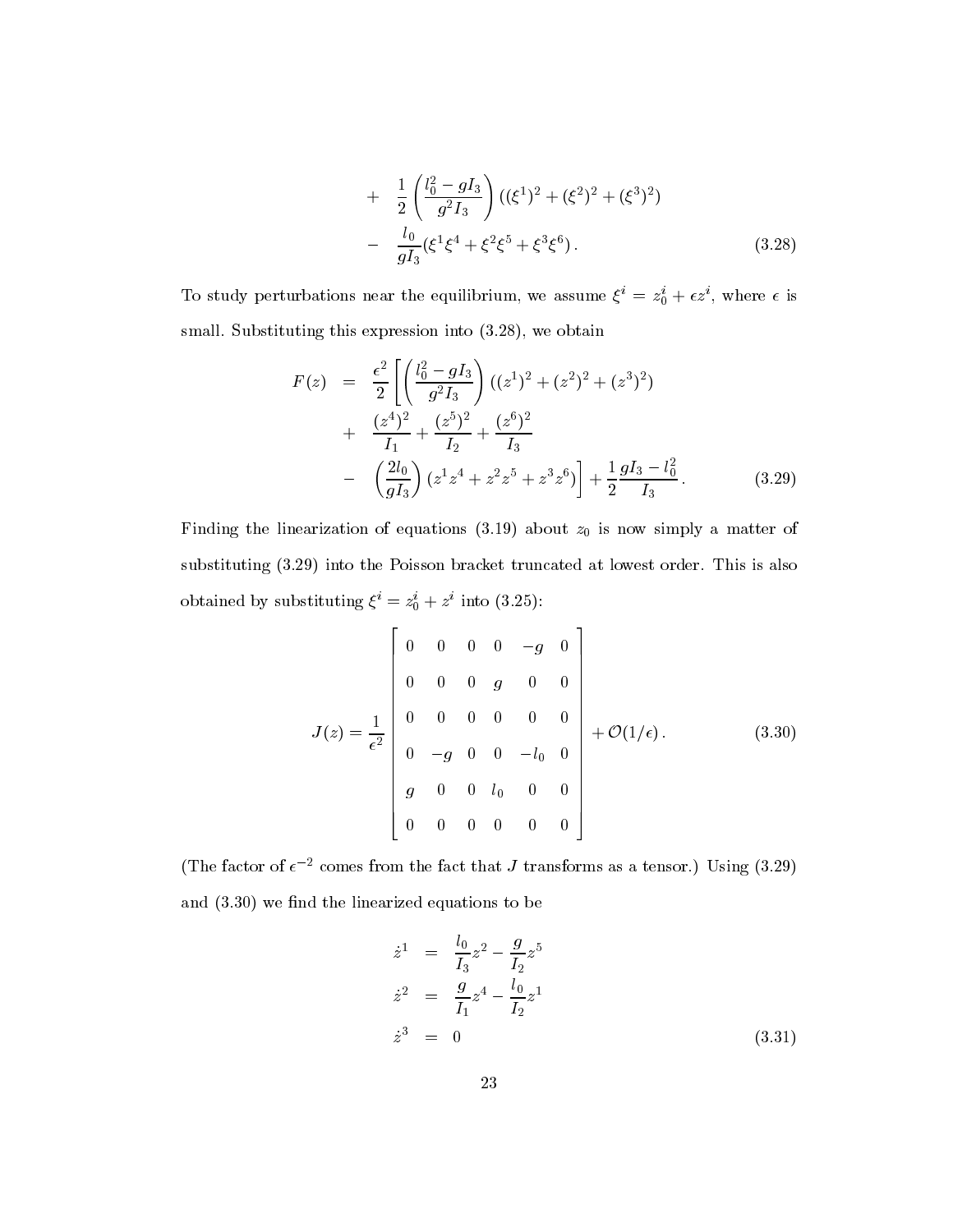$$
\dot{z}^4 = \frac{l_0(I_2 - I_3)}{I_2 I_3} z^5 + z^2
$$
  
\n
$$
\dot{z}^5 = \frac{l_0(I_3 - I_1)}{I_1 I_3} z^4 - z^1
$$
  
\n
$$
\dot{z}^6 = 0.
$$

The second step in canonizing to weakly nonlinear order is finding the new variables  $\eta$  for which the form of the bracket given by equation (3.30) is correct to second order. To this end, we apply the results given in equations (3.12) and (3.17). To compute the tensor  $D_{ik}$  in (3.17), we require the null covectors  $\chi^{\vee}$ , (and their duals), the derivatives of the null covectors, and the pseudoinverse T of the bracket (3.25) all evaluated at  $\xi = z_0$ . For convenience in manipulations, the two null covectors are taken to be

$$
\chi_i^{(1)} = \frac{\partial C^{(1)}}{\partial \xi^i}; \qquad \chi_i^{(2)} = \frac{\partial}{\partial \xi^i} \left[ C^{(2)} - \left( \frac{2l_0}{g} \right) C^{(1)} \right], \tag{3.32}
$$

using  $C^{(1)}$  and  $C^{(2)}$  from (3.26). The only nonzero components of the null vectors and their duals at  $z_0$  are then given by

$$
\chi_3^{(1)}(z_0) = g; \qquad \chi_{(1)}^3(z_0) = g^{-1}; \qquad \chi_6^{(2)}(z_0) = g; \qquad \chi_{(2)}^6(z_0) = g^{-1}. \qquad (3.33)
$$

From the null covectors and their duals, we can calculate the pseudoinverse of  $J(z_0)$ by means of condition (3.16):

$$
T(z_0) = \left(\frac{1}{g^2}\right) \begin{bmatrix} 0 & -l_0 & 0 & 0 & g & 0 \\ l_0 & 0 & 0 & -g & 0 & 0 \\ 0 & 0 & 0 & 0 & 0 & 0 \\ 0 & g & 0 & 0 & 0 & 0 \\ -g & 0 & 0 & 0 & 0 & 0 \\ 0 & 0 & 0 & 0 & 0 & 0 \end{bmatrix}
$$
(3.34)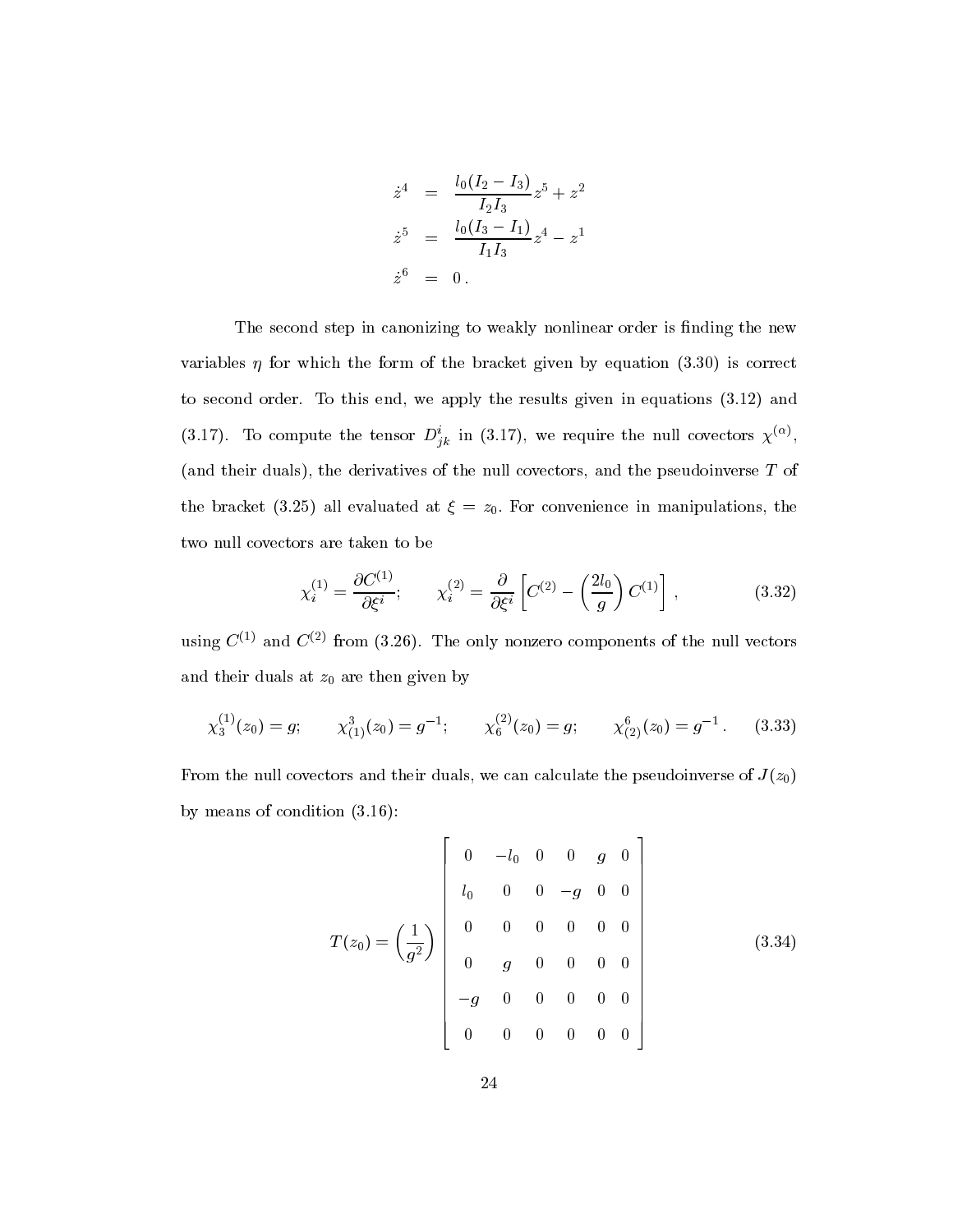By substituting  $(3.25)$ ,  $(3.32)$ , and  $(3.34)$  into equation  $(3.17)$ , we obtain the coefficients of the transformation  $(3.12)$  and its inverse  $(3.13)$ . These transformations are:

$$
\eta^{1} = z^{1} - \frac{\epsilon}{2g}z^{1}z^{3}
$$
\n
$$
\eta^{2} = z^{2} - \frac{\epsilon}{2g}z^{2}z^{3}
$$
\n
$$
\eta^{3} = z^{3} + \frac{\epsilon}{2g}\left[ (z^{1})^{2} + (z^{2})^{2} + \frac{2}{3}(z^{3})^{2} \right]
$$
\n
$$
\eta^{4} = z^{4} - \frac{\epsilon}{2g^{2}}(gz^{1}z^{6} + gz^{3}z^{4} - l_{0}z^{1}z^{3})
$$
\n
$$
\eta^{5} = z^{5} - \frac{\epsilon}{2g^{2}}(gz^{2}z^{6} + gz^{3}z^{5} - l_{0}z^{2}z^{3})
$$
\n
$$
\eta^{6} = z^{6} + \frac{\epsilon}{2g^{2}}\left[ g\left( 2z^{1}z^{4} + 2z^{2}z^{5} + \frac{4}{3}z^{3}z^{6} \right) - l_{0}\left( (z^{1})^{2} + (z^{2})^{2} + \frac{2}{3}(z^{3})^{2} \right) \right],
$$
\n(3.35)

and

$$
z^{1} = \eta^{1} + \frac{\epsilon}{2g} \eta^{1} \eta^{3} + \mathcal{O}(\epsilon^{2})
$$
  
\n
$$
z^{2} = \eta^{2} + \frac{\epsilon}{2g} \eta^{2} \eta^{3} + \mathcal{O}(\epsilon^{2})
$$
  
\n
$$
z^{3} = \eta^{3} - \frac{\epsilon}{2g} \left[ (\eta^{1})^{2} + (\eta^{2})^{2} + \frac{2}{3} (\eta^{3})^{2} \right] + \mathcal{O}(\epsilon^{2})
$$
  
\n
$$
z^{4} = \eta^{4} + \frac{\epsilon}{2g^{2}} (g \eta^{1} \eta^{6} + g \eta^{3} \eta^{4} - l_{0} \eta^{1} \eta^{3}) + \mathcal{O}(\epsilon^{2})
$$
  
\n
$$
z^{5} = \eta^{5} + \frac{\epsilon}{2g^{2}} (g \eta^{2} \eta^{6} + g \eta^{3} \eta^{5} - l_{0} \eta^{2} \eta^{3}) + \mathcal{O}(\epsilon^{2})
$$
  
\n
$$
z^{6} = \eta^{6} - \frac{\epsilon}{2g^{2}} \left[ g \left( 2 \eta^{1} \eta^{4} + 2 \eta^{2} \eta^{5} + \frac{4}{3} \eta^{3} \eta^{6} \right) - l_{0} \left( (\eta^{1})^{2} + (\eta^{2})^{2} + \frac{2}{3} (\eta^{3})^{2} \right) \right]
$$
  
\n
$$
+ \mathcal{O}(\epsilon^{2}).
$$
  
\n(3.36)

Then, to find the Hamiltonian which generates the weakly nonlinear heavy top equations via the constant bracket given in equation (3.30), we only need to substitute (3.36) into (3.29). This yields

$$
F(\eta) = \frac{\epsilon^2}{2} \left\{ \left[ \left( \frac{l_0^2 - gI_3}{g^2 I_3} \right) ((\eta^1)^2 + (\eta^2)^2 + (\eta^3)^2) \right] \right\}
$$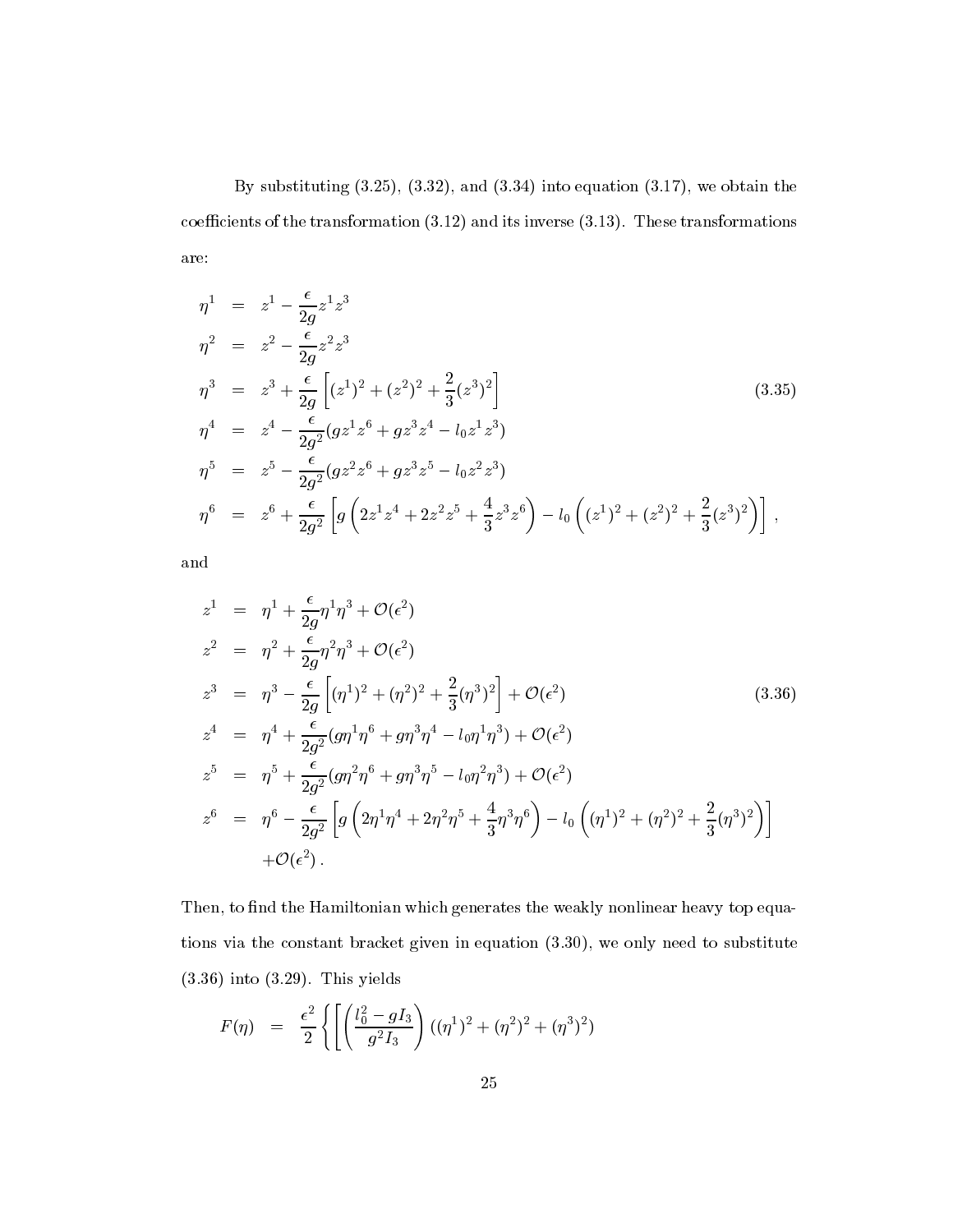+ 
$$
\frac{(\eta^4)^2}{I_1} + \frac{(\eta^5)^2}{I_2} + \frac{(\eta^6)^2}{I_3} - \left(\frac{2l_0}{gI_3}\right) (\eta^1 \eta^4 + \eta^2 \eta^5 + \eta^3 \eta^6) \Big] + 
$$
\epsilon \left[ \frac{l_0}{g^2} \left( \frac{1}{I_3} (\eta^1)^2 \eta^6 + \frac{1}{I_3} (\eta^2)^2 \eta^6 + \frac{8}{3I_3} (\eta^3)^2 \eta^6 + \frac{I_1 - I_3}{I_1 I_3} \eta^1 \eta^3 \eta^4 \right. + 
$$
\frac{I_2 - I_3}{I_2 I_3} \eta^2 \eta^3 \eta^5 \right) + \frac{2l_0^2 - gI_3}{g^3 I_3} (\eta^3)^3 + \frac{1}{g} \left( \frac{1}{I_1} \eta^3 (\eta^4)^2 + \frac{1}{I_2} \eta^3 (\eta^5)^2 \right. - 
$$
\frac{4}{3I_3} \eta^3 (\eta^6)^2 + \frac{I_3 - 2I_1}{I_1 I_3} \eta^1 \eta^4 \eta^6 + \frac{I_3 - 2I_2}{I_2 I_3} \eta^2 \eta^5 \eta^6 \Big) \Big] \Big\}
$$
  
+ 
$$
\frac{1}{2} \frac{gI_3 - l_0^2}{I_3} + \mathcal{O}(\epsilon^4).
$$
(3.37)
$$
$$
$$

Notice that the Free Energy is exactly quadratic when written in terms of  $z$  (equation (3.29)), and cubic to  $\mathcal{O}(\epsilon^2)$  when written in terms of  $\eta$ . In a sense, by transforming from z to  $\eta$ , we have taken the nonlinearity of the weakly nonlinear equations out of the  $\mathcal{O}(\epsilon)$  term in the z-bracket (3.30) and put it in the Hamiltonian.

Before we derive the equations of motion, we will make a few observations that will simplify them considerably. First, we note that both the third and the sixth rows in the matrix in (3.30) are zeros. Therefore, the coordinates  $\eta^3$  and  $\eta^6$  are local Casimirs, that is Casimirs of the bracket defined by (3.30), and thus constants of motion to  $\mathcal{O}(\epsilon^2)$ . Their value for any given problem is determined by the initial perturbation. Second, we note the remarkable fact that every cubic term in the weakly nonlinear Free Energy (3.37) involves at least one power of either  $\eta^+$  or  $\eta^+$ . But because these variables are constants of motion, our Hamiltonian is effectively quadratic, and thus leads to a *linear* set of equations. Also, conveniently, these linear equations have the same form as the linearized equations (3.31); only the constant coefficients are different, modified by a small correction.

So, setting  $\eta^3 = K_1$  and  $\eta^6 = K_2$ , the nontrivial perturbation equations to  $\mathcal{O}(\epsilon)$  are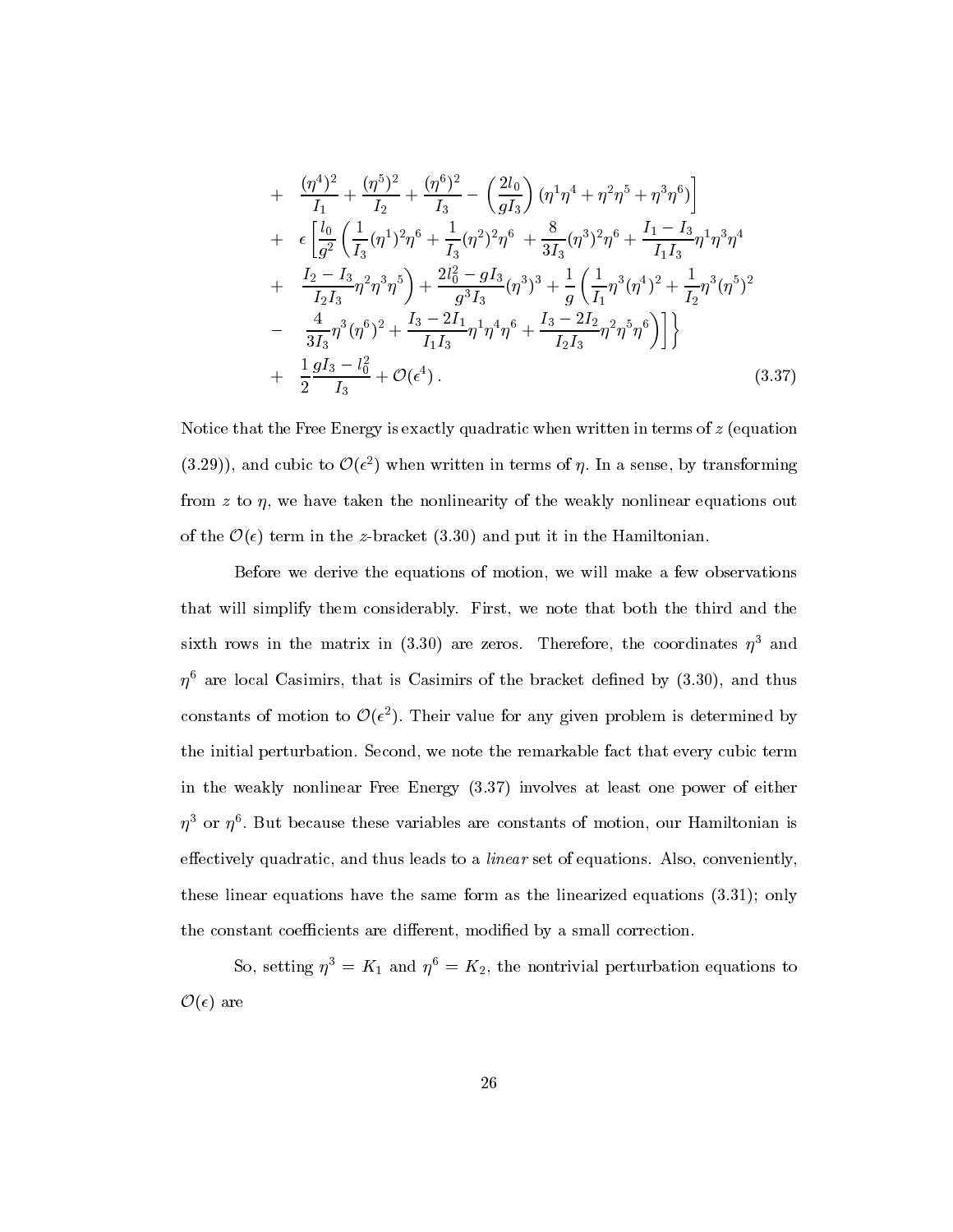$$
\dot{\eta}^{1} = \left\{ \frac{l_{0}}{I_{3}} + \epsilon \left[ \frac{K_{1}l_{0}}{2g} \left( \frac{1}{I_{2}} - \frac{1}{I_{3}} \right) + \frac{K_{2}}{2} \left( \frac{2}{I_{3}} - \frac{1}{I_{2}} \right) \right] \right\} \eta^{2} - \frac{g + \epsilon K_{1}}{I_{2}} \eta^{5}
$$
\n
$$
\dot{\eta}^{2} = -\left\{ \frac{l_{0}}{I_{3}} + \epsilon \left[ \frac{K_{1}l_{0}}{2g} \left( \frac{1}{I_{1}} - \frac{1}{I_{3}} \right) + \frac{K_{2}}{2} \left( \frac{2}{I_{3}} - \frac{1}{I_{1}} \right) \right] \right\} \eta^{1} + \frac{g + \epsilon K_{1}}{I_{1}} \eta^{4}
$$
\n
$$
\dot{\eta}^{4} = \left\{ \frac{l_{0}(I_{2} - I_{3})}{I_{2}I_{3}} - \epsilon \left[ \frac{K_{1}l_{0}}{2g} \left( \frac{1}{I_{2}} + \frac{1}{I_{3}} \right) + \frac{K_{2}}{2} \left( \frac{1}{I_{2}} - \frac{2}{I_{3}} \right) \right] \right\} \eta^{5}
$$
\n
$$
+ \left\{ 1 + \epsilon \left[ \frac{K_{1}l_{0}^{2}}{2g^{2}} \left( \frac{1}{I_{2}} - \frac{1}{I_{3}} \right) + \frac{K_{2}l_{0}}{2gI_{2}} \right] \right\} \eta^{2} \qquad (3.38)
$$
\n
$$
\dot{\eta}^{5} = \left\{ \frac{l_{0}(I_{3} - I_{1})}{I_{2}I_{3}} + \epsilon \left[ \frac{K_{1}l_{0}}{2g} \left( \frac{1}{I_{3}} + \frac{1}{I_{1}} \right) + \frac{K_{2}}{2} \left( \frac{1}{I_{1}} - \frac{2}{I_{3}} \right) \right] \right\} \eta^{4}
$$
\n
$$
- \left\{ 1 - \epsilon \left[ \frac{K_{1}l_{0}^{2}}{2g^{2}} \left( \frac{1}{I_{3}} - \frac{1}{I_{1}} \right) + \frac{K_{2}l_{0}}{2gI_{1}}
$$

### 3.2 Noncanonical Perturbation Theory - Infinite Degrees of Freedom

The procedure just outlined for finding the Hamiltonian structure of a truncated system of equations must be generalized to infinite dimensional systems to be applicable to the Vlasov-Poisson system.

We begin with the Vlasov-Poisson system linearized about a linearly stable, homogeneous equilibrium denoted  $f_0(v)$ . So the distribution function can be written  $f(x, v, v) = f(0, v) + \epsilon f(x, v, v)$ , where  $\epsilon$  is a small parameter. Substituting this expression for the distribution function into equations (2.1) and (2.2) while assuming the background charge density neutralizes the equilibrium, yields the equations for the evolution of the disturbance  $\mu$ .

$$
\frac{\partial \hat{f}}{\partial t} + v \frac{\partial \hat{f}}{\partial x} + \frac{e}{m} \frac{\partial f_0}{\partial v} \hat{E}(x, t) + \epsilon \frac{e}{m} \hat{E}(x, t) \frac{\partial \hat{f}}{\partial v} = 0 \tag{3.39}
$$

$$
\frac{\partial \hat{E}}{\partial x} = 4\pi e \left( \int_{-\infty}^{\infty} dv \, \hat{f}(x, v, t) \right) . \tag{3.40}
$$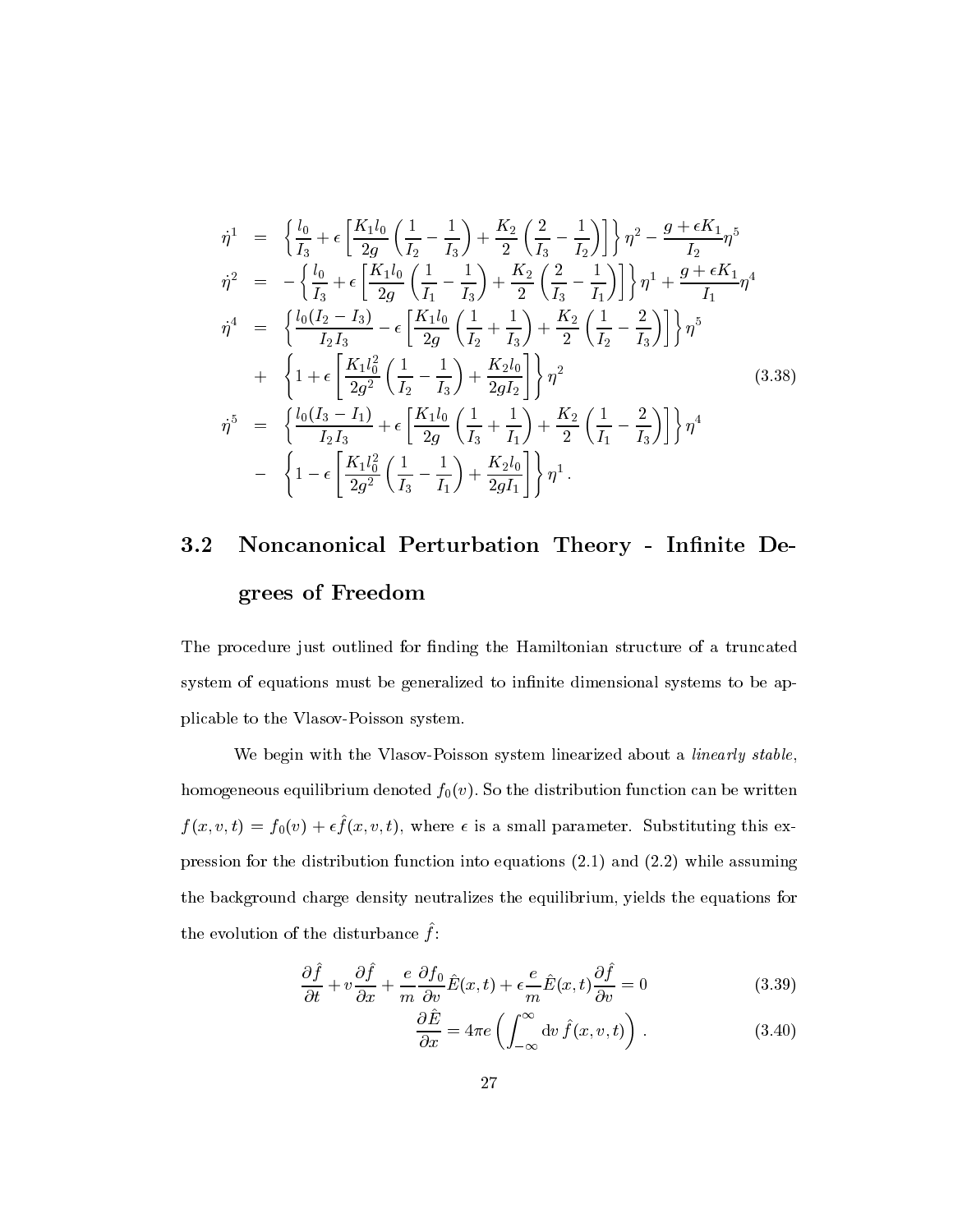In analogy to the finite degree-of-freedom case, we first find a Free Energy for equation  $(3.39)$ , and then determine the change of variables that flattens bracket  $(2.15)$ to  $\mathcal{O}(\epsilon^2)$ .

### 3.2.1 Vlasov-Poisson Free Energy

Given an equilibrium  $f_0(v)$ , a suitable Free Energy for equation (3.39) is constructed by adding (2.19) to (2.14), taking the variation, and setting it equal to zero. The resulting Free Energy is then

$$
\mathcal{F}[\hat{f}] = \frac{1}{2} \int_{-\infty}^{\infty} dv \int_{-L}^{L} dx \, mv^2 \hat{f} + C(\hat{f}) + \frac{1}{8\pi} \int_{-L}^{L} dx \, E^2, \qquad (3.41)
$$

where  $C$  satisfies

$$
\left. \frac{\mathrm{d}C}{\mathrm{d}f} \right|_{f=f_0} = -\frac{1}{2}mv^2 + \phi_0 \,. \tag{3.42}
$$

The RHS of  $(3.42)$  is to be understood as a function of  $f_0$  (and energy, via the implicit function theorem), and  $\phi_0$  denotes the electrostatic potential generated by the equilibrium distribution. Since we will ultimately use the free energy defined by equations (3.41) and (3.42) to generate the weakly nonlinear Vlasov-Poisson system, it is convenient here to expand F through  $\mathcal{O}(\epsilon)$  about  $f_0$ :

$$
\mathcal{F}[\hat{f}] = \frac{1}{8\pi} \int_{-L}^{L} dx E^2 - m \int_{-\infty}^{\infty} dv \int_{-L}^{L} dx \left[ \frac{v}{2f_0'} f^2 + \frac{\epsilon}{6f_0'^2} \left( 1 - \frac{v f_0''}{f_0'} \right) f^3 \right] + \mathcal{O}(\epsilon^2).
$$
\n(3.43)

At lowest order, expression (3.43) is that discovered by Kruskal and Oberman [47].

### 3.2.2 Flattening the Vlasov Bracket

Determining the variable transformation that flattens the zeroth-order bracket is difficult for general infinite-dimensional brackets, and is not solved here. However,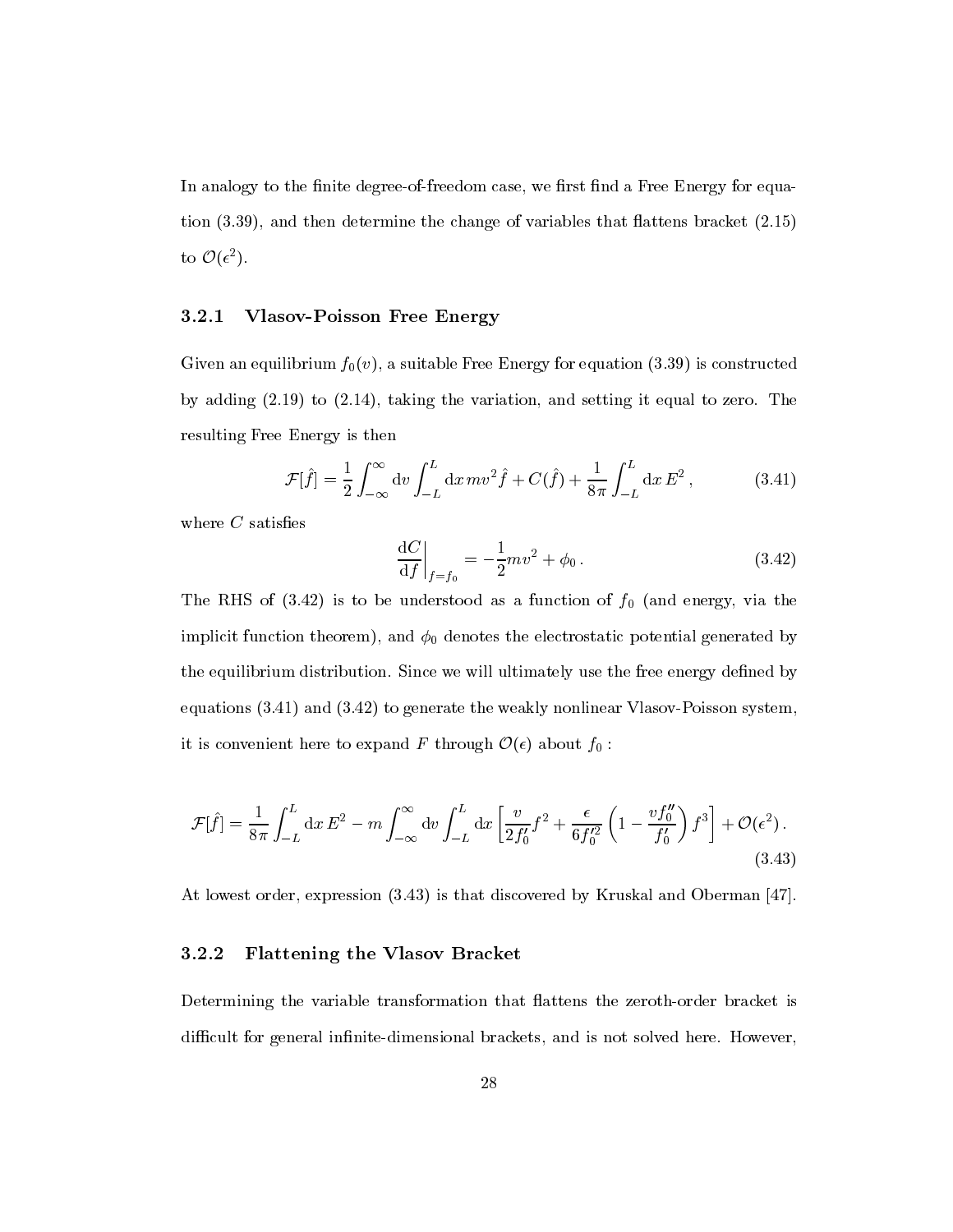extending the zeroth-order bracket of the form (2.15) is relatively simple.

The cosymplectic operator for the bracket (2.15) is given in equation (2.17). Near a spatially homogeneous equilibrium  $f_0$ , we write the distribution function as a sum of the equilibrium and a small perturbation of that equilibrium:  $f = f_0 + e f$ . In terms of the berturbation  $f$ , the bracket takes the form

$$
\mathcal{J}[\hat{f}](\cdot) = -[f_0, \cdot] - \epsilon[\hat{f}, \cdot]. \tag{3.44}
$$

So, we wish to find a new variable  $\eta$  such that

$$
\mathcal{J}[\eta](\cdot) = -[f_0, \cdot] + \mathcal{O}(\epsilon^2). \tag{3.45}
$$

By the transformation law of cosymplectic operators,

$$
\mathcal{J}[\eta](\cdot) = \frac{\delta \eta}{\delta \hat{f}} \mathcal{J}[\hat{f}] \frac{\delta \eta}{\delta \hat{f}}^{\dagger}.
$$
\n(3.46)

To find the variable transformation, we set the RHS of  $(3.45)$  equal to the RHS of  $(3.46)$  and solve for  $\eta$ .

The procedure outlined above would be difficult if we had no idea of the relationship or  $\eta$  to  $\eta$  , but in analogy to the nillite dimensional case, we assume that the transformation is near identity. So, letting  $D$  be a linear operator, we assume

$$
\eta = \hat{f} + \frac{\epsilon}{2} \mathcal{D}(\hat{f}^2). \tag{3.47}
$$

Linearizing equation (3.47) gives us the operators needed to transform the cosymplectic operator in (3.46):

$$
\frac{\delta \eta}{\delta \hat{f}}(\cdot) = 1 + \epsilon \mathcal{D}(\hat{f}\cdot), \qquad \frac{\delta \eta^{\dagger}}{\delta \hat{f}}(\cdot) = 1 + \epsilon \hat{f} \mathcal{D}^{\dagger}(\cdot). \tag{3.48}
$$

Then the equation that results from setting the RHS of (3.45) equal to the RHS of  $(3.46)$ , and using the spatial homogeneity of  $f_0$  is

$$
f'_0 \frac{\partial}{\partial x}(\cdot) = f'_0 \frac{\partial}{\partial x}(\cdot) + \epsilon \left[ f'_0 \frac{\partial}{\partial x} \left( \hat{f} \mathcal{D}^\dagger \cdot \right) - [\hat{f}, \cdot] \right]. \tag{3.49}
$$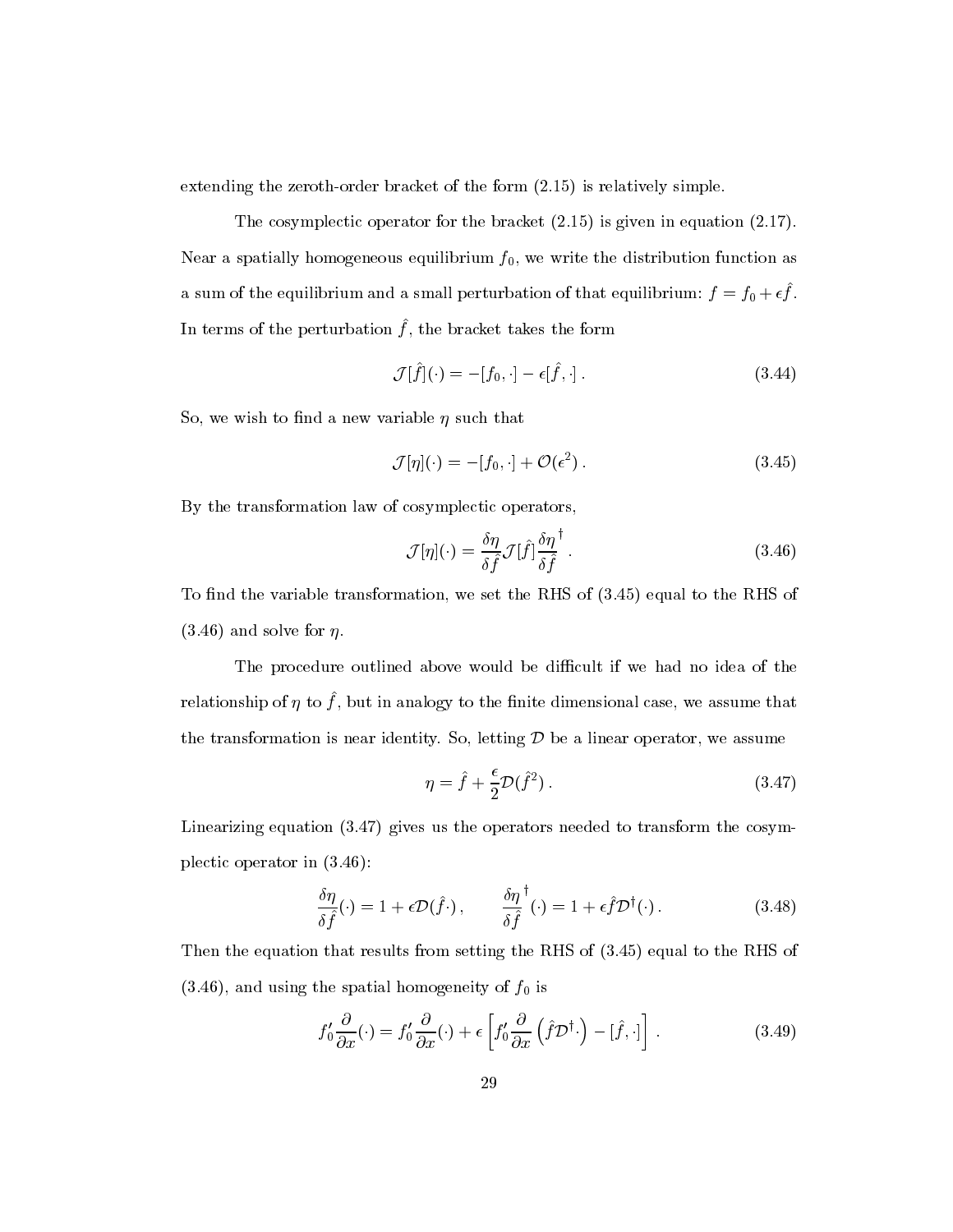Clearly, equation (3.49) will be satisfied if the coefficient of  $\epsilon$  on the RHS vanishes. A small amount of algebra reveals that this occurs if we choose

$$
\mathcal{D}(\cdot) = -\frac{\partial}{\partial v} \left( \frac{1}{f_0'} \cdot \right) . \tag{3.50}
$$

Thus, the transformation to  $\eta$  is given by

$$
\eta = \hat{f} - \epsilon \frac{\partial}{\partial v} \left( \frac{\hat{f}^2}{2f_0'} \right) , \qquad (3.51)
$$

and the inverse transformation by

$$
\hat{f} = \eta + \epsilon \frac{\partial}{\partial v} \left( \frac{\eta^2}{2f_0'} \right) . \tag{3.52}
$$

In terms of  $\eta$ , the Poisson bracket now valid to  $\mathcal{O}(\epsilon)$  is given by substituting the cosymplectic operator (3.45) into the general form (2.13):

$$
\{\mathcal{F},\mathcal{G}\}[\eta] = \int_{-\infty}^{\infty} dv \int_{-L}^{L} dx \, \frac{\delta F}{\delta \eta} \frac{f_0'}{m} \frac{\partial}{\partial x} \frac{\delta G}{\delta \eta} + \mathcal{O}(\epsilon^2).
$$
 (3.53)

In the same variables, the truncated free energy for Vlasov-Poisson is

$$
\mathcal{F}[\eta] = \frac{e}{8\pi} \int_{-L}^{L} dx E^2 - \frac{m}{2} \int_{-\infty}^{\infty} dv \int_{-L}^{L} dx \left(\frac{v}{f'_0} \eta^2 + \frac{\epsilon}{3f_0'^2} \eta^3\right) + \mathcal{O}(\epsilon^2), \qquad (3.54)
$$

where E is now understood as a functional of  $\eta$  and still determined by Poisson's equation

$$
\frac{\partial E}{\partial x} = 4\pi e \int_{-\infty}^{\infty} dv \, \eta \,. \tag{3.55}
$$

From  $(3.53)$  and  $(3.54)$ , we can finally derive the weakly nonlinear equation:

$$
\frac{\partial \eta}{\partial t} = -v \frac{\partial \eta}{\partial x} - \frac{e}{m} f'_0 E + \frac{\epsilon}{f'_0} \eta \frac{\partial \eta}{\partial x}.
$$
\n(3.56)

Equation  $(3.56)$  differs from the linearized system only by the term proportional to  $\epsilon$ . The remainder of the dissertation is concerned with analyzing the effects of that term.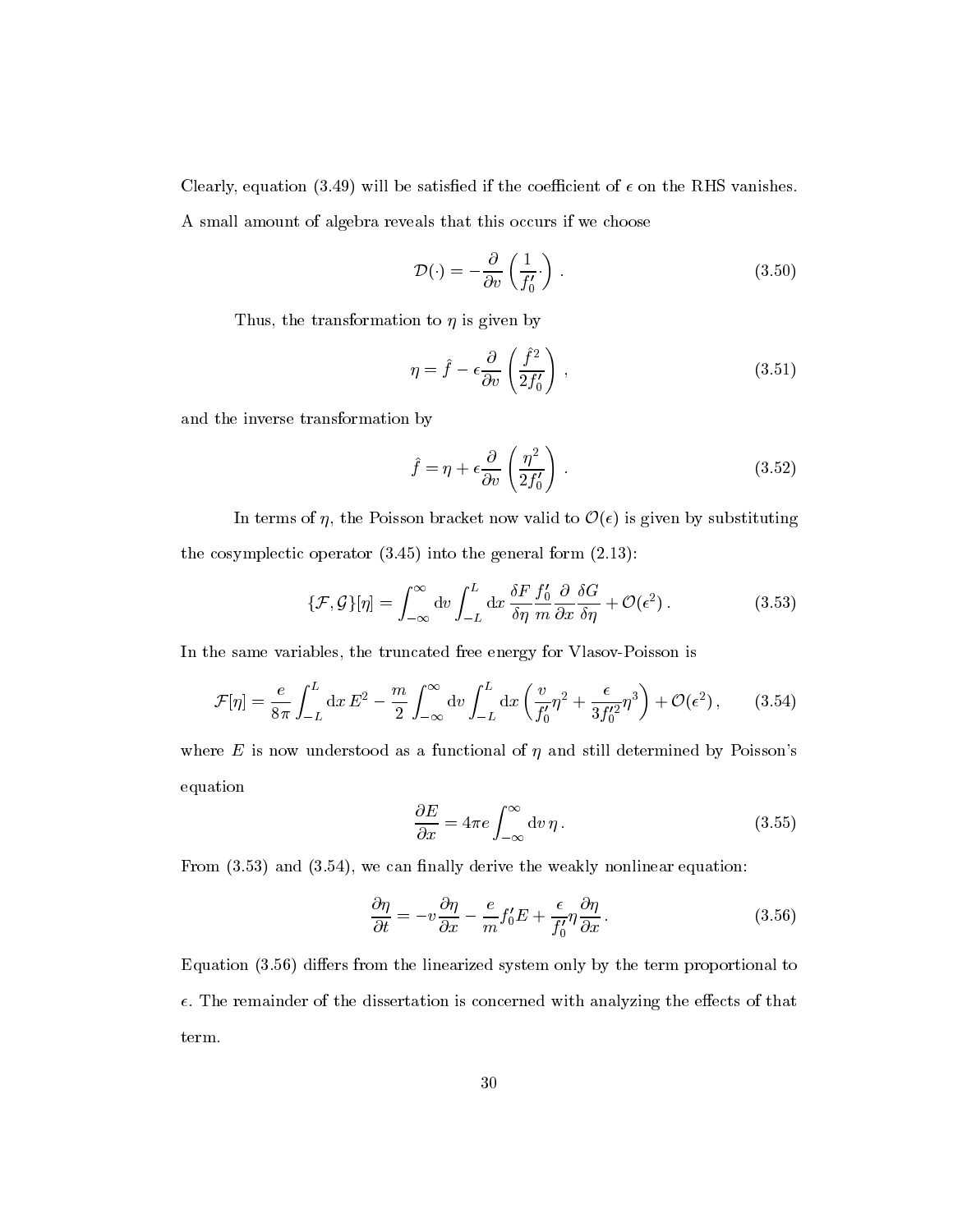One important result we can see almost immediately is that equation (3.56) has an integral of motion in addition to its Hamiltonian (3.54). The additional integral,  $P$ , is given by:

$$
P = \int_{-\infty}^{\infty} dv \int_{-L}^{L} dx \frac{\eta^2}{f_0'}.
$$
 (3.57)

To see that (3.57) is indeed a constant of motion, we calculate the Poisson bracket  $(3.53)$  between it and the Hamiltonian. We find

$$
\{P, F\}[\eta] = \int_{-\infty}^{\infty} dv \int_{-L}^{L} dx \left[ \frac{e}{m} \eta E - \frac{1}{f_0'} \eta \frac{\partial \eta}{\partial x} - \epsilon \frac{2}{(f_0')^2} \eta^2 \frac{\partial \eta}{\partial x} \right].
$$
 (3.58)

The second two terms in  $(3.58)$  are both exact x-derivatives, and so vanish. We can use Poisson's equation  $(3.55)$  rewrite the first term as

$$
\{P, F\}[\eta] = \frac{e}{m} \int_{-L}^{L} dx E \int_{-\infty}^{\infty} dv \,\eta = \frac{4\pi e^2}{m} \int_{-L}^{L} dx E \frac{\partial E}{\partial x}.
$$
 (3.59)

Clearly, the integrand of (3.59) is also an exact x-derivative, so  $\{P, F\} = 0$ .

Now,  $P$  as defined in  $(3.57)$  is proportional to a quantity that we can identify as the momentum of the system  $(3.56)$ . Indeed, if we multiply it by m, it has the units of momentum. To find the precise proportionality factor, we argue as follows. Consider a one degree of freedom system with a "standard" Hamiltonian written in canonical variables:  $H(q, p) = p^2/2m + V(q)$ . If we perform a Galilean boost on this system,  $q = q - vt$ ;  $p = p - mv$  into a frame moving with speed v relative to the first frame, we find that the transformed Hamiltonian has the form

$$
H(q',p',t) = \frac{(p')^2}{2m} + vp' + \frac{mv^2}{2} + V(q',t).
$$
 (3.60)

We see that the functional form of  $(3.60)$  differs from that of the original Hamiltonian only by the new term  $vp'$  (and a constant frame energy which can be ignored). This fact suggests a rule of thumb for writing down a Hamiltonian in a frame boosted by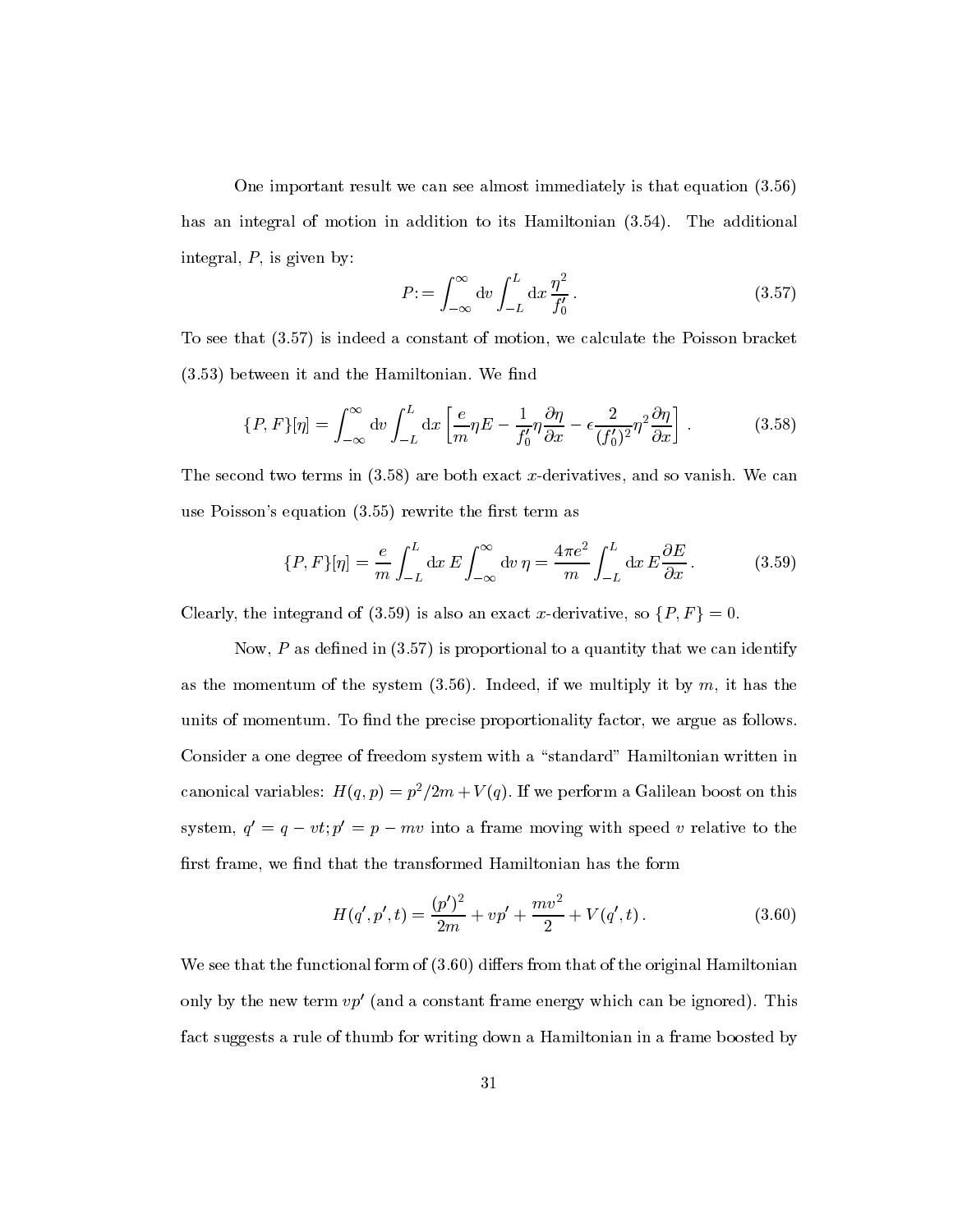a velocity v: change all the old variables in the Hamiltonian to new ones, and add the scalar product of  $v$  and the new momentum.

Since (3.54) is the physical energy of the weakly nonlinear Vlasov-Poisson system, we expect the same rule of thumb to apply. Applying the Galilean boost  $x' = x - ut; v' = v - u$  to the Hamiltonian, we find

$$
\mathcal{F}[\eta] = \frac{e}{8\pi} \int_{-L}^{L} dx' E^2 - \frac{m}{2} \int_{-\infty}^{\infty} dv' \int_{-L}^{L} dx \left( \frac{v' + u}{f'_0} \eta^2 + \frac{\epsilon}{3f_0'^2} \eta^3 \right) + \mathcal{O}(\epsilon^2), \quad (3.61)
$$

where  $f_0$  is now a function of  $v'$  and the derivative on it is understood to be with respect to  $v'$ . The new term that appears is simply

$$
-\frac{mu}{2} \int_{-\infty}^{\infty} dv \int_{-L}^{L} dx \frac{\eta^2}{f_0'}.
$$
 (3.62)

This is none other than the constant of motion P given by (3.57), multiplied by  $-mu/2$ . Hence, the momentum of the weakly nonlinear Vlasov-Poisson system is given by  $mP/2$ .

Before we conclude this chapter, there are a couple of important observations about bracket (3.53) that we must make. First, this bracket does not have the same Casimirs as (2.15). However, if the perturbed system is a valid approximation to the full system, the constraints imposed by the invariance of the Casimirs must still be obeyed. Indeed, we ensure these constraints by using the free energy as Hamiltonian [48],[13].

This is not to say that bracket (3.53) does not constrain the evolution of  $\eta$ at all. Since the mode  $\eta_0$  does not appear in (3.53),  $\eta_0$  remains constant during the evolution. Also, from the forms of bracket (3.53) and equation (2.3), we see that if the initial perturbation  $\eta_k(v, 0)$  satisfies  $\eta_k(v, 0) \propto f'_0(v)$ , then the perturbation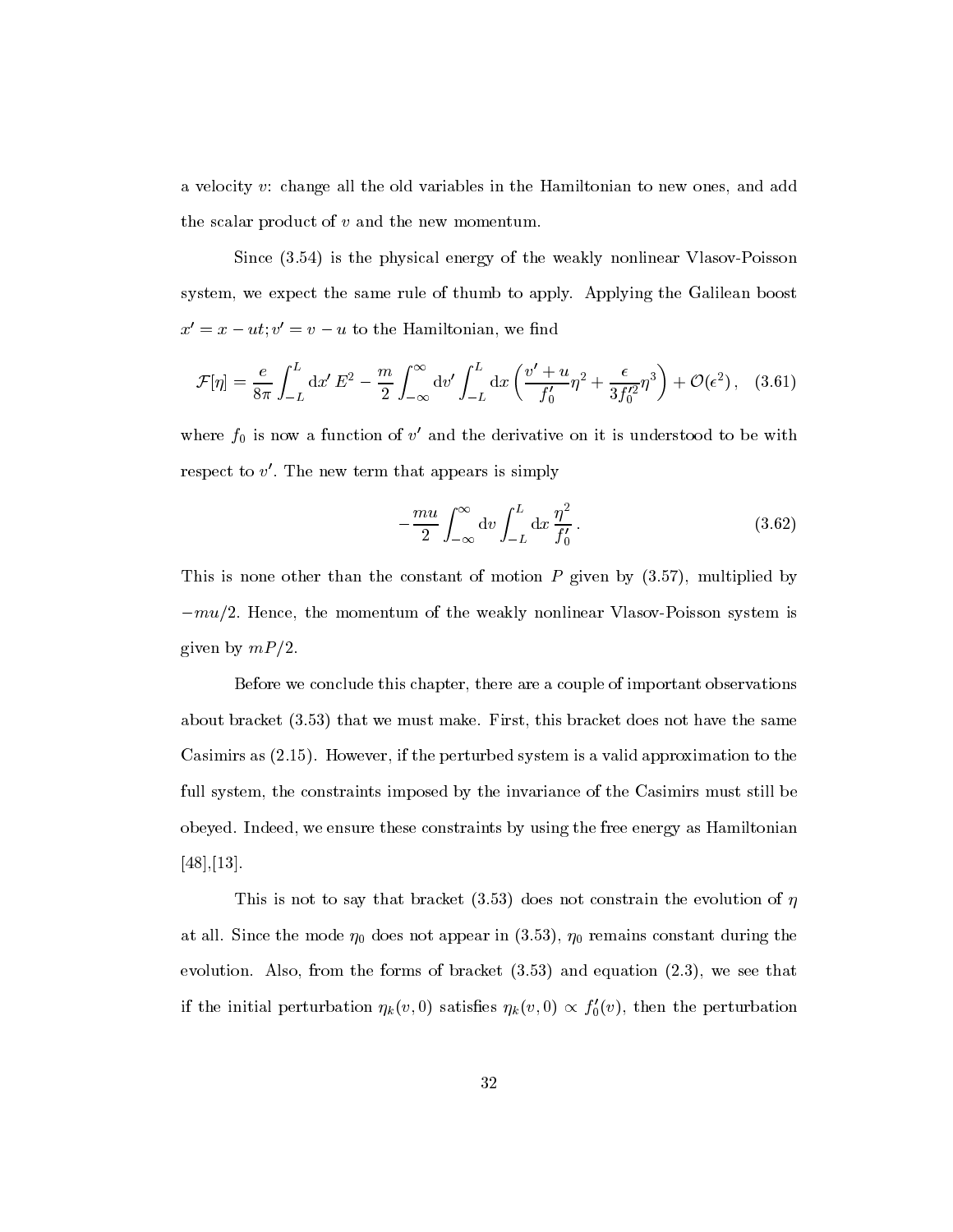satisfies

$$
\eta_k(v,t) \propto f_0'(v) \tag{3.63}
$$

for all time and for  $k \neq 0$ . Physically speaking, relation (3.63) and the constancy of the  $k = 0$  mode together comprise the perturbative expression of the fact that a distribution function is merely rearranged as it evolves under the Vlasov equation.

Of course, the initial perturbation need not be a rearrangement of an equilibrium distribution. The initial conditions that are rearrangements of the equilibrium distribution functions are called *dynamically accessible* by virtue of the fact that they could have been generated by some Hamiltonian using the Poisson bracket (2.15). For the sake of simplicity, we restrict our attention in this problem to dynamically accessible perturbations. Specifically, we require that  $\eta_0(v, t) = 0$ , and that  $\eta_k(v, 0) \propto f'_0(v)$ . These requirements guarantee that the coordinate changes given by equations  $(3.51)$  and  $(3.52)$  suffer no singularities because of the presence of extrema of  $f_0(v)$ . These conditions are also used in deriving the stability result in Chapter 5.

Restricting to dynamically accessible perturbations is not as restrictive as it may seem; a perturbation that is not dynamically accessible from one equilibrium may be a perturbation accessible from another. In such a case, the evolution of the non-accessible perturbation could be studied by considering the equivalent dynamics of an accessible perturbation around the new equilibrium.

However, we must sound a note of caution about the new variable  $\eta$ . Unlike the finite dimensional flattening transformation in equations  $(3.12)$  and  $(3.13)$ , the range of validity of the infinite dimensional transformation in  $(3.51)$  and  $(3.52)$  does not depend only on the magnitude of  $f$ . Inspecting equation (3.51) shows that, at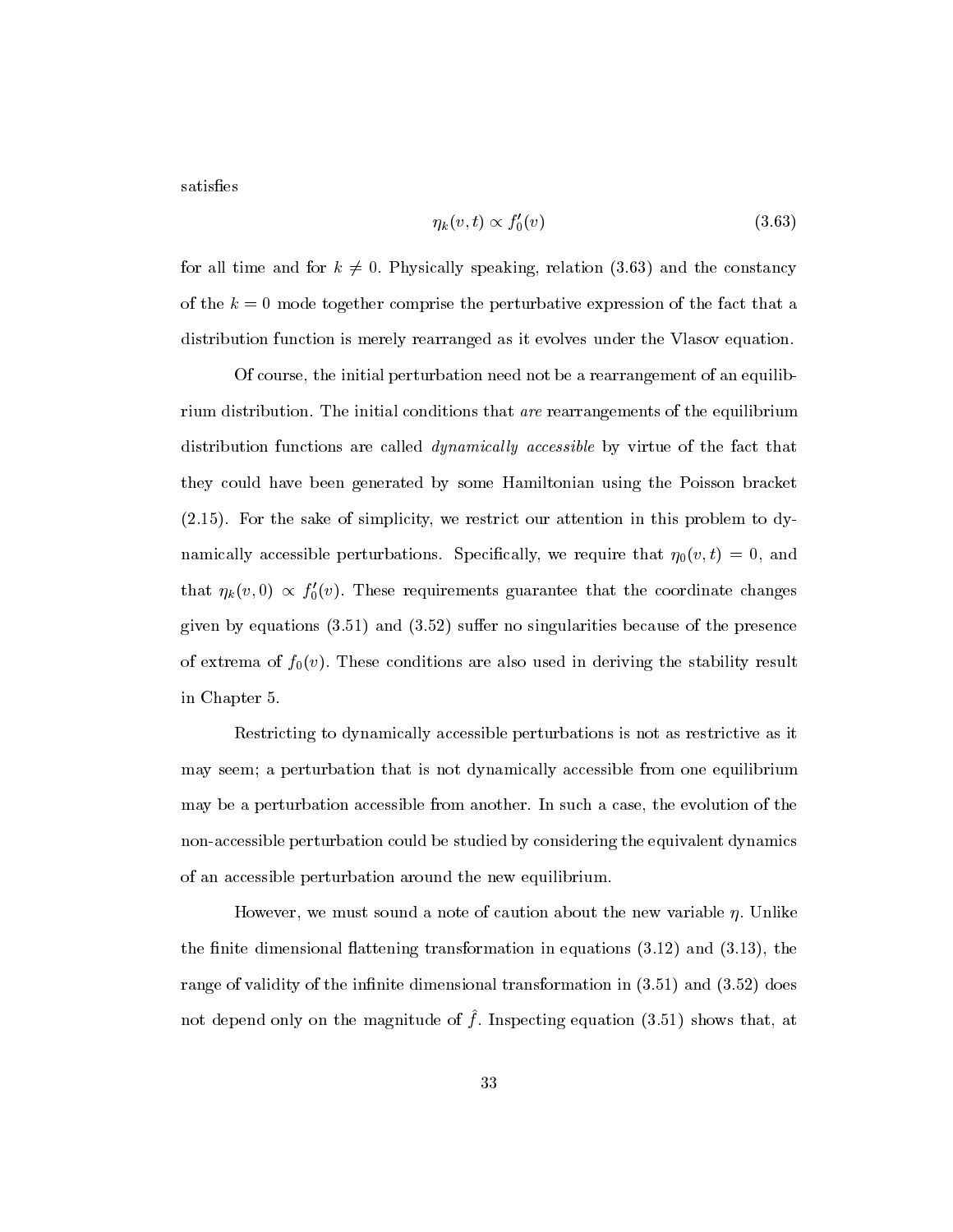the very reast, we have a condition on the derivative or  $\mu$  (and a similar one on  $\eta$ ).

$$
\epsilon \left| \frac{\partial \hat{f}}{\partial v} \right| \ll |f'_0(v)| \Rightarrow \epsilon \left| \frac{\partial \eta}{\partial v} \right| \ll |f'_0(v)|. \tag{3.64}
$$

Condition (3.64) puts a strong restriction on the range of validity of any system which uses this variable transformation. As we shall see, it will amount to limiting the time range for which the weakly nonlinear Vlasov-Poisson equations are applicable. Still, the equations will be valid for times close to the initial time, and the nonlinear behavior of transients can be investigated.

#### **Discussion** 3.3

The technique of adding a Casimir to the Hamiltonian to construct a new Hamiltonian with a critical point at an equilibrium is the first step in the so-called energy-Casimir stability method [46]. This technique can be extended to include solutions that are equilibria in moving frames by adding constants of motion (momenta, for instance) that depend on the symmetries of the Hamiltonian, and not the Poisson bracket alone. This point, of course, is related to the interpretation of (3.62) as a momentum.

Another point we should make is that the restriction (3.64) on the validity of the bracket-flattening transformation may be inherent in the problem, rather than a mere limitation to the coordinate transformation. Holloway and Dorning argue correctly, in [49], that the assumption of a small perturbation does not in itself justify the neglect of the v-derivative of the perturbation. However, the further argument (see, for example, [50]), that the Van Kampen modes do not account for trapped particles has a more unclear status. Against it, one might bring the point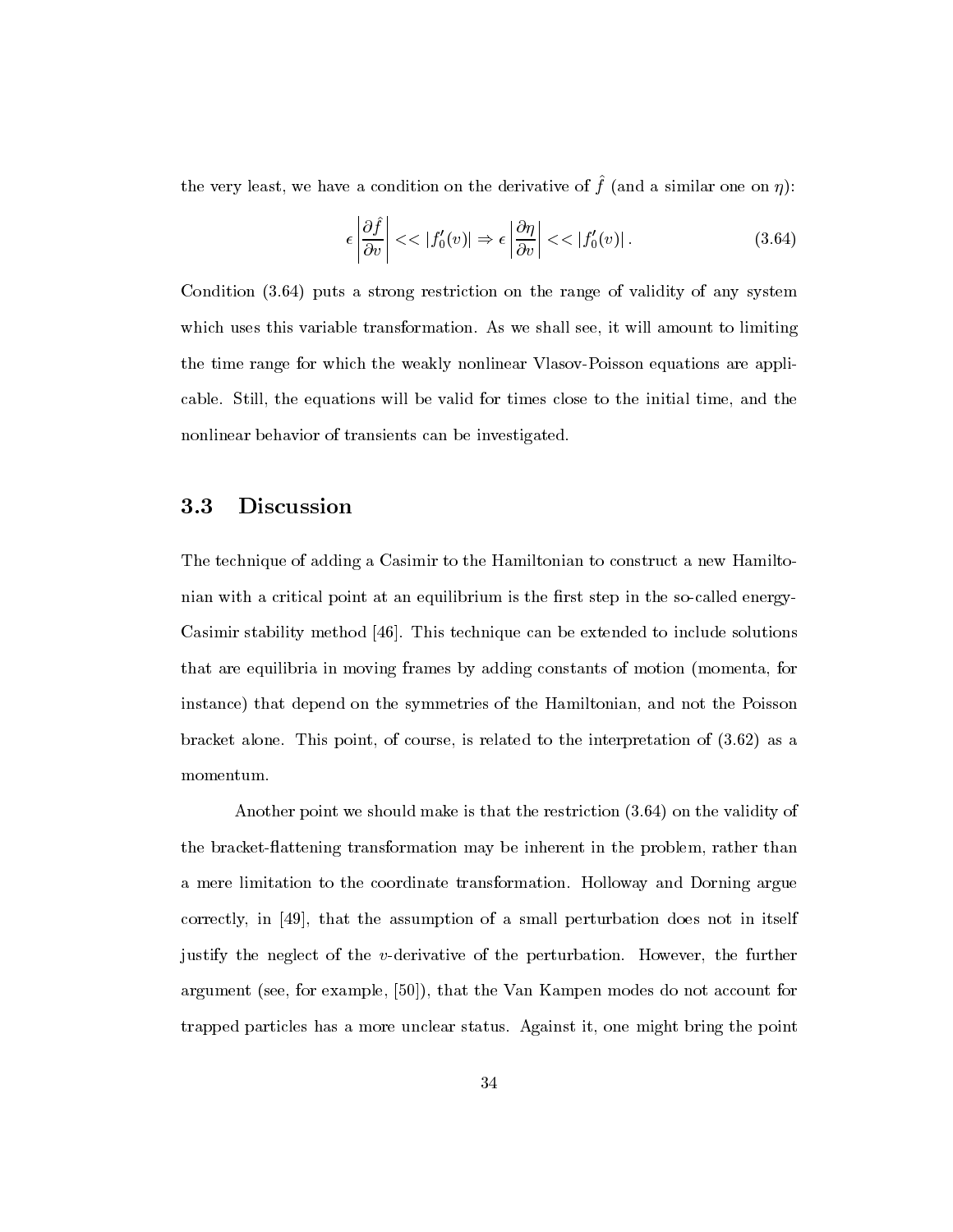that in the original BGK paper, the BGK modes were shown to limit into Van Kampen modes [18]. To further complicate the situation, it was noted in [51] that in a limit in which the background distribution has an inflection point, a BGK mode goes into a neutral oscillation. Restriction (3.64) may in fact be a symptom of the lack of particle trapping in Van Kampen modes; however, because of this restriction, the present weakly nonlinear theory cannot be used to decide the issue one way or another.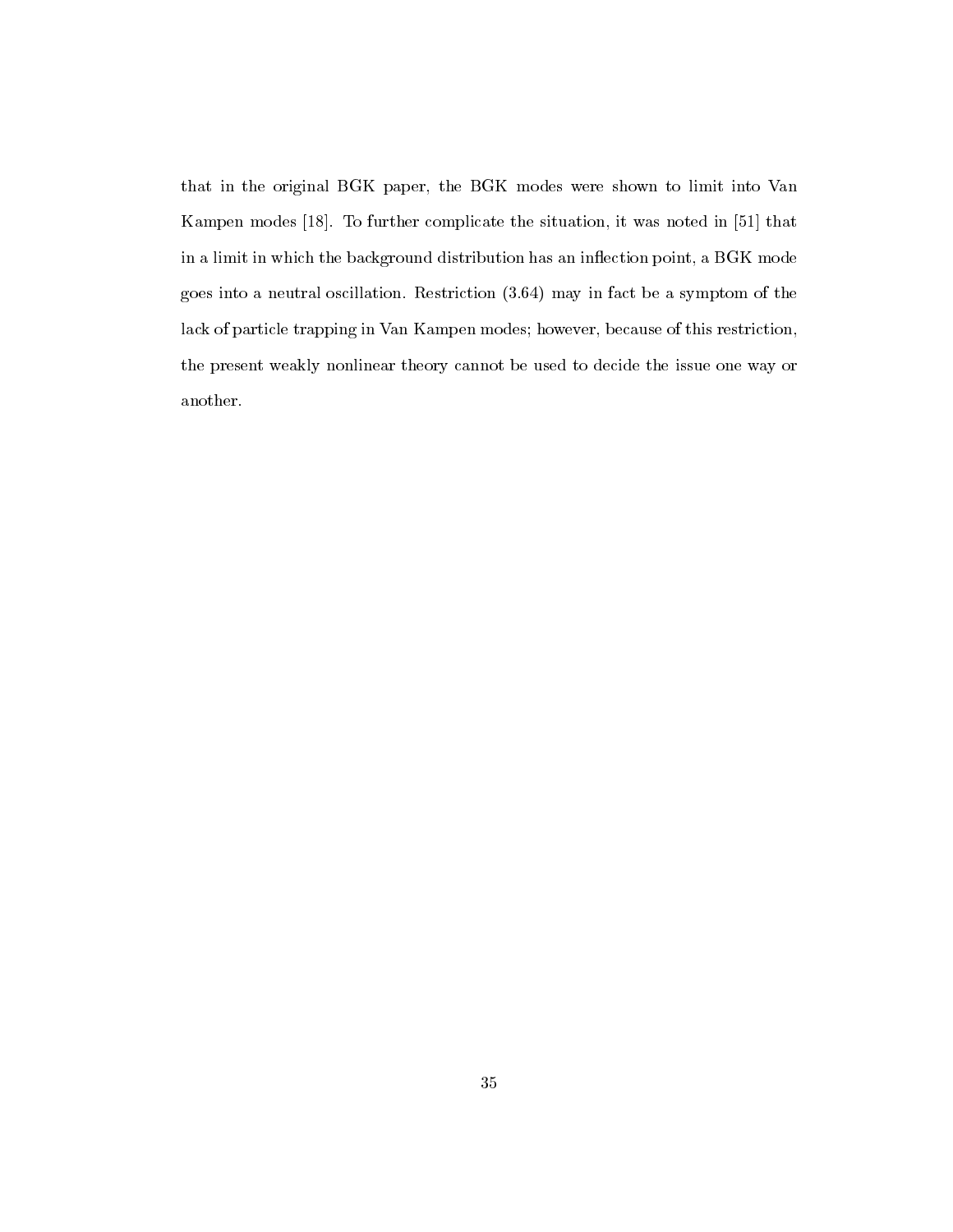### Chapter 4

# Linear Theory and Three Mode Interactions

Now that we have flattened the Poisson bracket to  $\mathcal{O}(\epsilon)$ , we can easily find canonical variables for the bracket correct to  $\mathcal{O}(\epsilon)$ . Keeping in mind the goal of studying the system in the framework of canonical perturbation theory, though, the canonical variables we desire are action-angle variables for the unperturbed Hamiltonian. Since our unperturbed Hamiltonian is quadratic, we can get most of the way to action-angle variables by first diagonalizing it.

## 4.1 Diagonalization of Linearized Vlasov-Poisson, and Transformation to Action-Angle Variables

The problem of finding canonical variables that diagonalize the quadratic part of the Free Energy (3.54) was solved in [13]-[15]. The solution amounts to following Van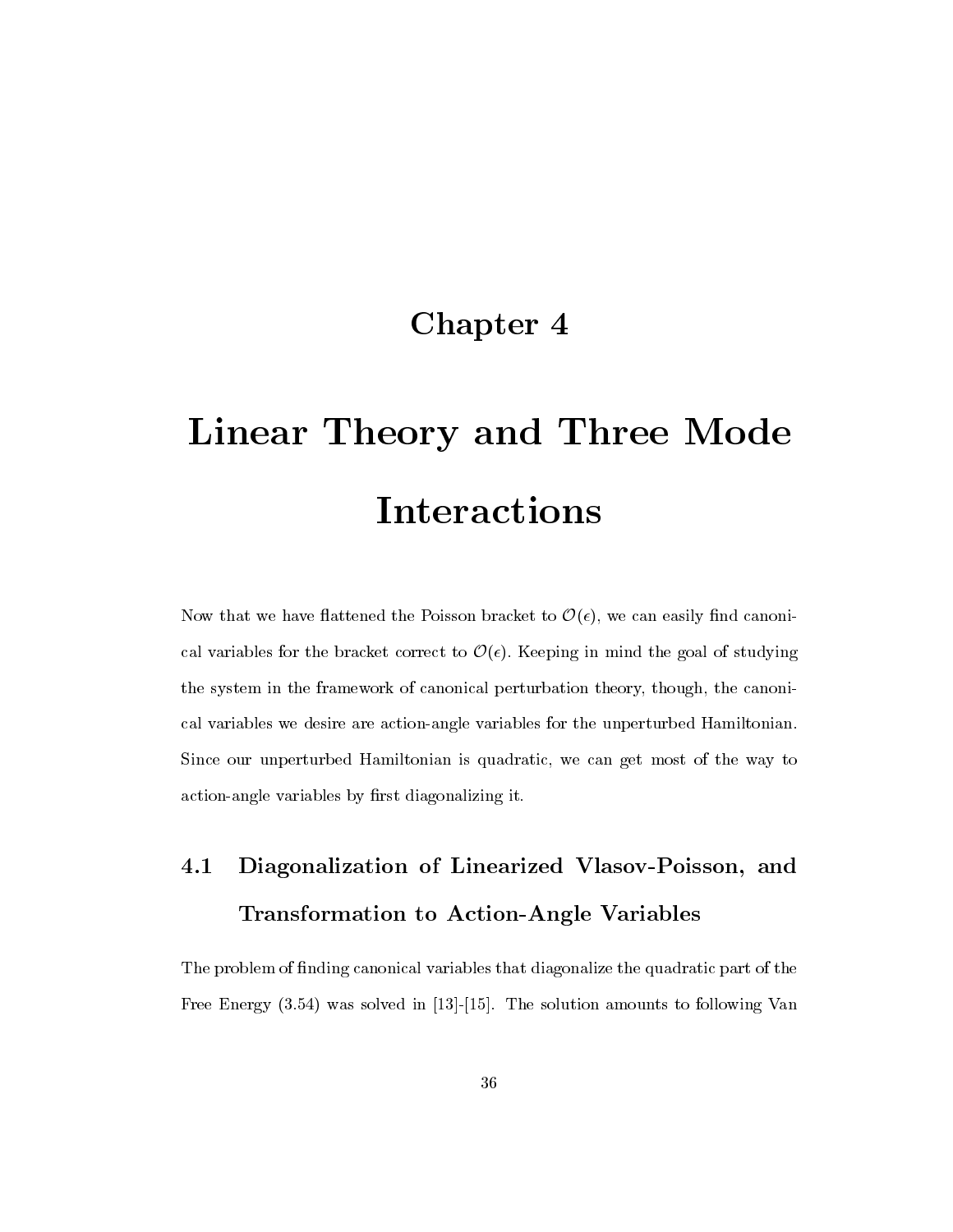Kampen's approach to solving the linearized Vlasov-Poisson system, but with an important change of viewpoint. Van Kampen used an ansatz to solve the linearized equation; the authors of [13]-[15] made a transformation of variables and then determined the form the solutions take by actually solving the equation. The latter point of view makes it easier to explore the perturbed system for which a suitable ansatz may not be available.

### 4.1.1 A Singular Integral Transform

Diagonalizing the linearized Vlasov-Poisson system canbe seen as one instance of a class of problems in which the linear operator involves a Hilbert transform, henceforth denoted by an overbar:

$$
\bar{g}(v) := \frac{\mathcal{P}}{\pi} \int \frac{g(u)}{u - v} \mathrm{d}u \,. \tag{4.1}
$$

The approach to solving these problems developed in  $(M \& S, S)$  has the following basic outline. We assume that the diagonalizing variables are related to the original variables by a (family of) singular integral transform $(s)$ , of the form

$$
G[g] = \alpha \bar{g} + \beta g \,, \tag{4.2}
$$

with an inverse of the form

$$
\hat{G}[g] = \zeta \bar{g} + \chi g. \tag{4.3}
$$

In (4.2) and (4.3), we have introduced four unknown functions  $\alpha, \beta, \zeta$ , and  $\xi$ . These unknown functions are then determined by the requirements that (4.2) and (4.3) are inverses of each other, and that (4.2) actually diagonalizes the Hamiltonian. These requirements, of course, provide only three equations for the four unknowns.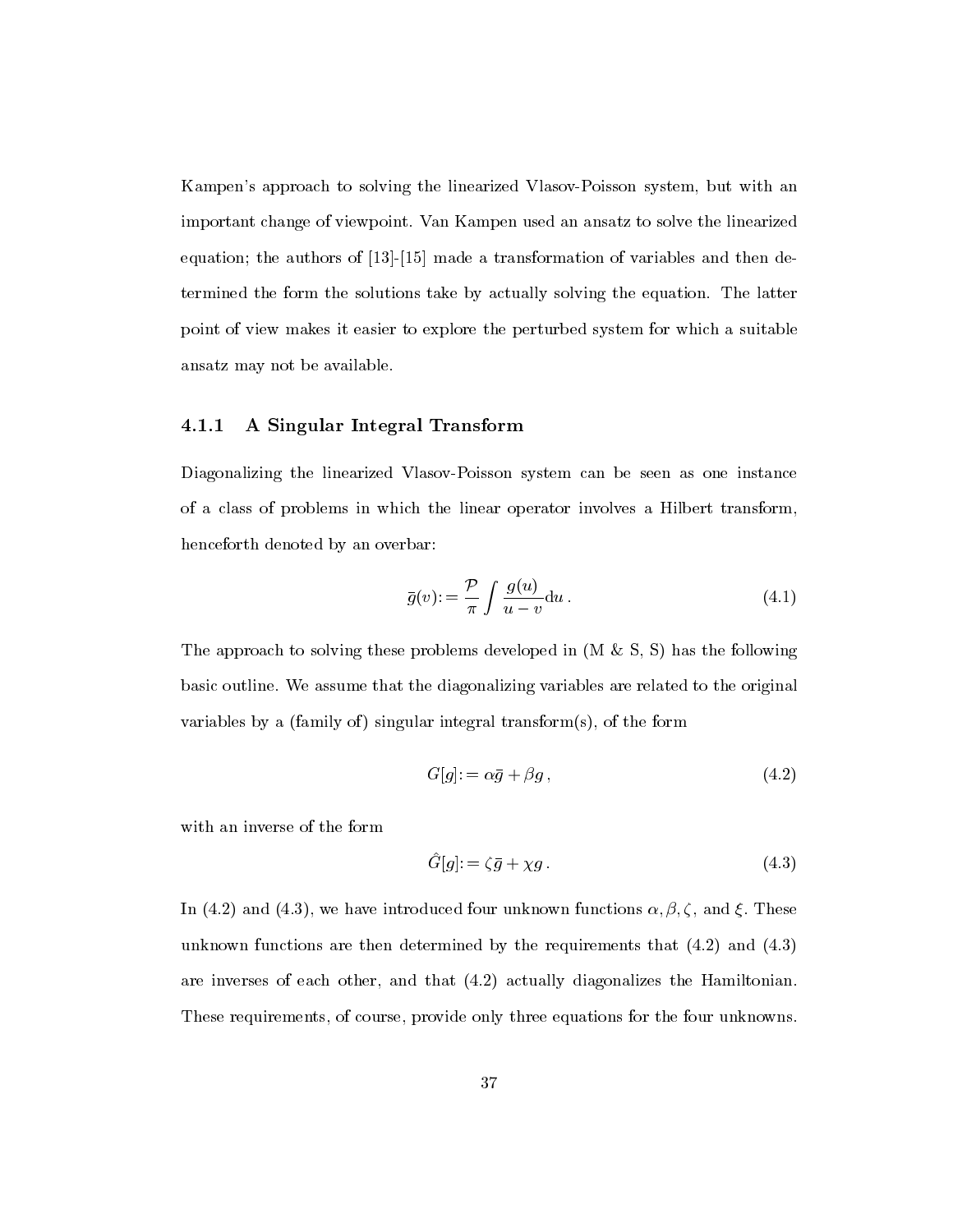A fourth condition that is convenient for the solution of the diagonalization of linearized Vlasov-Poisson is to assert

$$
\beta = \bar{\alpha} + C, \tag{4.4}
$$

where  $C$  is a constant.

Using well-known properties of the Hilbert transform (specifically  $\bar{g} = -g$ and  $gn = gn + gn + gn$ ), we find that the invertibility requirements yield

$$
\zeta = -\frac{\alpha}{\alpha^2 + \beta^2}; \qquad \chi = \frac{\beta}{\alpha^2 + \beta^2}.
$$
\n(4.5)

Obviously, equations (4.5) can only hold if

$$
\alpha^2 + \beta^2 \neq 0. \tag{4.6}
$$

So, the only problem that remains is to find  $\alpha$ , and that function is determined by the diagonalization requirement. But before we state the results of applying this algorithm to the linear Vlasov-Poisson system, we note two more identities that can be proved in this general framework, and will be useful to us later [15]:

$$
\int dv \frac{v}{\alpha} G[g] G[h] = -\int dv \frac{v}{\zeta} gh - \frac{C}{\pi} \int dv g(v) \int dv' h(v'), \qquad (4.7)
$$

where  $C$  is the same constant in  $(4.4)$ , and

$$
\int dv \frac{1}{\alpha} G[g] G[h] = - \int dv \frac{1}{\zeta} gh.
$$
\n(4.8)

### 4.1.2 Diagonalizing Linearized Vlasov-Poisson

Proceeding to the linearized Vlasov-Poisson system, we begin by expanding  $\eta$  in a Fourier series:

$$
\eta(x, v, t) = \frac{1}{2} \sum_{k=-\infty}^{\infty} \eta_k(v, t) e^{ikx} .
$$
\n(4.9)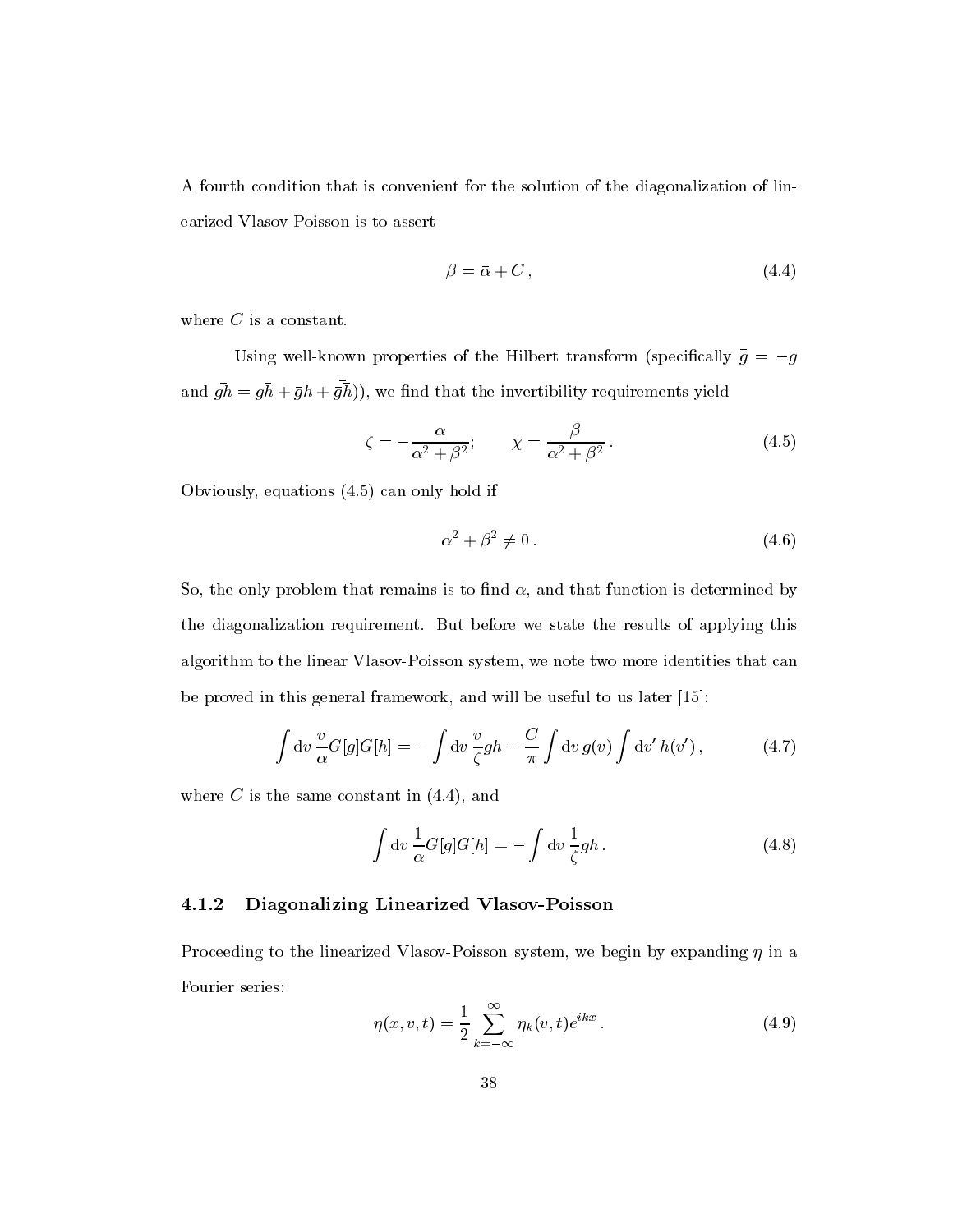The Fourier components of the electric field then are found from Poisson's equation to be

$$
E_k(t) = \frac{4\pi e}{ik} \int \mathrm{d}v \,\eta_k(v,t) \,. \tag{4.10}
$$

In terms of  $\eta_k$ , the Poisson bracket (3.53) takes the nearly canonical form

$$
\{F, G\} = \frac{4i}{m} \sum_{k=1}^{\infty} k \int \mathrm{d}v \, f_0'(v) \left( \frac{\delta F}{\delta \eta_k} \frac{\delta G}{\delta \eta_{-k}} - \frac{\delta G}{\delta \eta_k} \frac{\delta F}{\delta \eta_{-k}} \right) \,. \tag{4.11}
$$

And, the unperturbed Hamiltonian can be written entirely in terms of  $\eta_k$  thanks to  $(4.10):$ 

$$
\mathcal{F}^{(2)}[\eta_k] = \frac{1}{4} \sum_{k=1}^{\infty} \left[ \frac{(4\pi e)^2}{8\pi k^2} \int \mathrm{d}v \, \eta_k(v) \int \mathrm{d}v' \, \eta_{-k}(v') - \frac{m}{2} \int \mathrm{d}v \, v \frac{\eta_k \eta_{-k}}{f_0'} \right]. \tag{4.12}
$$

Now, we attempt to diagonalize (4.12) by performing the coordinate transformation

$$
\eta_k(v, t) = \frac{ik}{4\pi e} G[E_k(u, t)],
$$
\n(4.13)

using (4.2), and where we recognize that  $\alpha$  (and thus  $\beta$ ) may depend on k. Notice that the new coordinate  $E_k(u, t)$  takes another argument besides t, and thus is not the same as the k<sup>th</sup> Fourier component of the electric field. Appealing to identity  $(4.7)$ , we find

$$
\alpha = -\pi \frac{\omega_p^2}{k^2} f_0'(u) \,, \tag{4.14}
$$

diagonalizes the linearized Hamiltonian provided we set the constant in (4.4) to unity:  $C = 1$ . Thus we have

$$
\beta = 1 + \bar{\alpha} \,. \tag{4.15}
$$

The unknown functions in the inverse transformation are then found using equation (4.5). In terms of all these unknown functions, the diagonalized Hamiltonian is

$$
\mathcal{F}^{(2)} = \frac{1}{32} \sum_{k=-\infty}^{\infty} \int \mathrm{d}u \, \frac{u}{\zeta} E_k(u, t) E_{-k}(u, t).
$$
 (4.16)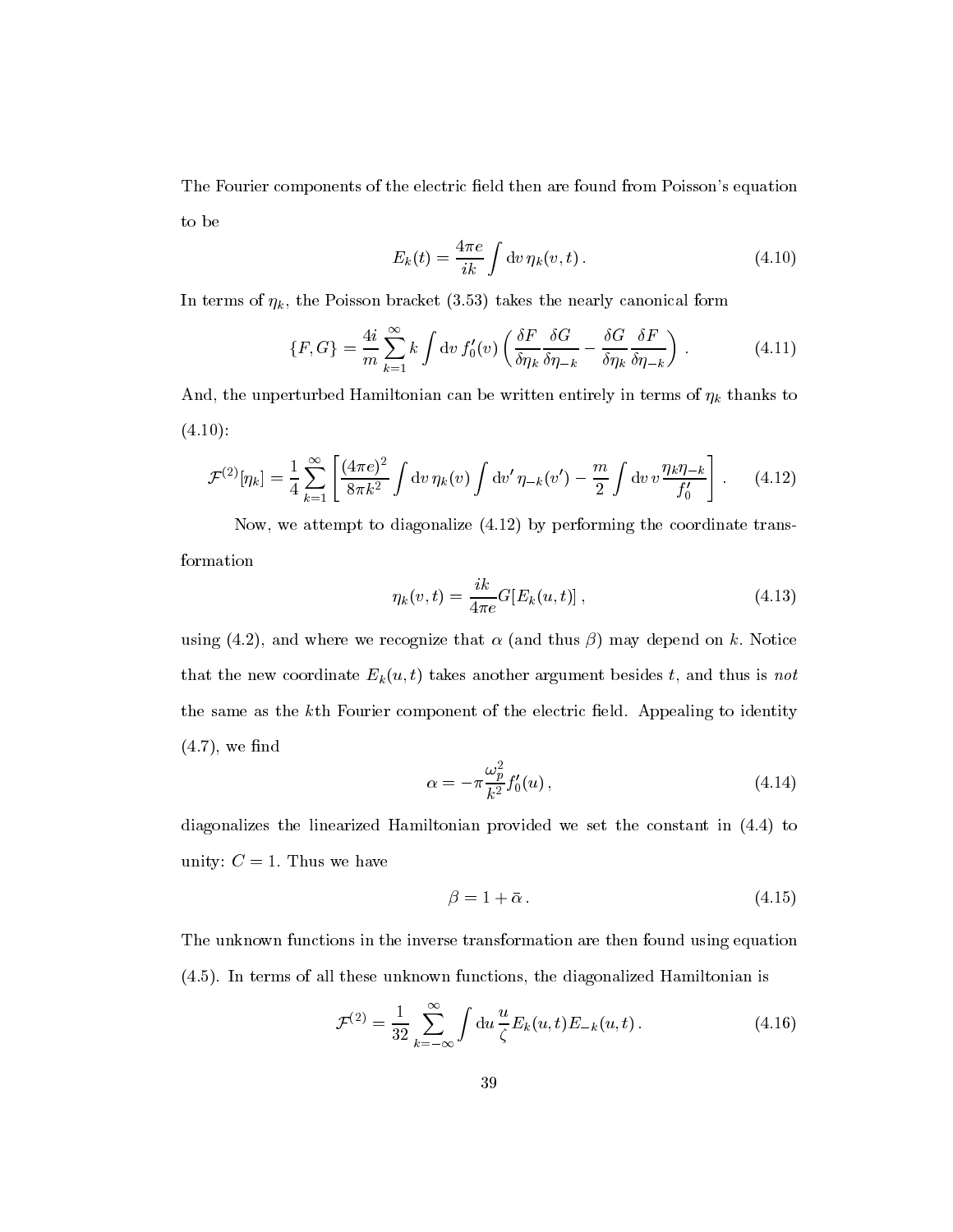Now, the Hamiltonian (4.16) has a compact form when written in terms of  $\zeta$ , but may be a little obscure physically. We can put it in more physically accessible terms with a couple of observations.

Consider the plasma dielectric function for longitudinal waves. This is given by [15]:

$$
\varepsilon(k, kv) = 1 - \frac{\omega_p^2}{k^2} \frac{1}{v} \lim_{\mu \to 0^+} \int du \frac{u}{u - v - i\mu} f_0'(v) \qquad (4.17)
$$

$$
= 1 - \mathcal{P} \int du \frac{\omega_p^2}{k^2} \frac{f_0'(u)}{u - v} - i\pi \frac{\omega_p^2}{k^2} f_0'(v) \, .
$$

It is convenient to define the real and imaginary parts of expression  $(4.17)$  respectively as

$$
\varepsilon_R(k, kv) := 1 - \mathcal{P} \int \mathrm{d}u \, \frac{\omega_p^2}{k^2} \frac{f_0'(u)}{u - v},\tag{4.18}
$$

and

$$
\varepsilon_I(k, kv) := -\pi \frac{\omega_p^2}{k^2} f_0'(v) \,. \tag{4.19}
$$

But comparing equations  $(4.18)$  and  $(4.19)$  to  $(4.14)$  and  $(4.15)$  we see that

$$
\alpha \equiv \varepsilon_I(k, ku); \qquad \beta \equiv \varepsilon_R(k, ku). \tag{4.20}
$$

Substituting  $(4.20)$  into  $(4.5)$ , we find the coefficients of the inverse transformation are

$$
\zeta \equiv -\frac{\varepsilon_I(k, ku)}{|\varepsilon(k, ku)|^2}; \qquad \chi \equiv \frac{\varepsilon_R}{|\varepsilon(k, ku)|^2}.
$$
 (4.21)

Also, we can easily interpret the condition (4.6):

$$
\alpha^2 + \beta^2 \equiv |\varepsilon(k, kv)|^2 \neq 0. \tag{4.22}
$$

This tells us that  $\varepsilon(k, kv) \neq 0$ , or simply that the equilibrium is linearly stable, supporting no true wave solutions.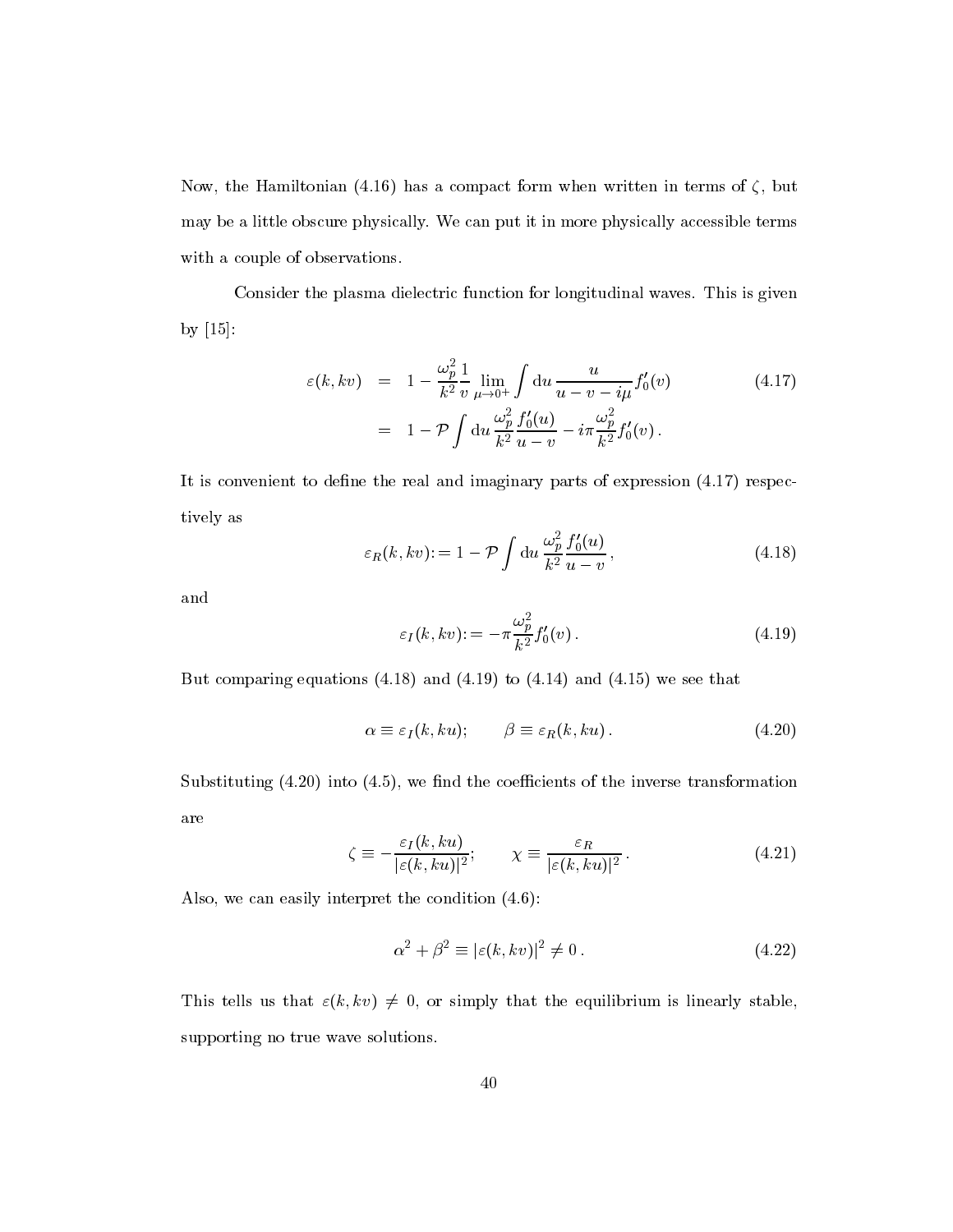So, having seen the relationship between the plasma dielectric function and the functions in the integral transform (4.2), we can rewrite the unperturbed Hamiltonian as

$$
\mathcal{F}^{(2)} = \frac{1}{16} \sum_{k=1}^{\infty} \int \mathrm{d}u \, u \frac{|\varepsilon(k, ku)|^2}{\varepsilon_I(k, ku)} E_k(u, t) E_{-k}(u, t).
$$
 (4.23)

 $\overline{N}$  and the form of the form of the form of the  $\overline{N}$  $\left(\frac{4\pi e}{ik}\right)\hat{G}[\eta_k]$  implies

$$
\frac{\delta F}{\delta \eta_k} = \left(\frac{4\pi e}{ik}\right) \hat{G}^\dagger \left[\frac{\delta F}{\delta E_k}\right] \,. \tag{4.24}
$$

And substituting (4.24) into (4.11) gives us the Poisson bracket in terms of  $E_k$ :

$$
\{F, G\} = -16i \sum_{k=1}^{\infty} k \int du \frac{\varepsilon_I(k, ku)}{|\varepsilon(k, ku)|^2} \times \left( \frac{\delta F}{\delta E_k} \frac{\delta G}{\delta E_{-k}} - \frac{\delta G}{\delta E_k} \frac{\delta F}{\delta E_{-k}} \right) ,
$$
\n(4.25)

From  $(4.23)$  and  $(4.25)$  follow the equations of motion for all  $k$ :

$$
\dot{E}_k(u,t) = -ikuE_k(u,t). \qquad (4.26)
$$

And so,  $E_k(u, t) = E_{k0} \exp(-ikut)$ , which has the form of Van Kampen's ansatz [10].

While we are considering the form taken by the Hamiltonian in the variables  $E_k(u, t)$ , we should do the same for the momentum integral P given in (3.57). Rewriting the actual momentum  $M = (m/2)P$  in Fourier components, we have

$$
M = \frac{m}{8} \sum_{k=-\infty}^{\infty} \int \mathrm{d}v \, \frac{\eta_k \eta_{-k}}{f_0'} \,. \tag{4.27}
$$

Using equations  $(4.13)$  and  $(4.14)$ , we rewrite  $(4.27)$  as

$$
M = \frac{m\omega_p^2}{128\pi e^2} \sum_{k=-\infty}^{\infty} \int \mathrm{d}v \, \frac{G[E_k]G[E_{-k}]}{\alpha} \,. \tag{4.28}
$$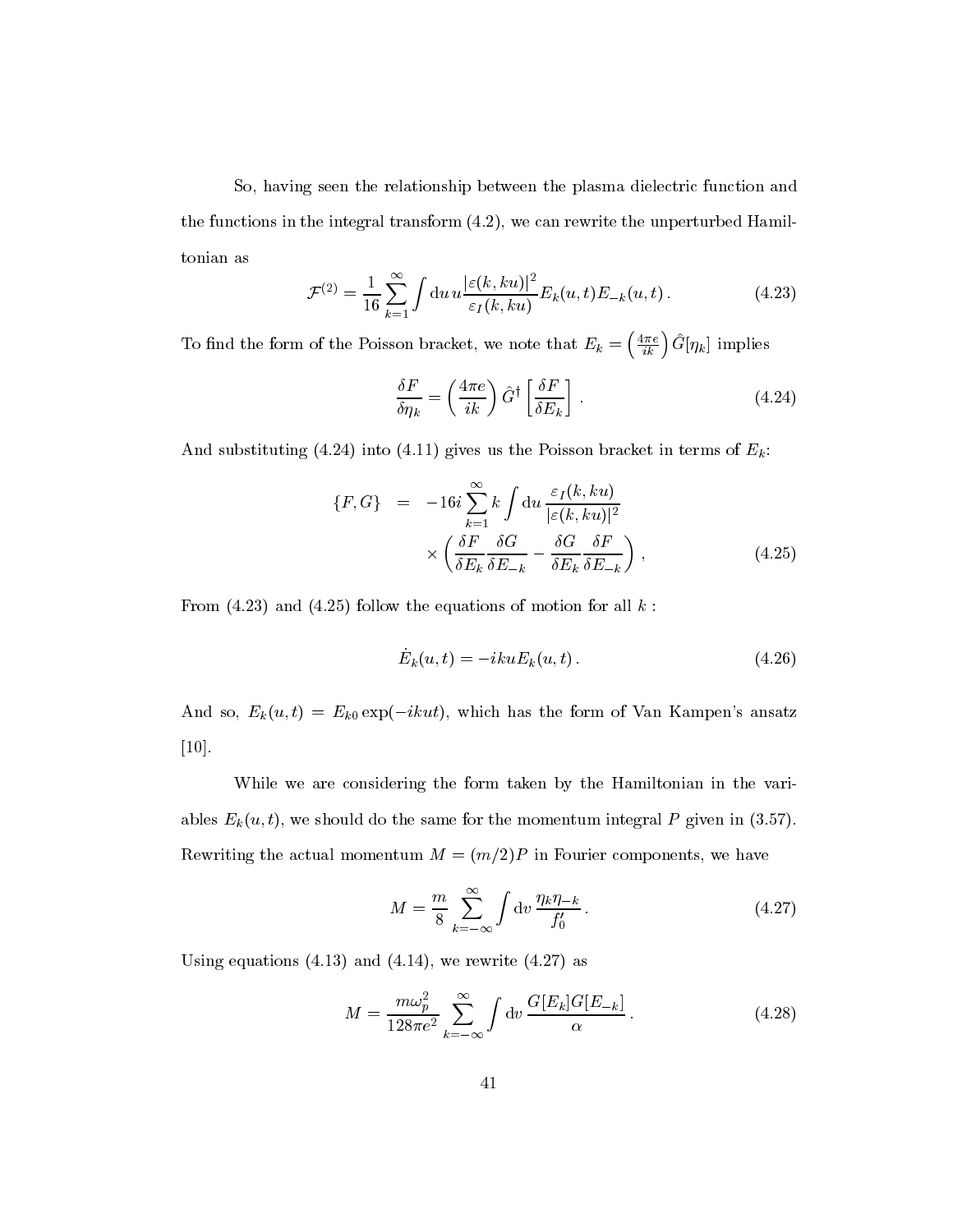And here is where our other identity involving  $G$  becomes useful to us: applying  $(4.8)$  to the integral in  $(4.28)$ , we find

$$
M = -\frac{m\omega_p^2}{128\pi e^2} \sum_{k=-\infty}^{\infty} \int \mathrm{d}v \, \frac{E_k E_{-k}}{\zeta} \,,\tag{4.29}
$$

where  $\zeta$  is given in equation (4.21). Using the definitions of the plasma frequency and  $\zeta$ , and the parity in k, we can rewrite (4.29) as

$$
H = \frac{1}{16} \sum_{k=1}^{\infty} \int \mathrm{d}v \, \frac{|\varepsilon(k, ku)|^2}{\varepsilon_I(k, ku)} E_k E_{-k} \,. \tag{4.30}
$$

We will revisit the momentum  $(4.30)$  in chapter 6 (as well as write it in terms of the action-angle variables for the unperturbed system below).

We end our discussion of the diagonalization of the linear Vlasov-Poisson system with a comment about the range of validity of the  $E_k(v, t)$ . (3.64) on the validity of the transformation from  $f_k(v, t)$  to  $\eta_k(v, t)$ , implies a condition on the u-derivatives of  $E_k(u, t)$ . To derive this, we simply take the v-derivative of  $\eta_k(v, t) =$  $G[E_k](v, t)$ . This gives us

$$
\frac{\partial \eta_k}{\partial v} = \left(\frac{ik}{4\pi e}\right) \left[\bar{E}_k(v,t)\frac{\partial}{\partial v}\varepsilon_I(k,kv) + \varepsilon_I(k,kv)\frac{\partial \bar{E}_k}{\partial v}(v,t) \right] + E_k(v,t)\frac{\partial}{\partial v}\varepsilon_R(k,kv) + \varepsilon_R(k,kv)\frac{\partial E_k}{\partial v}(v,t)\right].
$$
\n(4.31)

Substituting in the consequent of  $(3.64)$ , we find

$$
\epsilon k \left| \bar{E}_k(v,t) \frac{\partial}{\partial v} \varepsilon_I(k,kv) + \varepsilon_I(k,kv) \frac{\partial \bar{E}_k}{\partial v}(v,t) \right|
$$
\n
$$
+ E_k(v,t) \frac{\partial}{\partial v} \varepsilon_R(k,kv) + \varepsilon_R(k,kv) \frac{\partial E_k}{\partial v}(v,t) \left| \right| << |f'_0(v)|. \tag{4.32}
$$

Thus, for  $t \sim 1/\epsilon$ , the linearized equations (4.26) predict that  $\partial E_k/\partial v \sim k/\epsilon$ . This certainly violates (4.32) for  $k \sim \mathcal{O}(1)$ .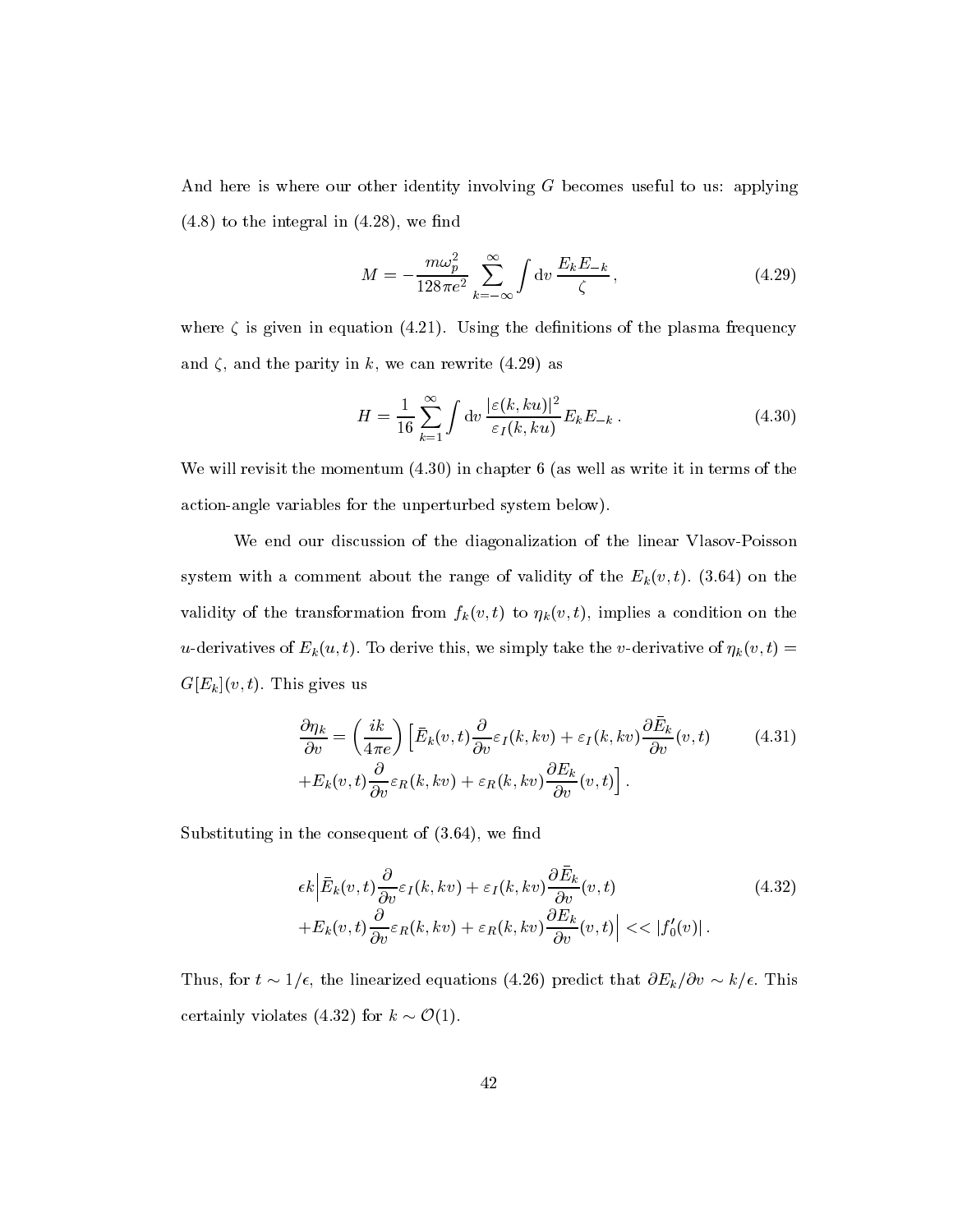#### 4.1.3 Action-angle Variables for Linearized Vlasov-Poisson

Now that we have a diagonal Hamiltonian (4.23), we can easily transform to actionangle variables. The transformation is given by

$$
E_k(u) = \sqrt{\frac{16|k||\varepsilon_I(k, ku)|}{|\varepsilon(k, ku)|^2} J_{|k|}(u)} \exp[-i \text{sgn}(k\varepsilon_I(k, ku)) \theta_{|k|}(u)]. \tag{4.33}
$$

Applying (4.33) to (4.25), we arrive at the canonical bracket:

$$
\{F, G\} = \sum_{k=1}^{\infty} \int \mathrm{d}u \left( \frac{\delta F}{\delta \theta_k} \frac{\delta G}{\delta J_k} - \frac{\delta G}{\delta \theta_k} \frac{\delta F}{\delta J_k} \right) \,. \tag{4.34}
$$

And substituting (4.33) into (4.23) gives us

$$
\mathcal{F}^{(2)} = \sum_{k=1}^{\infty} \int \mathrm{d}u \, \mathrm{sgn}(\varepsilon_I(k, ku)) ku J_k(u) \, ; \tag{4.35}
$$

the unperturbed Hamiltonian thus has the same form in action-angle variables as the Hamiltonian for a set of uncoupled oscillators parameterized by a discrete index  $k$  and a continuous index  $u$ . It also closely resembles the form of the momentum (4.30) in action-angle variables:

$$
M = \sum_{k=1}^{\infty} \int \mathrm{d}u \, \mathrm{sgn}(\varepsilon_I(k, ku)) k J_k(u) \,. \tag{4.36}
$$

Having demonstrated with (4.35) that (4.33) is indeed a transformation to actionangle variables, we are finally in a position to begin applying the techniques of canonical perturbation theory to the weakly nonlinear Vlasov-Poisson equation. The first step is to write the perturbation in terms of the action-angle variables of the unperturbed system.

### 4.2 Vlasov-Poisson Three Mode Interactions

The cubic perturbative piece of the Vlasov-Poisson Hamiltonian in terms of the  $E_k(v)$  is obtained by inserting  $\eta_k(v, t) = G[E_k(u, t)]$  into the coefficient of  $\epsilon$  in the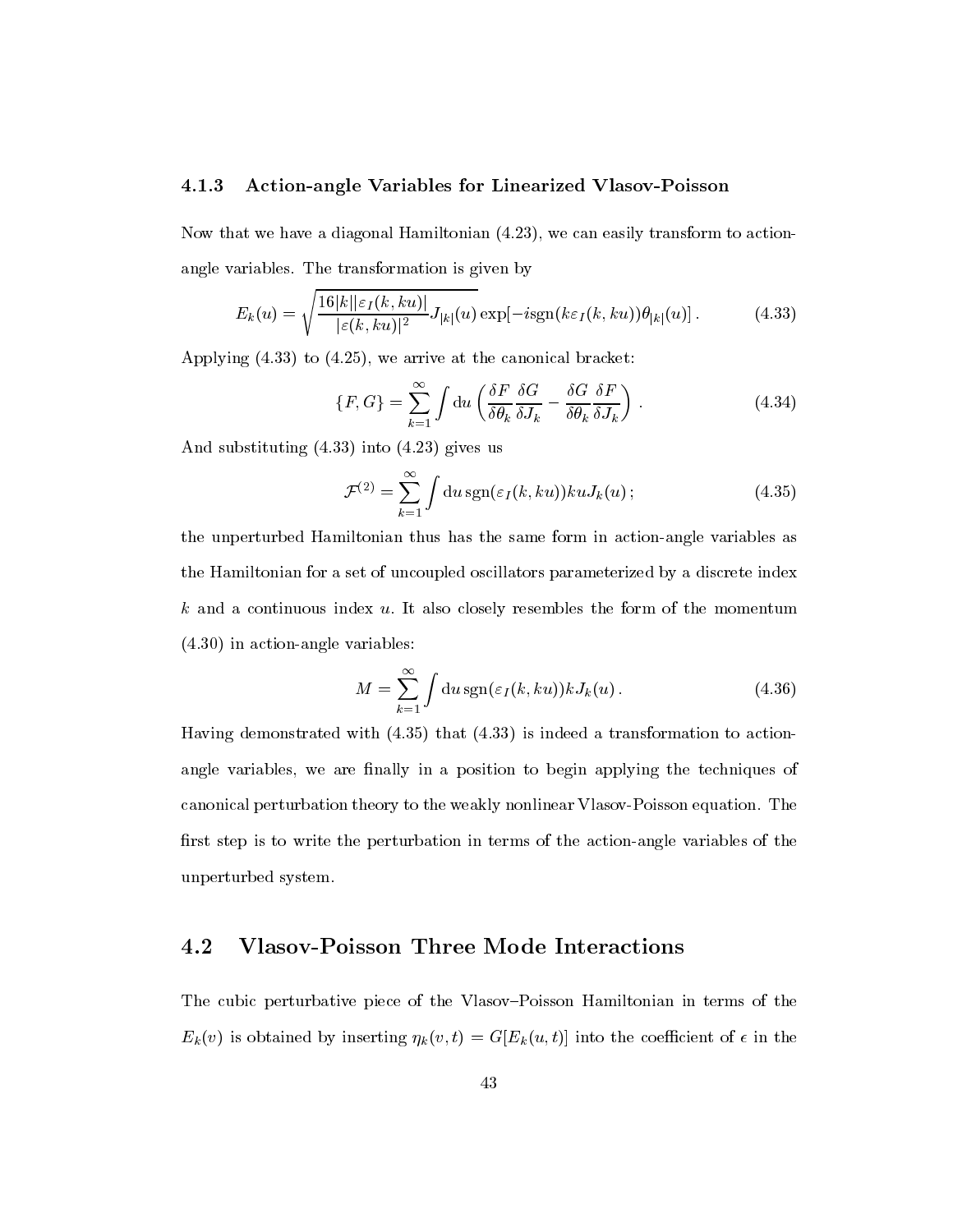Fourier expansion of (3.54). The result is a sum of the energies of every relevant (at this order) interaction between three Van Kampen modes. It takes the form of a sum of iterated principal value integrals:

$$
\mathcal{F}^{(3)} = \frac{m}{48} \left( \frac{i}{4\pi e} \right) \sum_{k_a + k_b + k_c = 0} (k_a k_b k_c) \times \left[ \int dv \frac{1}{(f_0^t)^2} \varepsilon_I (k_a, k_a v) \varepsilon_I (k_b, k_b v) \varepsilon_I (k_c, k_c v) \right. \left. \left( \frac{P}{T} \int du_a \frac{E_{k_a}(u_a, t)}{u_a - v} \frac{P}{\pi} \int du_b \frac{E_{k_b}(u_b, t)}{u_b - v} \frac{P}{\pi} \int du_c \frac{E_{k_c}(u_c, t)}{u_c - v} \right) \right. \left. + \int dv \frac{\varepsilon_I (k_a, k_a v) \varepsilon_I (k_b, k_b v) \varepsilon_R (k_c, k_c v)}{(f_0^t)^2} E_{k_c}(v, t) \right. \left. \left( \frac{P}{\pi} \int du_a \frac{E_{k_a}(u_a, t)}{u_a - v} \frac{P}{\pi} \int du_b \frac{E_{k_b}(u_b, t)}{u_b - v} \right) \right. \left. + \int dv \frac{\varepsilon_I (k_a, k_a v) \varepsilon_I (k_b, k_b v) \varepsilon_I (k_c, k_c v)}{(f_0^t)^2} E_{k_b}(v, t) \right. \left. \left( \frac{P}{\pi} \int du_a \frac{E_{k_a}(u_a, t)}{u_b - v} \frac{P}{\pi} \int du_c \frac{E_{k_c}(u_c, t)}{u_c - v} \right) \right. \left. + \int dv \frac{\varepsilon_R (k_a, k_a v) \varepsilon_I (k_b, k_b v) \varepsilon_I (k_c, k_c v)}{(f_0^t)^2} E_{k_a}(v, t) \right. \left. \left( \frac{P}{\pi} \int du_b \frac{E_{k_b}(u_b, t)}{u_b - v} \frac{P}{\pi} \int du_c \frac{E_{k_c}(u_c, t)}{u_c - v} \right) \right. \left. + \int dv \frac{\varepsilon_I (k_a, k_a v) \varepsilon_R (k_b, k_b v) \varepsilon_R (k_c, k_c v)}{(f_0^t)^2} E_{k_b}(v, t) E_{k_c}(v, t) \right. \left. \left( \frac
$$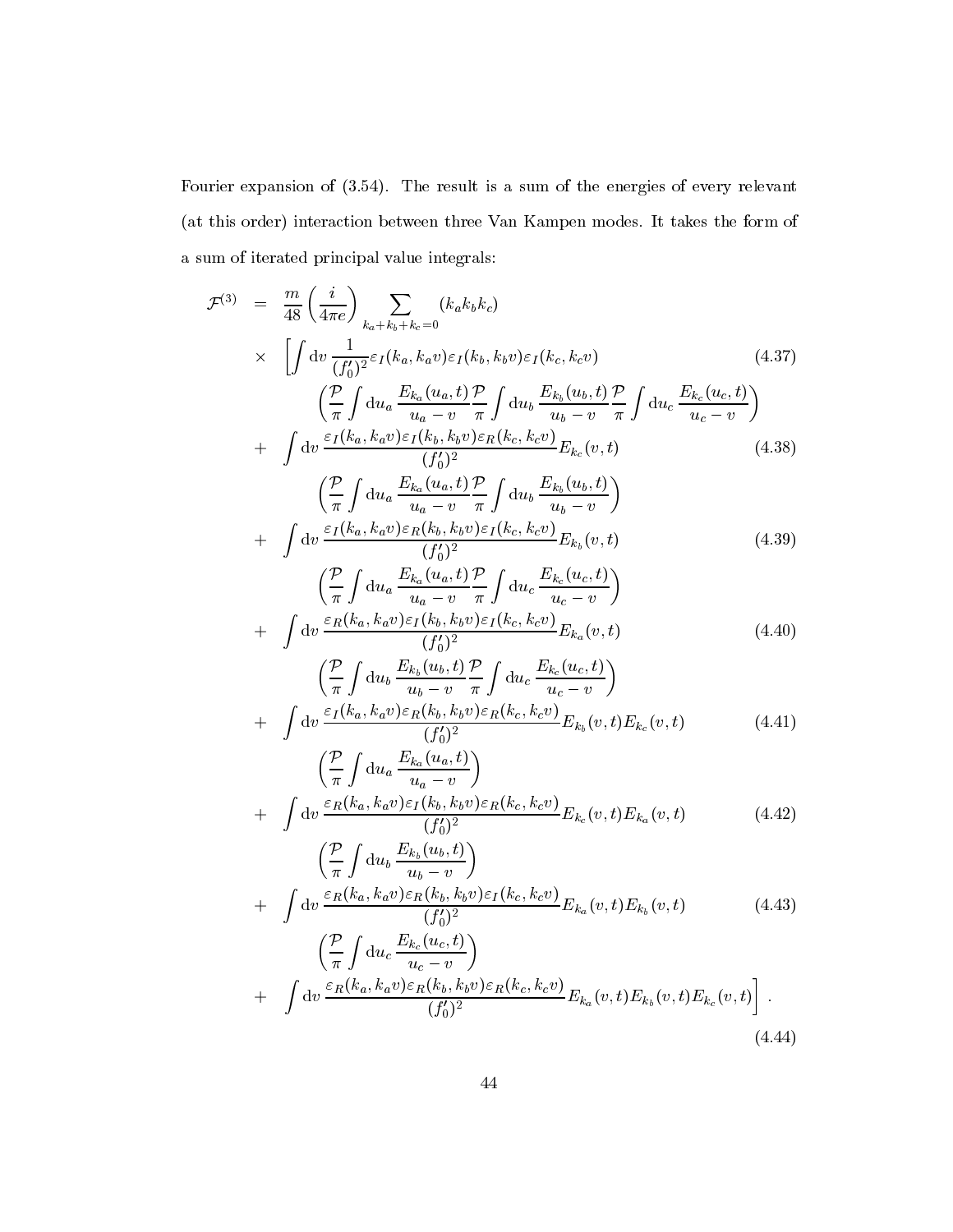We exchange orders of integration (see Appendix B) to put all the singularities in the innermost integral. This yields (suppressing time dependence):

$$
\mathcal{F}^{(3)} = \sum_{k_a + k_b + k_c = 0} {m \choose 48} \left(\frac{i}{4\pi e}\right)^3 k_a k_b k_c
$$
  
 
$$
\times \left\{ \frac{1}{\pi^3} \int du_a du_b du_c E_{k_a}(u_a) E_{k_b}(u_b) E_{k_c}(u_c) \right\}
$$
  
\n
$$
\left(\mathcal{P} \int dv \frac{H_4(k_a, k_b, k_c, v)}{(u_a - v)(u_b - v)(u_c - v)}\right)
$$
  
\n
$$
+ \frac{1}{\pi^2} \int du_a du_b E_{k_a}(u_a) E_{k_b}(u_b) \left(\mathcal{P} \int dv \frac{H_3(k_a, k_b, k_c, v)}{(u_a - v)(u_b - v)} E_{k_c}(v)\right) (4.46)
$$

$$
+ \frac{1}{\pi^2} \int du_c du_a E_{k_c}(u_c) E_{k_a}(u_a) \left( \mathcal{P} \int dv \frac{H_3(k_c, k_a, k_b, v)}{(u_c - v)(u_a - v)} E_{k_b}(v) \right) (4.47)
$$

+ 
$$
\frac{1}{\pi^2} \int du_b du_c E_{k_b}(u_b) E_{k_c}(u_c) \left( \mathcal{P} \int dv \frac{H_3(k_b, k_c, k_a, v)}{(u_b - v)(u_c - v)} E_{k_a}(v) \right)
$$
(4.48)

$$
+ \frac{1}{\pi} \int \mathrm{d}u_a \, E_{k_a}(u_a) \left( \mathcal{P} \int \mathrm{d}v \, \frac{H_2(k_a, k_b, k_c, v)}{(u_a - v)} E_{k_b}(v) E_{k_c}(v) \right) \tag{4.49}
$$

$$
+ \frac{1}{\pi} \int du_b E_{k_b}(u_b) \left( \mathcal{P} \int dv \frac{H_2(k_b, k_c, k_a, v)}{(u_b - v)} E_{k_a}(v) E_{k_c}(v) \right) \tag{4.50}
$$

+ 
$$
\frac{1}{\pi} \int du_c E_{k_c}(u_c) \left( \mathcal{P} \int dv \frac{H_2(k_c, k_a, k_b, v)}{(u_c - v)} E_{k_a}(v) E_{k_b}(v) \right)
$$
 (4.51)

+ 
$$
\int dv H_1(k_a, k_b, k_c; v) E_{k_a}(v) E_{k_b}(v) E_{k_c}(v) \}
$$
. (4.52)

where the functions  $H_1 \dots H_4$  are defined by

$$
H_4(k_a, k_b, k_c, v) = (1/f'_0(v))^2 \varepsilon_I(k_a, k_a v) \varepsilon_I(k_b, k_b v) \varepsilon_I(k_c, k_c v)
$$
  

$$
= \frac{k_a^2 k_b^2}{\pi^2 \omega_p^4} \varepsilon_I(k_c, k_c v) ;
$$
 (4.53)

$$
H_3(k_a, k_b, k_c, v) = (1/f'_0(v))^2 \varepsilon_I(k_a, k_a v) \varepsilon_I(k_b, k_b v) \varepsilon_R(k_c, k_c v)
$$
  
= 
$$
\frac{k_a^2 k_b^2}{\pi^2 \omega_p^4} \varepsilon_R(k_c, k_c v) ;
$$
 (4.54)

$$
H_2(k_a, k_b, k_c, v) = (1/f'_0(v))^2 \left[\varepsilon_R(k_b, k_b v)\varepsilon_R(k_c, k_c v) + \varepsilon_I(k_b, k_b v)\varepsilon_I(k_c, k_c v)\right]
$$
  
 
$$
\times \varepsilon_I(k_a, k_a v); \qquad (4.55)
$$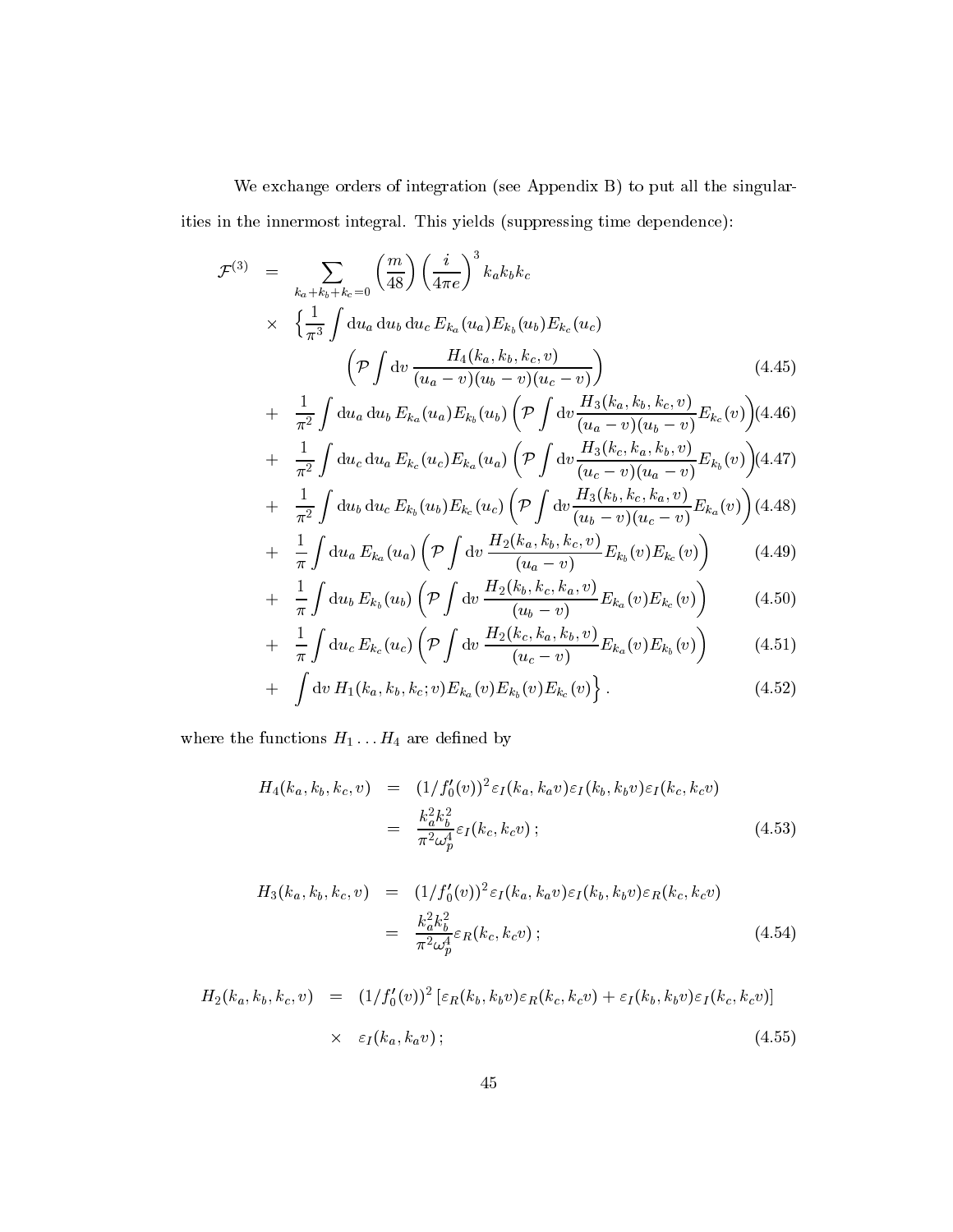$$
H_1(k_a, k_b, k_c, v) = (1/f'_0(v))^2 [\varepsilon_R(k_a, k_a v)\varepsilon_R(k_b, k_b v)\varepsilon_R(k_c, k_c v)
$$
  
+
$$
\varepsilon_I(k_a, k_a v)\varepsilon_I(k_b, k_b v)\varepsilon_R(k_c, k_c v)
$$
  
+
$$
\varepsilon_I(k_a, k_a v)\varepsilon_R(k_b, k_b v)\varepsilon_I(k_c, k_c v)
$$
  
+
$$
\varepsilon_R(k_a, k_a v)\varepsilon_I(k_b, k_b v)\varepsilon_I(k_c, k_c v)]
$$
. (4.56)

At this point, we can make some simplications. Integral (4.45) can be broken up, through partial fractions, into a sum of three terms which respectively have the forms  $(4.40)$ ,  $(4.47)$ , and  $(4.40)$ , each with the function H3 replaced by  $-114$ . The resulting coemcient is a constant:  $H_3 - H_4 = k_a^2 k_b^2 / \pi^2 \omega_p^2$ . Also, by suitably renaming the dummy  $u$  and  $\kappa$  variables, and making use of the symmetry in  $\kappa_a, \kappa_b$  of  $H_3 = H_4,$ we can formally combine the integrals  $(4.46)-(4.48)$ . Similarly, using the symmetry in the last two discrete arguments displayed by  $H_2$ , we can combine (4.49)-(4.51). After all this is done, the nonlinear part of the Hamiltonian takes the simpler form:

$$
\mathcal{F}^{(3)} = \sum_{k_a + k_b + k_c = 0} \left(\frac{m}{48}\right) \left(\frac{i}{4\pi e}\right)^3 k_a k_b k_c
$$
  
 
$$
\times \left\{\frac{3}{\pi^2} \frac{k_a^2 k_b^2}{\pi^2 \omega_p^4} \int du_a du_b \left(\mathcal{P} \int dv \frac{E_{k_a}(u_a) E_{k_b}(u_b) E_{k_c}(v)}{(u_a - v)(u_b - v)}\right) \right\}
$$
(4.57)

+ 
$$
\frac{3}{\pi} \int du_a \left( \mathcal{P} \int dv \frac{H_2(k_a, k_b, k_c, v)}{(u_a - v)} E_{k_a}(u_a) E_{k_b}(v) E_{k_c}(v) \right)
$$
 (4.58)

+ 
$$
\int dv H_1(k_a, k_b, k_c; v) E_{k_a}(v) E_{k_b}(v) E_{k_c}(v) \Big\}
$$
 (4.59)

Now, in analogy to finite degree of freedom canonical perturbation theory, we write the perturbation in terms of the action-angle variables of the unperturbed system. Inserting  $(4.33)$  into terms  $(4.57)-(4.59)$  yields

$$
\mathcal{F}^{(3)} = - \sum_{k_a + k_b + k_c = 0} {m \choose 12} \left(\frac{i}{4\pi e}\right) (k_a k_b k_c) \sqrt{|k_a k_b k_c|} \times \left\{ \int du_a du_b \left[ \mathcal{P} \int dv \frac{F_3(k_a, k_b, k_c; u_a, u_b, v)}{(u_a - v)(u_b - v)} (J_{|k_a|}(u_a) J_{|k_b|}(u_b) J_{|k_c|}(v))^{1/2} \right. \right\}
$$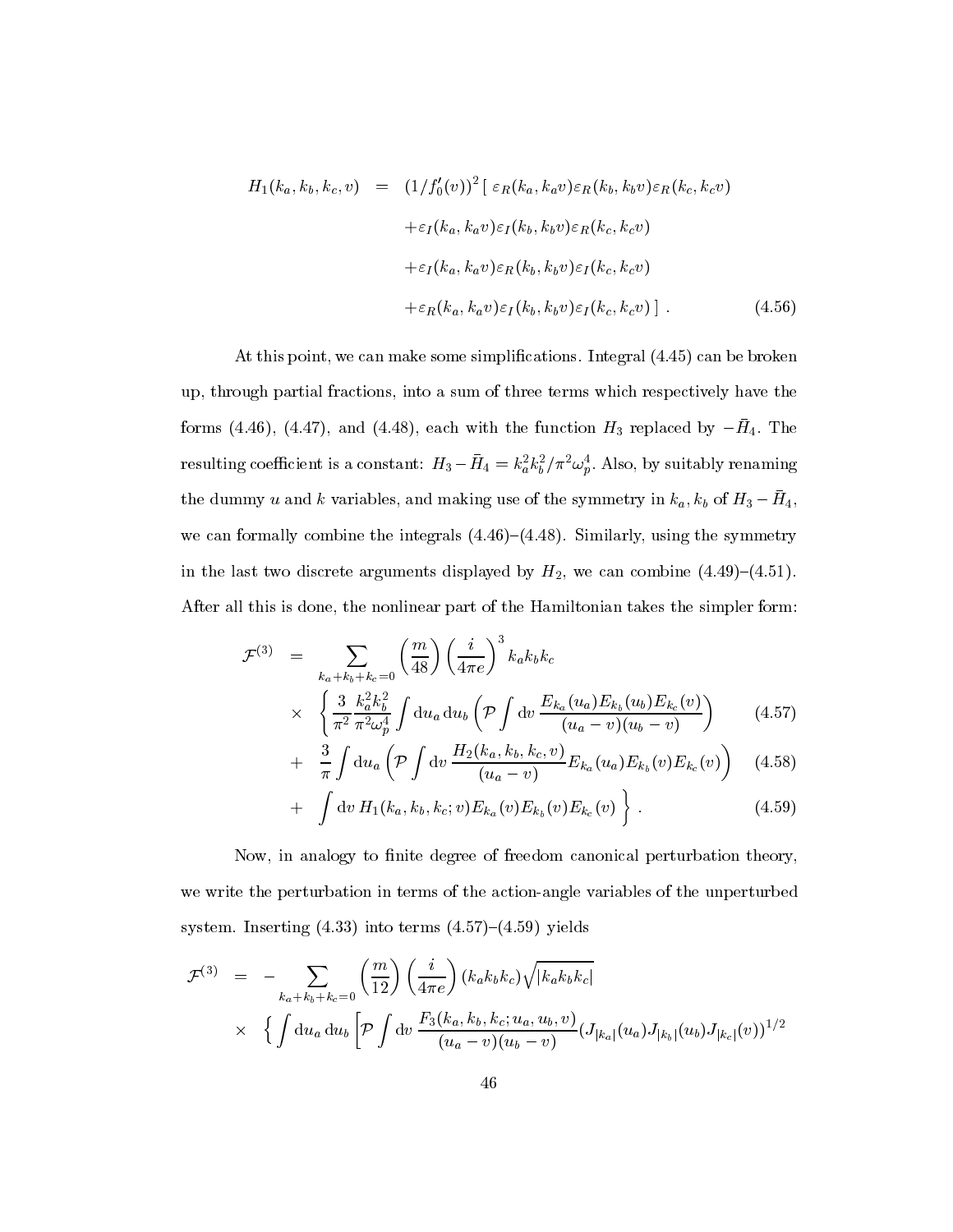$$
\exp\left[-i\left(s_{k_a}(u_a)\theta_{|k_a|}(u_a) + s_{k_b}(u_b)\theta_{|k_b|}(u_b) + s_{k_c}(v)\theta_{|k_c|}(v)\right)\right] \tag{4.60}
$$

$$
+ \int du_a \left[\mathcal{P} \int dv \frac{1}{(u_a - v)} F_2(k_a, k_b, k_c; u_a, v) (J_{|k_a|}(u_a) J_{|k_b|}(v) J_{|k_c|}(v))^{1/2} \right. \exp\left[-i\left(s_{k_a}(u_a)\theta_{|k_a|}(u_a) + s_{k_b}(v)\theta_{|k_b|}(v) + s_{k_c}(v)\theta_{|k_c|}(v)\right)\right] \right] \tag{4.61}
$$

$$
+ \int dv F_1(k_a, k_b, k_c; v) (J_{|k_a|}(v) J_{|k_b|}(v) J_{|k_c|}(v))^{1/2}
$$

$$
\exp\left[-i\left(s_{k_a}(v)\theta_{|k_a|}(v) + s_{k_b}(v)\theta_{|k_b|}(v) + s_{k_c}(v)\theta_{|k_c|}(v)\right)\right] \right]. \tag{4.62}
$$

In terms (4.60)–(4.62), we have defined a new function  $s_k(v)$ : = sgn( $k\varepsilon_I(k, kv)$ ), and three new coefficients,  $F_1, F_2$ , and,  $F_3$ , which have the expressions:

$$
F_{3}(k_{a},k_{b},k_{c};u_{a},u_{b},v) := \frac{3k_{a}^{2}k_{b}^{2}}{\pi^{4}\omega_{p}^{4}} \sqrt{\frac{|\varepsilon_{I}(k_{a},k_{a}u_{a})||\varepsilon_{I}(k_{b},k_{b}u_{b})||\varepsilon_{I}(k_{c},k_{c}v)|}{|\varepsilon(k_{a},k_{a}u_{a})|^{2}|\varepsilon(k_{b},k_{b}u_{b})|^{2}|\varepsilon(k_{c},k_{c}v)|^{2}}};
$$
\n
$$
F_{2}(k_{a},k_{b},k_{c};u_{a},v) := \frac{3}{\pi} \sqrt{\frac{|\varepsilon_{I}(k_{a},k_{a}u_{a})||\varepsilon_{I}(k_{b},k_{b}v)||\varepsilon_{I}(k_{c},k_{c}v)|}{|\varepsilon(k_{a},k_{a}u_{a})|^{2}|\varepsilon(k_{b},k_{b}v)|^{2}|\varepsilon(k_{c},k_{c}v)|^{2}}}
$$
\n
$$
\times H_{2}(k_{a},k_{b},k_{c},v);
$$
\n
$$
F_{2}(k_{a},k_{b},k_{c};v) := \sqrt{\frac{|\varepsilon_{I}(k_{a},k_{a}v)||\varepsilon_{I}(k_{b},k_{b}v)||\varepsilon_{I}(k_{c},k_{c}v)|}{|\varepsilon(k_{a},k_{a}v)|^{2}|\varepsilon(k_{b},k_{b}v)|^{2}|\varepsilon(k_{c},k_{c}v)|^{2}}}
$$
\n
$$
\times H_{1}(k_{a},k_{b},k_{c},v).
$$
\n(4.63)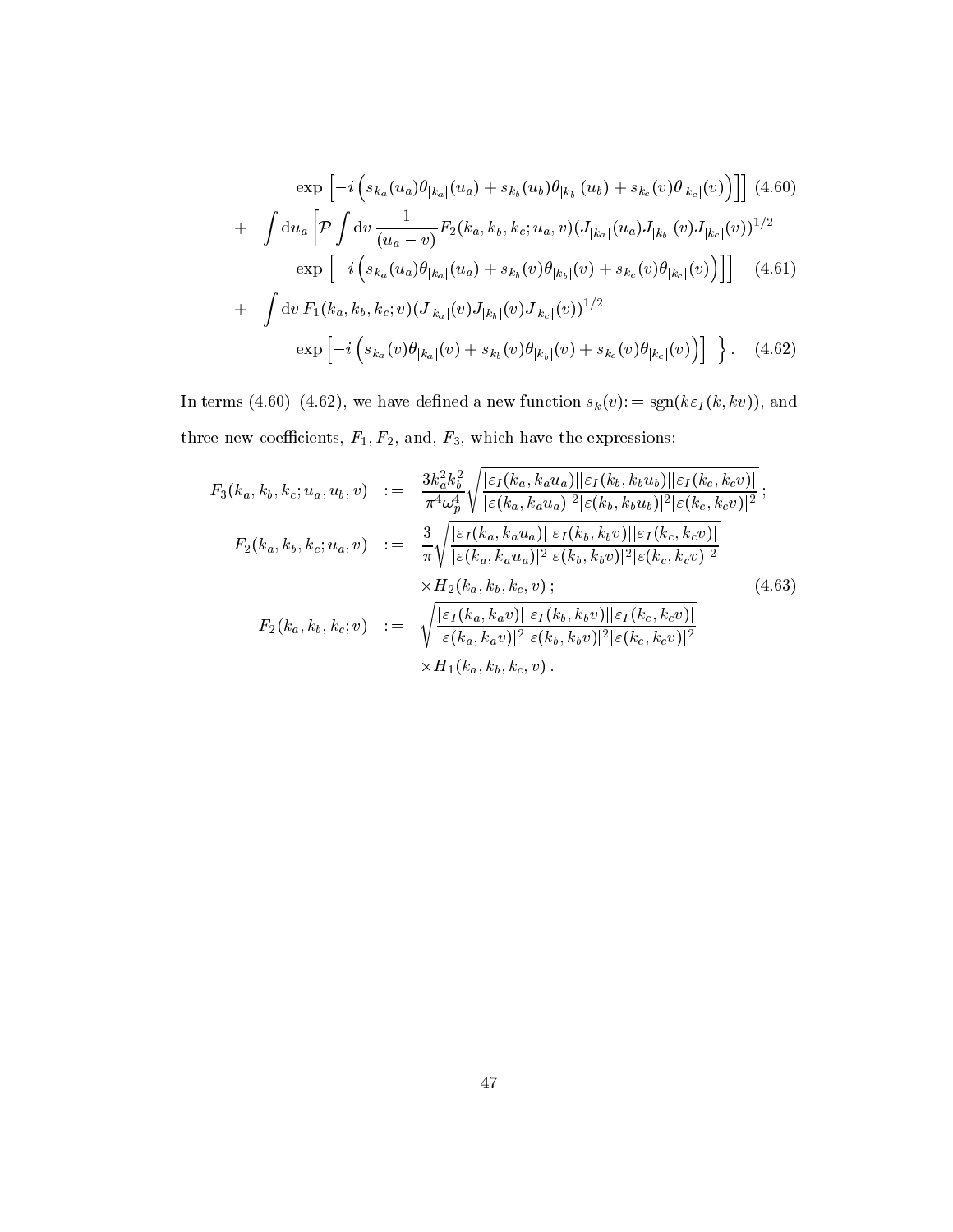### Chapter 5

# Canonical Perturbation Theory

### 5.1 Finite Dimensional Perturbation Theory

Roughly speaking, the aim of canonical perturbation theory is to determine how the behavior of an integrable Hamiltonian system changes in the presence of an additional small (still Hamiltonian) effect. More precisely, we begin with an  $(n)$ degree-of-freedom) integrable Hamiltonian,  $H_0(J)$ , expressed in terms of actionangle variables, J and  $\theta$ . We form a new Hamiltonian  $H(J,\theta)$  by adding to  $H_0$  a perturbation of the form  $\epsilon H_1(J, \theta)$ , where we assume  $\epsilon$  is small. We can decompose the perturbation into a Fourier series in the angles:

$$
H(J,\theta) = H_0(J) + \epsilon \sum_m H_{1m}(J) \exp(i(m \cdot \theta)). \tag{5.1}
$$

This decomposition is convenient because we will need to consider the average of the perturbation over (at least some) of the angles.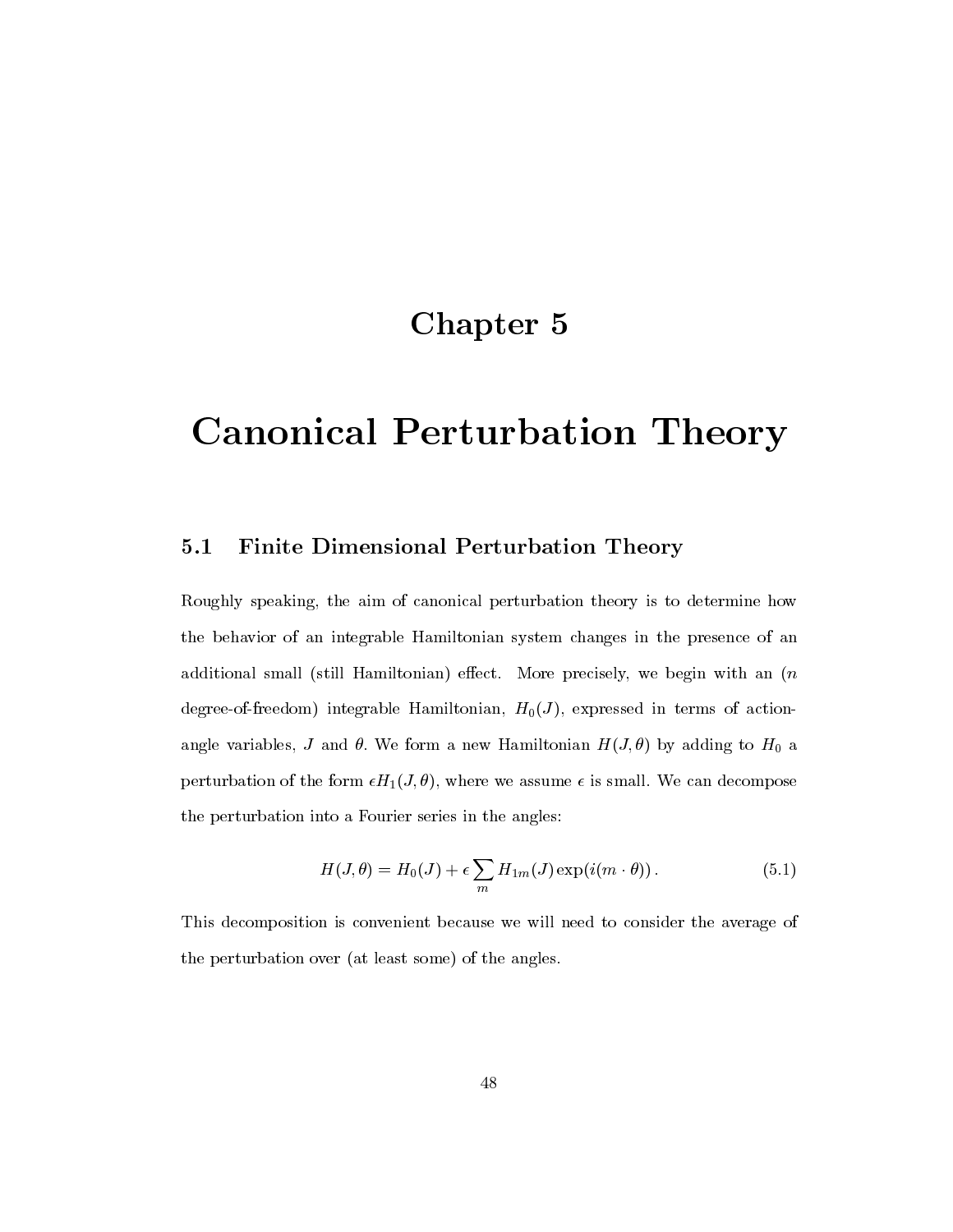### 5.1.1 One Degree of Freedom  $-$  Averaging

It is well known that any Hamiltonian system with only one degree of freedom can be integrated up to quadrature. Hence, perturbation theory in this context is somewhat of an academic exercise. Still, it can be instructive in a couple of ways. For one, it can provide better intuition about the nature of a system's solutions than an exact solution expressed in terms of esoteric functions. But more importantly for our purposes, it demonstrates concepts required to handle perturbations in larger systems. In particular, it brings out the importance of *averaging* [33].

In one degree of freedom, equation (5.1) becomes simply

$$
H(J,\theta) = H_0(J) + \epsilon \sum_n H_{1n}(J) \exp(in\theta).
$$
 (5.2)

The best we could hope for is that this Hamiltonian is itself integrable. This would be shown if we could find a canonical transformation from the variables  $(J, \theta)$  to new variables  $(J, \nu)$  in which the full Hamiltonian only depended on  $J$  . Said another way, if we can somehow remove the angular dependence from the perturbed Hamiltonian, we can integrate the perturbed system.

One possible strategy for removing the angle quickly suggests itself. First, we observe that the angle in the unperturbed system evolves linearly in time:  $\theta(t)$  =  $(\partial H_0/\partial J)t + \theta(0)$ . And then we note that in the perturbation,  $\theta$  appears only as the phase of oscillatory terms. We expect from these two facts that, in some coarsegrained sense, the oscillations in the perturbation willaverage out to give a zero effect on the evolution. So, we can simply suggest the  $\theta$ -averaged Hamiltonian as a candidate for the form of the Hamiltonian in the new variables:

$$
H(\bar{J}) = H_0(\bar{J}) + \epsilon H_{10}(\bar{J}). \tag{5.3}
$$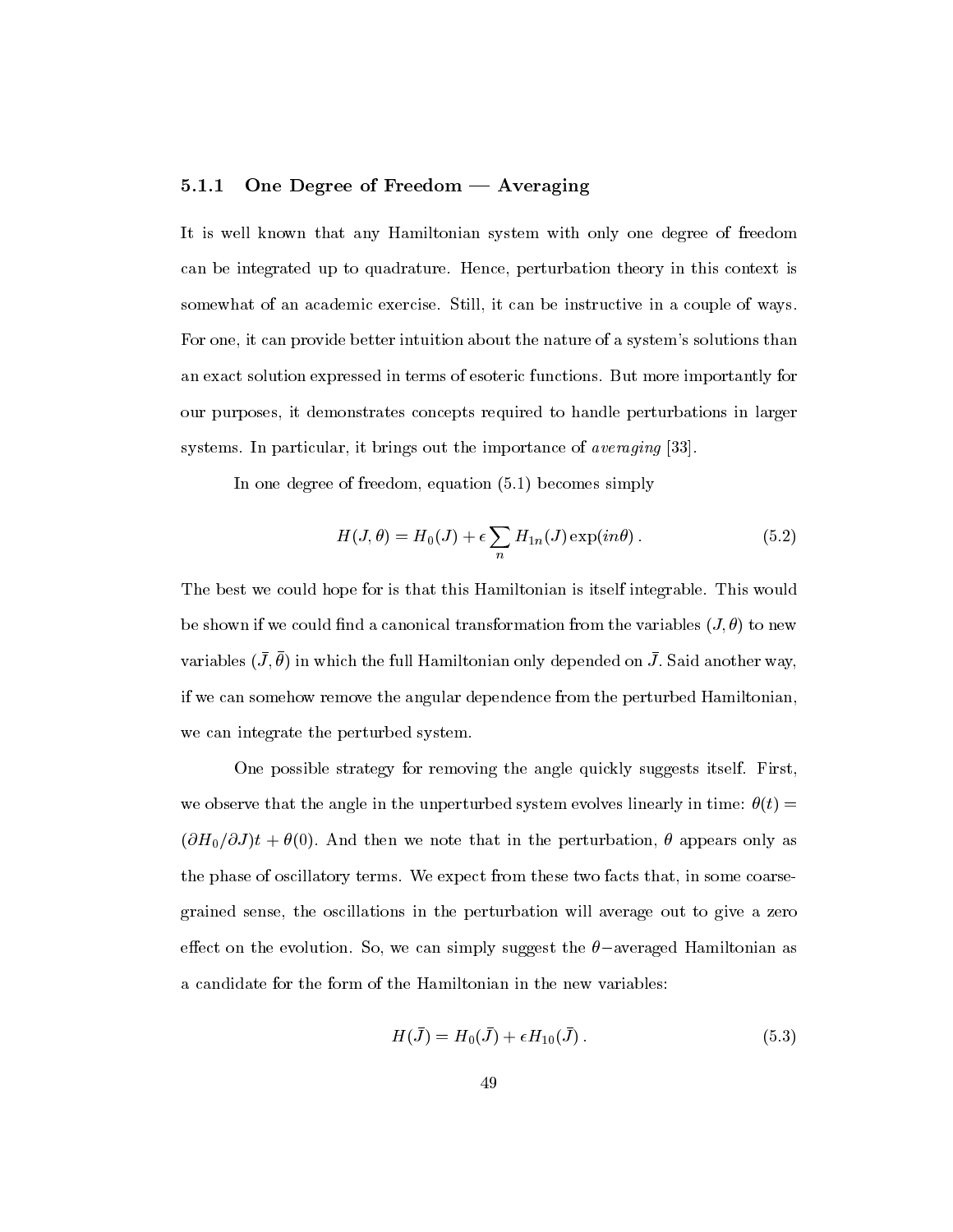And, in fact, our instincts are confirmed in this case. Solving the Hamilton- $J$ acobi equation yields the generating function  $D(J,U)$  heeded to transform to these new variables:

$$
S(\bar{J}, \theta) = \bar{J}\theta + \text{const} - \sum_{n \neq 0} \frac{H_{1n}(\bar{J})}{in \partial H_0(\bar{J})/\partial \bar{J}} \exp(in\bar{\theta}). \tag{5.4}
$$

(Of course, equation  $(5.4)$  is not valid when  $H_0$  has critical points.)

There are two ways in which we can view the role of  $\theta$ -averaging in the above development. From one point of view, averaging plays only an auxiliary role in the computation. Conceivably, we could have arrived atthe above (or perhaps another) transformation to action-angle variables by other means. But from a different point of view, the  $\theta$ -averaged Hamiltonian is an (admittedly extraordinary) approximation to the exact Hamiltonian. Unfortunately, it turns out that once we add only one more degree of freedom to the problem, we lose the luxury of the first point of view.

### 5.1.2 Multiple Degrees of Freedom  $-$  Resonances

We would like to attempt to integrate a perturbed integrable system with  $n$  degrees of freedom in a similar way to that described in Section 5.1.1. In this case, equation (5.1) takes the form

$$
H(J_1,\ldots,J_n,\theta^1,\ldots,\theta^n) = H_0(J_1,\ldots,J_n) + \epsilon \sum_{m\epsilon \mathbf{Z}^n} H_{1m}(J_1,\ldots,J_n) \exp(im_i\theta^i).
$$
\n(5.5)

Again we note that in the unperturbed system that  $\sigma'(t) = \omega'(J_1, \ldots, J_n)t + \sigma'(0)$ , where

$$
\omega^i = \frac{\partial H_0}{\partial J_i}(J_1, \dots, J_n). \tag{5.6}
$$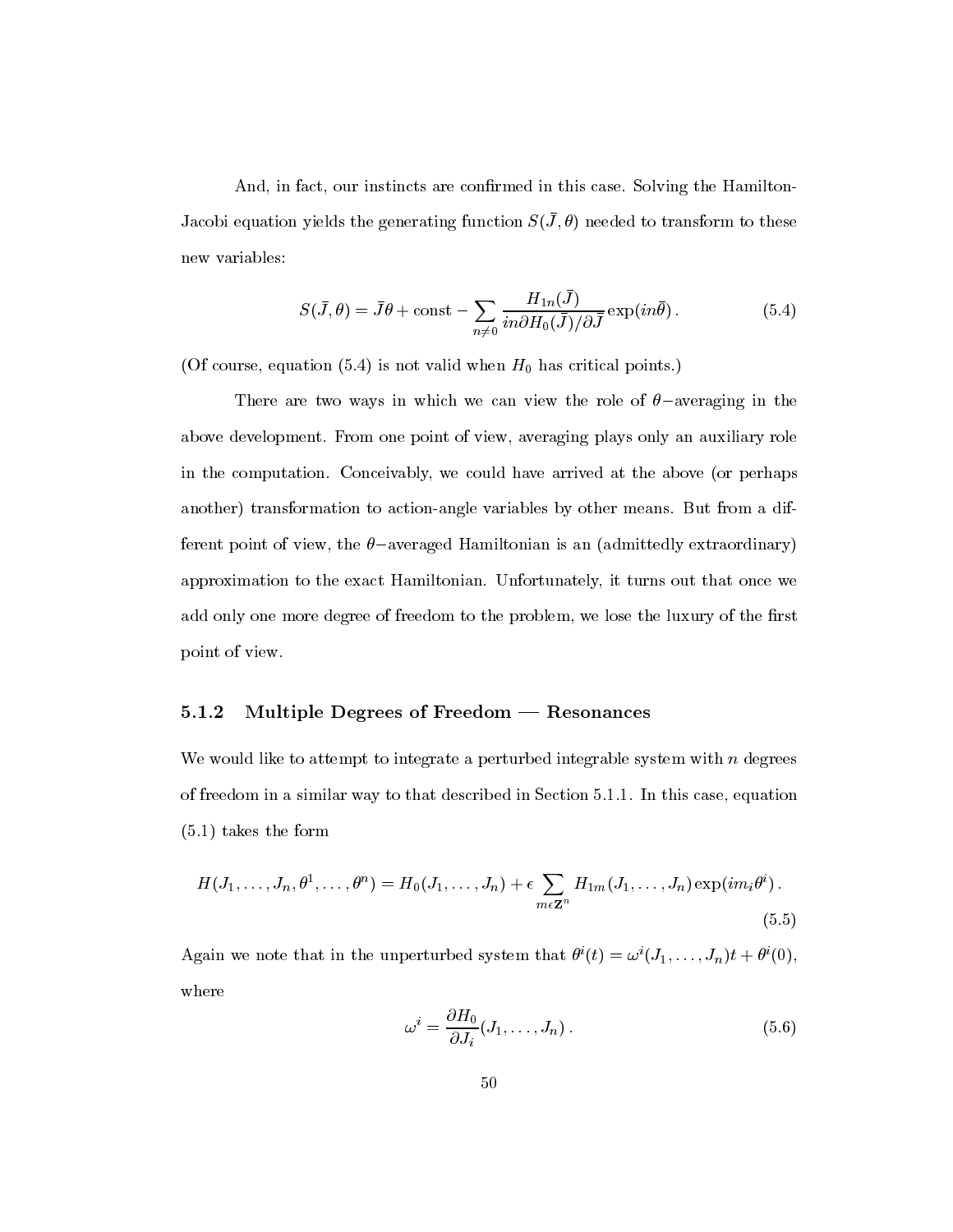Since each  $\theta_i$  appears only in phases, we may naively think averaging will again give us a good candidate for the Hamiltonian in the new variables  $(J_1,\ldots,J_n,\theta^*,\ldots,\theta^*)$ . But when solving the Hamilton-Jacobi equation for the generating function that would give us this transformation, we find it necessary that

$$
S(\bar{J}_1,\ldots,\bar{J}_n,\theta^1,\ldots,\theta^n)=\bar{J}_i\theta^i+\text{const}-\sum_{m\neq 0}\frac{H_{1m}(J_1,\ldots,J_n)}{m_i\omega^i(\bar{J})}\exp(im_i\theta^i).
$$
 (5.7)

It is clear from equation (5.7) that if the relation

$$
m_i \omega^i = 0 \tag{5.8}
$$

ever holds, the  $\theta$ -averaged perturbation does not provide a good candidate for the Hamiltonian in the new variables. The reason our naive intuition fails in this case is simple. Unlike in the one degree-of-freedom case, the  $\theta_i$  do not, in general, individually appear as phases. Instead, the phases of the Fourier modes are linear combinations of the  $\theta_i$ . Whenever equation (5.8) holds— whenever the angles are in resonance— the phase given by  $m_i\sigma$  will be approximately stationary in time. Hence the  $m_i$  Fourier mode will not, over time, average to zero.

All is not lost, though. Perhaps we cannot integrate the system generated by Hamiltonian (5.5) using the method of averaging. But, reverting to the second point of view mentioned at the end of Section  $5.1.1$ , we can use averaging to find a simpler, approximate Hamiltonian. It is the business of so-called secular perturbation theory, [52] (but see [53] for a clear introduction outside the Hamiltonian framework) to do just this.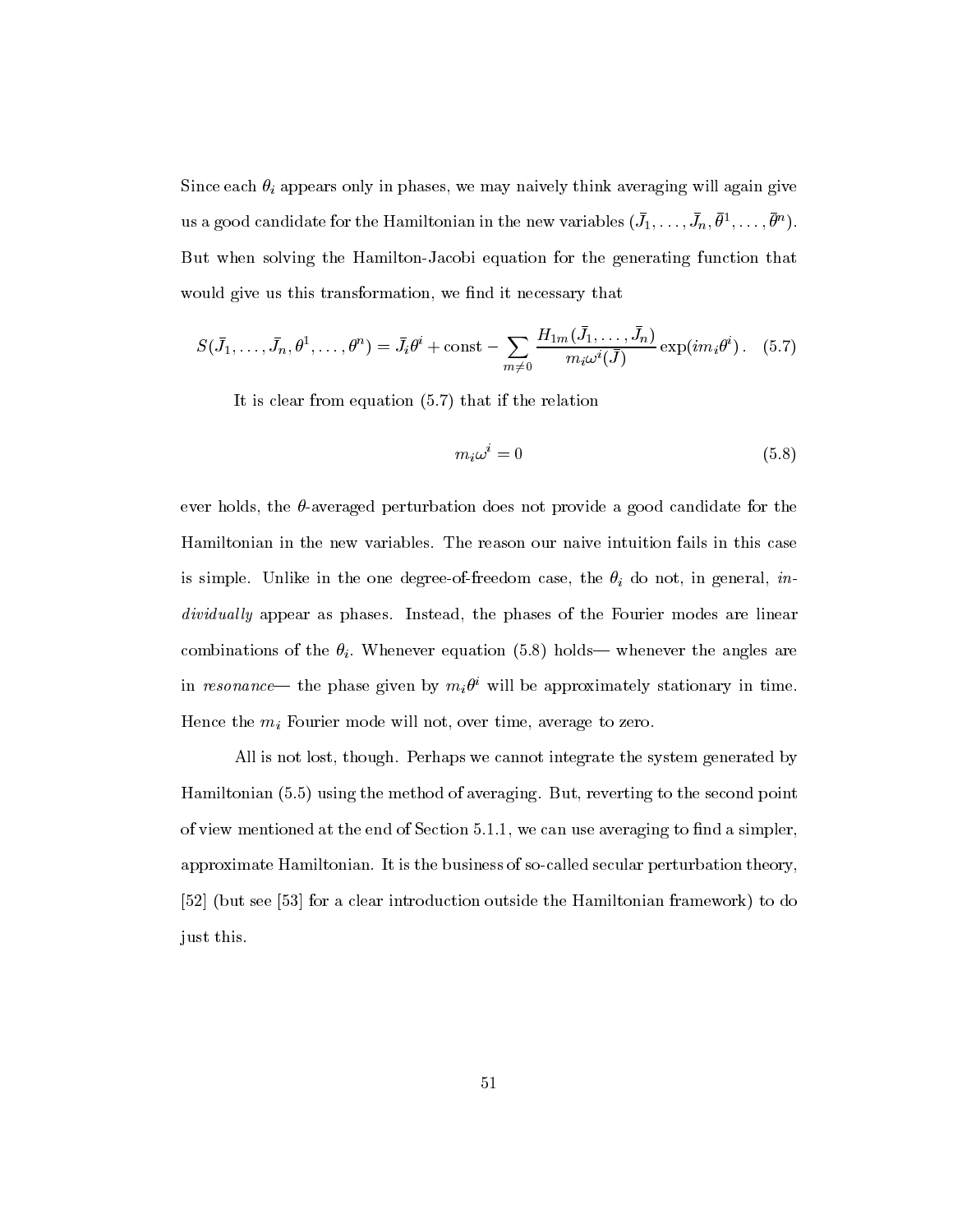### 5.1.3 Secular Perturbation Theory

### A Motivational Toy

To motivate how the method of averaging can be partially salvaged, we consider a simple two degree-of-freedom system generated by the Hamiltonian

$$
H(J_1, J_2, \theta^1, \theta^2) = \omega_1 J_1 + \omega_2 J_2 + \epsilon \left[ \cos(\theta^1 + \theta^2) + \cos(\theta^1 - \theta^2) \right].
$$
 (5.9)

A  $\theta$ -average of Hamiltonian (5.9) would nullify both terms in the perturbation  $(\mathcal{O}(\epsilon))$ term. As we will shortly see, such an average is sometimes a good approximation, and sometimes not.

The equations of motion generated by Hamiltonian (5.9) are

$$
\theta^i = \omega_i \qquad i = 1, 2 \,, \tag{5.10}
$$

and

$$
\dot{J}_1 = \epsilon \left[ \sin(\theta^1 + \theta^2) + \sin(\theta^1 - \theta^2) \right]
$$
  
\n
$$
\dot{J}_2 = \epsilon \left[ \sin(\theta^1 + \theta^2) - \sin(\theta^1 - \theta^2) \right]
$$
\n(5.11)

Equations (5.10) are easily integrated to give

$$
\theta^{1}(t) = \omega_{1}t + \theta^{1}(0)
$$
\n(5.12)\n  
\n
$$
\theta^{2}(t) = \omega_{2}t + \theta^{2}(0).
$$

Provided  $\omega_1 \neq \pm \omega_2$ , the solutions to equations (5.11) are thus

$$
J_1(t) = -\frac{\epsilon}{(\omega_1 + \omega_2)} \cos((\omega_1 + \omega_2)t + \theta^1(0) + \theta^2(0))
$$
(5.13)  

$$
-\frac{\epsilon}{(\omega_1 - \omega_2)} \cos((\omega_1 - \omega_2)t + \theta^1(0) - \theta^2(0)) + J_1(0)
$$
  

$$
J_2(t) = -\frac{\epsilon}{(\omega_1 + \omega_2)} \cos((\omega_1 + \omega_2)t + \theta^1(0) + \theta^2(0))
$$
  

$$
+\frac{\epsilon}{(\omega_1 - \omega_2)} \cos((\omega_1 - \omega_2)t + \theta^1(0) - \theta^2(0)) + J_2(0).
$$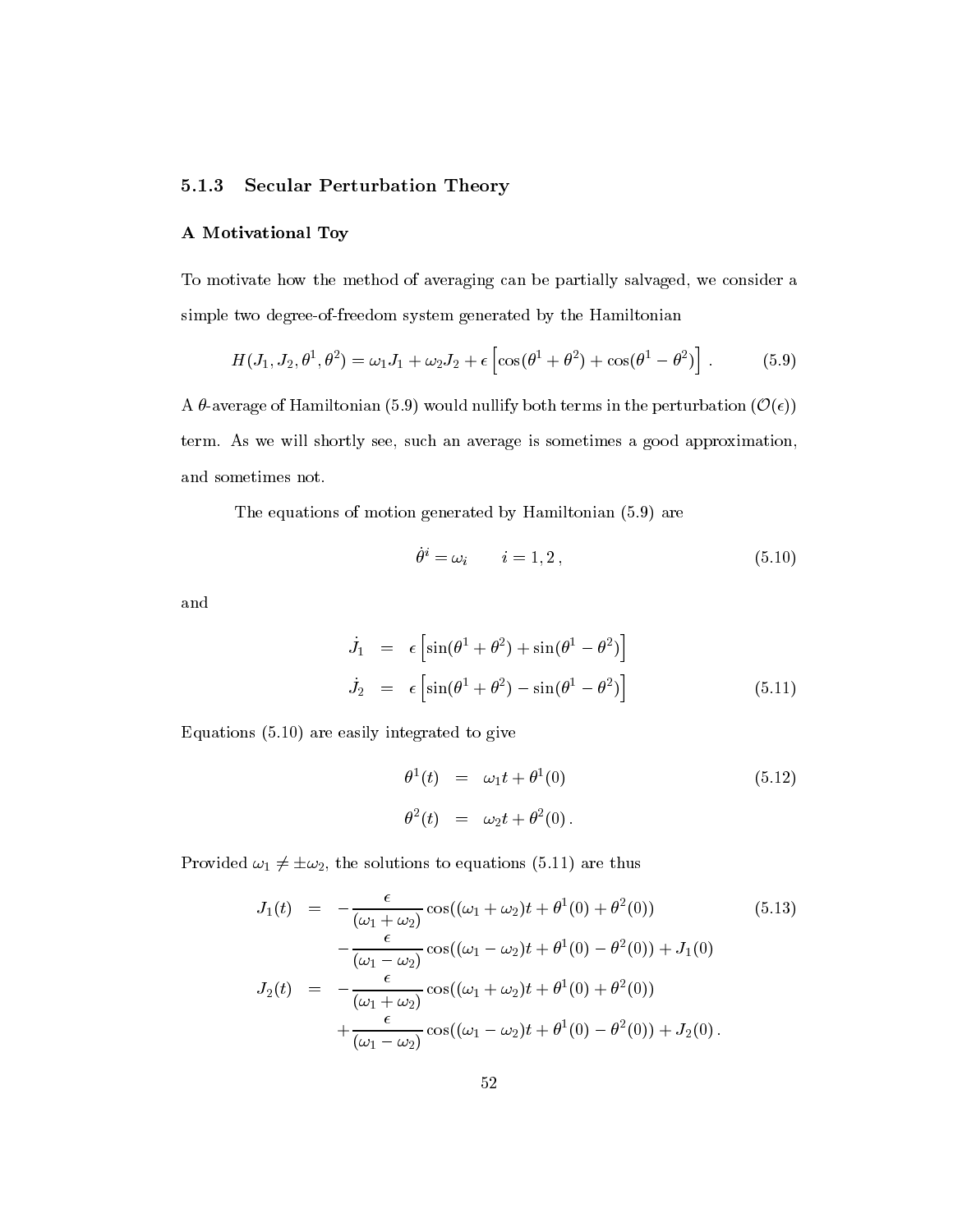Inspection of the denominators in equations (5.13) reveals that the nonresonance condition  $\omega_1 \neq \pm \omega_2$  is crucial for the validity of these expressions as solutions of (5.10) and (5.11). The size of those denominators also determine when taking a  $\theta$ -average of Hamiltonian (5.9) is a good approximation. If  $\omega_1 \pm \omega_2$  are both  $\mathcal{O}(1)$ , the perturbation modifies the evolution of  $J_1$  and  $J_2$  at only  $\mathcal{O}(\epsilon)$ . However, if at least one of  $\omega_1 \pm \omega_2$  is  $\mathcal{O}(\epsilon)$ , the perturbation modifies the evolution of  $J_1$  and  $J_2$  at  $\mathcal{O}(1)$ ; in this case, there is no sense in which the  $\theta$ -averaged Hamiltonian is a good approximate Hamiltonian.

To emphasize the trouble with neglecting the perturbation just because it looks oscillatory (and to complete the solution to equations (5.10) and (5.11)), we consider the resonant case. Suppose  $\omega_1 = \omega_2$ . The solutions to (5.11) take the form

$$
J_1(t) = -\frac{\epsilon}{(\omega_1 + \omega_2)} \cos((\omega_1 + \omega_2)t + \theta^1(0) + \theta^2(0))
$$
  

$$
-\epsilon t \cos(\theta^1(0) - \theta^2(0)) + J_1(0)
$$
  

$$
J_2(t) = -\frac{\epsilon}{(\omega_1 + \omega_2)} \cos((\omega_1 + \omega_2)t + \theta^1(0) + \theta^2(0))
$$
  

$$
+ \epsilon t \cos(\theta^1(0) - \theta^2(0)) + J_2(0).
$$
 (5.14)

In contrast to the solutions (5.13) of the nonresonant problem, a linear growth in t appears in (5.14). In fact, after a time  $t \sim 1/\epsilon$ , this secularity contributes to the solution at  $\mathcal{O}(1)$ . On the other hand, the nonresonant term of (5.9), which gives rise to the oscillatory terms in (5.14). contributes only at  $\mathcal{O}(\epsilon)$ . In some sense, then, we could approximate (5.9) by neglecting the nonresonant term.

### Partial Averaging

The procedure of systematic neglecting nonresonant oscillatory terms in a Hamiltonian of the form  $(5.5)$  is called *partial averaging* [33]. The basic idea is to keep in the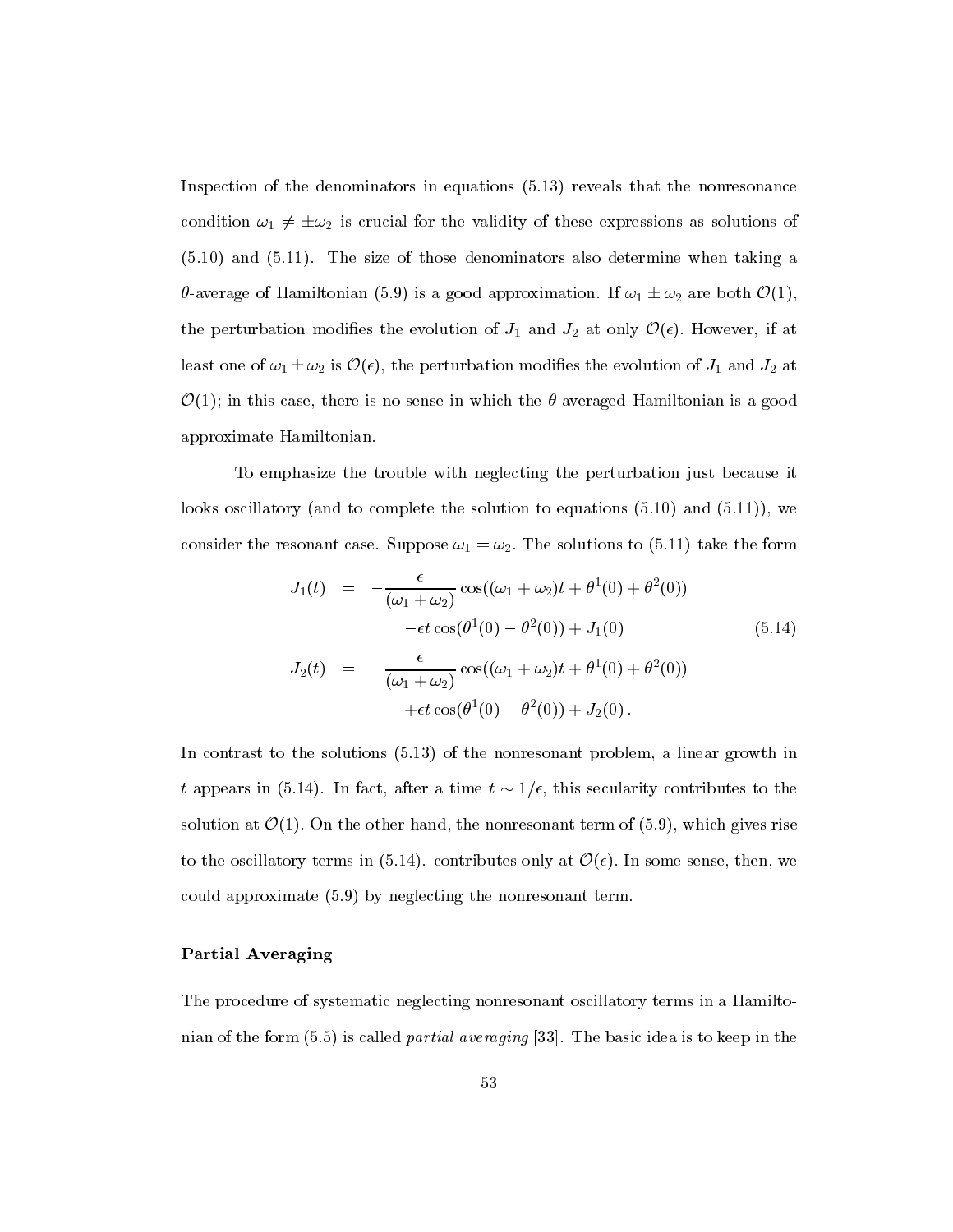perturbation only those Fourier modes  $m_i$  that satisfy equation (5.8). We make this more explicit below, but we must first call attention to an important distinction.

Notice that for any given mode, condition (5.8) can be satised in two distinct ways. It could be that  $(5.8)$  holds only for some values of  $J_i$ . In this case, the resonance is said to be an accidental resonance. Hamiltonians with this type of resonance were treated extensively in [32]. In this case, the Hamiltonian in which the resonant modes are kept is only a valid approximation near the resonant values of  $J_i$ .

In contrast,  $(5.8)$  may hold for all values of  $J_i$ . In this case, the resonance is said to be *intrinsic*, and this is the case of interest in this dissertation. Systems for which this holds are considered in [35] and later in [31]. Physically relevant examples of intrinsically resonant systems include any weakly-nonlinear system with at least two commensurate frequencies, as well as the Kepler problem.

We take as our starting point the Hamiltonian (5.5), supposing condition (5.8) holds for *t* distinct *n*-tuples  $m_{\gamma_1}, \ldots, m_{\gamma_{\gamma_n}}$  independently of the values of  $J_1,\ldots,J_n.$ 

To find an approximate Hamiltonian to an intrinsically resonant system, we essentially follow two steps. First, (in the language of  $(L&L,1982)$ ), we "remove the resonances." This is nothing more than making a canonical transformation to variables  $(1_1,\ldots,1_n,\psi^{\scriptscriptstyle -},\ldots,\psi^{\scriptscriptstyle -})$  so that the resonant combinations of angles are among our new variables. Then our new angles would be

$$
\psi^1 = m_i^{(1)} \theta^i, \dots, \psi^l = m_i^{(l)} \theta^i, \psi^{l+1} = \theta^{l+1}, \dots, \psi^n = \theta^n. \tag{5.15}
$$

A canonical transformation to these coordinates is generated by

$$
F(\theta^1, \ldots, \theta^n, I_1, \ldots, I_n) = (m_i^{(1)} \theta^i) I_1 + \ldots + (m_i^{(l)} \theta^i) I_l + \theta^{l+1} I_{l+1} + \ldots + \theta^n I_n.
$$
 (5.16)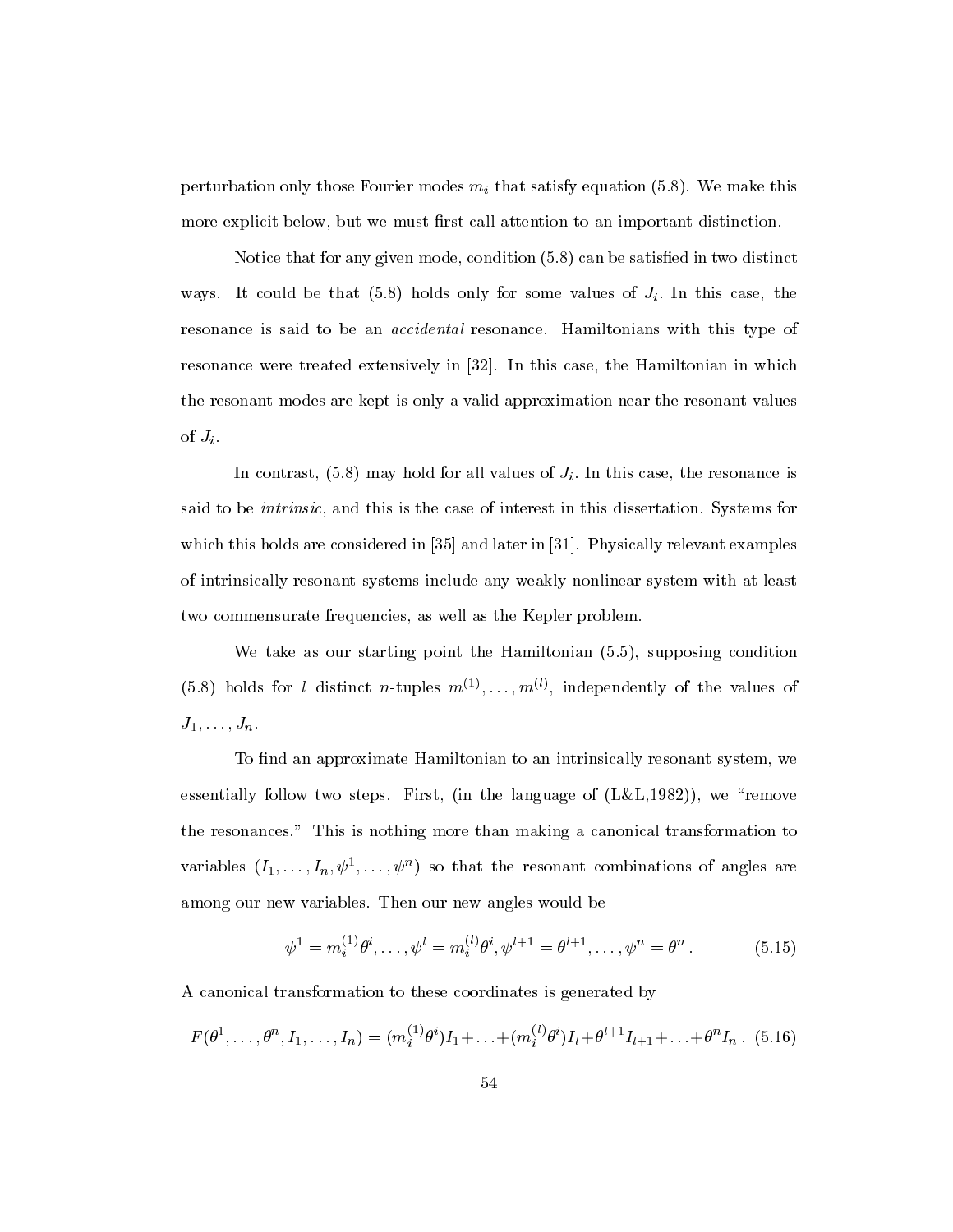In these variables, the Hamiltonian takes the form

$$
\bar{H}(I_1,\ldots,I_n,\psi^1,\ldots,\psi^n) = \bar{H}_0(I_{l+1},\ldots,I_n) + \epsilon \sum_{m\in\mathbf{Z}^n} \bar{H}_{1m}(I_1,\ldots,I_n) \exp(im_i\psi^i).
$$
\n(5.17)

The importance of the new variables is manifest in the fact that H<sub>0</sub> in (0.17) does not depend on  $I_1,\ldots,I_l$ . Hence, in the unperturbed system, the resonant angles  $\psi$  ,...,  $\psi$  are stationary in time, and the nonresonant angles  $\psi$   $\cdots$  ,  $\psi$  are not. We can then argue that on the time scale  $\tau = \epsilon t$ , the Hamiltonian (5.17) is wellapproximated by its average over all values of the allist variables  $\psi$  if  $\ldots, \psi$  .

So, the second step in finding an approximate Hamiltonian is to average over the nonresonant angles. After taking this average, we are left with the most general "Resonance Hamiltonian"

$$
\bar{H}(I_1,\ldots,I_n,\psi^1,\ldots,\psi^l)=\bar{H}_0(I_{l+1},\ldots,I_n)+\epsilon\sum_{p\in\mathbf{Z}^l}\bar{H}_{1p}(I_1,\ldots,I_n)\exp(ip_i\psi^i).
$$
\n(5.18)

Before we proceed to a couple of examples, and then determining a Resonance Hamiltonian for a system with a continuum of degrees of freedom, we need to make one observation about the role of the canonical transformation given by the generating function (5.16). The new resonant variables are particularly convenient when the perturbation has not been expanded in a Fourier series: in this case, it makes sense to actually compute the average over the nonresonant angles. But if the perturbation is already in the form of a Fourier series, we know immediately that the average of any nonresonant mode vanishes. Mere inspection is enough to determine which modes will not contribute on the long time scale  $\tau$ .. So, the step of "removing the resonances" is essentially a bookkeeping step in the approximation, and can be ignored if it is convenient, as it will be in the infinite-dimensional case.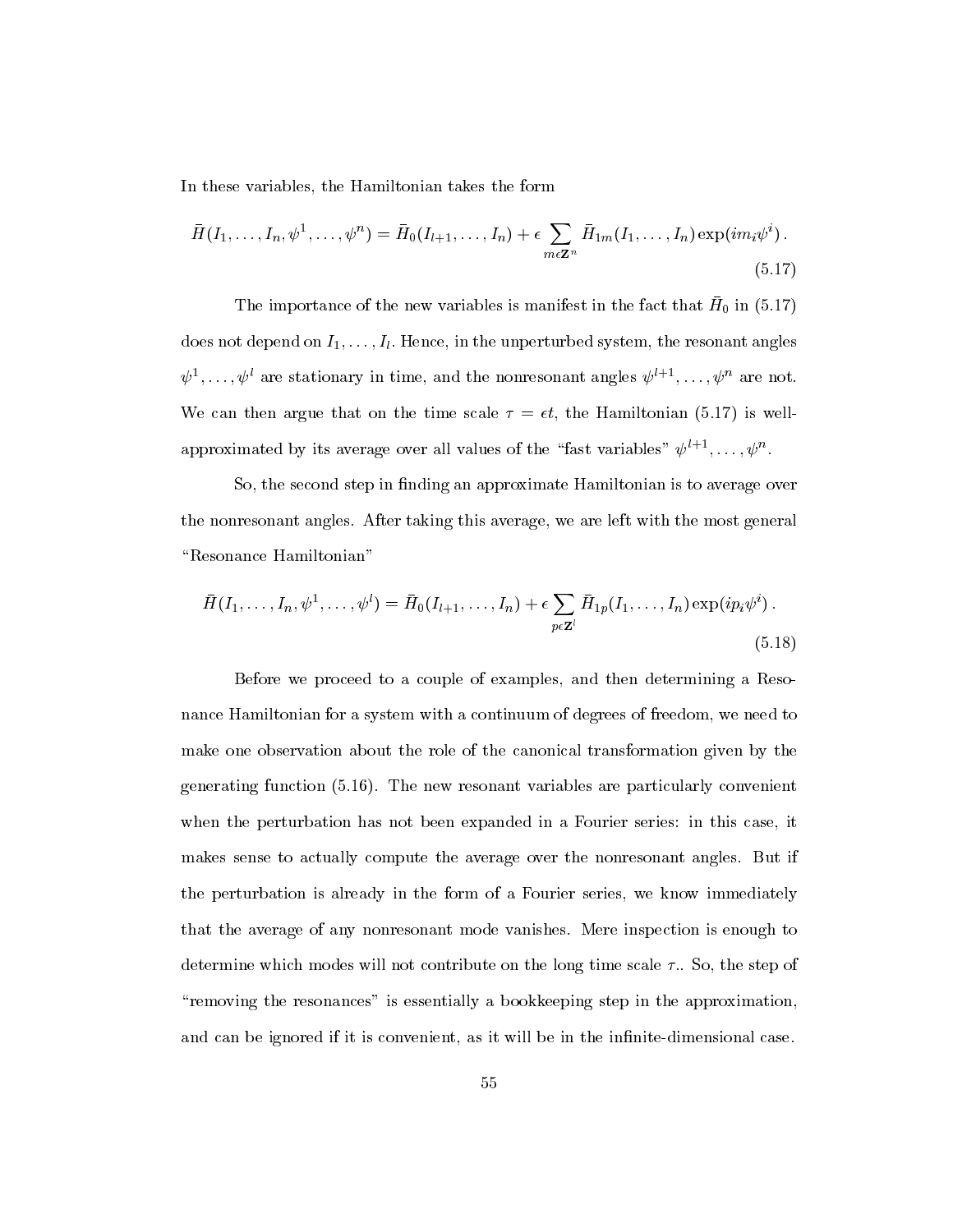### Two Examples of Partial Averaging

To make concrete the process of partial averaging, we present two examples, one in two degrees-of-freedom and the other in many degrees-of-freedom.

For our two degree-of-freedom system we consider two harmonic oscillators coupled by a small, but otherwise arbitrary cubic nonlinearity. The Hamiltonian of such a system is

$$
H = \frac{\omega_1}{2}(q_1^2 + p_1^2) + \frac{\omega_2}{2}(q_2^2 + p_2^2) + \epsilon G(q_1, p_1, q_2, p_2), \qquad (5.19)
$$

where  $G(q_1, p_1, q_2, p_2)$  is a homogeneous cubic polynomial in  $q_1, p_1, q_2, p_2$ . Also, we assume that the oscillators are in 2 : 1 resonance:

$$
\omega_2 = 2\omega_1 \,. \tag{5.20}
$$

The unperturbed system is simply a pair of uncoupled harmonic oscillators, so the action-angle variables for the unperturbed system are simply given by two sets of harmonic oscillator action-angle variables:

$$
q_i = \sqrt{2J_i} \sin(\theta_i), \qquad p_1 = \sqrt{2J_i} \cos(\theta_i). \tag{5.21}
$$

To prepare (5.19) for partial averaging, we apply the transformation (5.21) to it, and expand  $G(q_1, p_1, q_2, p_2)$  in a Fourier series in  $\theta_1$  and  $\theta_2$ :

$$
H = \omega_1 J_1 + \omega_2 J_2
$$
\n
$$
+ \epsilon \left\{ J_1^{3/2} [A_1 \sin(\theta_1) + B_1 \cos(\theta_1) + C_1 \sin(3\theta_1) + D_1 \cos(3\theta_1)] \right\}
$$
\n
$$
+ J_2^{3/2} [A_2 \sin(\theta_2) + B_2 \cos(\theta_2) + C_2 \sin(3\theta_2) + D_2 \cos(3\theta_2)]
$$
\n
$$
+ J_1 \sqrt{J_2} [A_{12} \sin(\theta_2) + B_{12} \cos(\theta_2) + C_{12} \sin(2\theta_1 + \theta_2) + D_{12} \cos(2\theta_1 + \theta_2)]
$$
\n
$$
(5.22)
$$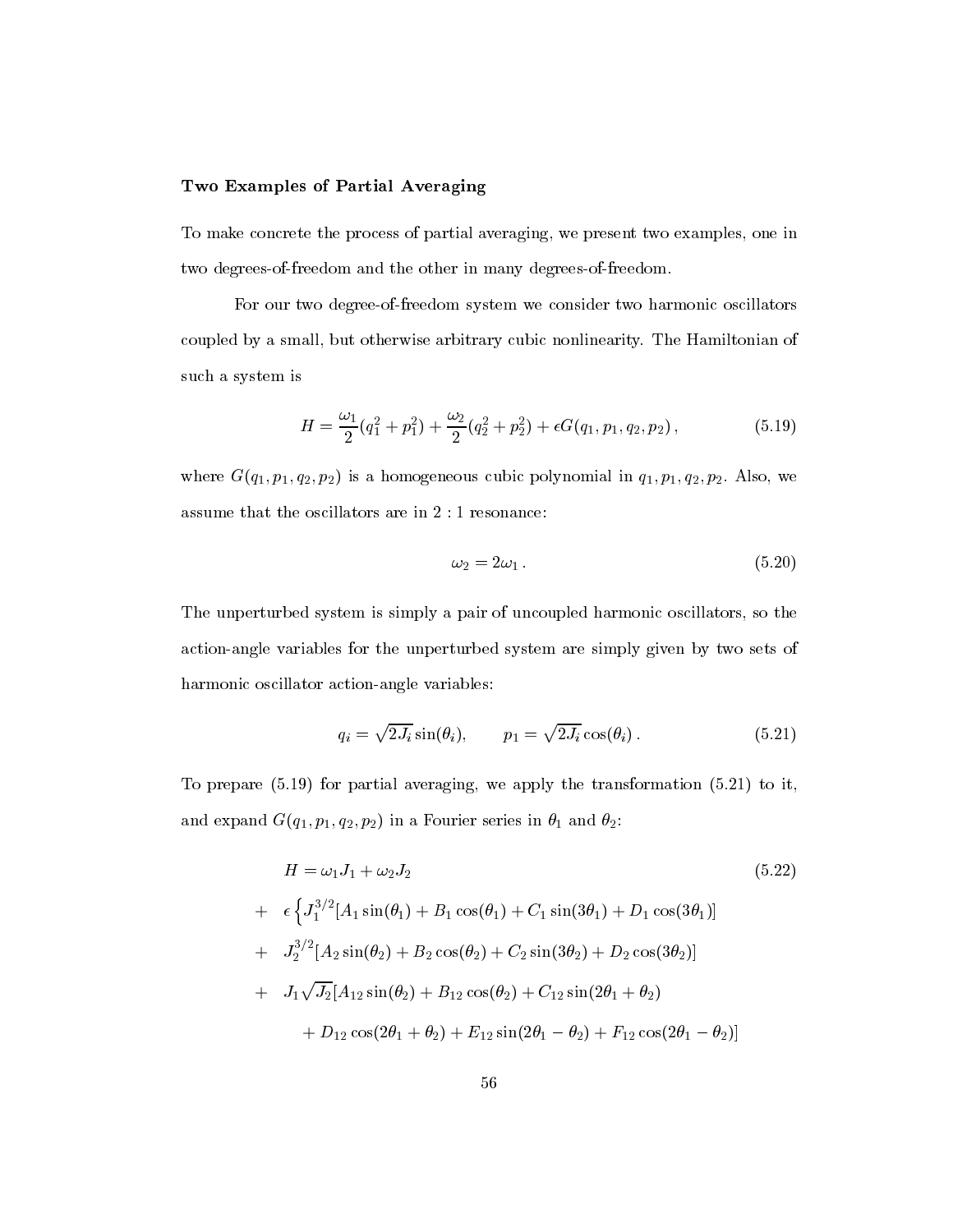+ 
$$
J_2\sqrt{J_1}[A_{21}\sin(\theta_1) + B_{21}\cos(\theta_1) + C_{21}\sin(2\theta_2 + \theta_1)
$$
  
+ $D_{21}\cos(2\theta_2 + \theta_1) + E_{21}\sin(2\theta_2 - \theta_1) + F_{21}\cos(2\theta_2 - \theta_1)]$ ,

where all the coefficients of the Fourier series depend on the coefficients in the polynomial  $G(q_1, p_1, q_2, p_2)$ , and so can be considered arbitrary.

To determine which of the terms in the Fourier series in (5.22) we can average away, we look at the unperturbed evolution of the angles:

$$
\theta_1(t) = \omega_1 t + \theta_{10}, \qquad \theta_2(t) = \omega_2 t + \theta_{20}. \qquad (5.23)
$$

Substituting  $(5.23)$  into each Fourier mode represented in  $(5.22)$ , we find that only those depending on the phase combination  $2\theta_1 - \theta_2$  remain stationary at lowest order. Hence, we argue that all the modes, except those with coefficients  $E_{12}$  and  $F_{12}$  average away, yielding the resonance Hamiltonian:

$$
H_r = \omega_1 J_1 + \omega_2 J_2 + \epsilon J_1 \sqrt{J_2} [E_{12} \sin(2\theta_1 - \theta_2) + F_{12} \cos(2\theta_1 - \theta_2)]. \tag{5.24}
$$

The equations of motion generated by the resonance Hamiltonian (5.24) are

$$
\dot{\theta}_1 = \omega_1 + \epsilon \sqrt{J_2} [E_{12} \sin(2\theta_1 - \theta_2) + F_{12} \cos(2\theta_1 - \theta_2)] \tag{5.25}
$$

$$
\dot{\theta}_2 = \omega_2 + \frac{\epsilon}{2} \frac{J_1}{\sqrt{J_2}} [E_{12} \sin(2\theta_1 - \theta_2) + F_{12} \cos(2\theta_1 - \theta_2)] \tag{5.26}
$$

$$
\dot{J}_1 = -2\epsilon J_1 \sqrt{J_2} [E_{12} \cos(2\theta_1 - \theta_2) - F_{12} \sin(2\theta_1 - \theta_2)] \tag{5.27}
$$

$$
\dot{J}_2 = \epsilon J_1 \sqrt{J_2} [E_{12} \cos(2\theta_1 - \theta_2) - F_{12} \sin(2\theta_1 - \theta_2)]. \tag{5.28}
$$

As will be seen in chapter 6), equations (5.25)-(5.28) (with  $F_{12} = 0$ ) are relevant to weakly nonlinear Vlasov-Poisson dynamics, and will be considered in greater detail there. For now it suffices to note that these equations have a second constant of motion,  $I = J_1 + 2J_2$ , as can be easily seen by adding equation (5.27) to twice (5.28).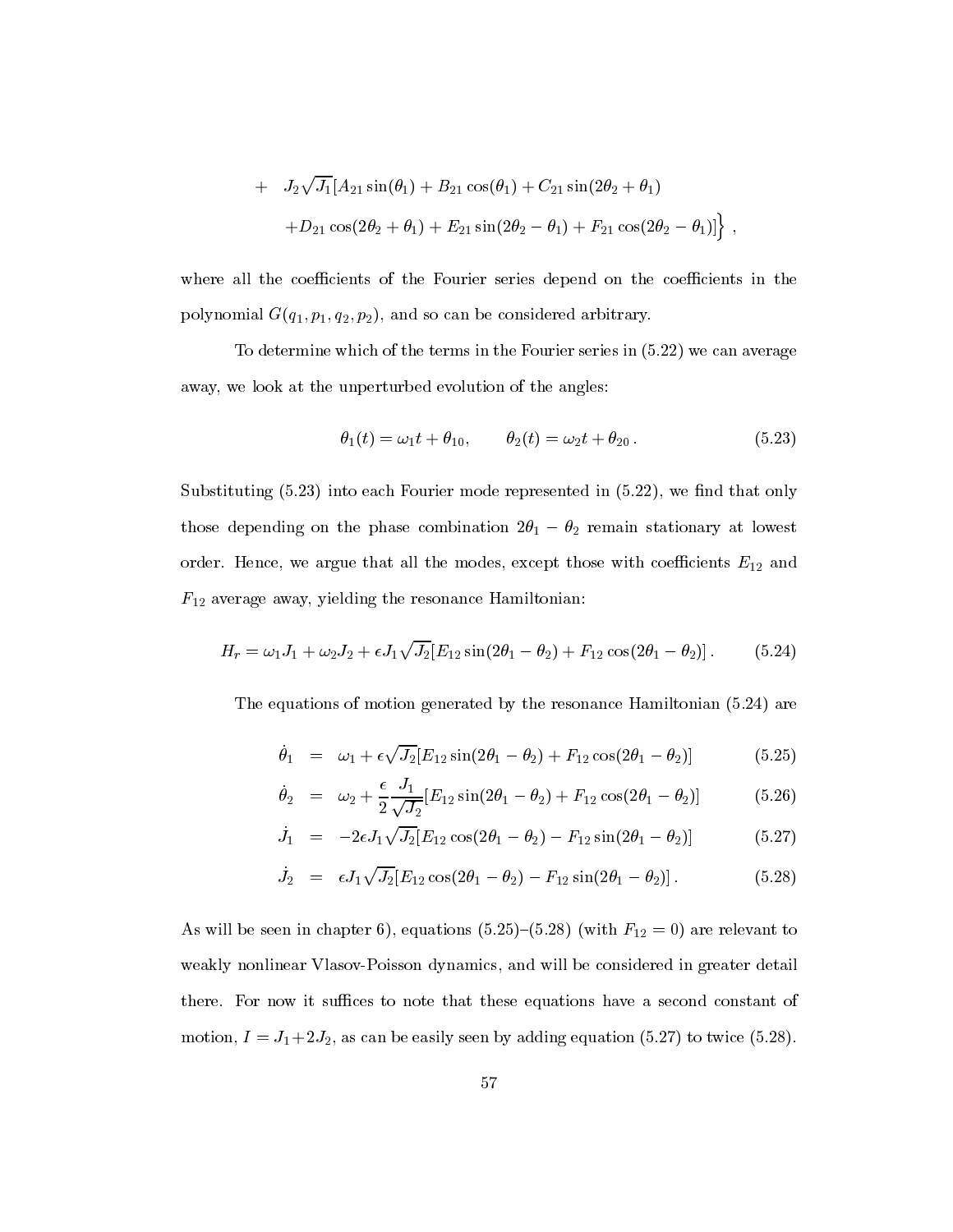The second example we consider illustrates how to approximate a many degree-of-freedom Hamiltonian with many resonance and near-resonance conditions. This example is a discreet analog of an infinite degree-of-freedom system with a continuous spectrum, and so provides a segue to consideration of the weakly nonlinear Vlasov-Poisson system. The Hamiltonian for this example is given by:

$$
H = \sum_{i=0}^{N} \omega_1 J_1
$$
  
+  $\epsilon \sum_{j,k,l=0}^{N} \sqrt{J_j J_k J_l} \cos(\theta_j + \theta_k - \theta_l)$ , (5.29)

where  $N \sim 1/\epsilon$ . The linear frequencies are defined as follows:

$$
\omega_0 = \omega_l
$$
  

$$
\omega_N = \omega_u
$$
  

$$
\omega_i = \omega_l + \frac{i}{N}(\omega_u - \omega_l).
$$
 (5.30)

For simplicity in evaluating the resonance conditions, we require that  $\Delta \omega = \omega_u$ .  $\omega_l = \mathcal{O}(1)$ , but  $\omega_l >> 1$ .

At lowest order, the angles  $\theta_i$  evolve according to Hamiltonian (5.29) as

$$
\theta_i(t) = (\omega_l + \frac{i}{N}(\Delta\omega))t + \theta_i(0) + \mathcal{O}(1/N) \qquad n = 1, 2.
$$
 (5.31)

Substituting these expressions for  $\theta_i$  into the arguments  $\phi_{jkl} := \theta_j + \theta_k - \theta_l$  of the Fourier modes in the perturbation term of  $(5.29)$ , we find that the phases evolve approximately as

$$
\phi_{jkl}(t) = \frac{j+k-l}{N} (\Delta \omega)t + \phi_{jkl}(0) + \mathcal{O}(\epsilon) \qquad j,k,l = 0...N. \qquad (5.32)
$$

Clearly, then,  $\phi_{jkl}$  is stationary when  $l = j + k$ . The resonance Hamiltonian we find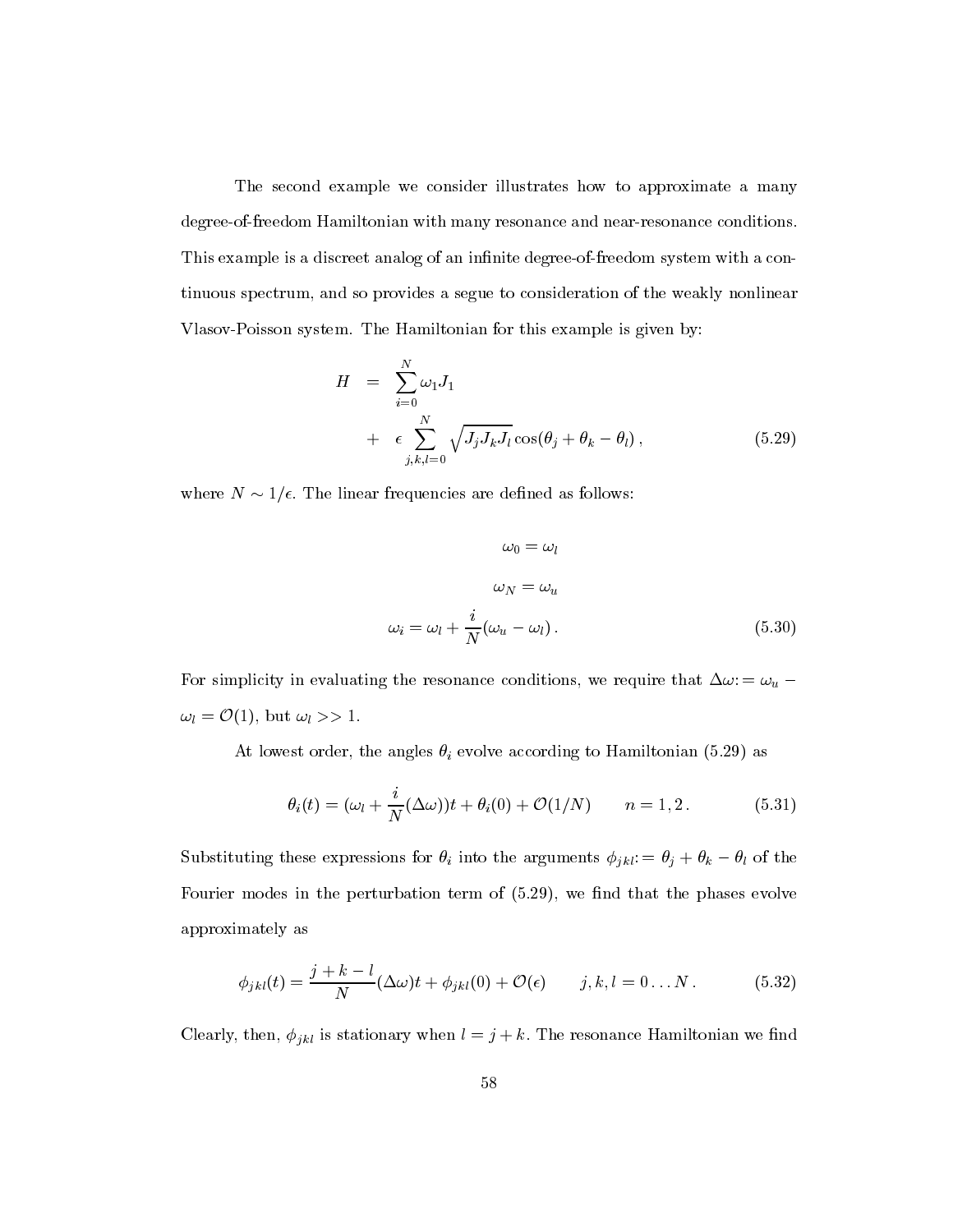after partial averaging is thus:

$$
H_r = \sum_{i=0}^{N} \omega_i J_i
$$
  
+  $\epsilon \sum_{j,k=0}^{N} \sqrt{J_j J_k J_l} \cos(\theta_j + \theta_k - \theta_{j+k}),$  (5.33)

(For convenience in writing the sums, we define  $\theta_M$ : = 0 for  $M > N$ .)

However, in neglecting all but the exactly resonant modes, we neglect many, nearly resonant modes that vary slowly, perhaps not completing even a single oscillation in the time interval of interest. Such modes, in the present situation, are characterized by  $\phi_{ikl} = \mathcal{O}(\epsilon)$ . So the near resonance condition is given by

$$
j + k - 2l \sim \mathcal{O}(1). \tag{5.34}
$$

Hence, a more correct resonance Hamiltonian would be given by

$$
H_r = \sum_{i=0}^{N} \omega_i J_i
$$
  
+  $\epsilon \left[ \sum_{j,k=0}^{N} \sum_{m=-n}^{n} \sqrt{J_j J_k J_{j+k}} \cos(\theta_j + \theta_k - \theta_{j+k+m}) \right],$  (5.35)

where  $n \sim \mathcal{O}(1)$ . (Again, for notational convenience, we define additional angles  $\theta_M\text{:}= \text{ for } M < 0 \text{ or } M > N.)$ 

### 5.2 Infinite Dimensional Perturbation Theory

Our starting point for applying the method of averaging to the Vlasov-Poisson system is the weakly nonlinear Hamiltonian written in terms of the action-angle variables of the linearized system. This is given at the end of chapter (4) in expressions  $(4.60)-(4.62).$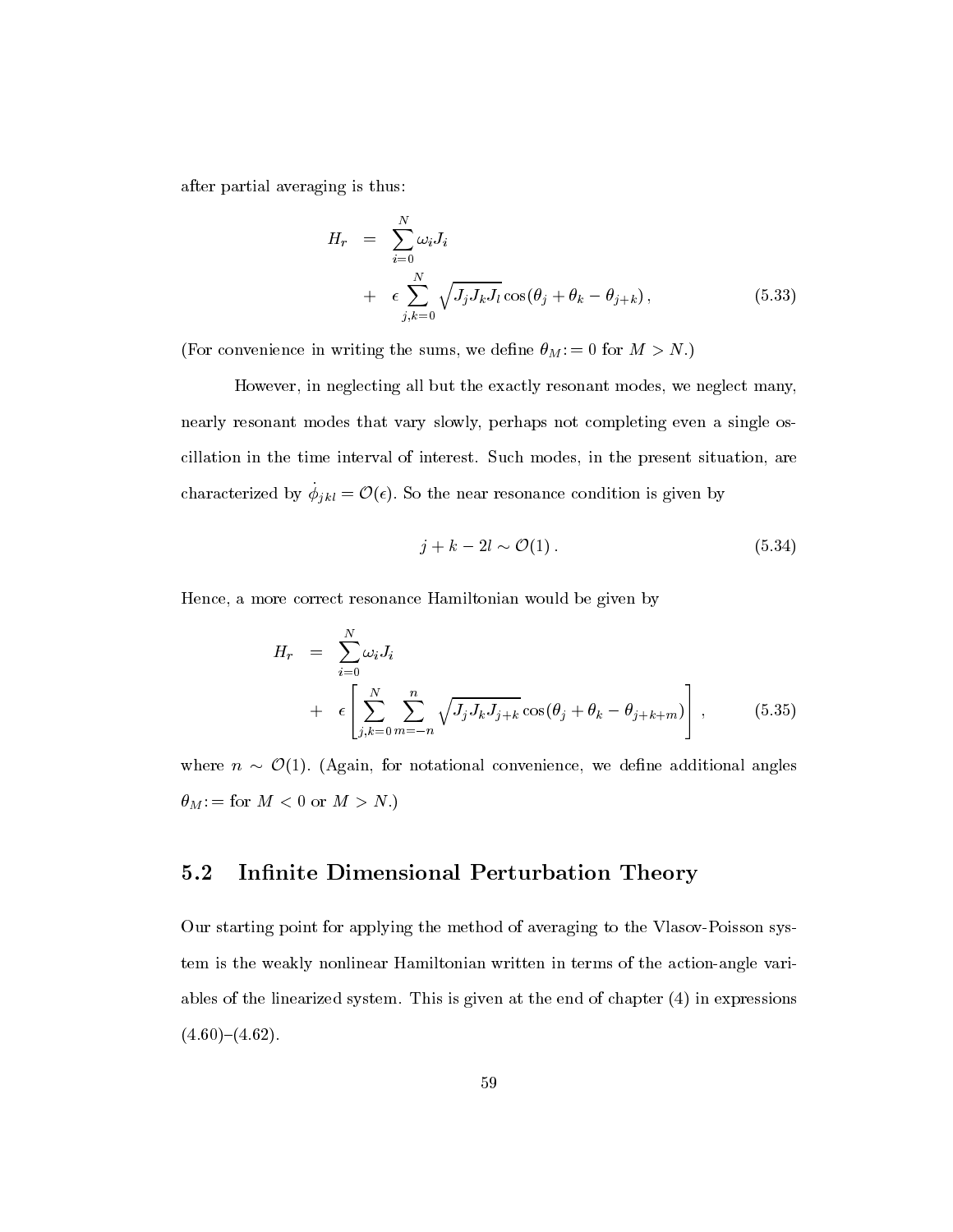We essentially proceed as in finite dimensional resonant perturbation theory: first we identify the resonances, and then we neglect the nonresonant Fourier modes of the perturbation. However, the continuity of the linear spectrum raises a difficulty in neglecting all but the exactly resonant terms. A solution to this problem is found in the concept of a *resonant layer*, and this is discussed first. Following that, the resonant layers are isolated from the integrals, finally yielding the Vlasov-Poisson Resonance Hamiltonian at the end of this section.

#### $5.2.1$ 5.2.1 Identifying Resonances - The Resonant Layer

Following the analogy to the finite degree of freedom case, we would now transform to a new set of coordinates that separate the resonant angles from the nonresonant angles, and then average over the nonresonant angles. But, transforming to the new variables is unnecessary here. Our perturbation is conveniently already in the form of an infinite series of Fourier integrals.

Thus we can argue, in analogy with the finite-dimensional case, that terms  $(4.60)$ – $(4.62)$  contribute significantly on the long time scale only when the arguments of the exponentials have a sufficiently slow unperturbed evolution. This obviously occurs near the points where the exponentials have stationary phase. We will refer to these points as resonances (for clarity, we will not use this word to refer to points in the integral where the denominator vanishes.) We identify the relevant resonances by substituting the unperturbed evolution,

$$
\theta_{|k|}(u,t) = |k|u \operatorname{sgn}(\varepsilon_I(k,ku))t,\tag{5.36}
$$

into the perturbation. For instance, term (4.60) is resonant when

$$
k_a u_a + k_b u_b + k_c v = 0.
$$
\n(5.37)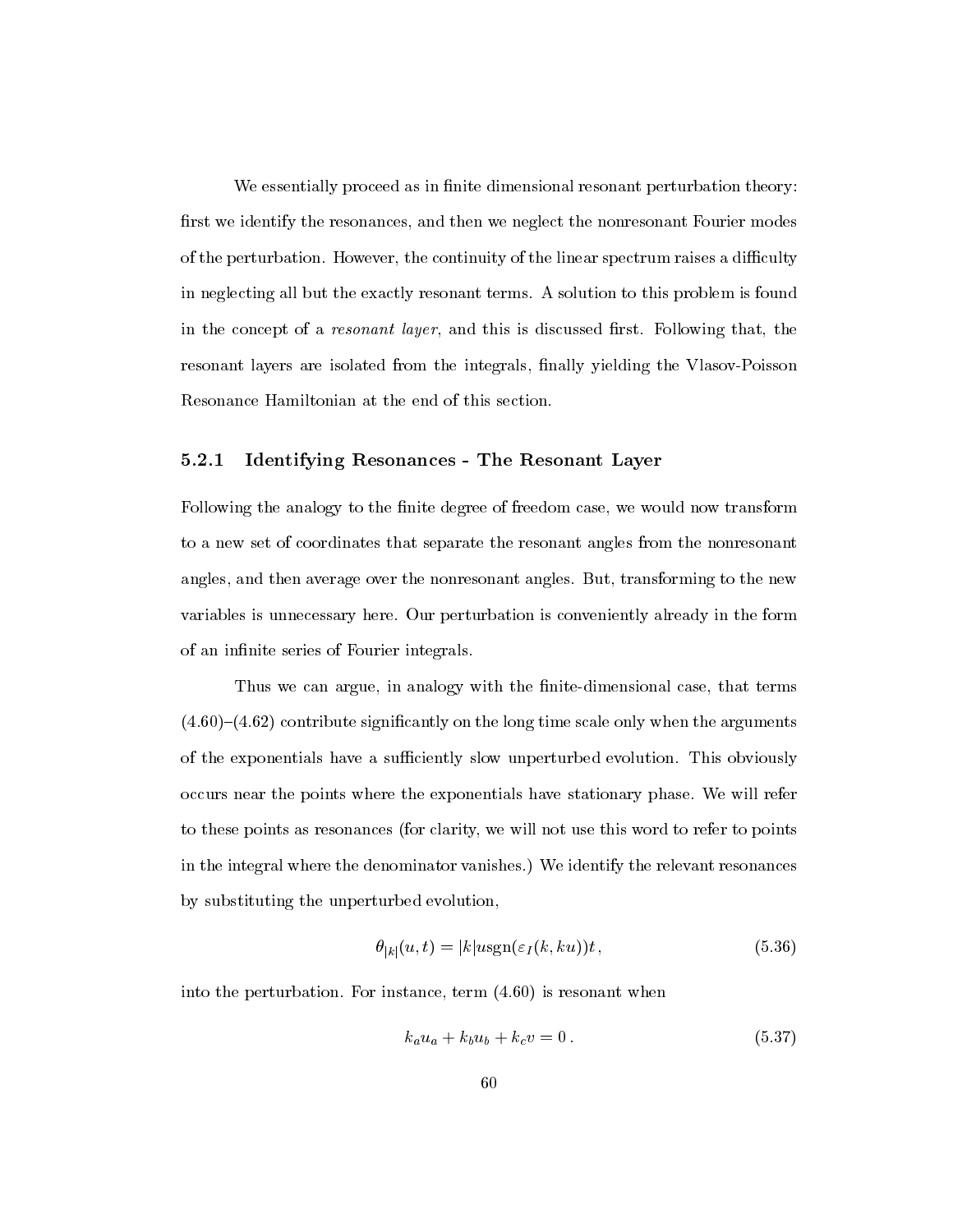From this point on though, a strict analogy cannot be kept with the finitedimensional approximation procedure. For one thing,  $u_a, u_b$ , and v are integrated over the whole range of velocities; condition  $(5.37)$  actually defines a plane of resonances in the domain of integration in term (4.60). Thus, a continuum of resonant interaction "terms" must be kept. While this much is a natural generalization of the discrete case, another effect comes into play. Near the plane of resonances, there are a layer of points for which (5.37) almost holds. This layer corresponds to interaction "terms" in which the phase of the exponential varies slowly; our long time scale approximation does not justify neglecting them, either. And so, this resonant layer should also be included in the approximate Hamiltonian.

However, for evolution up to time  $t \sim \epsilon^{-1}$ , it is reasonable to assume that the width of the resonant layer is itself small. Indeed, our test for neglecting a nonresonant term is to check whether it oscillates many times over the time interval of interest. Hence, we can neglect those modes for which the zeroth order phase obeys:

$$
k_a u_a + k_b u_b + k_c v \gg \epsilon. \tag{5.38}
$$

But since we require  $\epsilon \ll 1$ , it is possible to find another small parameter,  $\delta$ , such that

$$
\epsilon \, << \delta \, << \, 1 \,. \tag{5.39}
$$

The smallness of the parameter  $\delta$  makes computation of the Vlasov-Poisson Resonance Hamiltonian tractable.

With these considerations in mind, we now outline the procedure for computing the Resonant Hamiltonian for the Vlasov-Poisson system. First, for each term  $(4.60)-(4.62)$ , we determine the resonant subset of the range of integration by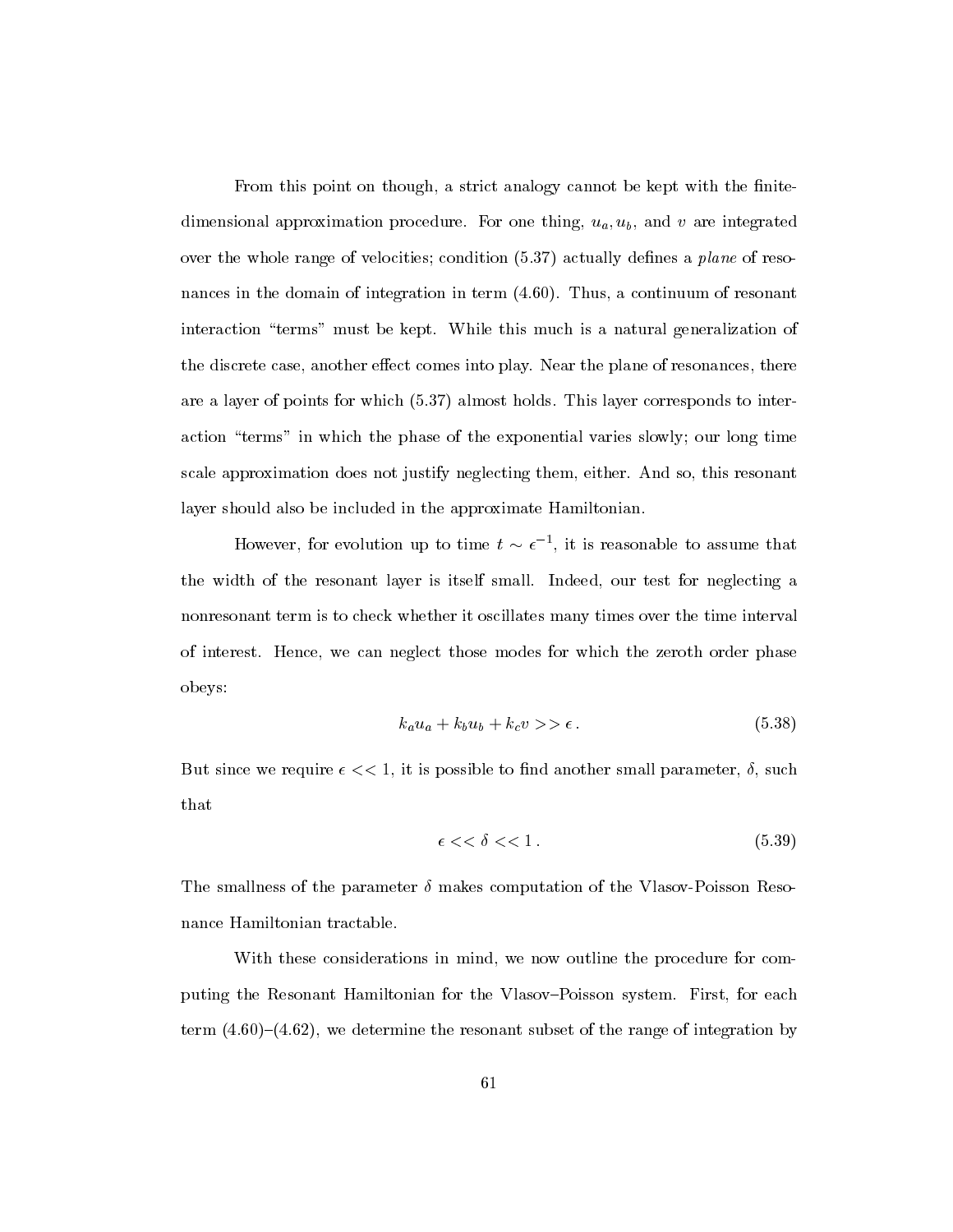substituting in the unperturbed solutions. Then, setting the argument of the exponentials to zero yields the resonance condition. Second, we restrict the ranges of integration to a layer of half-width  $\delta$  around the resonance condition. (In general,  $\delta$ could depend on the values of  $k_a$  and  $k_b$ , but we will ignore this for the time being.). Finally, we expand the integrals in small  $\delta$ , keeping terms through  $\mathcal{O}(\delta)$ .

#### 5.2.2 Calculating the Resonance Hamiltonian

We will now give details of the calculation of the Vlasov-Poisson Resonance Hamiltonian. To keep the computation somewhat compact, we prefer to deal with terms  $(4.57)-(4.59)$ , using  $(4.60)-(4.62)$  only to obtain the resonance conditions. Since the independent variables remain unchanged in the transformation (4.33), there is no computational difference between terms of either form.

Among  $(4.57)-(4.59)$ , we can classify terms by the number of poles in the integrand. Each term requires a different computation, but the calculation is similar for all terms with the same number of poles. We begin with the most complicated terms.

#### 5.2.3 Keeping the resonant layer - two pole case

Keeping the resonant layer in term (4.57) is a somewhat delicate, and extremely tedious calculation that is reproduced in detail in appendix C. However, the basic procedure is similar to that described immediately below. It is in the two-pole calculation that the rearranging of orders of integration in chapter 4 really pays off. Not only do we find that it makes the computation a little easier, we also find that it has the result of removing all the important resonance terms from the two pole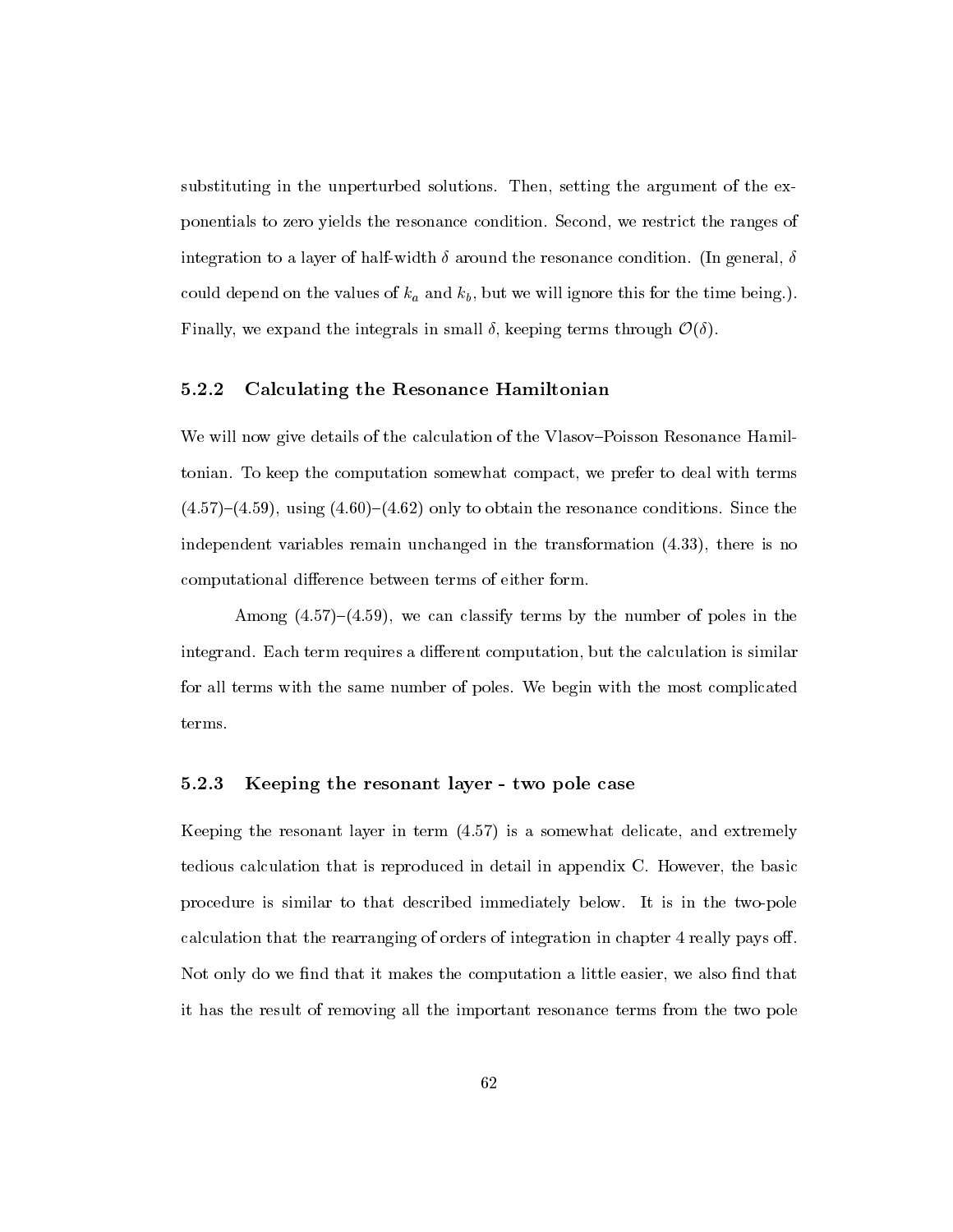integrals. In other words, we ultimately find that we can neglect term  $(4.57)$  in the first approximation.

#### Keeping the resonant layer - one pole case

We now turn our attention to isolating the resonant part of term  $(4.58)$ . We will denote this term by  $I_1$ .

To find the resonance condition for  $(4.58)$ , we consider the action-angle variable form of this term,  $(4.61)$ . Substituting  $(5.36)$  into the exponential in  $(4.61)$ yields a line of resonances in the domain of integration:

$$
k_a u_a + (k_b + k_c)v = 0.
$$
\n(5.40)

But since  $k_a + k_b + k_c = 0$ , (5.40) simplifies to

$$
v = u_a. \tag{5.41}
$$

We define the resonant variable  $w = v - u_a$ , and restrict the limits of the innermost integral in (4.58) to a layer of half-width  $\delta$  around  $w = 0$ . Thus (for the moment suppressing k dependence in  $H_2$ .),

$$
I_1 \approx -\frac{3}{\pi} \int_{-\infty}^{\infty} \mathrm{d}u_a E_{k_a}(u_a) \left( \mathcal{P} \int_{-\delta}^{\delta} \frac{\mathrm{d}w}{w} H_2(u_a+w) E_{k_b}(u_a+w) E_{k_c}(u_a+w) \right). \tag{5.42}
$$

Again, we wish to keep terms only through  $\mathcal{O}(\delta)$ ; to make this easier, we make the variable change  $w = \delta w'$ , yielding

$$
I_1 \approx -\frac{3}{\pi} \int_{-\infty}^{\infty} du_a E_{k_a}(u_a) \left( \mathcal{P} \int_{-1}^1 \frac{dw'}{w'} H_2(u_a + \delta w') E_{k_b}(u_a + \delta w') E_{k_c}(u_a + \delta w') \right) . \tag{5.43}
$$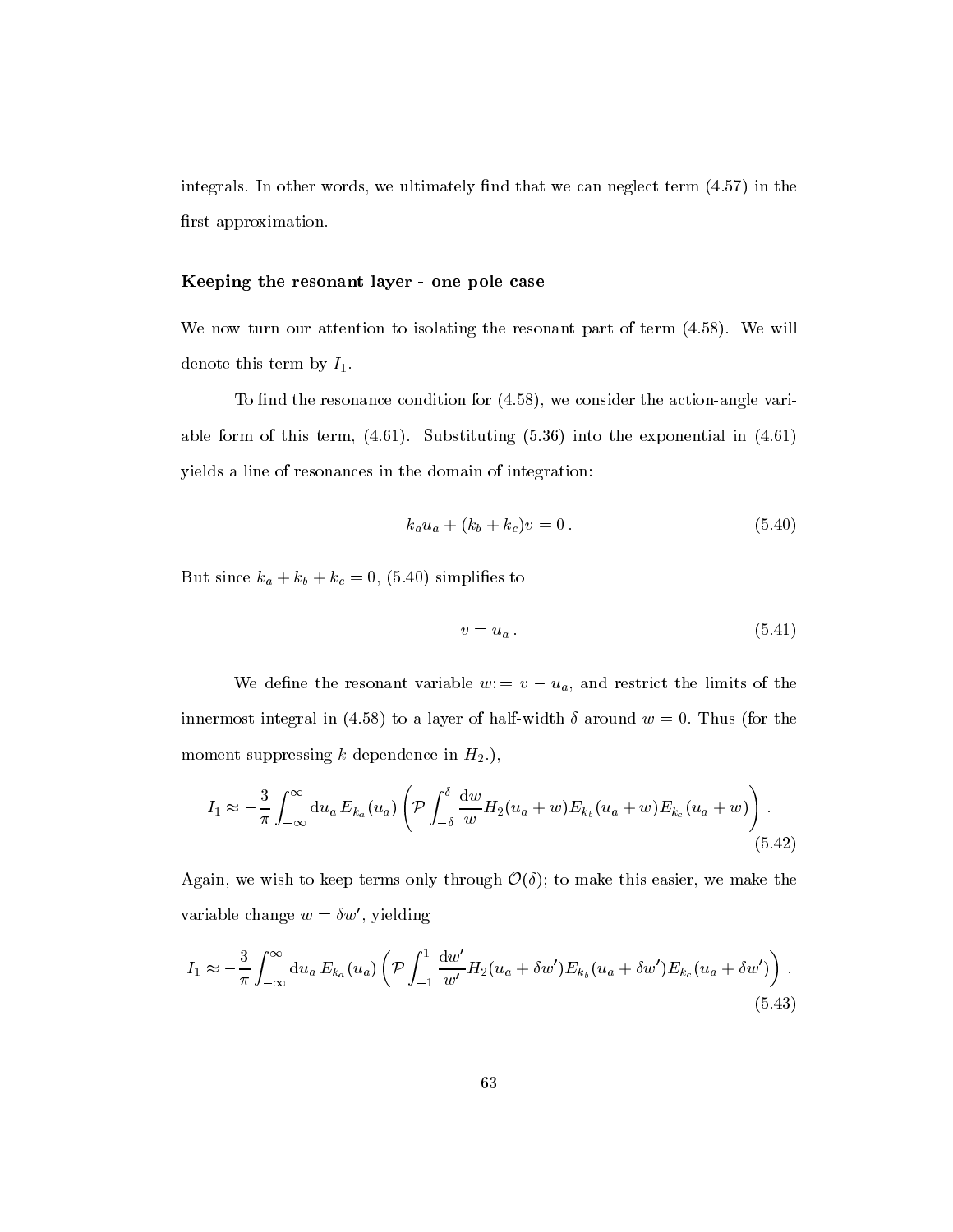Now we can easily expand  $(5.43)$  in  $\delta$ . This gives us,

$$
I_1 \approx -\frac{3}{\pi} \int_{-\infty}^{\infty} \mathrm{d}u_a E_{k_a}(u_a) \left\{ H_2(u_a) E_{k_b}(u_a) E_{k_c}(u_a) \left( \mathcal{P} \int_{-1}^1 \frac{\mathrm{d}w'}{w'} \right) \right\}
$$
(5.44)

+ 
$$
\delta \frac{\partial}{\partial u_a} (H_2(u_a) E_{k_b}(u_a) E_{k_c}(u_a)) \int_{-1}^1 \mathrm{d}w' \}
$$
 (5.45)  
+  $\mathcal{O}(\delta^2)$ .

Since  $(1/w)$  is odd, the integral in (5.44) vanishes. And after a substantial amount of algebra, we can show that the integral in (5.45) has the value 2: Hence,

$$
I_1 \approx -\frac{6\delta}{\pi} \int_{-\infty}^{\infty} \mathrm{d}u_a \, E_{k_a}(u_a) \frac{\partial}{\partial u_a}(H_2(u_a) E_{k_b}(u_a) E_{k_c}(u_a)) + \mathcal{O}(\delta^2). \tag{5.46}
$$

We can make one further simplification to  $(5.46)$  by integrating by parts (and assuming the boundary terms vanish):

$$
I_1 \approx \frac{6\delta}{\pi} \int_{-\infty}^{\infty} \mathrm{d}u_a \, H_2(u_a) \frac{\partial E_{k_a}(u_a)}{\partial u_a} E_{k_b}(u_a) E_{k_c}(u_a) + \mathcal{O}(\delta^2). \tag{5.47}
$$

Finally, for clarity, we rewrite  $(5.47)$ , changing the integration variable to v, and putting the k's back into  $H_2$ .

$$
I_1 \approx \frac{6\delta}{\pi} \int_{-\infty}^{\infty} \mathrm{d}v \, H_2(k_a, k_b, k_c, v) \frac{\partial E_{k_a}(v)}{\partial v} E_{k_b}(v) E_{k_c}(v) + \mathcal{O}(\delta^2). \tag{5.48}
$$

#### Keeping the resonant layer - no pole case

Finally, we must isolate the resonant part of term (4.59). However, substituting (5.36) into (4.62) shows us that the exponential is always stationary with respect to the unperturbed motion. In other words,  $(4.59)$  is always resonant. No simplification can be made to it.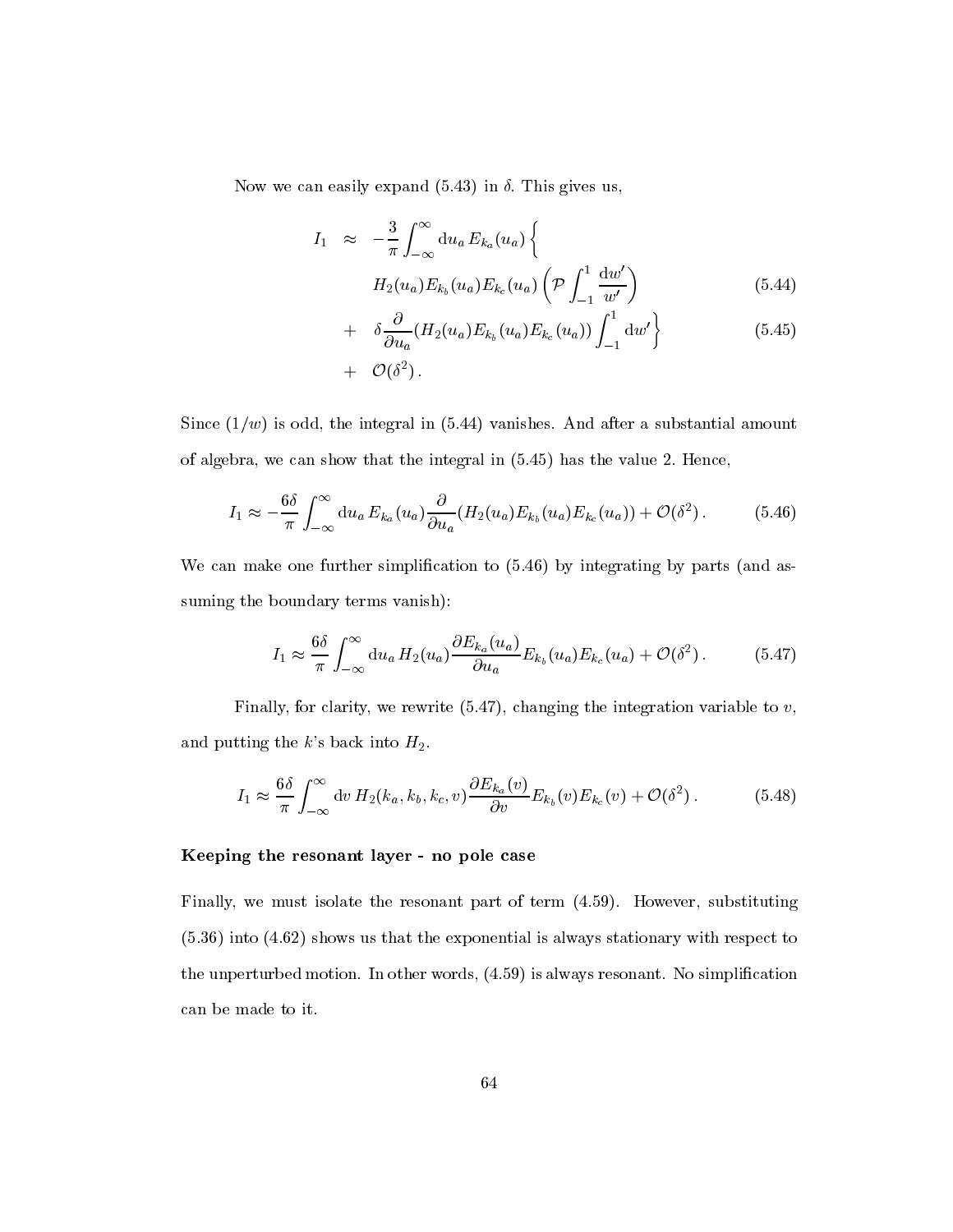#### The Resonance Hamiltonian itself

Adding term (4.59) to the appropriate permutations of (5.48), we arrive at the cubic term of the Vlasov-Poisson Resonance Hamiltonian. Adding the quadratic term yields the full Hamiltonian. To explicitly show the symmetry in the  $k$  dependence, we split the coefficient of  $\delta$  into three parts:

$$
\mathcal{F}_{r} = \frac{1}{16} \sum_{k=1}^{\infty} \int dv \frac{|\varepsilon(k, kv)|^{2}}{\varepsilon_{I}(k, kv)} v E_{k}(v) E_{-k}(v) \n+ \epsilon \sum_{k_{a}+k_{b}+k_{c}=0} \left(\frac{m}{48}\right) \left(\frac{i}{4\pi e}\right)^{3} k_{a} k_{b} k_{c} \left\{ \n+ \int dv H_{1}(k_{a}, k_{b}, k_{c}; v) E_{k_{a}}(v) E_{k_{b}}(v) E_{k_{c}}(v) \n+ \frac{2\delta}{\pi} \left[ \int dv H_{2}(k_{a}, k_{b}, k_{c}; v) \frac{\partial E_{k_{a}}(v)}{\partial v} E_{k_{b}}(v) E_{k_{c}}(v) \right. \n+ \int dv H_{2}(k_{b}, k_{c}, k_{a}; v) \frac{\partial E_{k_{b}}(v)}{\partial v} E_{k_{c}}(v) E_{k_{a}}(v) \n+ \int dv H_{2}(k_{c}, k_{a}, k_{b}; v) \frac{\partial E_{k_{c}}(v)}{\partial v} E_{k_{a}}(v) E_{k_{b}}(v) \right] \bigg\}.
$$
\n(5.49)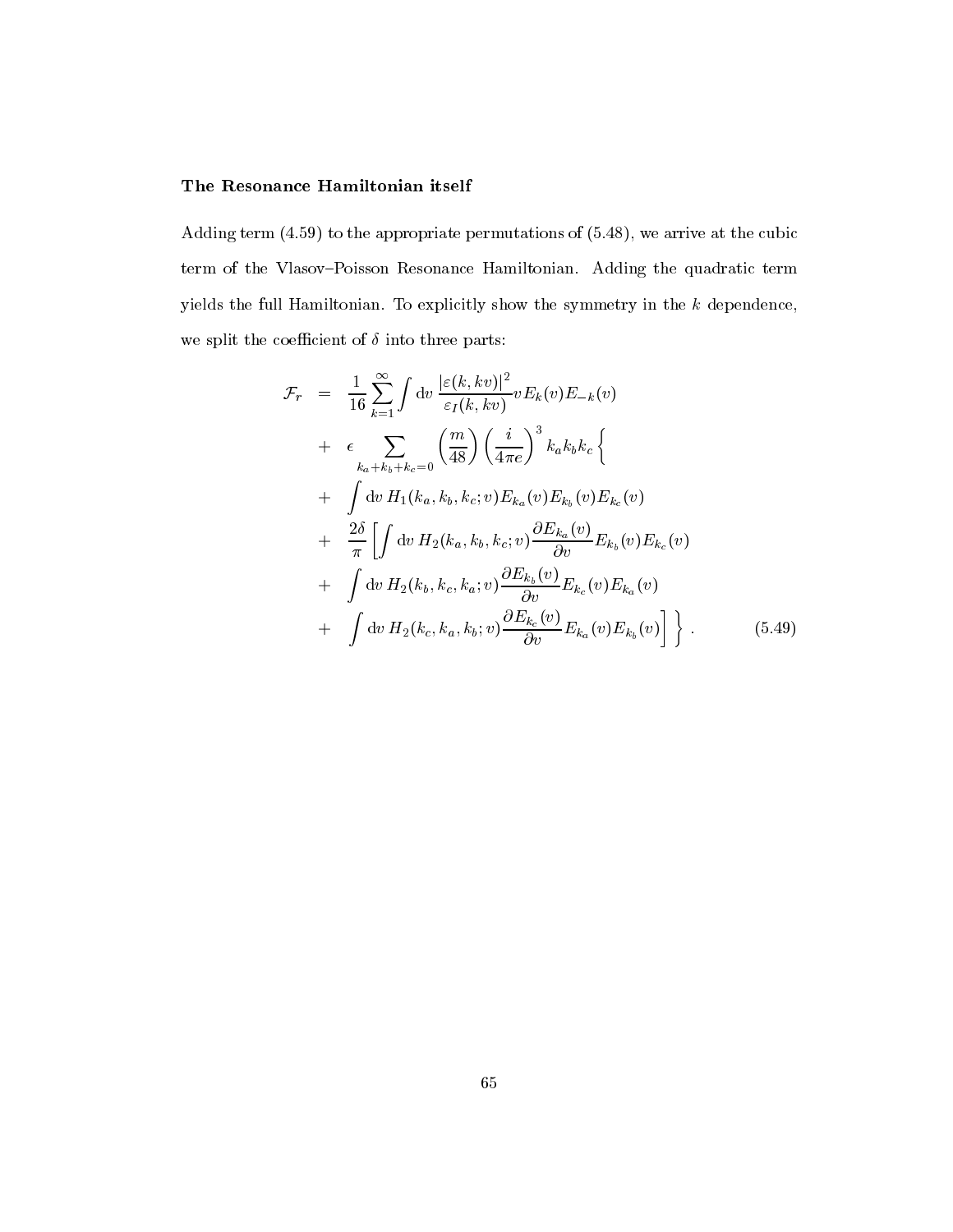## Chapter 6

# Averaged Weakly Nonlinear Vlasov-Poisson

In this chapter we explore the resonance Hamiltonian of the Vlasov-Poisson system. We begin by displaying its equations of motion.

$$
\dot{E}_k = -ikE_k - m\left(\frac{1}{4\pi e}\right)^3 \sum_{k_b + k_c = k} k^2 k_b k_c s(k, v)
$$
  
 
$$
\times \left\{ H_1(k, k_b, k_c) E_{k_b} E_{k_c} + \frac{2\delta}{\pi} \left[ H_2(k_b, k_c, k, v) \frac{\partial E_{k_b}}{\partial v} E_{k_c} \right. \right. \\ \left. + H_2(k_c, k, k_b, v) E_{k_b} \frac{\partial E_{k_c}}{\partial v} - \frac{\partial}{\partial v} \left( H_2(k, k_b, k_c, v) E_{k_b} E_{k_c} \right) \right] \right\} , \quad (6.1)
$$

where

$$
s(k, v) := \frac{\varepsilon_I(kk_0, kk_0v)}{|\varepsilon(kk_0, kk_0v)|^2}.
$$
\n(6.2)

The function  $s(k, v)$  is so named because its sign is the energy signature of the  $(k, v)$ normal mode.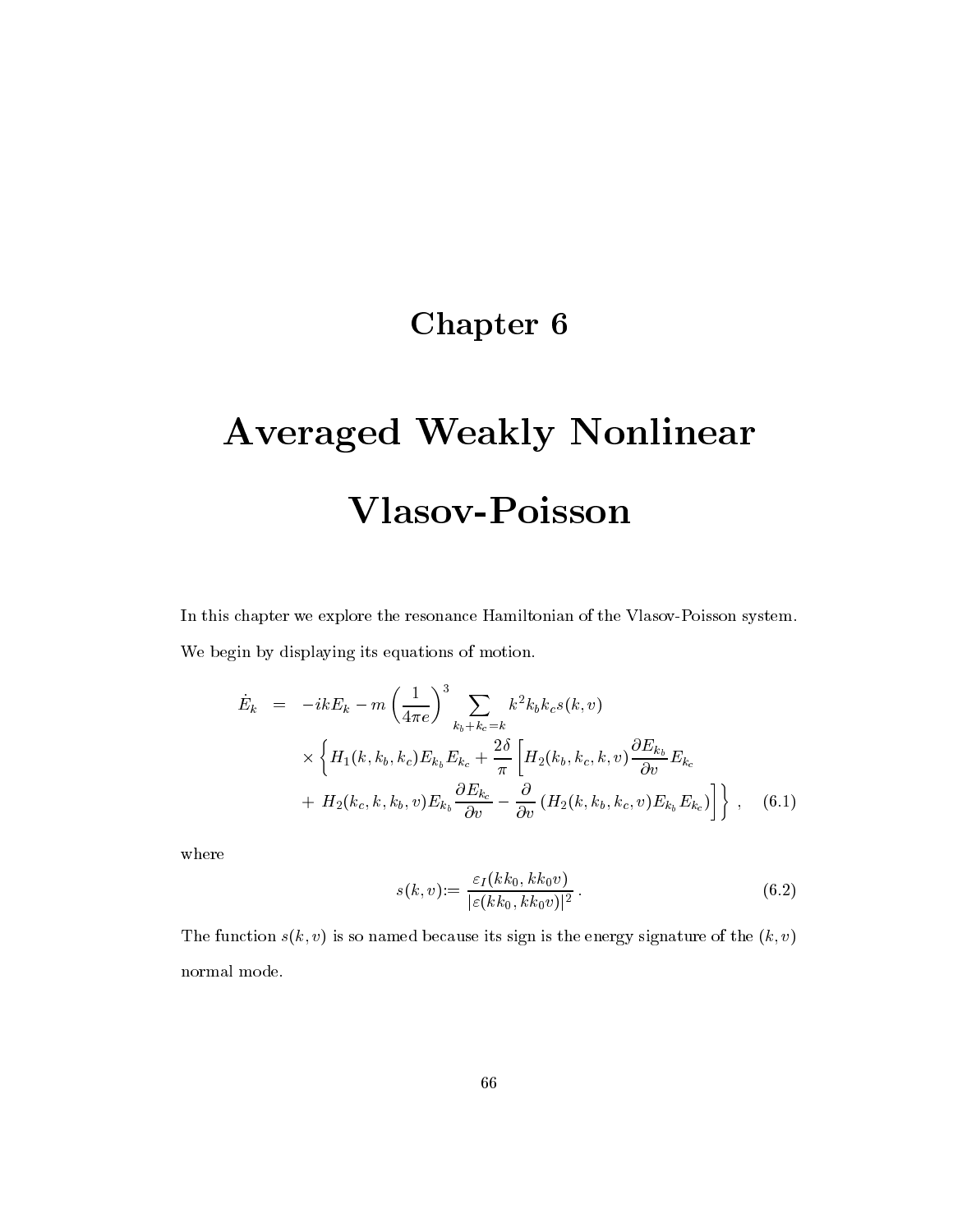# 6.1 Stability of Vlasov-Poisson Solutions Under Resonant Interaction

One of the main results that we can derive from the Weakly Nonlinear Vlasov-Poisson resonance Hamiltonian (5.49) is the existence of a positive definite integral of motion:

$$
I = \frac{1}{32} \sum_{k=-\infty}^{\infty} \int_{-\infty}^{\infty} dv \, \frac{1}{|s(k, v)|} E_{-k} E_k .
$$
 (6.3)

To show that  $(6.3)$  is in fact an integral of motion, we first must demonstrate that the related integral

$$
M = \frac{1}{32} \sum_{k=-\infty}^{\infty} \int_{-\infty}^{\infty} dv \frac{1}{s(k, v)} E_{-k} E_k
$$
 (6.4)

is itself a constant of motion. This constant is none other than the momentum given in (4.30), which is conserved by the unaveraged system. The invariance of (6.4) under the partially averaged system then follows immediately from the fact that partial averaging does not disrupt the  $k_a + k_b + k_c = 0$  constraint on the sum of interaction terms. For the purpose of proving the invariance of (6.3), though, we find it valuable to prove explicitly the invariance of  $(6.4)$  under  $(6.1)$ . To do this, we derive the flux-entropy conservation law for  $M$ . In other words, we show that the time derivative of its integrand,  $M$ , is an exact v-derivative.

The time derivative of the integrand of (6.4) is

$$
\dot{\mathcal{M}} = \sum_{k=-\infty}^{\infty} \frac{1}{s(k,v)} E_{-k} \dot{E}_k .
$$
\n(6.5)

Upon substituting the RHS of equation  $(0.1)$  for  $E_k$  in  $(0.5)$ , some index manipulation reveals that the only terms remaining in the sum are exact v-derivatives. In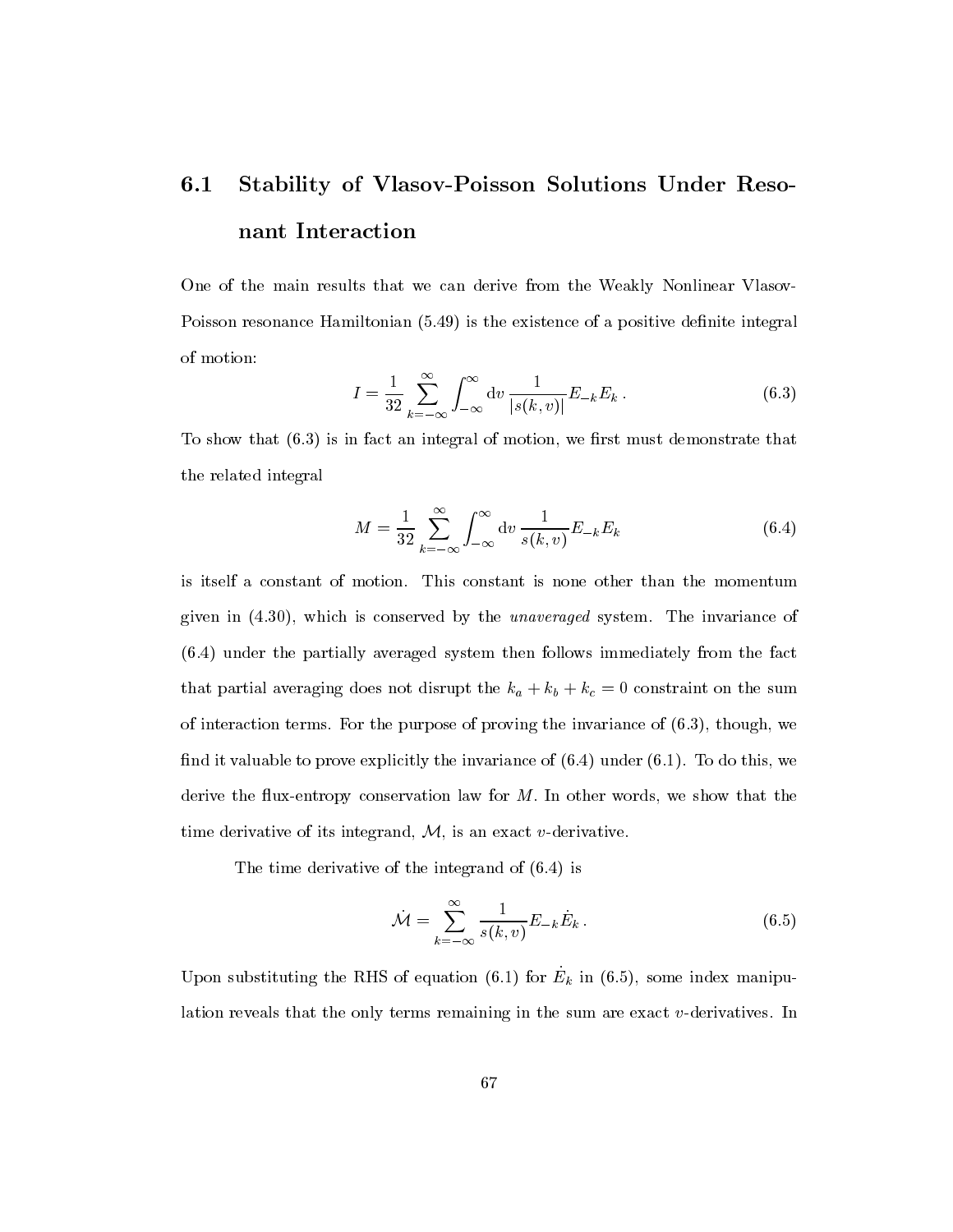particular, we find that

$$
\dot{\mathcal{M}} = -2m \left(\frac{1}{4\pi e}\right)^3 \left[ \sum_{(k_a, k_b, k_c)} k_a k_b k_c \frac{\partial}{\partial v} \left( (k_a H_2(k_a, k_b, k_c, v) + k_b H_2(k_a, k_b, k_c, v) \right) \right. \\ \left. + k_c H_2(k_a, k_b, k_c, v) \right) E_{k_a} E_{k_b} E_{k_c} \right] \\ + \sum_{k=-\infty}^{\infty} 2k^4 \frac{\partial}{\partial v} \left( (H_2(2k, k, k, v) - H_2(k, k, 2k, v)) E_{-2k} E_k^2 \right) \right]. \tag{6.6}
$$

Since we assume  $E_{k_a} \to 0$  as  $v \to \pm \infty$ , equation (6.6) implies that (6.4) is a constant of motion. However, the form of the "flux" in equation  $(6.6)$  gives us more information. We recall from chapter 3 that dynamical accessibility implies that  $E_k(v) \propto s(k, v)$ . Now, suppose the equilibrium distribution has extrema at  $v = v_1$  and  $v = v_2$ . And so, for all  $k, s(k, v_1) = s(k, v_2) = 0$ . Therefore equation (6.6) implies

$$
\dot{M}_{v_1}^{v_2} = \int_{v_1}^{v_2} dv \, \dot{\mathcal{I}} = 0. \tag{6.7}
$$

Going further, we can imagine that  $f_0$  has n extrema at  $v = v_1, \ldots, v_n$ . Then, in the notation of equation  $(6.7)$  the following is also a constant of motion:

$$
I^{+} = M_{-\infty}^{v_1} - M_{v_1}^{v_2} + \dots + M_{v_n}^{\infty}.
$$
 (6.8)

Since  $s(k, v) \propto -f_0'$ , we have  $I^+ = I$ , where I is defined in equation (6.3). Thus we have proved that  $(6.3)$  does in fact define a constant of motion.

So we see that the extrema of the background distribution divide the velocity axis into a series of dynamically isolated regions: in particular, there is no momentum transfer between these regions. As explained above, this is a consequence of dynamical accessibility, and so physically is a manifestation of the fact that extrema are obstacles to rearrangement.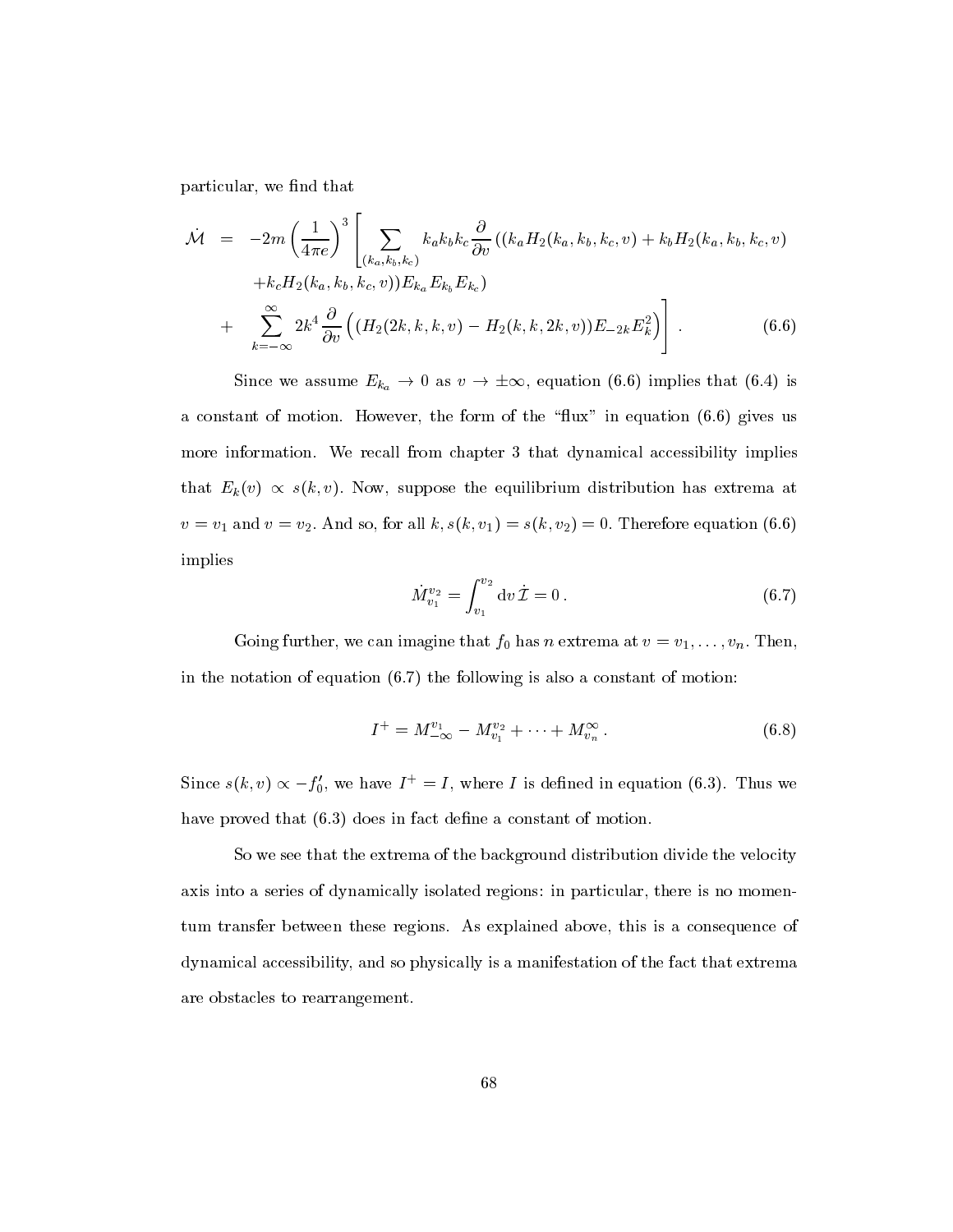#### 6.2 A Truncated System

The full system obtained from equations (5.49) and (2.15) are still fairly horrible. But we can gain a small amount of insight into the behavior of its solutions by considering the case when the initial perturbation is limited to long wavelengths with respect to the spatial period of the plasma. The simplest nontrivial case includes only the fundamental and first harmonic, or  $|k| = k_0, 2k_0$ . These harmonics, of course, interact with higher ones, so the truncation below is only valid while the higher harmonics remain negligible.

Even this truncation admits further simplications for certain situations. So we begin by considering the unsimplied truncation, and then later explore the results of further simplification.

#### 6.2.1 Resonant Interactions With Nearly Resonant Effects

To derive the restricted dynamics described above, we need to truncate both the Poisson bracket and the Hamiltonian. Truncating the bracket (4.25) involves merely setting the upper limit of the sum to  $k = 2$ . In other words,

$$
\{F, G\} = -16ik_0 \int_{-\infty}^{\infty} du \left[ \frac{\varepsilon_I(k_0, k_0 u)}{|\varepsilon(k_0, k_0 u)|^2} \left( \frac{\delta F}{\delta E_1} \frac{\delta G}{\delta E_{-1}} - \frac{\delta G}{\delta E_1} \frac{\delta F}{\delta E_{-1}} \right) \right] + 2 \frac{\varepsilon_I(2k_0, 2k_0 u)}{|\varepsilon(2k_0, 2k_0 u)|^2} \left( \frac{\delta F}{\delta E_2} \frac{\delta G}{\delta E_{-2}} - \frac{\delta G}{\delta E_2} \frac{\delta F}{\delta E_{-2}} \right) \right].
$$

Truncating the Hamiltonian (5.49) is somewhat more tedious, but still straightforward. The truncated Hamiltonian can be put into a compact form by making use of the symmetries of the functions  $H_1$  and  $H_2$ . There are three useful properties to note. First, both  $H_1$  and  $H_2$  depend on their  $\kappa$  arguments only as  $\kappa^-,$  so minus signs can be dropped in those arguments. Second,  $H_1$  is symmetric under all permuta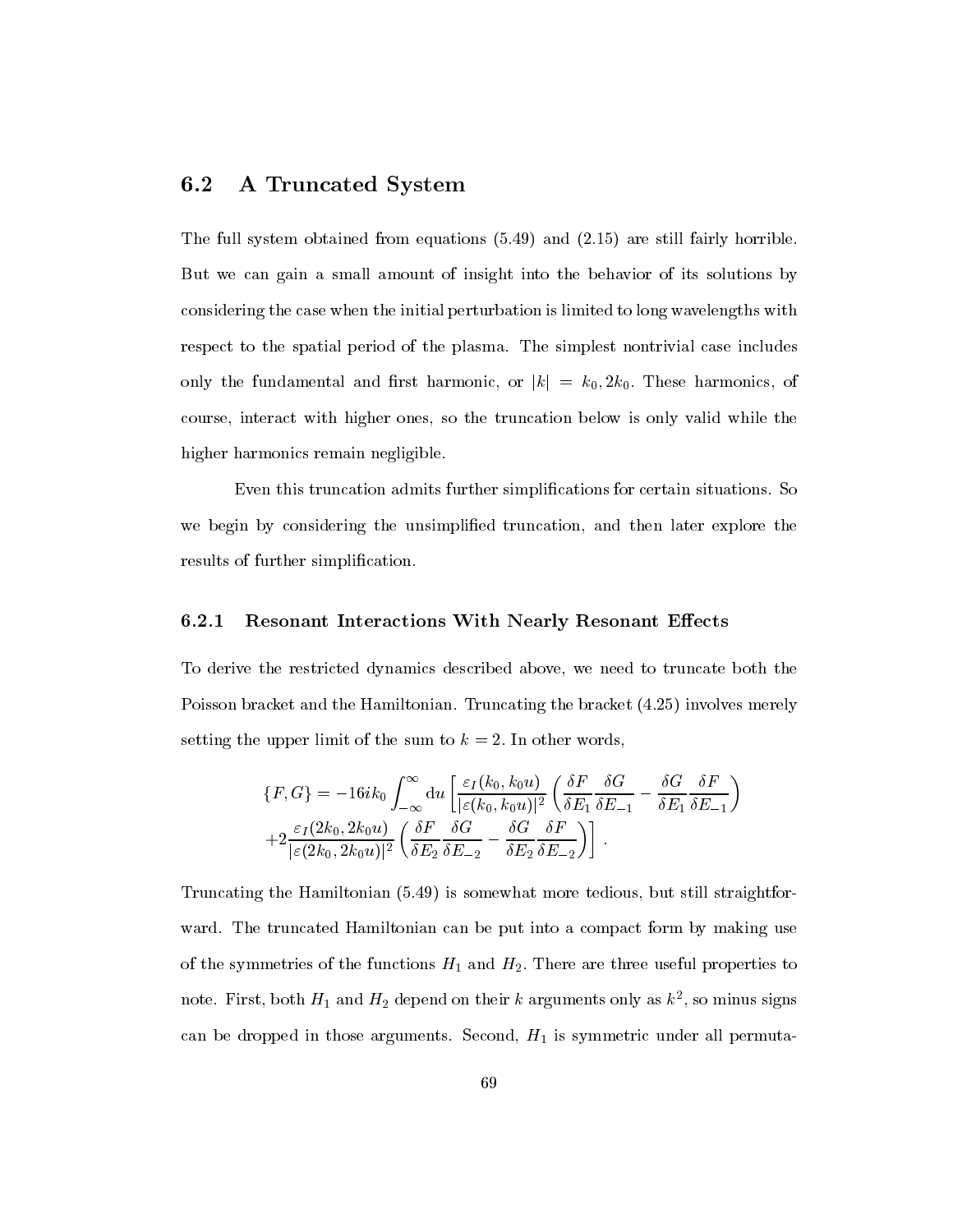tions of the  $k$  arguments. And finally,  $H_2$  is symmetric under permutation of its final two  $k$  arguments. Keeping all these in mind, the truncated Hamiltonian can be written:

$$
\mathcal{F}_{r} = \frac{1}{16} \int \mathrm{d}v \, v \left( \frac{|\varepsilon(k_{0}, k_{0} v)|^{2}}{\varepsilon_{I}(k_{0}, k_{0} v)} E_{1}(v) E_{-1}(v) + \frac{|\varepsilon(2k_{0}, 2k_{0} v)|^{2}}{\varepsilon_{I}(2k_{0}, 2k_{0} v)} E_{2}(v) E_{-2}(v) \right) \n+ \epsilon \frac{m}{8} \left( \frac{i}{4\pi e} \right)^{3} k_{0}^{3} \left\{ \int \mathrm{d}v \, H_{1}(1, 1, 2; v) \left( (E_{-1})^{2} E_{2} - (E_{1})^{2} E_{-2} \right) \right. \n+ \frac{2\delta}{\pi} \int \mathrm{d}v \left[ 2H_{2}(1, 1, 2; v) \left( \frac{\partial E_{-1}}{\partial v} E_{-1} E_{2} - \frac{\partial E_{1}}{\partial v} E_{1} E_{-2} \right) \right. \n+ H_{2}(2, 1, 1; v) \left( \frac{\partial E_{2}}{\partial v} (E_{-1})^{2} - \frac{\partial E_{-2}}{\partial v} (E_{1})^{2} \right) \right\} . \tag{6.9}
$$

ivoting that derivatives of  $(E_{\pm 1}^{\pm 1}$  appear in the first integral containing gradients, we can arrive at a slightly cleaner Hamiltonian by integrating that term by parts:

$$
\mathcal{F}_{r} = \frac{1}{16} \int \mathrm{d}v \, v \left( \frac{|\varepsilon(k_{0}, k_{0}v)|^{2}}{\varepsilon_{I}(k_{0}, k_{0}v)} E_{1}(v) E_{-1}(v) + \frac{|\varepsilon(2k_{0}, 2k_{0}v)|^{2}}{\varepsilon_{I}(2k_{0}, 2k_{0}v)} E_{2}(v) E_{-2}(v) \right) \n+ \epsilon \frac{m}{8} \left( \frac{i}{4\pi e} \right)^{3} k_{0}^{3} \left\{ \int \mathrm{d}v \left( H_{1}(1, 1, 2; v) - \frac{2\delta}{\pi} \frac{\partial}{\partial v} H_{2}(1, 1, 2; v) \right) \times \left( (E_{-1})^{2} E_{2} - (E_{1})^{2} E_{-2} \right) \right. \n+ \frac{2\delta}{\pi} \int \mathrm{d}v \left( H_{2}(2, 1, 1; v) - H_{2}(1, 1, 2; v) \right) \left( \frac{\partial E_{2}}{\partial v} (E_{-1})^{2} - \frac{\partial E_{-2}}{\partial v} (E_{1})^{2} \right) \right\}.
$$
\n(6.10)

The equations of motion generated by (6.10) are

$$
\begin{aligned}\n\frac{\partial E_1}{\partial t} &= -ik_0vE_1 - \epsilon \alpha_1(v)E_{-1}E_2 + \epsilon \delta \beta_1(v)E_{-1}E_2 - \epsilon \delta \gamma_1(v)E_{-1}\frac{\partial E_2}{\partial v} \\
\frac{\partial E_2}{\partial t} &= -i2k_0vE_2 + \epsilon \alpha_2(v)(E_1)^2 - \epsilon \delta \beta_2(v)(E_1)^2 - \epsilon \delta \gamma_2(v)E_1\frac{\partial E_1}{\partial v} \tag{6.11} \\
\frac{\partial E_{-1}}{\partial t} &= ik_0vE_{-1} - \epsilon \alpha_1(v)E_1E_{-2} + \epsilon \delta \beta_1(v)E_{-1}E_{-2} - \epsilon \delta \gamma_1(v)E_1\frac{\partial E_{-2}}{\partial v} \\
\frac{\partial E_{-2}}{\partial t} &= i2k_0vE_{-2} + \epsilon \alpha_2(v)(E_{-1})^2 - \epsilon \delta \beta_2(v)(E_{-1})^2 - \epsilon \delta \gamma_2(v)E_{-1}\frac{\partial E_{-1}}{\partial v}\n\end{aligned}
$$

where the coefficient functions are

$$
\alpha_1(v) \;\; = \;\; \frac{4 m k_0^4}{(4 \pi e)^3} \frac{\varepsilon_I(k_0,k_0 v)}{|\varepsilon(k_0,k_0 v)|^2} H_1(1,1,2,v)
$$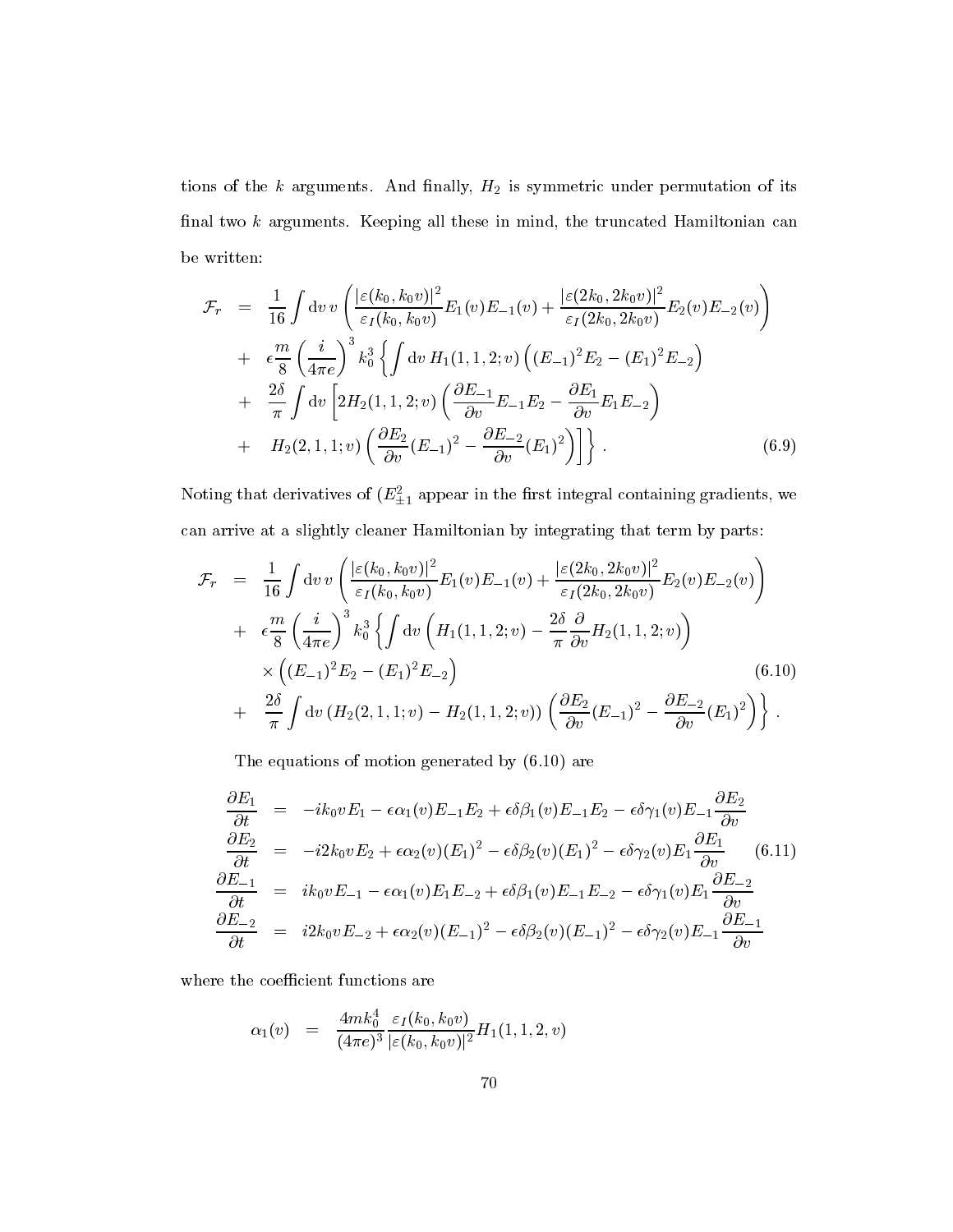$$
\beta_1(v) = \frac{8mk_0^4}{\pi(4\pi e)^3} \frac{\varepsilon_I(k_0, k_0 v)}{|\varepsilon(k_0, k_0 v)|^2} \frac{\partial}{\partial v} H_2(1, 1, 2, v) \n\gamma_1(v) = \frac{8mk_0^4}{\pi(4\pi e)^3} \frac{\varepsilon_I(k_0, k_0 v)}{|\varepsilon(k_0, k_0 v)|^2} (H_2(2, 1, 1; v) - H_2(1, 1, 2, v)) \n\alpha_2(v) = \frac{4mk_0^4}{(4\pi e)^3} \frac{\varepsilon_I(2k_0, 2k_0 v)}{|\varepsilon(2k_0, 2k_0 v)|^2} H_1(1, 1, 2; v) \n\beta_2(v) = \frac{8mk_0^4}{\pi(4\pi e)^3} \frac{\varepsilon_I(2k_0, 2k_0 v)}{|\varepsilon(2k_0, 2k_0 v)|^2} \frac{\partial}{\partial v} H_2(2, 1, 1, v) \n\gamma_2(v) = \frac{16mk_0^4}{\pi(4\pi e)^3} \frac{\varepsilon_I(2k_0, 2k_0 v)}{|\varepsilon(2k_0, 2k_0 v)|^2} (H_2(2, 1, 1, v) - H_2(1, 1, 2, v)).
$$
\n(6.12)

The functions  $H_1$  and  $H_2$  are already defined in equations (4.56) and (4.55) for general values of  $k$ , but it is here useful to explicitly evaluate them. We have

$$
H_{1}(1,1,2,v) = \left(\frac{1}{f'_{0}(v)}\right)^{2} \left[\varepsilon_{R}(2k_{0},2k_{0}v)|\varepsilon(k_{0},k_{0}v)|^{2} + 2\varepsilon_{I}(k_{0},k_{0}v)\varepsilon_{I}(2k_{0},2k_{0}v)\varepsilon_{R}(k_{0},k_{0}v)\right]
$$
  
\n
$$
= \left(\frac{1}{f'_{0}(v)}\right)^{2} \left[\frac{3}{4}|\varepsilon(k_{0},k_{0}v)|^{2} - \left(\frac{1}{4}|\varepsilon(k_{0},k_{0}v)|^{2} - \frac{1}{2}|\varepsilon_{I}(k_{0},k_{0}v)|^{2}\varepsilon_{R}(k_{0},k_{0}v)\right] \right]
$$
  
\n
$$
H_{2}(1,1,2,v) = \left(\frac{1}{f'_{0}(v)}\right)^{2} \left[\varepsilon_{I}(k_{0},k_{0}v)\varepsilon_{R}(k_{0},k_{0}v)\varepsilon_{R}(2k_{0},2k_{0}v) - \left(\frac{1}{f'_{0}(v)}\right)^{2}\varepsilon_{I}(2k_{0},2k_{0}v)\right] + (\varepsilon_{I}(k_{0},k_{0}v))^{2}\varepsilon_{I}(2k_{0},2k_{0}v) - \left(\frac{1}{k_{0}^{4}}\right)\left(\frac{1}{\varepsilon_{I}(k_{0},k_{0}v)}\right) \left[\frac{3}{4}\varepsilon_{R}(k_{0},k_{0}v) + \frac{1}{4}|\varepsilon(k_{0},k_{0}v)|^{2}\right];
$$
  
\n
$$
H_{2}(2,1,1,v) = \left(\frac{1}{f'_{0}(v)}\right)^{2} \left[\varepsilon_{I}(2k_{0},2k_{0}v)(\varepsilon_{R}(k_{0},k_{0}v))^{2} - \varepsilon_{I}(2k_{0},2k_{0}v)(\varepsilon_{I}(k_{0},k_{0}v))^{2}\right]
$$
  
\n
$$
= \left(\frac{\pi^{2}\omega_{p}^{4}}{4k_{0}^{4}}\right) \left(\frac{1}{\varepsilon_{I}(k_{0},k_{0}v)}\right) |\varepsilon(k_{0},k_{0}v)|^{2}.
$$
  
\n(6.15)

The simplified expressions (in which all instances of  $k = 2$  have been eliminated) after the second equal sign in each of equations  $(6.13)-(6.15)$  were derived using the definitions  $(4.18)$  and  $(4.19)$ , as well as the following consequences of those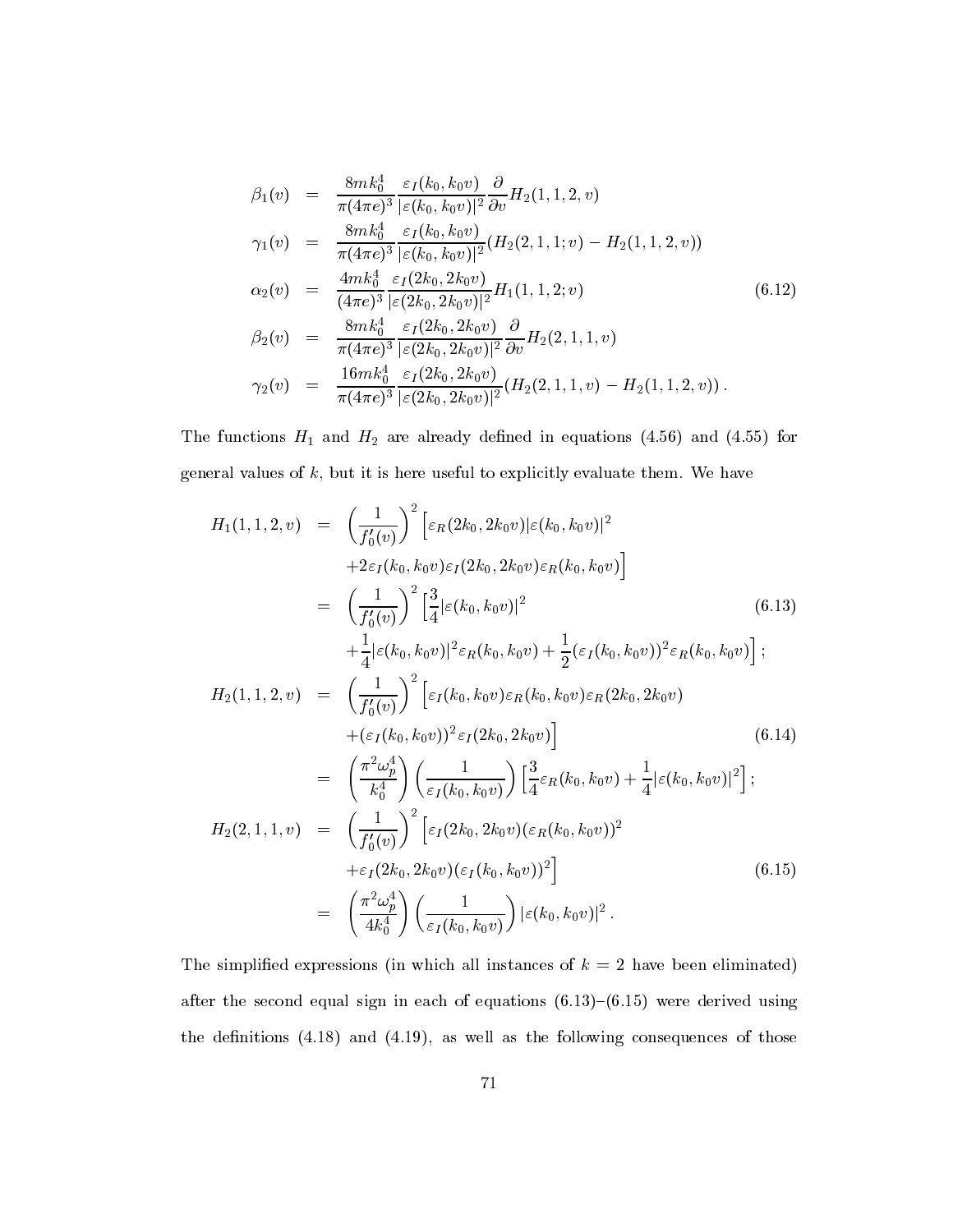definitions:

$$
\varepsilon_I(2k_0, 2k_0v) = \frac{1}{4}\varepsilon_I(k_0, k_0v), \qquad \varepsilon_R(2k_0, 2k_0v) = \frac{3}{4} + \frac{1}{4}\varepsilon_R(k_0, k_0v).
$$
 (6.16)

It is worthwhile to note that subtracting  $(6.14)$  from  $(6.15)$  yields the difference which appears in the coefficients  $\gamma_1(v)$  and  $\gamma_2(v)$ , and is especially simple:

$$
H_2(2, 1, 1; v) - H_2(1, 1, 2; v) = -\frac{3}{4} \left( \frac{\pi^2 \omega_p^4}{k_0^4} \right) \left( \frac{\varepsilon_R(k_0, k_0 v)}{\varepsilon_I(k_0, k_0 v)} \right).
$$
 (6.17)

Equations (6.11) have so far proven to be intractable because of the presence of the terms proportional to  $\delta$ . While we are tempted to simply neglect these terms since  $\epsilon \delta \ll \epsilon$ , we are not justified in doing so. The *v*-derivatives of the  $E_i$  may grow in magnitude to  $\mathcal{O}(\delta^{-1})$  without violating either our ordering assumptions or the conditions of validity of the bracket flattening transformation  $(4.32)$ . Indeed, the linear theory predicts that the v-derivatives grow to this size in a time  $t \sim \mathcal{O}(\delta^{-1})$ .

However, it turns out that we can still gain some information about the interaction of transients from equations (6.11). One way would be to truncate the equations even further. Provided the  $v$ -derivatives of the initial condition are comparable in magnitude to  $f_0'(v)$ , we can neglect the terms proportional to  $\delta$ , at least at first. The price we pay for such a truncation is that we must restrict our attention only to times  $t \ll v^{-1}$ , which is a considerably shorter interval than we would have desired from the method of averaging.

A more appealing route to find information about the interaction of transients is to consider the limit of small  $k_0$ . Indeed, the transient time scale is set by the time for the onset of Landau damping. This is given by  $\iota \sim (\kappa_0 \sigma)^{-1}$ , where  $\sigma$  is the minimum of two characteristic velocity variation scales, that of the background distribution, and that of the perturbation [11]. We can see that the dependence of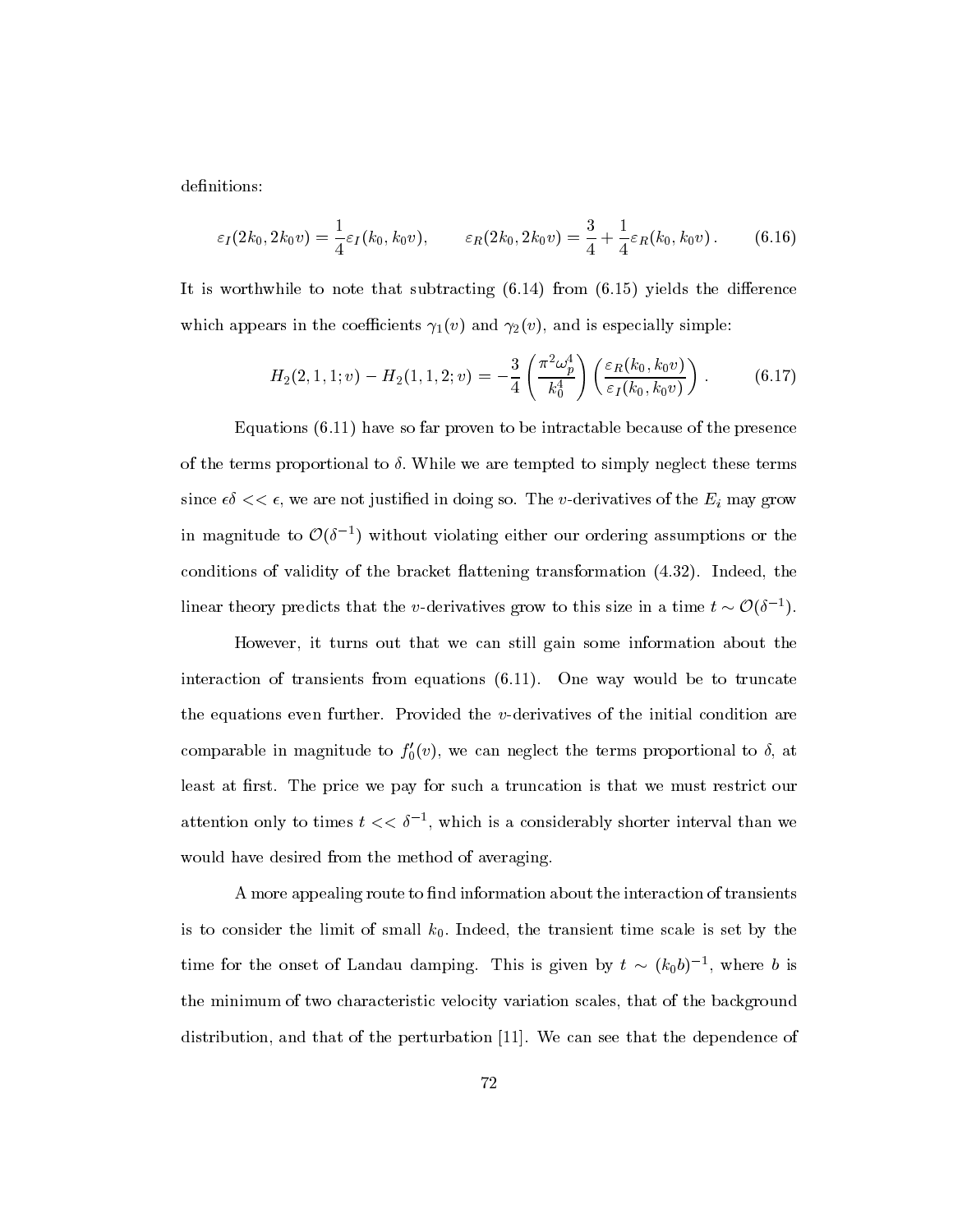the transient time on  $k_0$  is at least reasonable by noting that the linear terms in (6.11) are the ones responsible for the phase mixing that leads to Landau damping, and that those terms are all proportional to  $k_0$ .

#### 6.2.2 Dynamics of Transients in the Small  $k_0$  Limit

We begin our consideration of the small  $k_0$  limit by deriving the equations of motion in that limit. These equations are ordinary differential equations, and so have a finite-dimensional Hamiltonian structure. We give this structure, then comment on the integrability of the system. We then give a rough physical interpretation of the equations, and follow that by solving them.

#### The Small  $k_0$  limit

In taking the small  $k_0$  limit, we first have to see how the  $E_k(v)$  must scale in that limit to preserve the small amplitude ordering. We will be aided in this by first deriving the asymptotic forms of  $\varepsilon_R$  and  $\varepsilon_I$ .

Since  $\varepsilon_I$  has only one term, its asymptotic form is identical to its exact expression:

$$
\varepsilon_I(kk_0, kk_0v) \sim -\pi \frac{\omega_p^2}{k^2 k_0^2} f_0'(v) \,. \tag{6.18}
$$

The expression for  $\varepsilon_R$  turns out to be the Hilbert transform of (6.18):

$$
\varepsilon_R(kk_0, kk_0 v) \sim -\mathcal{P} \int \mathrm{d}u \frac{\omega_p^2}{k^2 k_0^2} \frac{f_0'(u)}{u - v} = -\pi \frac{\omega_p^2}{k^2 k_0^2} \bar{f}_0'(v) \,. \tag{6.19}
$$

So, from equations  $(4.13)$ ,  $(4.14)$ , and  $(4.15)$ , we find

$$
\eta_k(v) = -\frac{i\omega_p^2}{4\pi ek k_0} [f'_0(v)\bar{E}_k(v) + \bar{f}'_0(v)E_k(v)].
$$
\n(6.20)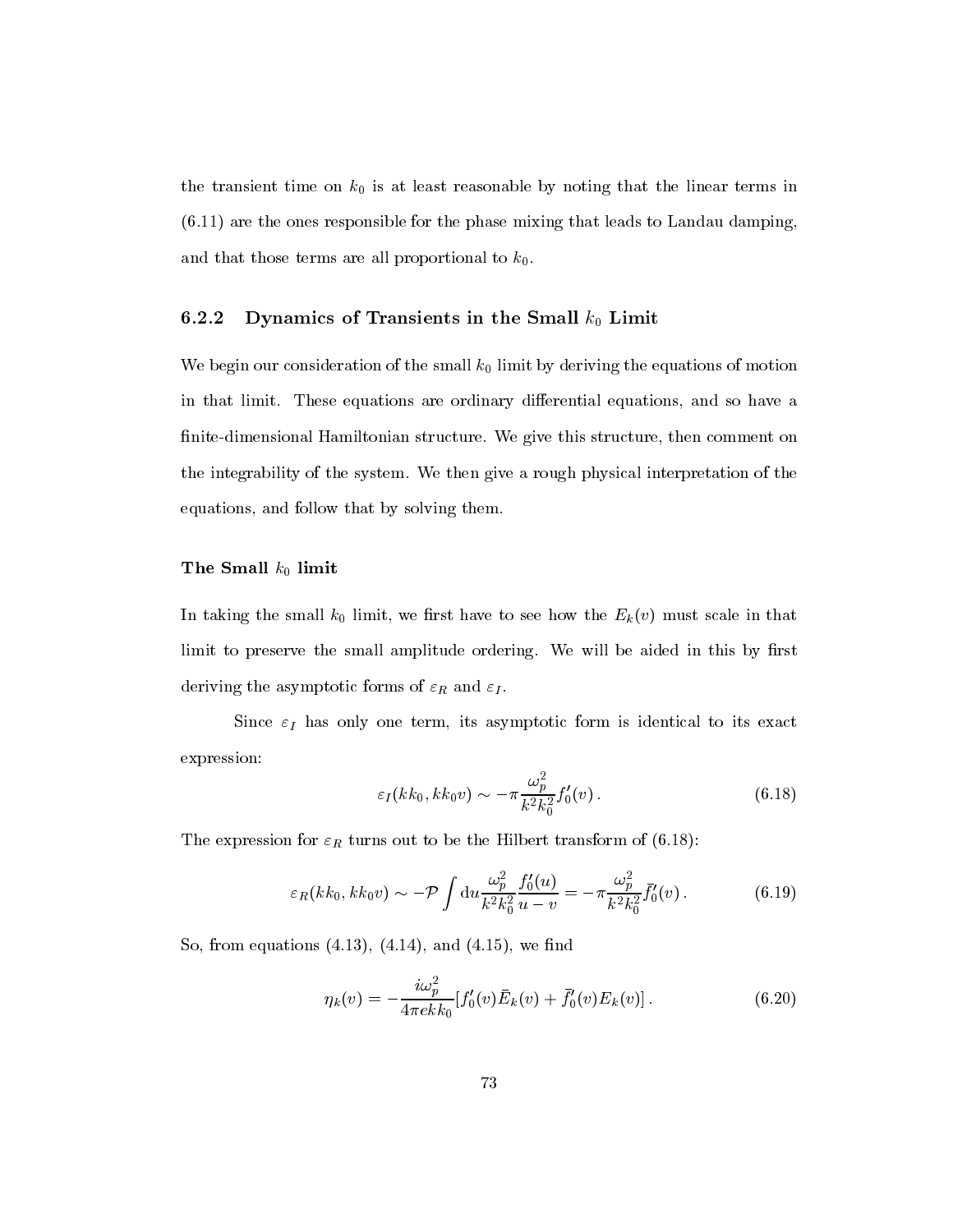Since we plan on considering arbitrarily small  $k_0$ , we see that we must rescale  $E_k(v)$ , to allow  $\eta_k$  to remain  $\mathcal{O}(1)$ , and preserve the small amplitude ordering. Hence we define a new variable  $E_k(v)$ .

$$
E_k(v) =: k_0 \dot{E}_k(v).
$$
\n(6.21)

Moving on to the asymptotic form of the Poisson bracket, we see we need the small- $k_0$  behavior of  $|\varepsilon|^2$ . To find it, we merely add up the squares of  $(6.18)$  and (6.19):

$$
|\varepsilon(kk_0, kk_0v)|^2 \sim \pi^2 \frac{\omega_p^4}{k^4 k_0^4} [(f_0'(v))^2 + (\bar{f}_0'(v))^2]. \tag{6.22}
$$

Writing the Poisson bracket in terms of  $E_{k}$ , and substituting in (6.18) and (6.22), we obtain the small- $k_0$  Poisson bracket:

$$
\{F, G\} = \frac{16ik_0}{\pi\omega_p^2} \int_{-\infty}^{\infty} du \left( \frac{f_0'(v)}{[(f_0'(v))^2 + (\bar{f}_0'(v))^2]} \right) \times \left[ \left( \frac{\delta F}{\delta \tilde{E}_1} \frac{\delta G}{\delta \tilde{E}_{-1}} - \frac{\delta G}{\delta \tilde{E}_1} \frac{\delta F}{\delta \tilde{E}_{-1}} \right) + 8 \left( \frac{\delta F}{\delta \tilde{E}_2} \frac{\delta G}{\delta \tilde{E}_{-2}} - \frac{\delta G}{\delta \tilde{E}_2} \frac{\delta F}{\delta \tilde{E}_{-2}} \right) \right].
$$
\n(6.23)

To find the asymptotic form of the Hamiltonian, we should first determine the small- $k_0$  behavior of the functions  $H_1$  and  $H_2$  defined in (6.13)-(6.15). The small- $k_0$  forms turn out to be

$$
H_1(1,1,2,v) \sim -\left(\frac{\pi^3 \omega_p^6}{k_0^6}\right) \left(\frac{1}{f_0'(v)}\right)^2 \left[\frac{3}{4} (f_0'(v))^2 \bar{f}_0'(v) + \frac{1}{4} (\bar{f}_0'(v))^3\right],\tag{6.24}
$$

and

$$
H_2(1,1,2,v) \sim H_2(2,1,1,v) \sim -\left(\frac{\pi^3 \omega_p^6}{4k_0^6}\right) \left(\frac{1}{f_0'(v)}\right) \left[ (f_0'(v))^2 + (\bar{f}_0'(v))^2 \right].
$$
 (6.25)

Because of the equality of the asymptotic forms of  $H_2(1, 1, 2, v)$  and  $H_2(2, 1, 1, v)$ , their difference does not contribute at the dominant order in  $k_0$ . Therefore, in this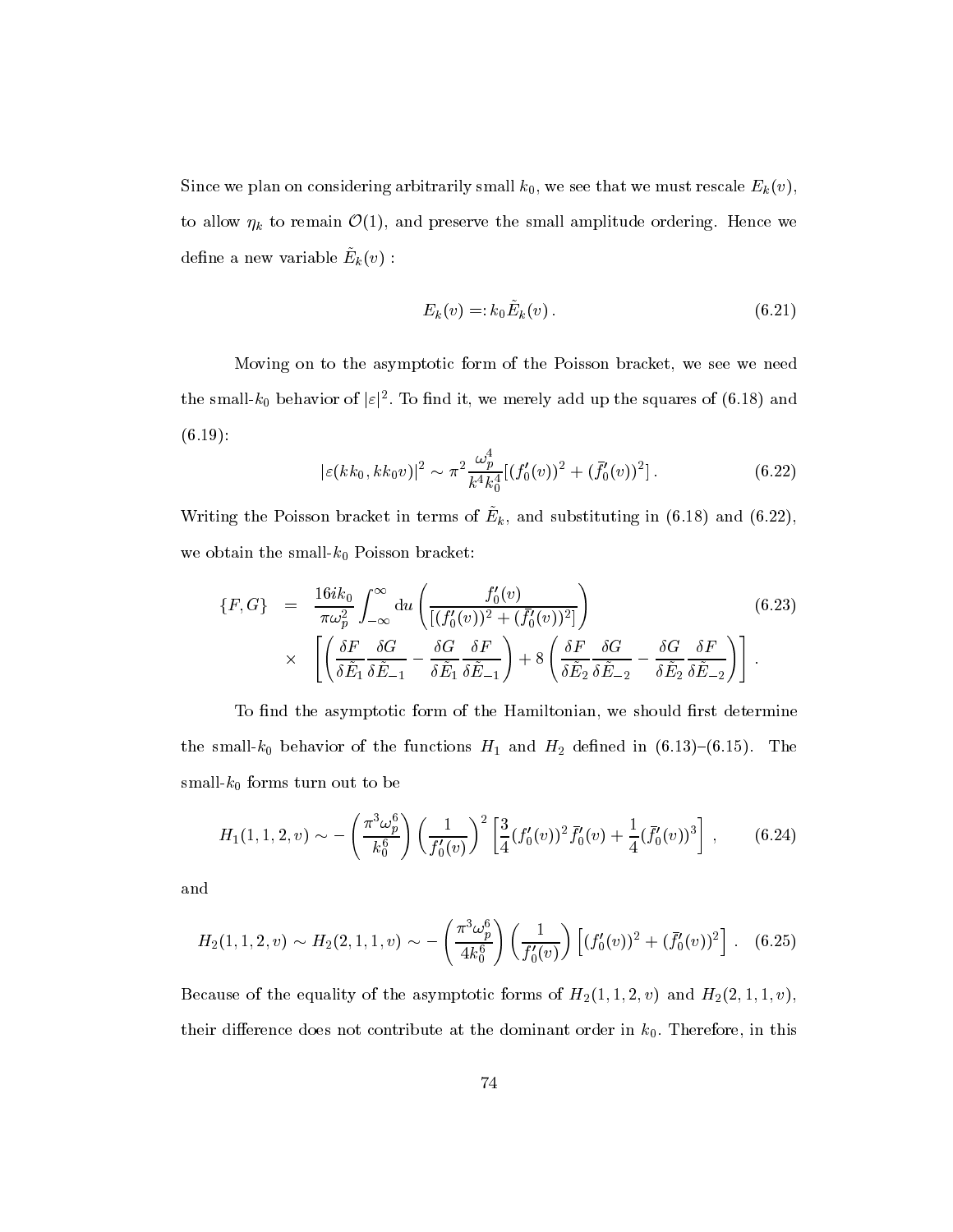limit, we can neglect the terms containing the *v*-derivatives of  $E_k$  in the Hamiltonian. And so, (noting the fact that the Hilbert transform and derivative commute), we can finally write the small- $k_0$  Hamiltonian:

$$
\mathcal{F}_{r} = -\frac{\pi \omega_{p}^{2}}{16} \int \mathrm{d}v \, v \left( \frac{(f_{0}'(v))^{2} + (\bar{f}_{0}'(v))^{2}}{f_{0}'(v)} \tilde{E}_{1}(v) \tilde{E}_{-1}(v) \right. \\
\left. + \frac{(f_{0}'(v))^{2} + (\bar{f}_{0}'(v))^{2}}{4f_{0}'(v)} \tilde{E}_{2}(v) \tilde{E}_{-2}(v) \right) \\
- \left. \epsilon i^{3} \frac{\pi^{2} \omega_{p}^{2}}{128} \left( \frac{e}{m} \right) \int \mathrm{d}v \left( \frac{1}{f_{0}'(v)} \right)^{2} \left[ 3(f_{0}'(v))^{2} \bar{f}_{0}'(v) + (\bar{f}_{0}'(v))^{3} \right. \\
\left. - \frac{2\delta}{\pi} (2f_{0}'(v) \bar{f}_{0}'(v) \bar{f}_{0}'(v) + (f_{0}'(v))^{2} f_{0}''(v) - (\bar{f}_{0}'(v))^{2} f_{0}''(v)) \right] \\
\times \left( (\tilde{E}_{-1})^{2} \tilde{E}_{2} - (\tilde{E}_{1})^{2} \tilde{E}_{-2} \right) \tag{6.26}
$$

Plugging (6.26) into bracket (6.23), we arrive at the small- $k_0$  equations of motion:

$$
\frac{\partial \tilde{E}_1}{\partial t} = -ik_0 v \tilde{E}_1 - \epsilon k_0 \frac{e}{m} \left( \alpha_1^0(v) - \frac{2\delta}{\pi} \beta_1^0(v) \right) \tilde{E}_{-1} \tilde{E}_2 \tag{6.27}
$$

$$
\frac{\partial \tilde{E}_2}{\partial t} = -i2k_0 v \tilde{E}_2 + \epsilon k_0 \frac{e}{m} \left( 4\alpha_1^0(v) - \frac{2\delta}{\pi} 4\beta_1^0(v) \right) (\tilde{E}_1)^2 \tag{6.28}
$$

$$
\frac{\partial \tilde{E}_{-1}}{\partial t} = ik_0 v \tilde{E}_{-1} - \epsilon k_0 \frac{e}{m} \left( \alpha_1^0(v) - \frac{2\delta}{\pi} \beta_1^0(v) \right) \tilde{E}_1 \tilde{E}_{-2} \tag{6.29}
$$

$$
\frac{\partial \tilde{E}_{-2}}{\partial t} = i2k_0 v \tilde{E}_{-2} + \epsilon k_0 \frac{e}{m} \left( 4\alpha_1^0(v) - \frac{2\delta}{\pi} 4\beta_1^0(v) \right) (\tilde{E}_{-1})^2. \tag{6.30}
$$

In  $(6.27)-(6.30)$ , we have introduced the small- $k_0$  coefficients, which are defined by:

$$
\alpha_1^0(v) := \left(\frac{\pi}{4}\right) \frac{3(f_0'(v))^2 \bar{f}_0'(v) + (\bar{f}_0'(v))^3}{f_0'(v)((f_0'(v))^2 + (\bar{f}_0'(v))^2)}; \n\beta_1^0(v) := \left(\frac{\pi}{4}\right) \frac{2f_0'(v)\bar{f}_0'(v)\bar{f}_0'(v) + (f_0'(v))^2 f_0''(v) - (\bar{f}_0'(v))^2 f_0''(v)}{4f_0'(v)((f_0'(v))^2 + (\bar{f}_0'(v))^2)}.
$$
\n(6.31)

Like the equations of motion of the linearized system, the small- $k_0$  system is a family of ordinary differential equations parameterized by the continuous parameter  $v$ . The form of these equations is standard, often arising when the two-wave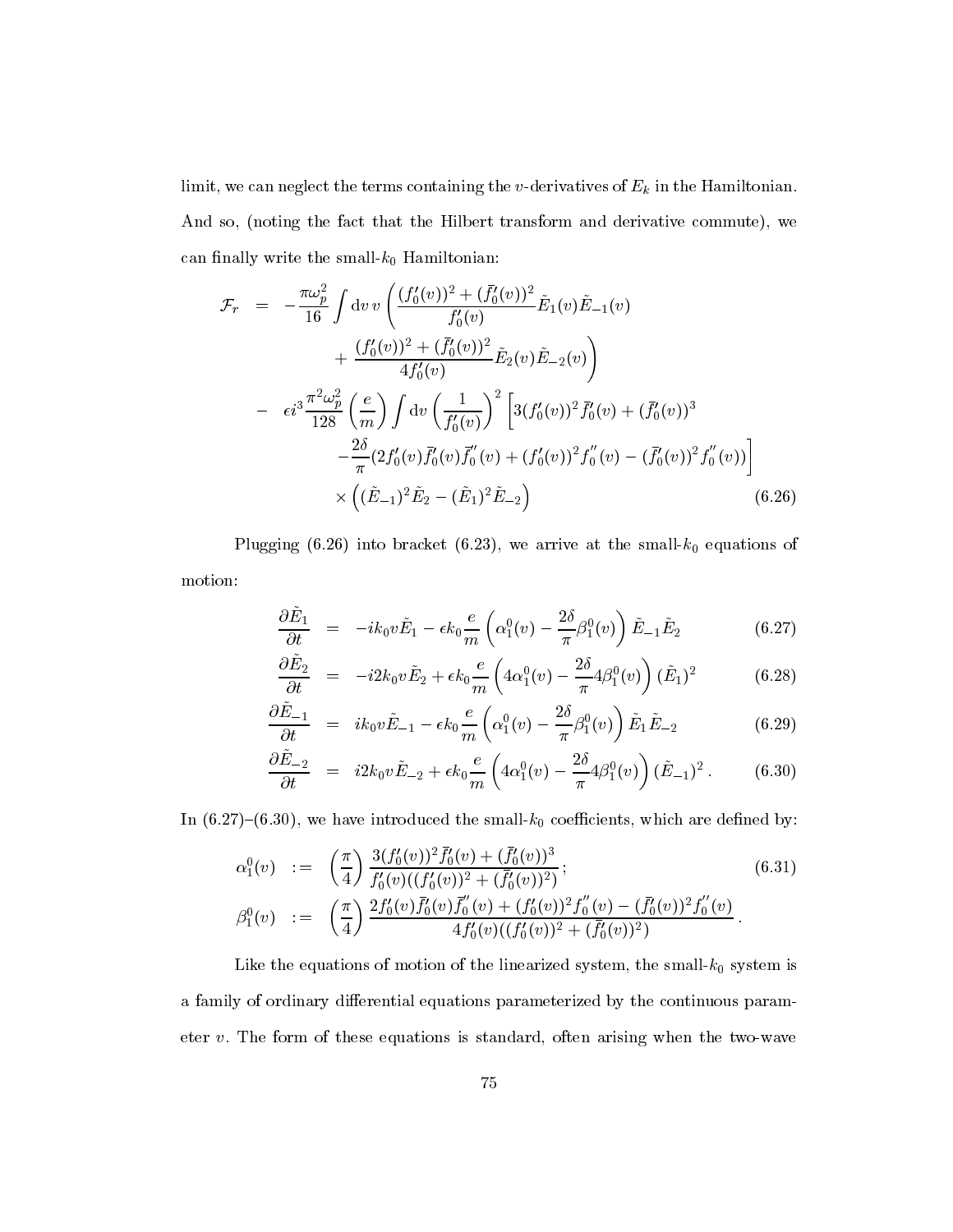limit of three-wave coupling is considered (for instance, in the context of cold counterstreaming ion beams [54]) and was at least known to Cherry as long ago as 1925 [55]. Of course, since the entire family of equations is relevant to any one given initial condition, analysis of them is more complicated than analysis of the usual two-wave problem; the system can be treated as a two degree-of-freedom system, but the results for all values of v must be considered.

#### Finite-Dimensional Hamiltonian Structure of the Small- $k_0$  System

As ordinary differential equations,  $(6.27)-(6.30)$  have a finite dimensional Hamiltonian structure. Formally, this follows from the fact that a functional derivative of an integral reduces to a derivative of the integrand when there are no (relevant) derivatives in the integrand. Hence, the finite dimensional Poisson bracket for the present system is given by

$$
\{F, G\} = \frac{16ik_0}{\pi\omega_p^2} \left( \frac{f_0'(v)}{[(f_0'(v))^2 + (\bar{f}_0'(v))^2]} \right)
$$
\n
$$
\times \left[ \left( \frac{\partial F}{\partial \tilde{E}_1} \frac{\partial G}{\partial \tilde{E}_{-1}} - \frac{\partial G}{\partial \tilde{E}_1} \frac{\partial F}{\partial \tilde{E}_{-1}} \right) + 8 \left( \frac{\partial F}{\partial \tilde{E}_2} \frac{\partial G}{\partial \tilde{E}_{-2}} - \frac{\partial G}{\partial \tilde{E}_2} \frac{\partial F}{\partial \tilde{E}_{-2}} \right) \right].
$$
\n(6.32)

where  $F$  and  $G$  are now simply functions of  $v$ . And the finite dimensional Hamiltonian for this system is simply the integrand of equation (6.26):

$$
\mathcal{F}_r = -\left(\frac{\pi \omega_p^2}{16}\right) \left(\frac{(f_0'(v))^2 + (\bar{f}_0'(v))^2}{f_0'(v)}\right) v \left[\tilde{E}_1(v)\tilde{E}_{-1}(v) + \frac{1}{4}\tilde{E}_2(v)\tilde{E}_{-2}(v)\right]
$$
  
\n
$$
- \epsilon i^3 \frac{\pi^2 \omega_p^2}{128} \left(\frac{e}{m}\right) \left(\frac{1}{f_0'(v)}\right)^2 \left[3(f_0'(v))^2 \bar{f}_0'(v) + (\bar{f}_0'(v))^3 - \frac{2\delta}{\pi} (2f_0'(v)\bar{f}_0'(v) \bar{f}_0'(v) + (f_0'(v))^2 f_0''(v) - (\bar{f}_0'(v))^2 f_0''(v))\right]
$$
  
\n
$$
\times \left((\tilde{E}_{-1})^2 \tilde{E}_2 - (\tilde{E}_1)^2 \tilde{E}_{-2}\right)
$$
(6.33)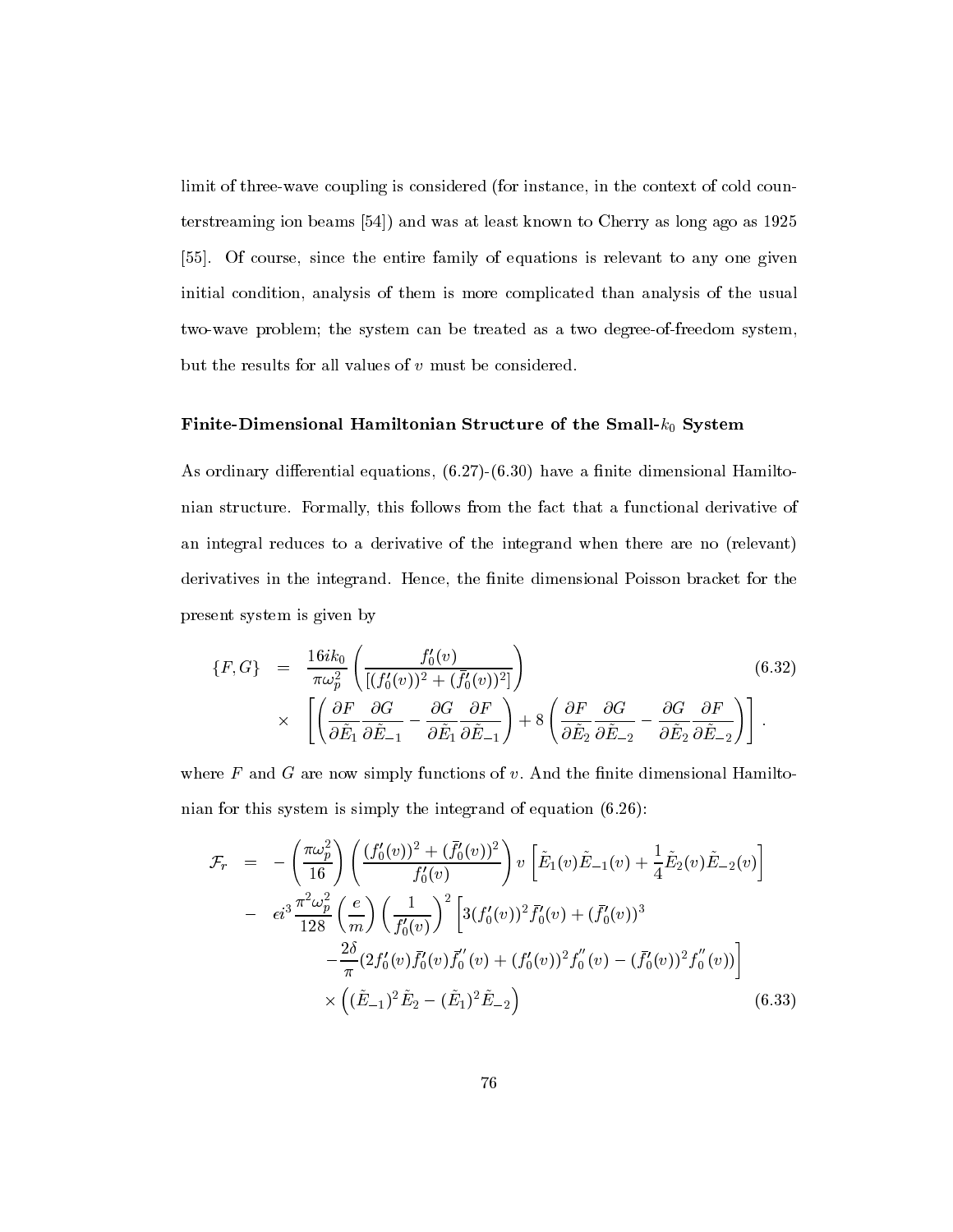Recognizing the finite dimensional Hamiltonian structure of equations  $(6.27)$ -(6.30) gives us more of a notational than a conceptual advantage in the present context. But even this advantage is keenly felt when we recognize that the total momentum, given in equation (6.4), actually provides us an integral of motion for each value of v of the small- $k_0$  system. After truncating the sum to run between  $k = -2$  and  $k = 2$ , stripping off the integral sign, and passing to small  $k_0$ , we find that

$$
M = -\left(\frac{\pi \omega_p^2}{16}\right) \left(\frac{(f_0'(v))^2 + (\bar{f}_0'(v))^2}{f_0'(v)}\right) \left[\tilde{E}_1(v)\tilde{E}_{-1}(v) + \frac{1}{4}\tilde{E}_2(v)\tilde{E}_{-2}(v)\right].
$$
 (6.34)

Since (6.34) is independent of the Hamiltonian (6.33), and is certainly in involution with the Hamiltonian (else it would not be an integral), the nonlinear transient system is integrable in the Liouville sense.

The existence of a second constant of motion is especially easy to see when the Hamiltonian (6.33) is written in the small- $k_0$  action-angle variables of the linearized system. The transformation to these variables is given by the asymptotic form of (4.33):

$$
\tilde{E}_k(u) = \sqrt{\left[\frac{16k^3k_0}{\pi\omega_p^2} \left(\frac{|f'_0(v)|}{[(f'_0(v))^2 + (\bar{f}'_0(v))^2]}\right) J_{|k|}(u)\right]} \exp[i\text{sgn}(-kf'_0(v))\theta_{|k|}(u)].
$$
\n(6.35)

In terms of these variables, of course, the Poisson bracket is canonical:

$$
\{F, G\} = \left(\frac{\partial F}{\partial \theta_1} \frac{\partial G}{\partial J_1} - \frac{\partial G}{\partial \theta_1} \frac{\partial F}{\partial J_1}\right) + \left(\frac{\partial F}{\partial \theta_2} \frac{\partial G}{\partial J_2} - \frac{\partial G}{\partial \theta_2} \frac{\partial F}{\partial J_2}\right) .
$$
 (6.36)

In the same variables, the Hamiltonian has the form

$$
H = vs(v)k_0J_1 + 2vs(v)k_0J_2 + \epsilon A(v)J_1\sqrt{J_2}\sin(2\theta_1 - \theta_2), \qquad (6.37)
$$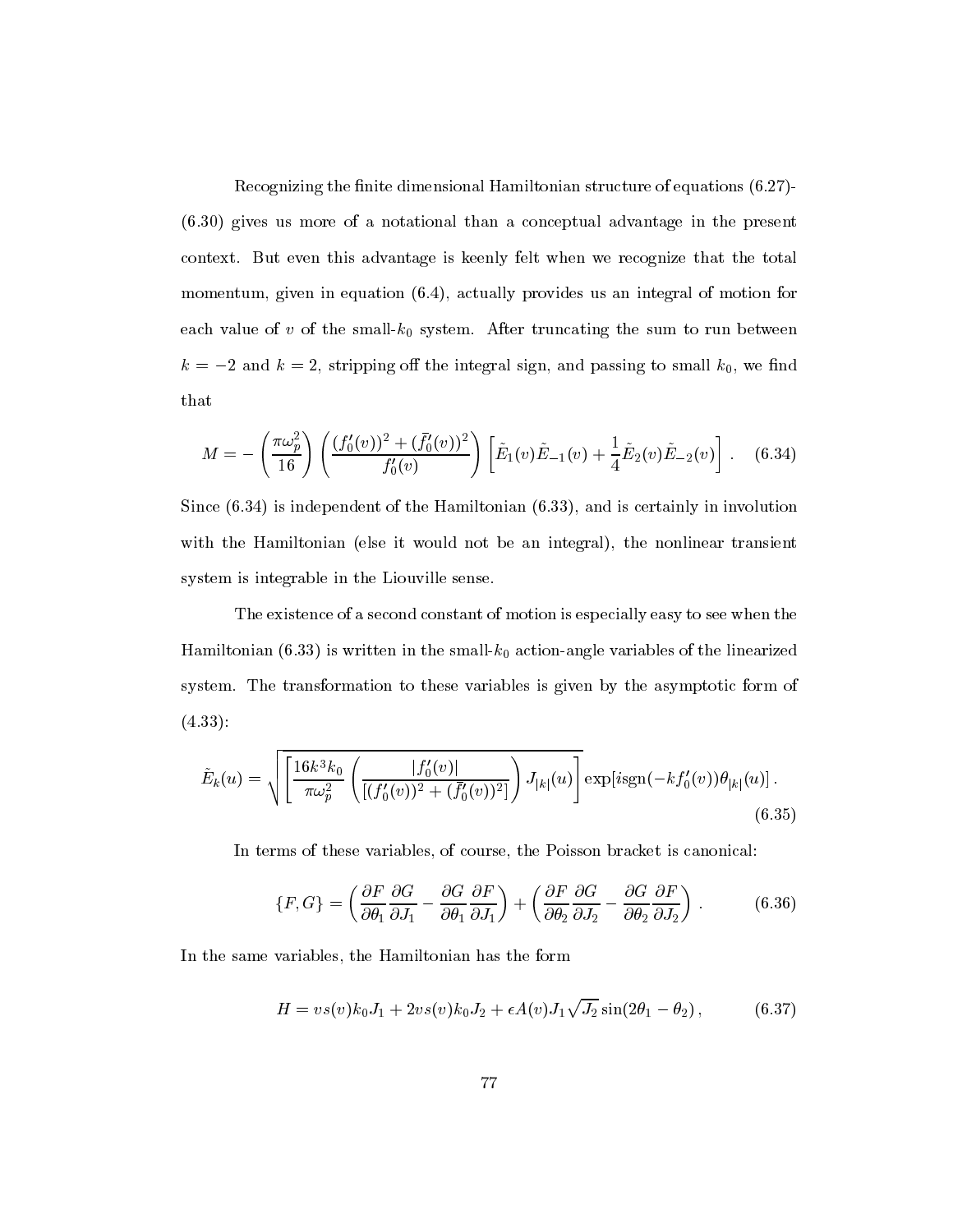where  $s(v)$ : = sgn( $-f'_0(v)$ ), and the coefficient  $A(v)$  is defined as

$$
A(v) := -\frac{e}{m} \left(\frac{8k_0^3}{\pi \omega_p^2}\right)^{1/2} s(v) \left(\frac{1}{[(f_0'(v))^2 + (\bar{f}_0'(v))^2]}\right)^{3/2} \left(\frac{1}{|f_0'(v)|}\right)^{1/2} (6.38)
$$
  
 
$$
\times \left[3(f_0'(v))^2 \bar{f}_0'(v) + (\bar{f}_0'(v))^3 - \frac{2\delta}{\pi} \left(2f_0'(v) \bar{f}_0'(v) \bar{f}_0'(v)\right) + (f_0'(v))^2 f_0''(v) - (\bar{f}_0'(v))^2 f_0''(v) \right].
$$

The resulting equations of motion are:

$$
\dot{\theta}_1 = s(v)k_0v + \epsilon A(v)\sqrt{J_2}\sin(2\theta_1 - \theta_2)
$$
\n
$$
\dot{\theta}_2 = 2s(v)k_0v + \epsilon A(v)\frac{J_1}{2\sqrt{J_2}}\sin(2\theta_1 - \theta_2)
$$
\n
$$
\dot{J}_1 = -2\epsilon A(v)J_1\sqrt{J_2}\cos(2\theta_1 - \theta_2)
$$
\n
$$
\dot{J}_2 = \epsilon A(v)J_1\sqrt{J_2}\cos(2\theta_1 - \theta_2).
$$
\n(6.39)

As is expected with Resonance Hamiltonians with a single resonance, only one combination of angles appears in the Hamiltonian (6.37). Thus, a canonical transformation can be made to a new coordinate system for which only one angle appears; the action conjugate to the other angle is therefore a constant of motion. This constant is, of course, the momentum (6.34). In the linear system's action-angle variables it is simply

$$
M = s(v)k_0 J_1 + 2s(v)k_0 J_2.
$$
\n(6.40)

So we immediately obtain a physical interpretation for the actions:  $kk_0J_k(v)$  gives the amount of momentum carried by the  $(k, v)$  Van Kampen mode. The details of the above line of argument will be explicitly followed through below. Before we take on this task, a few observations about the integrability of this system are in order.

Having an integrable system presents us with an opportunity too rare to pass up: we can find general solutions to it, at least up to quadrature. So, in the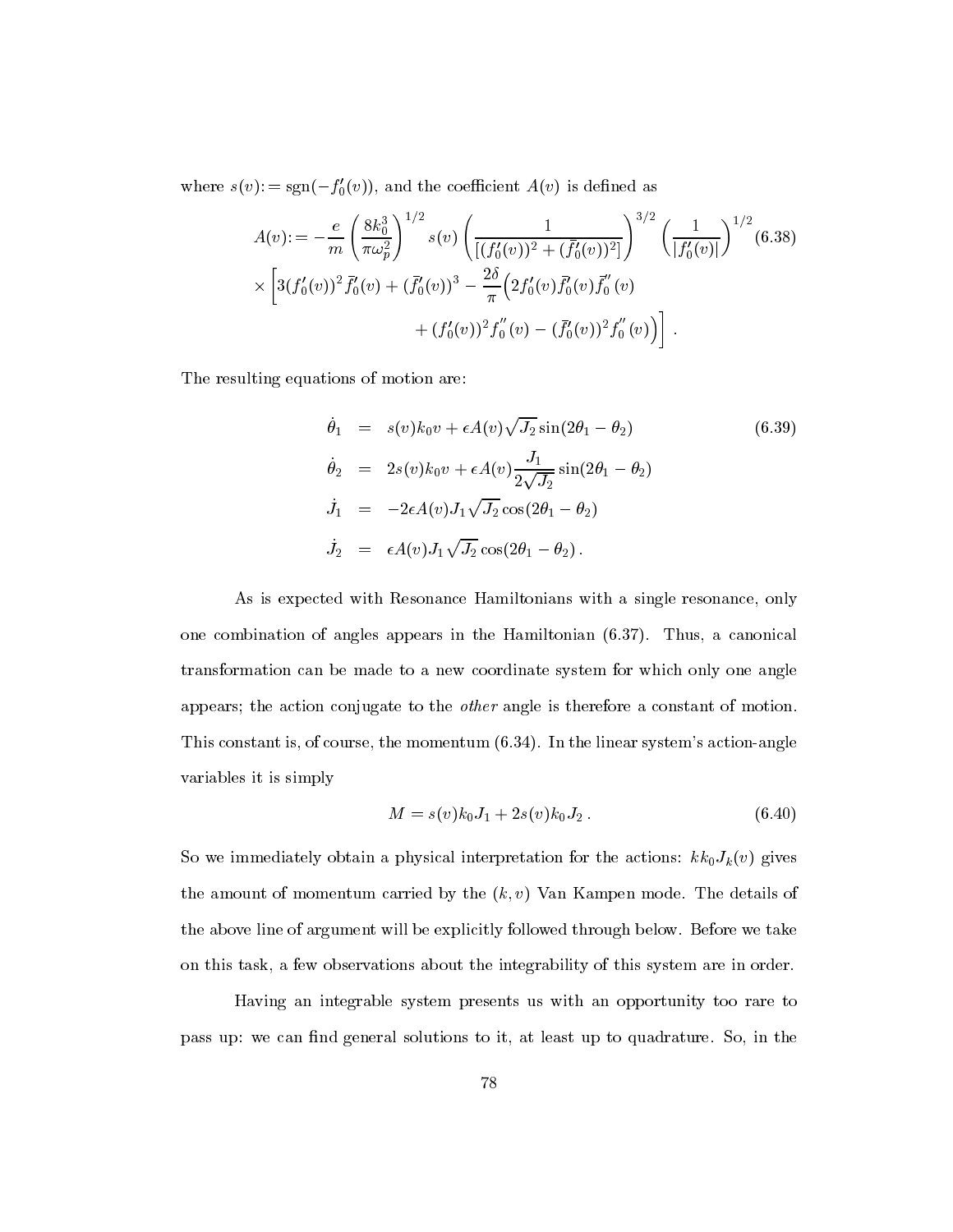following section, we show how the nonlinear transient system can be integrated up to quadrature. While this has undoubtedly been done somewhere in the literature, it is useful to see it done in the variables used in this dissertation. After integrating the system up to quadrature, we integrate again in a different way: finding actionangle variables. These variables, to our knowledge, have not been presented in the literature. We present them here for reference purposes, since they may be useful in a higher order perturbation theory.

Also, it might be argued that this integrability is not a surprise; as we point out in our discussion of resonance Hamiltonians in chapter 5, retaining only one resonant interaction term unavoidably gives rise to an integrable system. And since we have truncated to only two spatial Fourier modes (and we have a cubic nonlinearity), we expect to only have one resonant interaction term to keep. However, the present situation is not so simple. In reality, we are keeping an infinite number of normal modes of the system, and as a result, an infinite number of resonant interaction terms. In this light, it seems that the integrability of even this extremely simplied system is a nontrivial result.

#### Physical interpretation

Equations (6.39) are almost in a convenient form for physical interpretation of the exactly resonant interaction of transients. As it stands,  $A(v)$  is apparently singular for any v which extremizes  $f_0$ . This is a removable singularity, however, as can be seen from the dynamical accessibility condition  $E_k(v) \propto s(k, v)$ . This implies  $E_k(v) \propto f_0(v)$ . From this and the coordinate transformation (6.35) follows a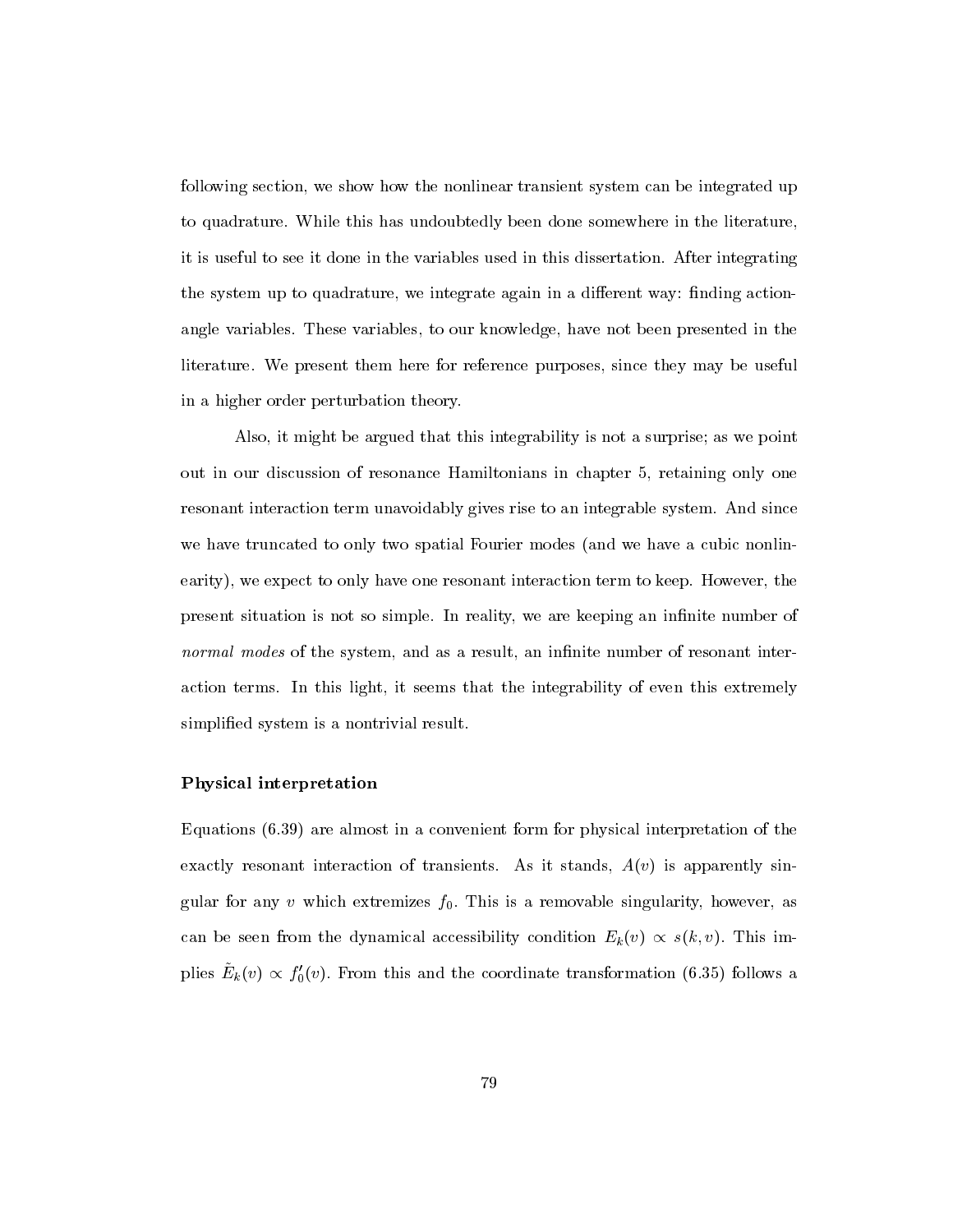condition on  $J_k(v)$ :

$$
J_k \propto |f_0'(v)|. \tag{6.41}
$$

For the explicit integration of this system, it is convenient to use variables in which the singularity has been removed. With that in mind, we define the new (noncanon- $\lceil \text{real} \rceil$  coordinates  $J_k$  via

$$
J_k = |f'_0(v)| \tilde{J}_k . \tag{6.42}
$$

After transforming to  $J'_k$ , equations (6.39) become

$$
\dot{\theta}_1 = s(v)k_0v + \epsilon \tilde{A}(v)\sqrt{\tilde{J}_2} \sin(2\theta_1 - \theta_2)
$$
\n
$$
\dot{\theta}_2 = 2s(v)k_0v + \epsilon \tilde{A}(v)\frac{\tilde{J}_1}{2\sqrt{\tilde{J}_2}}\sin(2\theta_1 - \theta_2)
$$
\n
$$
\dot{\tilde{J}}_1 = -2\epsilon \tilde{A}(v)\tilde{J}_1\sqrt{\tilde{J}_2}\cos(2\theta_1 - \theta_2)
$$
\n
$$
\dot{\tilde{J}}_2 = \epsilon \tilde{A}(v)\tilde{J}_1\sqrt{\tilde{J}_2}\cos(2\theta_1 - \theta_2),
$$
\n(6.43)

where we have introduced the new coemcient function  $A(\theta)$ . We obtain an expression for  $\tilde{A}(v)$  by multiplying equation (6.38) by  $\sqrt{|f'_0(v)|}$ :

$$
\tilde{A}(v) := -\frac{e}{m} \left( \frac{8k_0^3}{\pi \omega_p^2} \right)^{1/2} s(v) \left( \frac{1}{[(f_0'(v))^2 + (\bar{f}_0'(v))^2]} \right)^{3/2}
$$
\n
$$
\times \left[ 3(f_0'(v))^2 \bar{f}_0'(v) + (\bar{f}_0'(v))^3 - \frac{2\delta}{\pi} \left( 2f_0'(v) \bar{f}_0'(v) \bar{f}_0'(v) \right) + (f_0'(v))^2 f_0''(v) - (\bar{f}_0'(v))^2 f_0''(v) \right].
$$
\n(6.44)

Now, a Van Kampen mode has the spatial structure of a traveling wave, and the variable  $\theta_i(v)$  measures the phase of the "wave" with wavenumber  $kk_0$  and phase velocity v. As we saw above, the variables  $J_k(v)$  are proportional to the momentum carried by the same mode.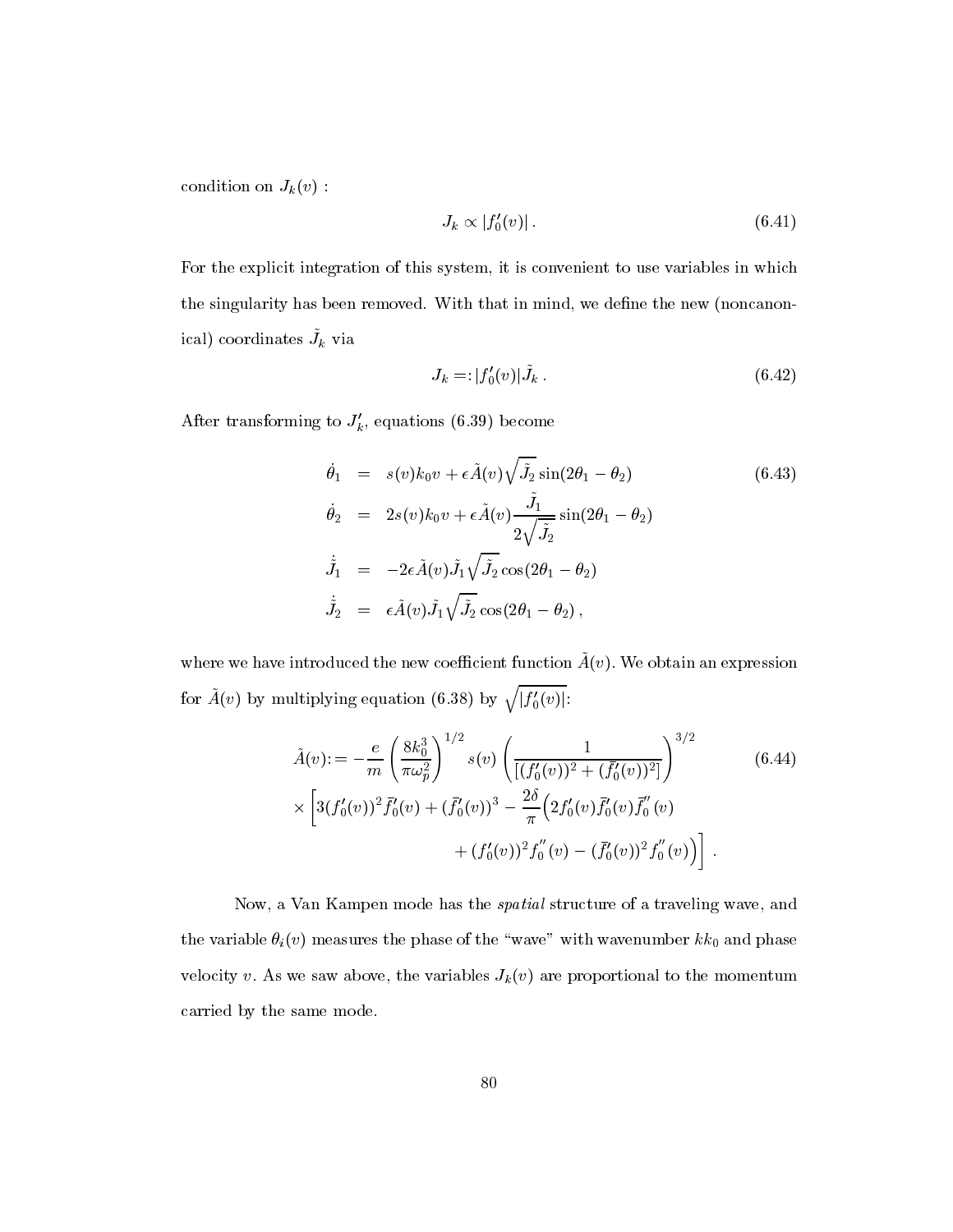In the limit  $\epsilon \to 0$ , we recover the solutions of the linearized system:

$$
\theta_{1L}(t) = s(v)k_0vt + \theta_{10}
$$
\n
$$
\theta_{2L}(t) = 2s(v)k_0vt + \theta_{20}
$$
\n
$$
\tilde{J}_{1L} = \tilde{J}_{10}
$$
\n
$$
\tilde{J}_{2L} = \tilde{J}_{20}
$$
\n(6.45)

(The subscript  $L$  stands for "linear.") The fact that these two modes are in resonance is reflected in the fact that the resonant phase,

$$
\psi_L = 2\theta_{1L} - \theta_{2L} = 2\theta_{10} - \theta_{20}, \qquad (6.46)
$$

is a constant.

When we include the nonlinear terms, we see that the  $k = 1$  and  $k = 2$ modes simply exchange momentum. This, of course, is a transparent proof of the statement that the total momentum, given in (6.40), is conserved. To estimate the rate of momentum exchange, we can substitute the solutions of the linearized system (6.45) into the RHS of one of the momentum equations. We choose the  $k = 1$ equation:

$$
\dot{\tilde{J}}_1 = -2\epsilon \tilde{A}(v)\tilde{J}_{10}\sqrt{\tilde{J}_{20}}\cos(\psi_L). \qquad (6.47)
$$

And so, the rate of momentum transfer is slow (proportional to  $\epsilon$ ), and dependent more strongly on the magnitude of the momentum contained in the  $k = 1$  mode  $\frac{1}{2}$  and the k  $\frac{1}{2}$  mode. It also depends on the background equilibrium through  $A(t)$ .

The sign of the RHS of (6.47) also gives us information about the direction of momentum transfer. First, we note that to get the actual sign of momentum exchange, we must multiply through by  $s(v)$ , as follows from (6.40). Since the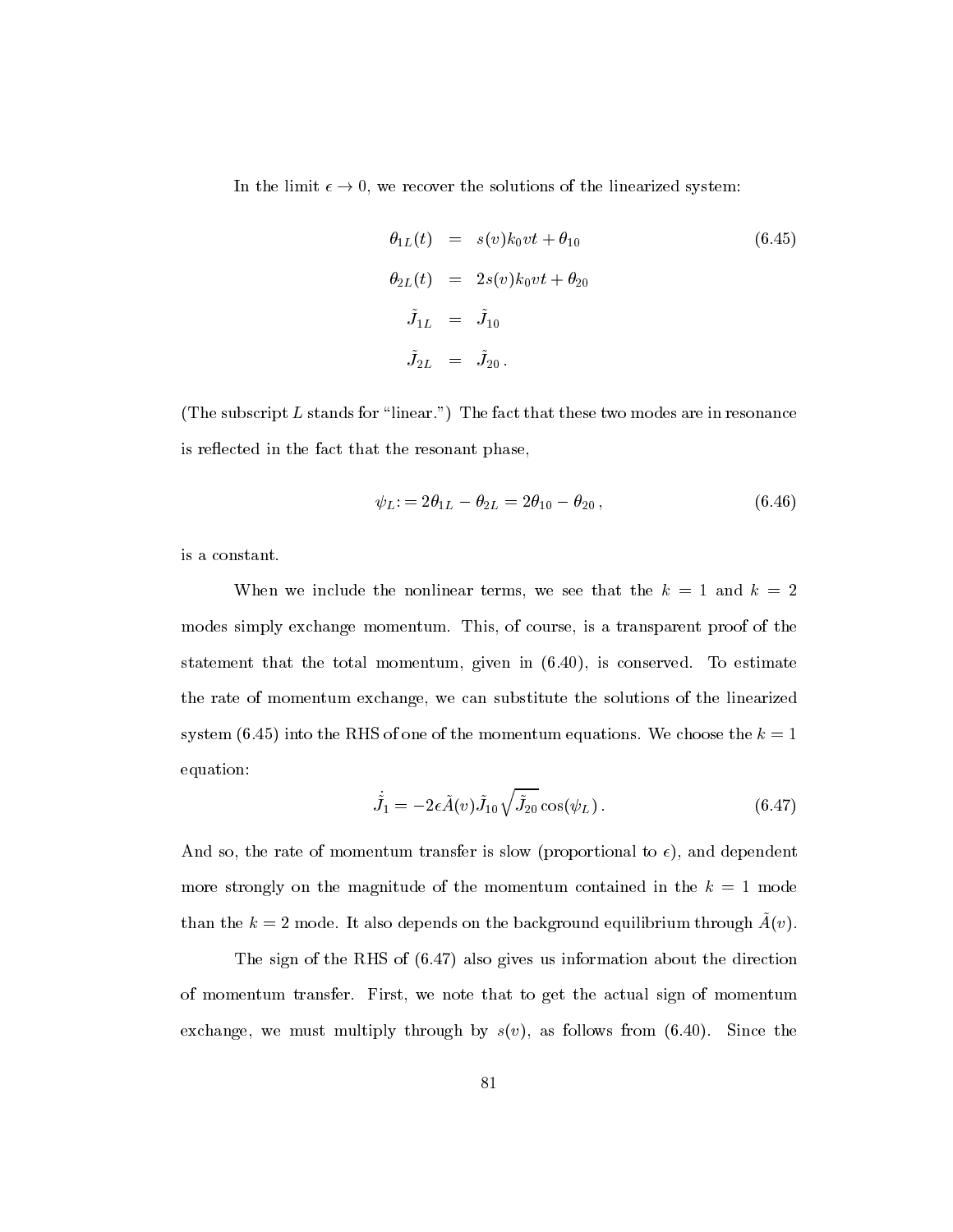values of  $J_{10}$  and  $J_{20}$  are necessarily positive, the overall sign is thus given by the product of the signs of  $s(v)A(v)$  and cos( $\psi_L$ ).

We consider the sign of  $s(v)A(v)$  hist. From equation (6.44), we immediately see that the factor  $s(v)A(v)$  is negative if

$$
3(f'_0(v))^2 \bar{f}'_0(v) + (\bar{f}'_0(v))^3 - \frac{2\delta}{\pi} \left( 2f'_0(v)\bar{f}'_0(v)\bar{f}''_0(v) + (f'_0(v))^2 f''_0(v) - (\bar{f}'_0(v))^2 f''_0(v) \right) > 0. \quad (6.48)
$$

Though (6.48) is a complicated condition, we can make a couple general observations. First, if  $f_0(v) \sim \mathcal{O}(1)$ , the first two terms dominate, and the condition reduces to  $f_0(v) > 0$ . The other is that the continuity of the spectrum (embodied in  $\delta$ ) becomes important to the direction of momentum transfer for values of  $v$  at which  $f_0'(v) \sim \mathcal{O}(\delta).$ 

The other factor that influences the direction of momentum transfer is the sign of  $cos(\psi_L)$ . This is negative when  $\frac{\pi}{2} < \psi_L < \frac{\pi}{2}$ , or

$$
\frac{\pi}{4} + \frac{\theta_{20}}{2} < \theta_{10} < \frac{3\pi}{4} + \frac{\theta_{20}}{2} \,. \tag{6.49}
$$

Thus, momentum will flow from the  $k = 2$  mode to the  $k = 1$  mode (for any given v violating (6.48)) if the modes are initially nearly in phase, and vice versa if the two modes begin mostly out of phase.

We see a similar dependence on the relative initial phase of the two modes when we consider the nonlinear effects on the frequencies of the modes. In fact, the lowest order shifts in frequency,  $\Delta \omega_k$  are given by

$$
\Delta \omega_1 = \epsilon \tilde{A}(v) \sqrt{\tilde{J}_{20}} \sin(\psi_L) \qquad (6.50)
$$
  
\n
$$
\Delta \omega_2 = \epsilon \tilde{A}(v) \frac{\tilde{J}_{10}}{2\sqrt{\tilde{J}_{20}}} \sin(\psi_L).
$$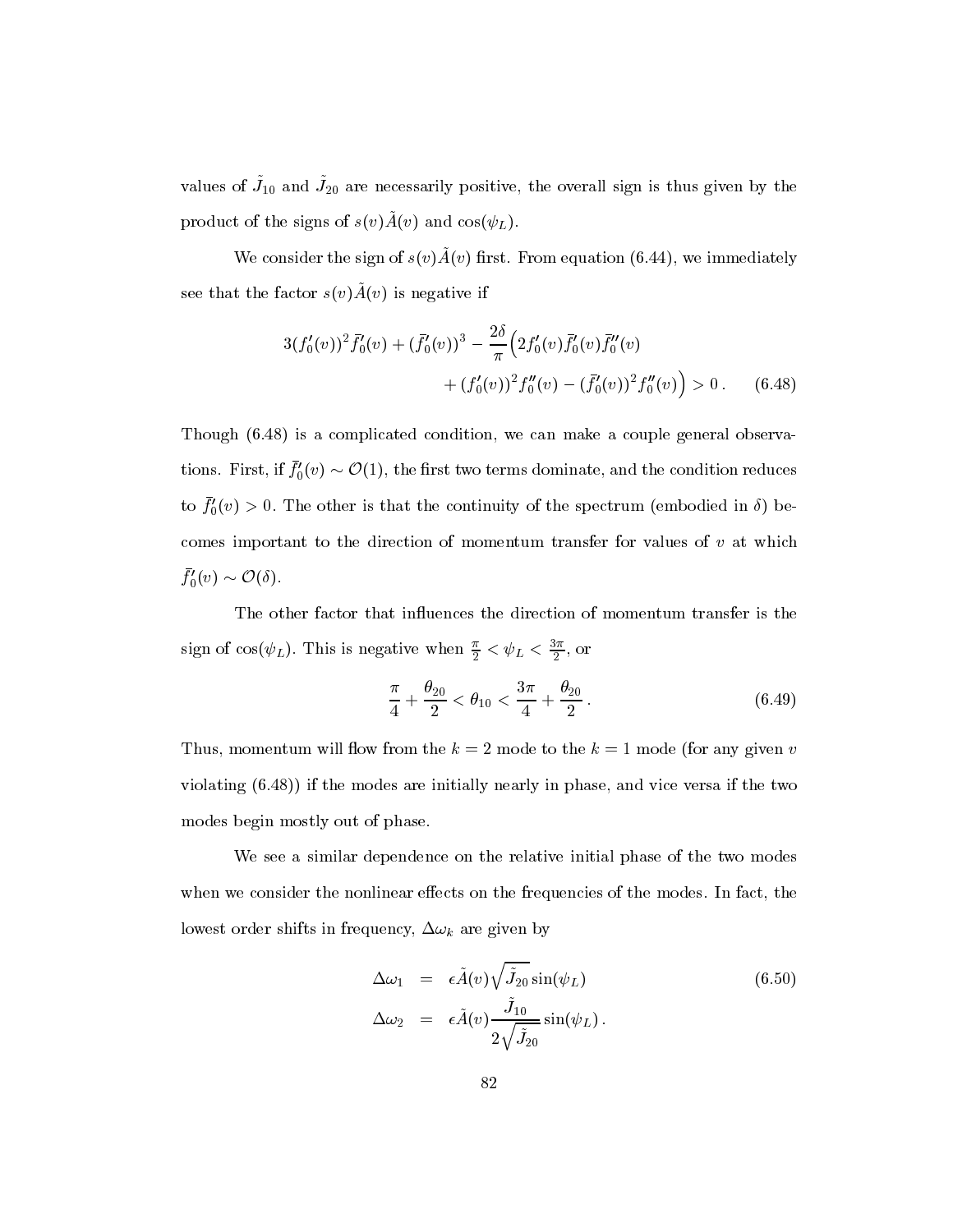The small change in frequencies shown in equations (6.50) depend on both the initial actions and the initial relative phase of the modes. The latter dependence, at this order, is simply a reflection of the resonance between the two modes.

Also, equations (6.50) imply no frequency shift for  $\psi_L = 0, \pi$ . It turns out that this is exactly true for the nonlinear system; the resulting completely phaselocked solution corresponds to evolution along a separatrix, as will be seen below.

#### Integration of the nonlinear transient system

Having gotten a rough feeling for the physics described in equations (6.39), we now show how they can be integrated. The natural way to begin is with a canonical transformation to the resonant variables mentioned in chapter 5.

Denoting the new momenta by  $I, J$ , we define a generating function

$$
S(\theta_1, \theta_2; I, J) = (\theta_2 - 2\theta_1)J + \theta_1 I. \tag{6.51}
$$

Then, the new position coordinates conjugate to  $J$  and  $I$  are respectively given by

$$
\psi = \frac{\partial S}{\partial J} = \theta_2 - 2\theta_1, \qquad \theta = \frac{\partial S}{\partial I} = \theta_1.
$$
 (6.52)

And using the facts that  $J_1 = \partial S/\partial \theta_1$ , and  $J_2 = \partial S/\partial \theta_2$ , we find expressions for the new momenta in terms of the old:

$$
J = J_2, \qquad I = J_1 + 2J_2. \tag{6.53}
$$

The Hamiltonian in the new variables is given by

$$
H = s(v)k_0vI + \epsilon A(v)(2J - I)\sqrt{J}\sin(\psi).
$$
 (6.54)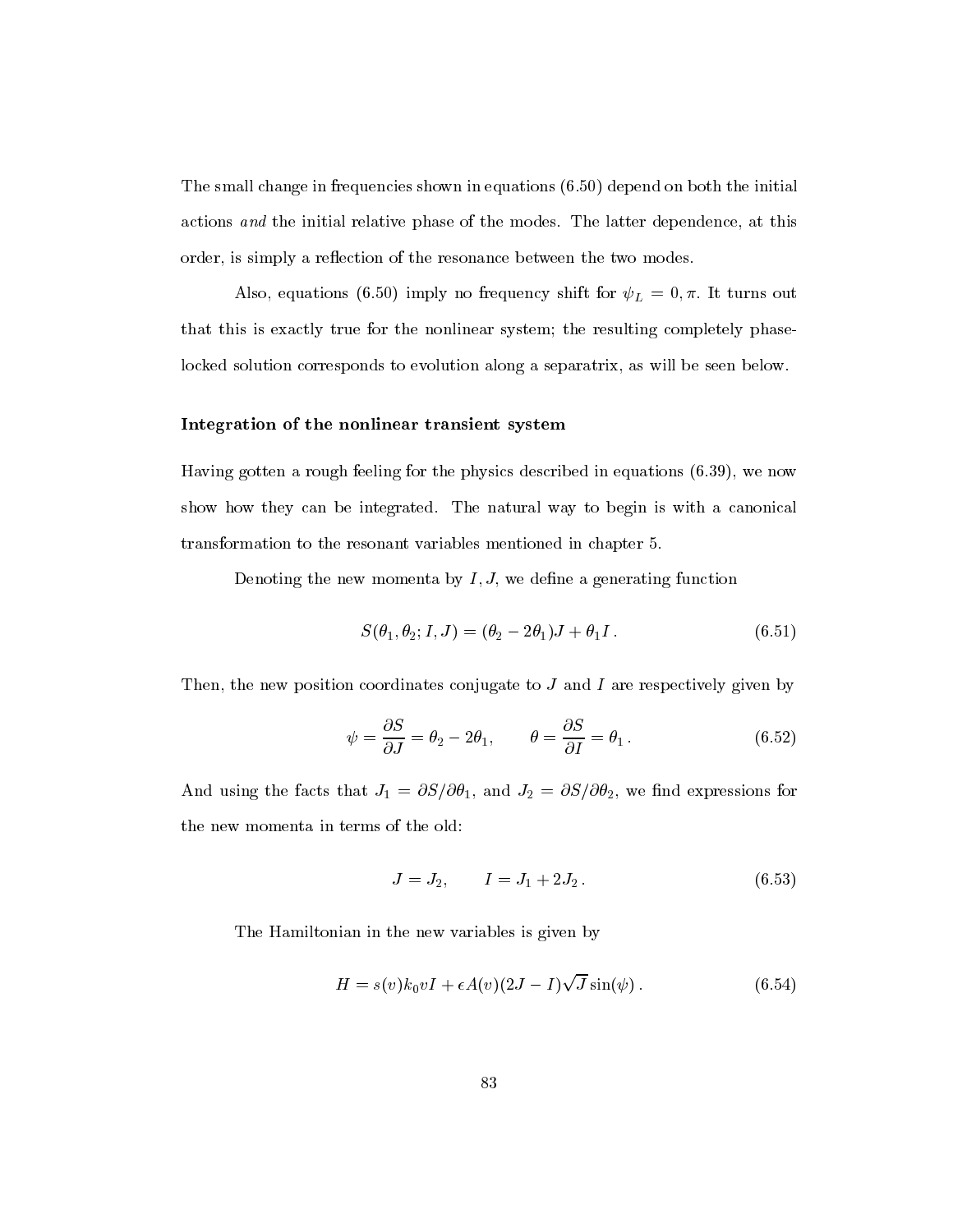And the new equations generated by (6.54) are

$$
\dot{\theta} = s(v)k_0v - \epsilon A(v)\sqrt{J}\sin(\psi)
$$
\n
$$
\dot{\psi} = \epsilon A(v)\left(3\sqrt{J} - \frac{I}{2\sqrt{J}}\right)\sin(\psi)
$$
\n
$$
\dot{I} = 0
$$
\n
$$
\dot{J} = \epsilon A(v)(I\sqrt{J} - 2J^{3/2})\cos(\psi).
$$
\n(6.55)

From equations (6.54), we immediately see that  $I = const = J_{10} + 2J_{20}$  (our old friend the momentum.) This allows us to treat the  $(\psi, J)$  equations as a one degreeof-freedom system. Instead of using the whole Hamiltonian as an integral of the reduced system, we find it easier to recognize that the constancy of I implies that the nonlinear term in  $(6.54)$  is itself a constant of motion. We therefore define

$$
I_2 = (I - 2J)\sqrt{J}\sin(\psi).
$$
 (6.56)

At this point, we are in a position either to directly integrate equations (6.55) or to transform to action-angle variables for the nonlinear system. The former approach is more straightforward, so we consider that first. (To get sensible results from the following solutions, we should be careful to remove that singularity in the A here by factoring out a  $|f_0'(v)|$  from I, J, and I<sub>2</sub> as above. In practice, though, when evaluating  $J(t)$ , all we have to make sure of doing is substituting  $A(v)$  for  $A(v)$  and then multiplying the result by  $|f_0^{\prime}(v)|.)$ 

We begin by considering the exceptional solutions, that is, the equilibria and separatrices, of the  $\psi$ , J system. There are four equilibria. Two of them,

$$
\psi = \frac{\pi}{2}, \frac{3\pi}{2}; \qquad J = \frac{I}{6}, \qquad (6.57)
$$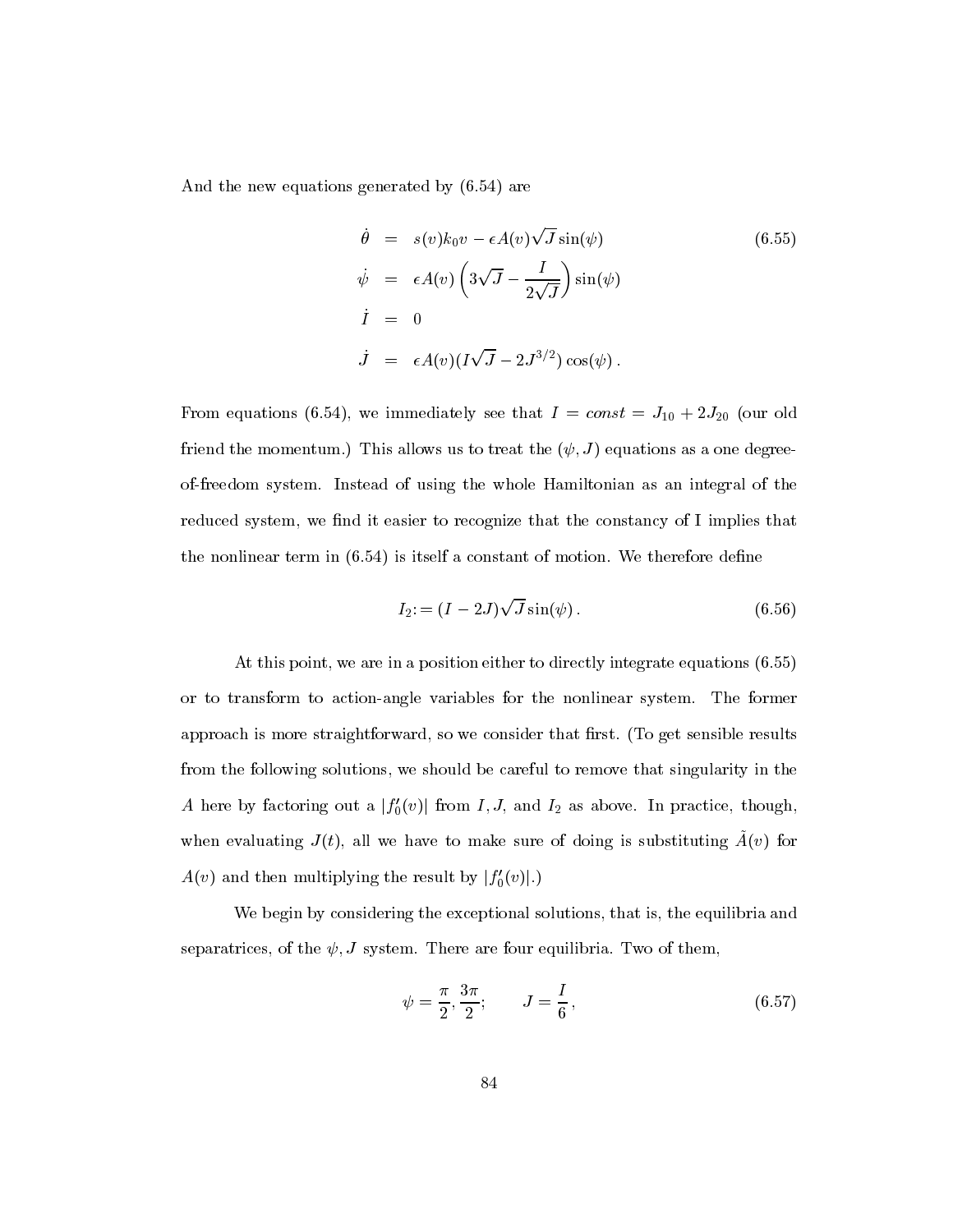are elliptic points. The other two are hyperbolic, and are found at

$$
\psi = 0, \pi;
$$
\n $J = \frac{I}{2}.$ \n(6.58)

The fact that  $I = 2J$  for the hyperbolic points shows them to be a limiting case of our truncated model in which  $J_1 = 0$ . Points in phase space for which  $J > I/2$ require  $I < 2J$ , a condition incompatible with the positivity of the actions, and are therefore unphysical.

In keeping with this restriction on J, the circle (in the  $J - \psi$  plane) defined by  $J = I/2$  is a separatrix of the  $\psi$ , J equations. While it, in itself, is not a physical solution, it can be used to understand the orbits for which  $J \simeq I/2$ . The equation for evolution along this outer separatrix is

$$
\dot{\psi} = \epsilon A(v) \sqrt{2I} \sin(\psi). \tag{6.59}
$$

Equation (6.59) has the solution

$$
\psi(t) = 2 \tan^{-1} \left[ \tan \left( \frac{\psi(0)}{2} \right) \exp(\epsilon A(v) \sqrt{2I} t) \right]. \tag{6.60}
$$

The solution  $(6.60)$  shows us (as we could have deduced directly from  $(6.59)$ ) that the  $J = I/2$  circle is the unstable manifold of  $\psi = 0, J = I/2$ , and the stable manifold of  $\psi = \pi$ ,  $J = I/2$ . We will now show that (one component of) the respective stable and unstable manifolds of these points are more physically relevant.

We find these manifolds along the directions  $\psi = 0, \pi$ . The evolution equations along these curves are respectively

$$
\dot{J} = \pm \epsilon A(v) (I\sqrt{J} - 2J^{3/2}). \tag{6.61}
$$

Integrating  $(6.61)$ , we find

$$
J(t) = \frac{I}{2} \sin^2 \left[ 2 \tan^{-1} \left( C \exp \left( \pm \sqrt{\epsilon A(v) \frac{I}{2} t} \right) \right) - \frac{\pi}{2} \right],
$$
 (6.62)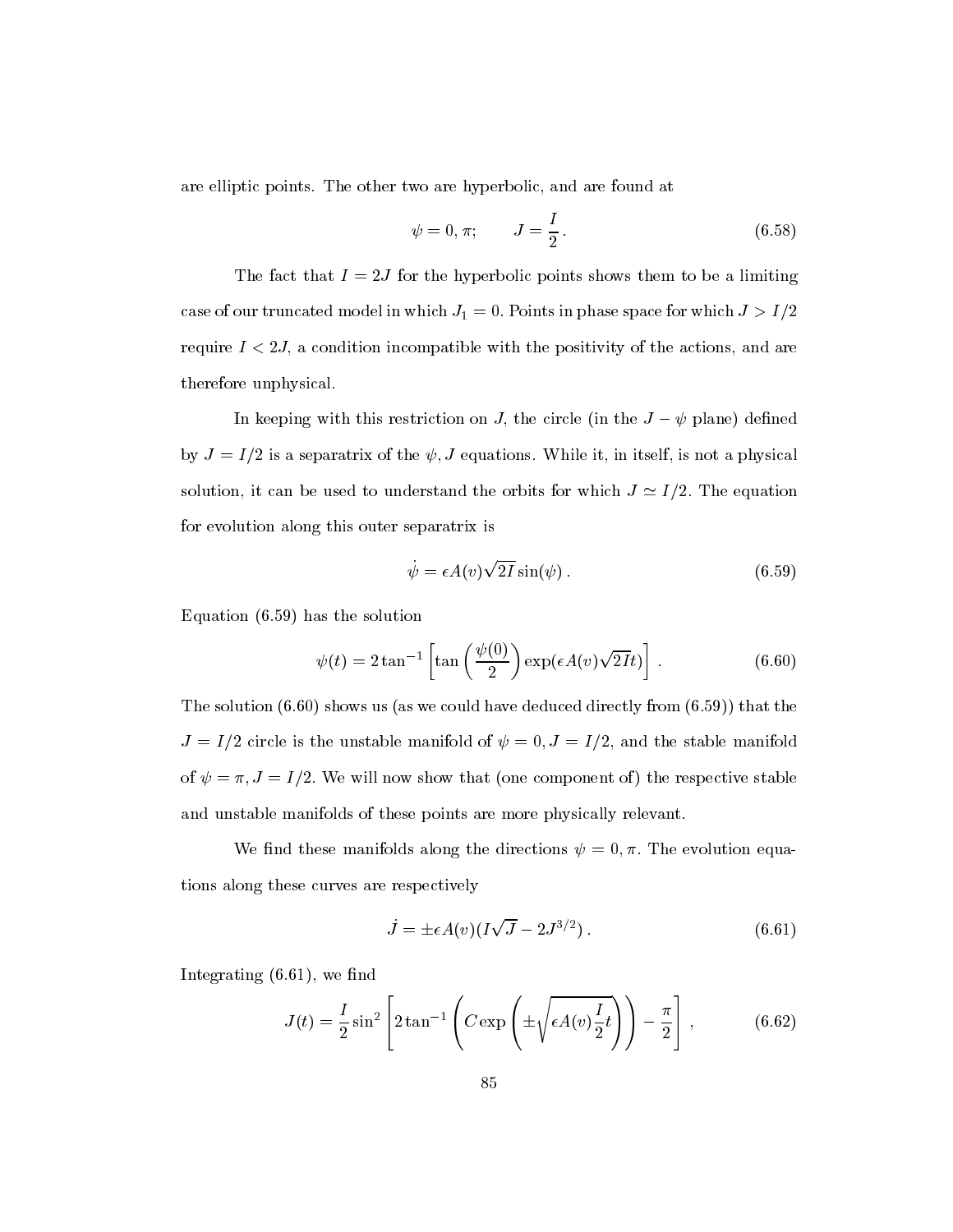where the constant  $C$  is given by

$$
C = \tan\left[\frac{\pi}{4} + \frac{1}{2}\sin^{-1}\left(\sqrt{\frac{2J(0)}{I}}\right)\right].
$$
 (6.63)

One interesting thing to note about the solution (6.62) is that if the initial condition is  $J(0) = J_0, \psi = \pi$ , the solution reaches  $J = 0$  in a finite time:

$$
t_{J=0} = \frac{1}{\epsilon A(v)} \sqrt{\frac{2}{I}} \log \left[ \frac{1 + \tan\left(\frac{1}{2}\sin^{-1}\left(\sqrt{\frac{2J_0}{I}}\right)\right)}{1 - \tan\left(\frac{1}{2}\sin^{-1}\left(\sqrt{\frac{2J_0}{I}}\right)\right)} \right].
$$
 (6.64)

So, even though there is an apparent singularity in equations (6.55) at  $J = 0$ , it is actually a perfectly accessible point on a separatrix.

The solution (6.62) is a physically relevant solution of our equations. It corresponds to a situation where a  $k = 1$  Van Kampen mode continually shuffles off its momentum to a  $k = 2$  mode with which it is completely phase-locked.

Now that we have considered the exceptional solutions of system (6.55), we move on to the generic solutions. Solving for  $sin(\psi)$  in terms of  $I_2$ , we find

$$
\sin(\psi) = \frac{I_2}{(I - 2J)}.
$$
\n(6.65)

From (6.65) it follows that

$$
\cos(\psi) = \pm \sqrt{1 - \frac{I_2^2}{(I - 2J)^2 J}}.
$$
\n(6.66)

Since the case where  $sin(\psi) = 0$  is one of the exceptional solutions, we can safely write the equation of motion for J in terms of  $I_2$  as  $\dot{J} = \epsilon A(v)I_2 \cot(\psi)$ , or

$$
\dot{J} = \pm \epsilon A(v) \sqrt{(I - 2J)^2 J - I_2^2} \,. \tag{6.67}
$$

As follows from (6.66), the proper sign in equation (6.67) depends on the concurrent value of  $\psi$ : it should be positive in the first and fourth quadrants of the  $J-\psi$  plane, and negative in the second and third.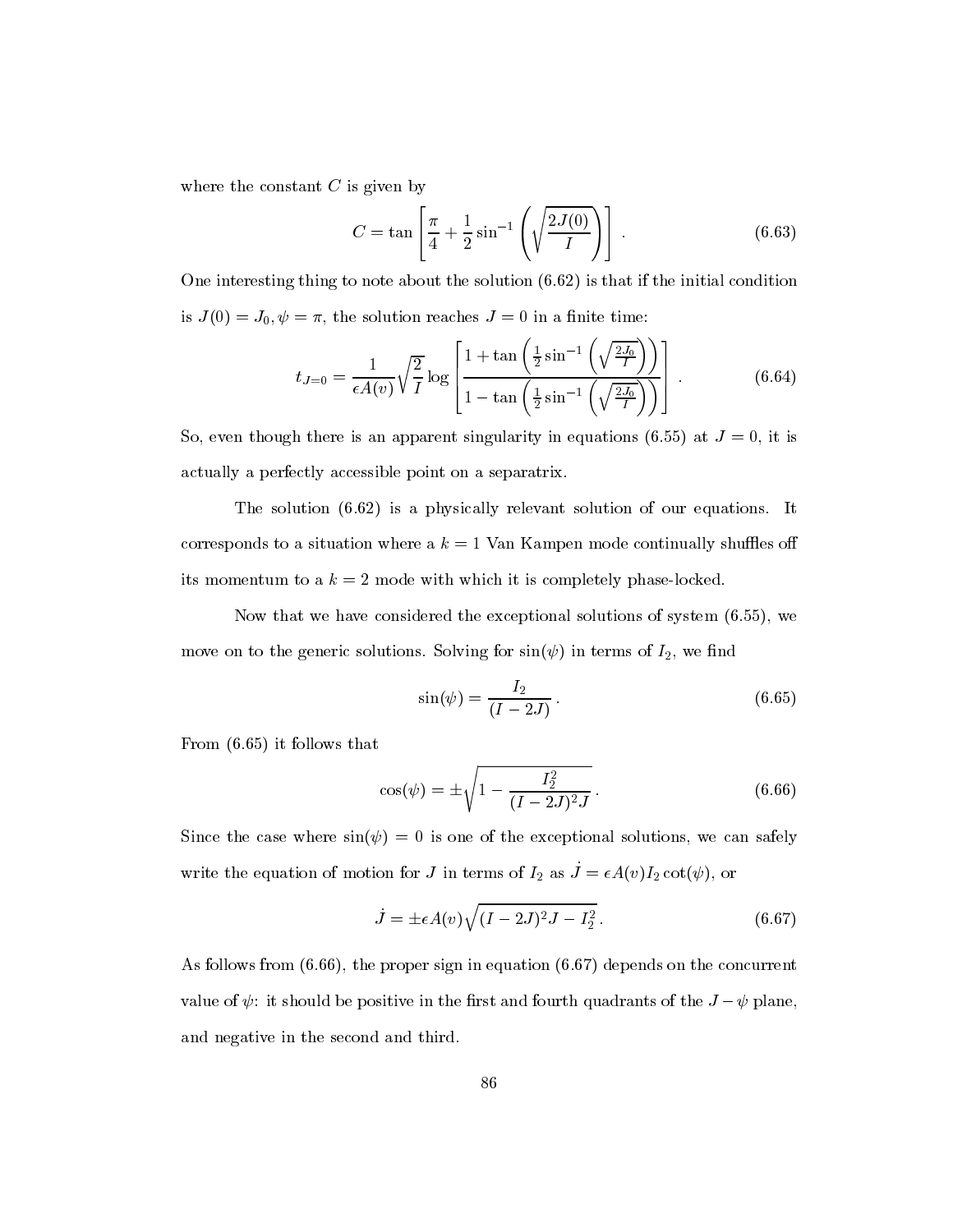We can integrate  $(6.67)$  by separation of variables:

$$
dt = \pm \frac{dJ}{\epsilon A(v)\sqrt{4J^3 - 4IJ^2 + I^2J - I_2^2}}.
$$
\n(6.68)

Integrating (6.68) from  $t = t_0$  to an arbitrary time t yields

$$
\pm \epsilon A(v)(t - t_0) = \int_{J(t_0)}^{J(t)} \frac{\mathrm{d}J'}{\sqrt{4J'^3 - 4IJ'^2 + I^2J' - I_2^2}}.\tag{6.69}
$$

At this point, we recognize the RHS of (6.68) as some sort of elliptic integral. In fact, it is the inverse of a Weierstrass  $\wp$ -function [56]. We see this by first transforming to a new dummy variable  $y = J_0 - \frac{1}{3}$ . This puts the integrand in the correct form for the inverse of the Weierstrass  $\wp$ -function with invariants

$$
g_2 = \frac{I^2}{3}; \qquad g_3 = I_2^2 - \frac{1}{27}I^3. \tag{6.70}
$$

But to match the conventional definition, we need an upper limit of  $\infty$ . So we break up the integral:

$$
\int_{J(t_0) - \frac{1}{3}I}^{J(t) - \frac{1}{3}I} \frac{dy}{\sqrt{4y^3 - \frac{I^2}{2}y - (I_2^2 - \frac{I^3}{27})}} = \int_{J(t_0) - \frac{1}{3}I}^{\infty} \frac{dy}{\sqrt{4y^3 - \frac{I^2}{2}y - (I_2^2 - \frac{I^3}{27})}}
$$

$$
-\int_{J(t) - \frac{1}{3}I}^{\infty} \frac{dy}{\sqrt{4y^3 - \frac{I^2}{2}y - (I_2^2 - \frac{I^3}{27})}}.
$$
(6.71)

The first integral on the RHS of (6.71) is a constant which we will denote by  $\phi$ . Specifically,

$$
\phi: = \wp^{-1}\left(J(t_0) - \frac{I}{3}, g_2, g_3\right). \tag{6.72}
$$

And so, we find an expression for the evolution of  $J$  to be

$$
J(t) = \wp(\pm \epsilon A(t - t_0) - \phi, g_2, g_3) + I/3. \tag{6.73}
$$

Of course, the presence of the  $\pm$  means that this is not the most explicit expression we can find for the solution. To find that, we need to determine the times at which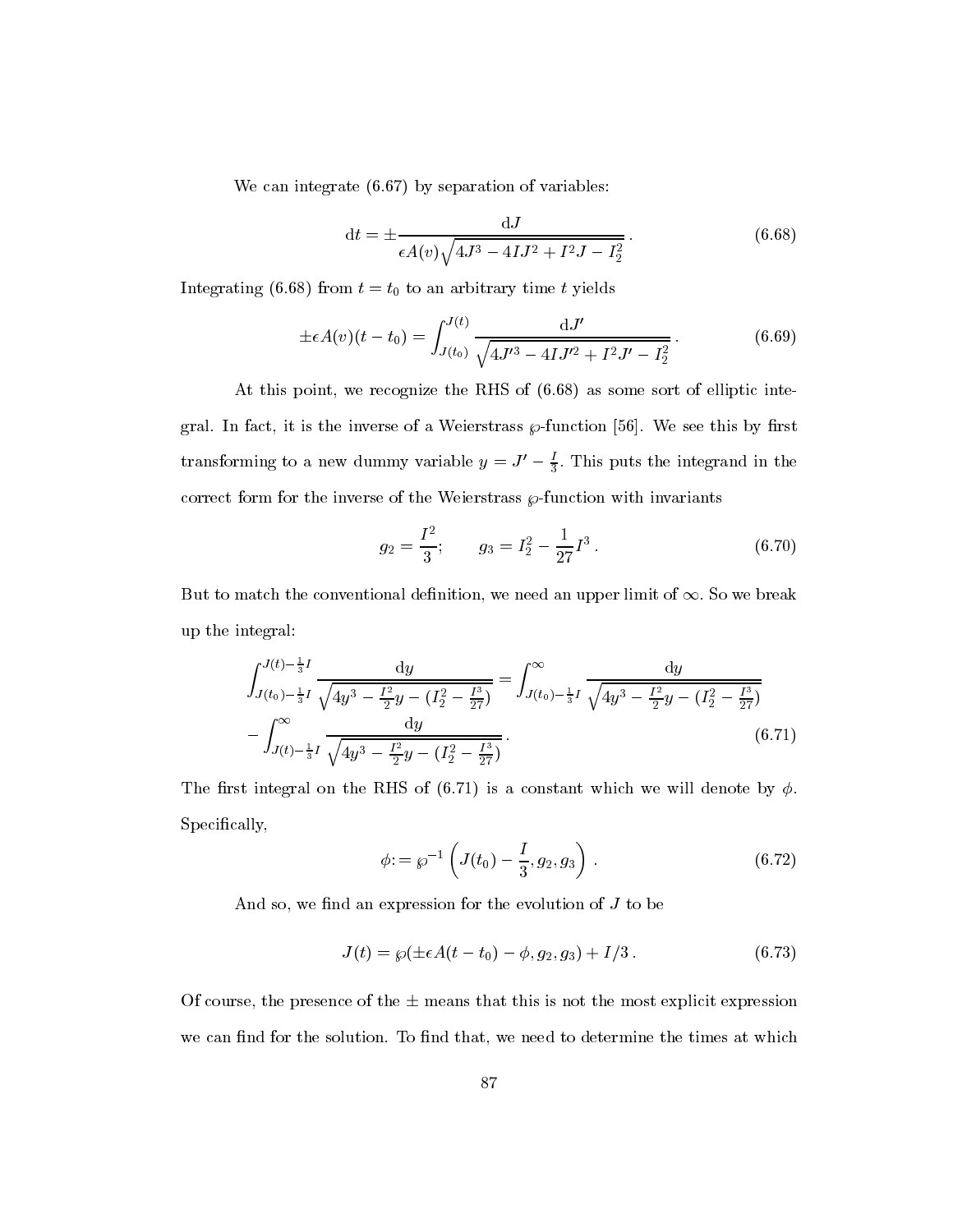the solution passes from the right side to the left side of the  $J-\psi$  plane or vice-versa. This happens when  $sin(\psi) = 1, -1$ . For concreteness, we will suppose  $\psi$  starts in the first quadrant. Then  $(6.65)$  implies that the first crossing time  $t_1$ , must satisfy:

$$
\wp(\epsilon A(t_1-t_0)-\phi,g_2,g_3)=\frac{I}{6}-\frac{I_2}{2}.
$$
\n(6.74)

The second crossing time would then be given by

$$
\wp(-\epsilon A(t_2-t_1)-\phi_1,g_2,g_3)=\frac{I}{6}-\frac{I_2}{2},\qquad(6.75)
$$

where  $\varphi_1 = \varphi^{-1}(J(t_1), g_2, g_3)$ . The later crossing times can be found by alternating between (6.74) and (6.75). We will abbreviate this procedure with expression (6.73). Furthermore, to reduce clutter, we will suppress the dependence on the invariants  $g_2$  and  $g_3$ .

Plugging  $J(t)$  into (6.65) allows us to solve for  $\psi(t)$ :

$$
\psi(t) = \sin^{-1}\left(\frac{I_2}{(\frac{1}{3}I - \wp(\pm \epsilon A(t - t_0) - \phi)\sqrt{\wp(\pm \epsilon A(t - t_0) - \phi) + 1/3I}}\right). \quad (6.76)
$$

Since we already know that  $I = J_{10} + 2J_{20}$ , we have a complete solution once we integrate the equation for  $\theta$  in (6.55). The result can be expressed entirely in terms of functions related to the Weierstrass  $\varphi$ -function. Substituting (6.76) into this equation gives us

$$
\dot{\theta} = s(v)k_0v - \epsilon A(v)\frac{I_2}{2}\frac{1}{\frac{I}{6} - \wp(\pm \epsilon A(v)(t - t_0) - \phi)}.
$$
\n(6.77)

Though the first term in  $(6.77)$  is easy to integrate, the second term looks hopeless. However, by defining  $a := \wp^{-1}(\tau)$ , and  $\frac{1}{6}$ ), and  $z = \epsilon A(v) \mp \phi$ , we find that integrating (6.77) with respect to time yields

$$
\theta(t) = s(v)k_0 v(t - t_0) + \frac{I_2}{2} \int_{\mp\phi}^{\epsilon A(v)(t - t_0)\mp\phi} \frac{dz}{\wp(z) - \wp(a)}.
$$
 (6.78)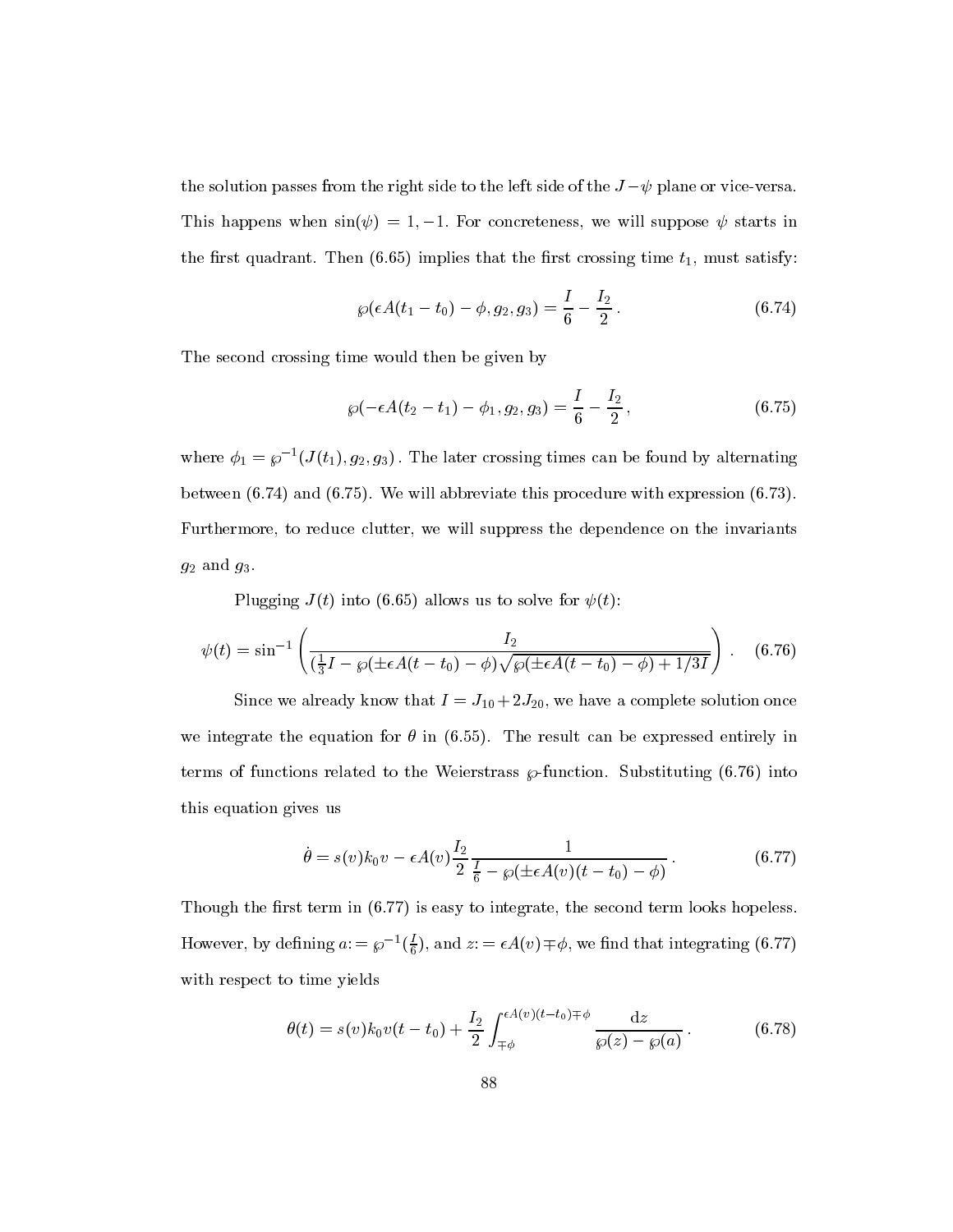The integral in (6.78) is in a standard form, and can be written in terms of the Weierstrass  $\sigma$ - and  $\zeta$ -functions, and the derivative of the  $\wp$ -function. Thus,

$$
\theta(t) = s(v)k_0v(t-t_0) + \frac{I_2}{2\wp'(a)} \left[ 2\epsilon A(v)\zeta(a)(t-t_0) \right]
$$
\n
$$
\log \left( \frac{\sigma(\epsilon A(v)(t-t_0) \mp \phi - a)\sigma(\epsilon A(v)(t-t_0) \mp \phi + a)}{\sigma(\mp \phi - a)\sigma(\mp \phi + a)} \right) \right].
$$
\n(6.79)

Another approach to integrating equations  $(6.55)$  is to find a transformation from the variables  $(\theta, \psi, I, J)$  to action-angle variables  $(\phi_1, \phi_2, I_1, I_2)$ . The natural choices for the actions are the two constants of motion,  $I_1 = I$  and  $I_2$  as defined in (6.56). In terms of these new actions, the Hamiltonian would have the form

$$
H = s(v)v k_0 I_1 + \epsilon A(v)I_2.
$$
\n
$$
(6.80)
$$

The angles would then evolve according to

$$
\dot{\phi}_1 = s(v)v k_0, \qquad \dot{\phi}_2 = \epsilon A(v). \tag{6.81}
$$

In a sense, then, these action-angle variables completely separate the fast, linearized motion from the slow nonlinear effects. To reach such a simple form for the Hamiltonian, though, we must use a rather complicated canonical transformation.

Knowing the form of the actions allows us to construct the appropriate canonical transformation via the Poincaré generating function [57]:

$$
S(I_1, I_2, \theta, \psi) = \int_{\theta_0}^{\theta} I(I_1, I_2, \theta', \psi) d\theta' + \int_{\psi_0}^{\psi} J(I_1, I_2, \theta, \psi') d\psi'
$$
  
= 
$$
(\theta - \theta_0)I_1 + \int_{\psi_0}^{\psi} J(I_1, I_2, \psi') d\psi', \qquad (6.82)
$$

where the integrands are typically multiply branched functions, and the lower limit on the integrals specifies which branch is to be used. Clearly,  $I_1$  is not an example of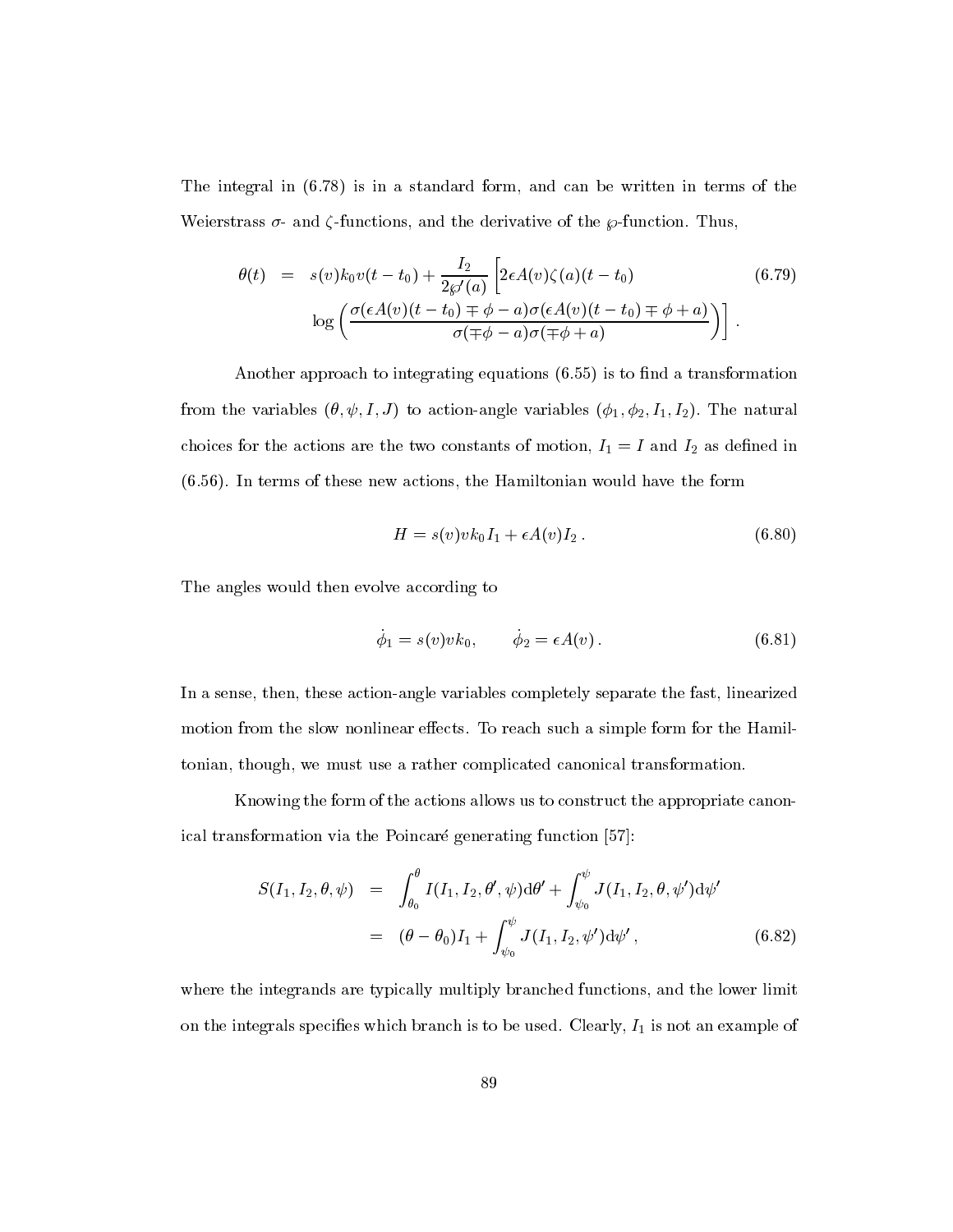a multiply-branched function, so we can safely set  $\theta_0 = 0$ . However, the functional form of  $J$  is implicitly given in  $(6.56)$ , and so has multiple branches. These will be treated below.

The canonical transformation generated by (6.82) is then given by

$$
I = \frac{\partial S}{\partial \theta} \qquad J = \frac{\partial S}{\partial \psi} \qquad (6.83)
$$
  

$$
\phi_1 = \frac{\partial S}{\partial I_1} \qquad \phi_2 = \frac{\partial S}{\partial I_2} \qquad (6.84)
$$

Dealing with the first integral in  $(6.82)$  is trivial; handling the second is more difficult. The first step is to solve equation  $(6.56)$  for J. We begin by squaring  $(6.56)$ to arrive at a cubic equation:

$$
J^3 - I_1 J^2 + \frac{I_1^2}{4} J - \frac{I_2^2}{4 \sin^2(\psi)} = 0.
$$
 (6.84)

When factoring a cubic, it is useful to calculate two auxiliary quantities,  $q$  and  $r$ , that depend on the coefficients [56]. For the case of  $(6.84)$ , these quantities are

$$
q = -\frac{I_1^2}{36},\tag{6.85}
$$

and

$$
r = \frac{I_2^2}{8\sin^2(\psi)} - \frac{I_1^3}{216}.
$$
\n(6.86)

 $\Gamma$  rom them, we can calculate the discriminant  $q^+ + r^-$ :

$$
D = q^{3} + r^{2} = \frac{I_{2}^{4}}{64\sin^{4}(\psi)} - \frac{I_{1}^{3}I_{2}^{2}}{864\sin^{2}(\psi)}.
$$
 (6.87)

When its discriminant is negative, (6.84) has three solutions, but only two of them are relevant to our problem. Which solutions should be kept can be seen by considering our discussion of the exceptional solutions of (6.55) above. We recall that there exist elliptic fixed points at  $J = I_1/6, \psi = \pm \pi/2$ . On the other hand, when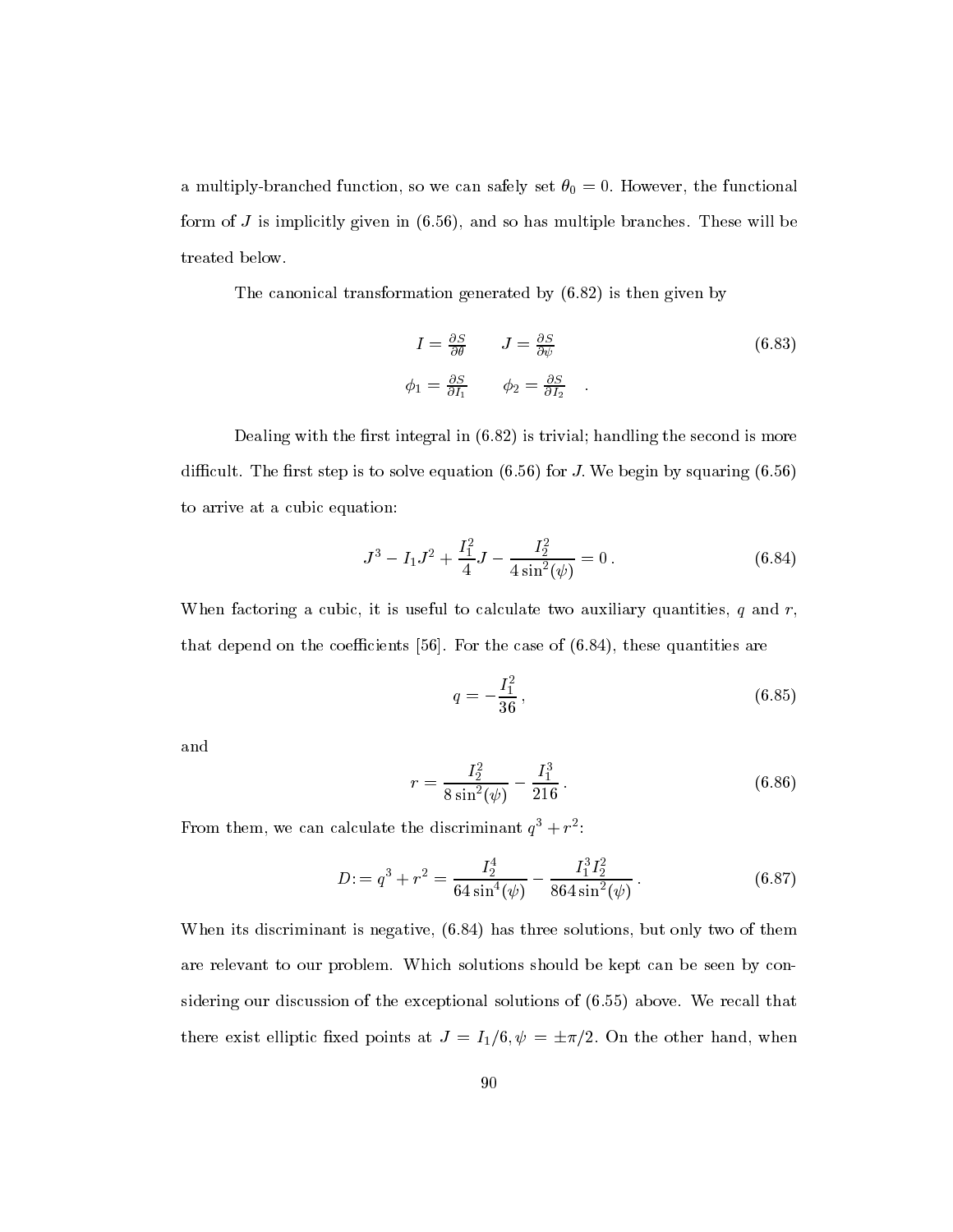the discriminant vanishes, at least two of the roots are equal. We therefore expect the two physical roots of (6.84) will converge on the value  $J = I_1/6$  when we set the discriminant to zero.

Using the above test, we find the two physical solutions to be

$$
J = \frac{I_1}{3} - (r^2 + D)^{1/6} \left\{ \cos \left[ \frac{1}{3} \tan^{-1} \left( \frac{\sqrt{-D}}{r} \right) \right] \right\} \n\pm \sqrt{3} \sin \left[ \frac{1}{3} \tan^{-1} \left( \frac{\sqrt{-(D)}}{r} \right) \right] \right\}.
$$
\n(6.88)

All that is left to do to complete the integration of (6.55) is to write out the transformation to the angles  $\phi_1$ , and  $\phi_2$ . (The new actions were given above.) As indicated in (6.83), we need only take derivatives of  $J$  with respect to  $I_1$  and  $I_2$ .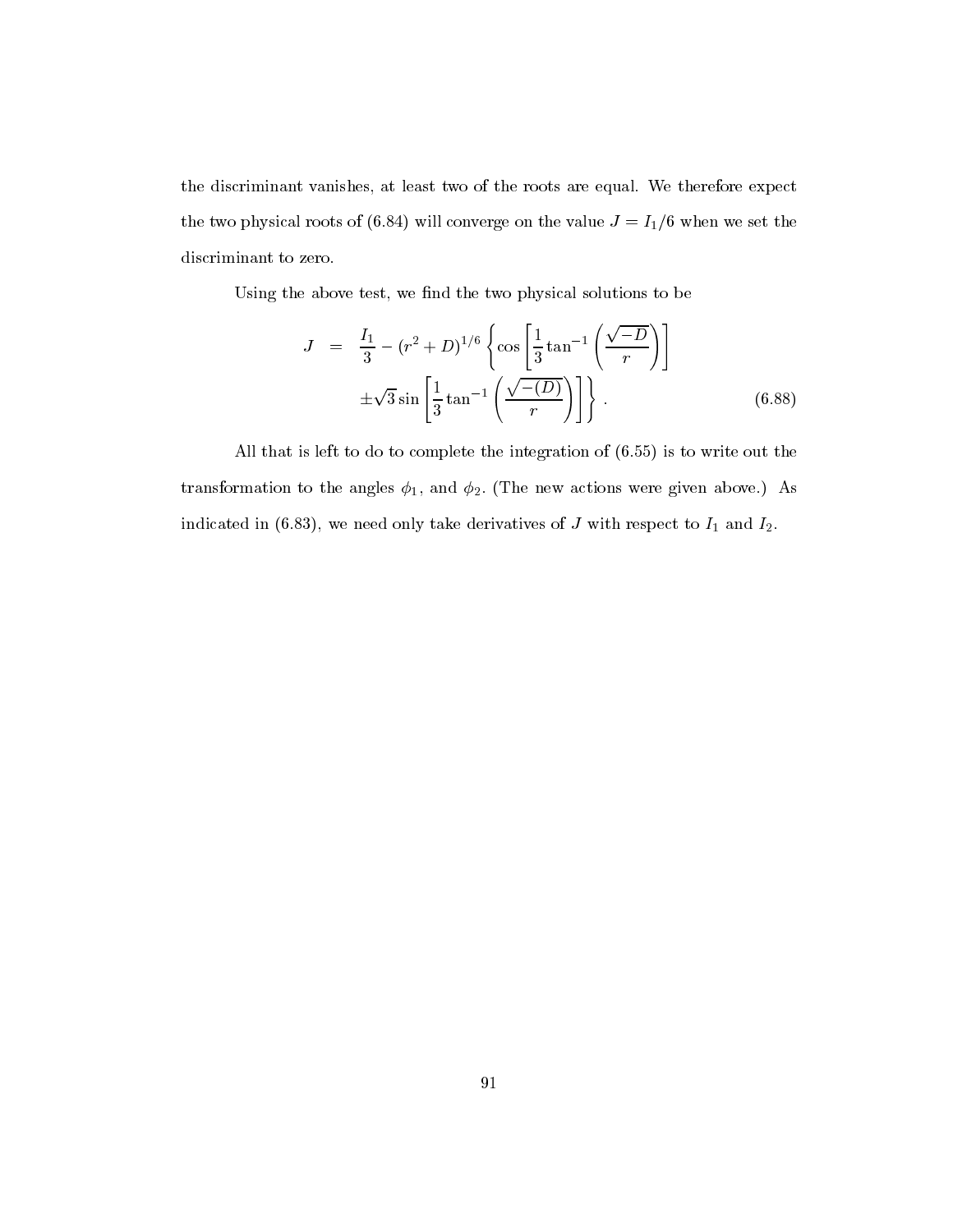### Chapter 7

# Conclusions

In this dissertation, we have considered the effect of the lowest-order nonlinear corrections to the linearized Vlasov-Poisson system using the techniques of canonical perturbation theory. To accomplish this, we had to overcome two technical obstacles. First, we had to show how the Vlasov-Poisson system, naturally a noncanonical Hamiltonian system, could be canonized to the order of interest. Second, we had to adapt the method of partial averaging, normally used to analyze resonant perturbations in finite-dimensional Hamiltonian systems, to an infinite-dimensional system, which furthermore has a continuous spectrum. Thus, the work necessary to even formulate the weakly nonlinear equations forms a good portion of this dissertation.

This work bore fruit in two ways, displayed in chapter 6. One is the demonstration of (nonlinear) stability of the weakly nonlinear system, in spite of the presence of negative energy modes. (It is possible, of course, that a higher-order interaction between modes of different signature could produce instability, but that is a question to be addressed by future work.) The other fruit is the derivation of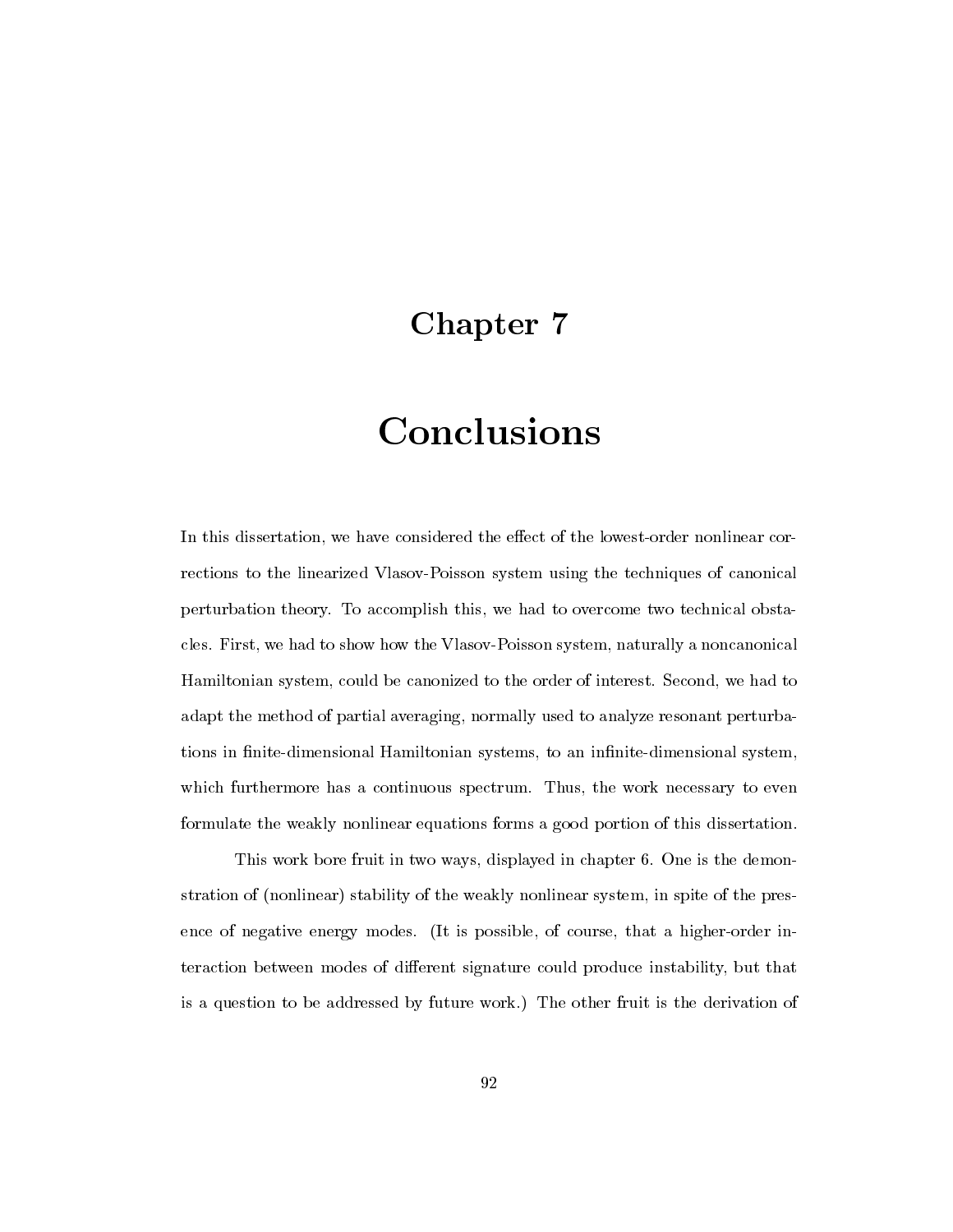a system that models the nonlinear behavior of transients. This system turns out to be integrable, a fact which immeasurably aids us in its analysis. This analysis shows a slow transfer of momentum (second harmonic generation), and slow shift in frequency (nonlinear dispersion) between the linear normal modes. Both the exact solution and the transformation to action-angle variables for this system are given.

The analysis contained in this dissertation only begins to explore the weakly nonlinear Vlasov-Poisson system. We hope, however, that it will form a solid foundation for deeper explorations.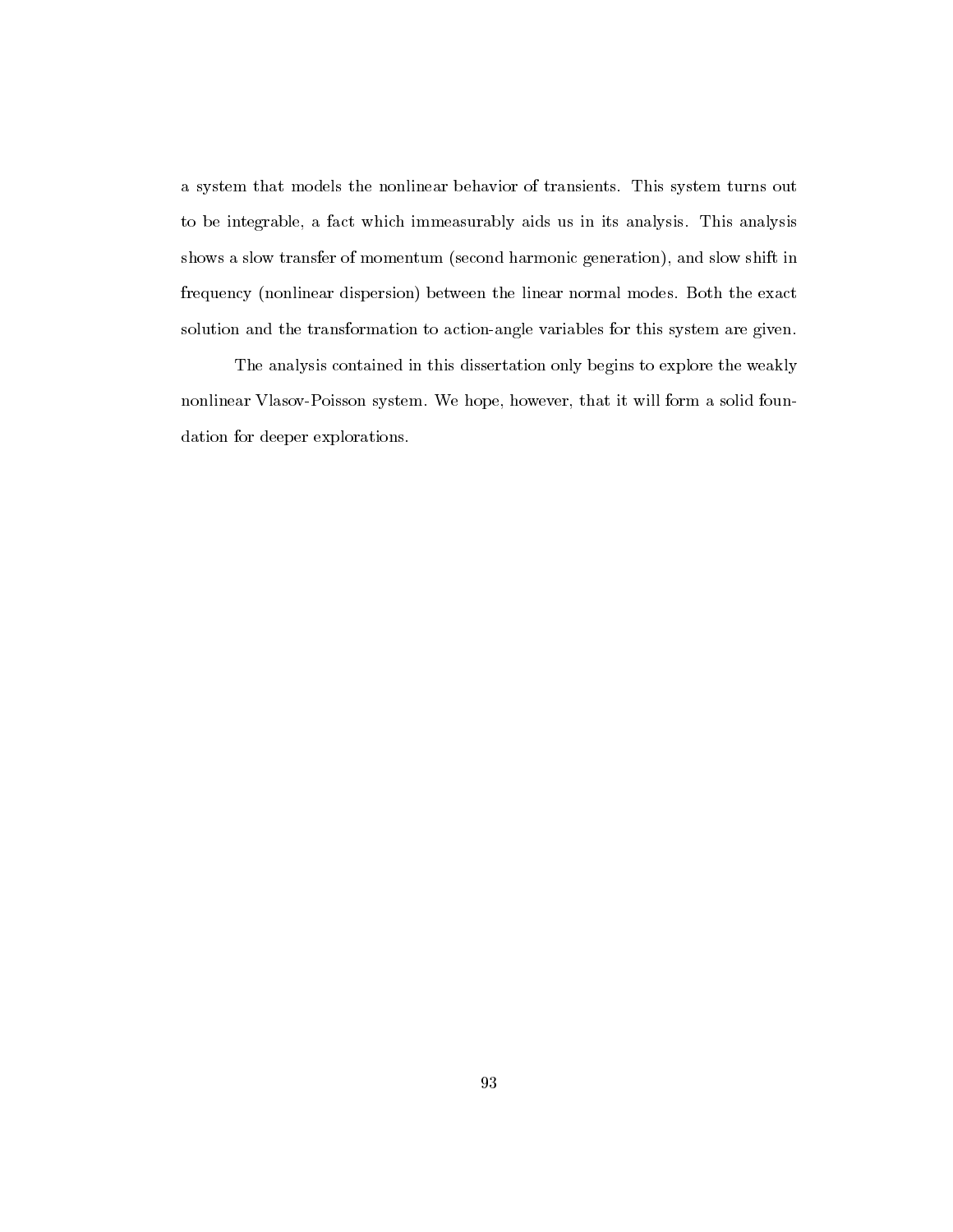### Appendix A

# Details of calculating the attening transformation

The content of this appendix is taken almost entirely from [44].

Our goal is to find a transformation from coordinates  $z^*$  to coordinates  $\eta^*$ such that the Poisson bracket written in terms of  $\eta^i$  has the form (3.10). Hence, we set the RHS of equation (3.10) equal to the RHS of equation (3.11):

$$
J^{ij}(z_0) + \mathcal{O}(\epsilon^2) = \frac{\partial \eta^i}{\partial z^k} J^{kl}(z_0 + \epsilon z) \frac{\partial \eta^j}{\partial z^l}, \qquad (A.1)
$$

and then solve for  $\eta$ . We can safely assume that the transformation is near-identity, and so introduce the ansatz

$$
\eta_{kl}^i = z^i + \frac{\epsilon}{2} D_{kl}^i z^k z^l + \mathcal{O}(\epsilon^2) \,, \tag{A.2}
$$

where  $D_{kl}^{\perp}$  are the components of a third-rank tensor symmetric in  $\kappa\iota$ . Then substituting this ansatz into (A.1), we arrive at an equation for  $D_{kl}$ :

$$
J^{ik}(z_0)D^j_{kl}+J^{kj}(z_0)D^i_{kl}+\frac{\partial J^{ij}}{\partial z^l}(z_0)=\mathcal{O}(\epsilon^2).
$$
 (A.3)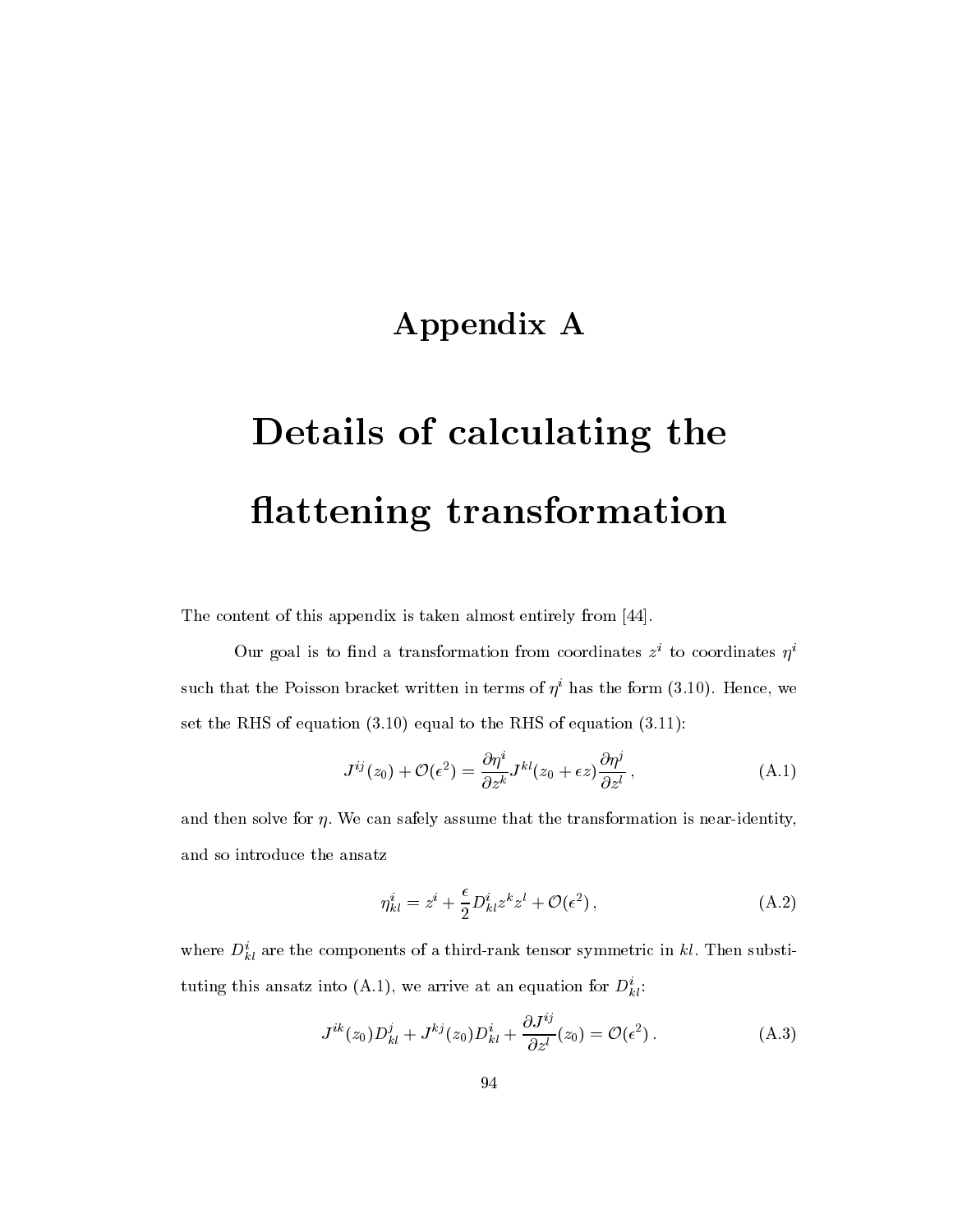Because of the skew-symmetry of  $J^{ij}(z_0)$ , equation (A.3) is underdetermined. (For *N* dimensions, (A.3) has at most  $N^-(N-1)/2$  independent equations, while  $D_{kl}^*$  $\max$   $\left\{ N_{+} + 1 \right\}$  components.)

To solve  $(A.5)$ , we decompose  $D_{kl}$  as follows:

$$
D_{kl}^i = \frac{\partial J^{im}}{\partial z^k}(z_0)S_{ml} + \frac{\partial J^{im}}{\partial z^l}(z_0)S_{mk} + \hat{D}_{kl}^i,
$$
 (A.4)

where  $S_{ml}$  is skew-symmetric, and  $D_{kl}$  is symmetric in  $\kappa_l$ . Inserting (A.4) into (A.5) yields

$$
\left(J^{ik}(z_0)\frac{\partial J^{jm}}{\partial z^k}(z_0) + J^{kj}(z_0)\frac{\partial J^{im}}{\partial z^k}(z_0)\right)S_{ml}
$$
  
+ 
$$
\left(J^{ik}(z_0)\frac{\partial J^{jm}}{\partial z^l}(z_0) + J^{kj}(z_0)\frac{\partial J^{im}}{\partial z^l}(z_0)\right)S_{mk}
$$
  
+ 
$$
J^{ik}(z_0)\hat{D}_{kl}^j + J^{kj}(z_0)\hat{D}_{kl}^i + \frac{\partial J^{ij}}{\partial z^l}(z_0) = 0.
$$
 (A.5)

We can put  $(A.5)$  into a more convenient form by applying the Jacobi identity  $(2.7)$ to the first two terms, switching the order of several pairs of indices (using skewsymmetry of  $J^{ij}(z_0)$  and  $S_{ml}$ ), and splitting the lone derivative into three parts. This gives us

$$
\frac{\partial J^{ij}}{\partial z^k}(z_0) \left( J^{km}(z_0)S_{ml} + \frac{1}{3}\delta_l^k \right) + \frac{\partial J^{im}}{\partial z^l}(z_0) \left( J^{jk}(z_0)S_{km} + \frac{1}{3}\delta_m^j \right) \n+ \frac{\partial J^{mj}}{\partial z^l}(z_0) \left( J^{ik}(z_0)S_{km} + \frac{1}{3}\delta_m^i \right) + J^{ik}(z_0)\hat{D}_{kl}^j + J^{kj}(z_0)\hat{D}_{kl}^i = 0.
$$
 (A.6)

The fact that the quantities in the three sets of parentheses in (A.6) all have the same form suggests the following solution:

$$
\hat{D}_{kl}^i = 0 \tag{A.7}
$$

$$
S_{ml} = -\frac{1}{3} J_{mk}^{-1}(z_0) \delta_l^k . \tag{A.8}
$$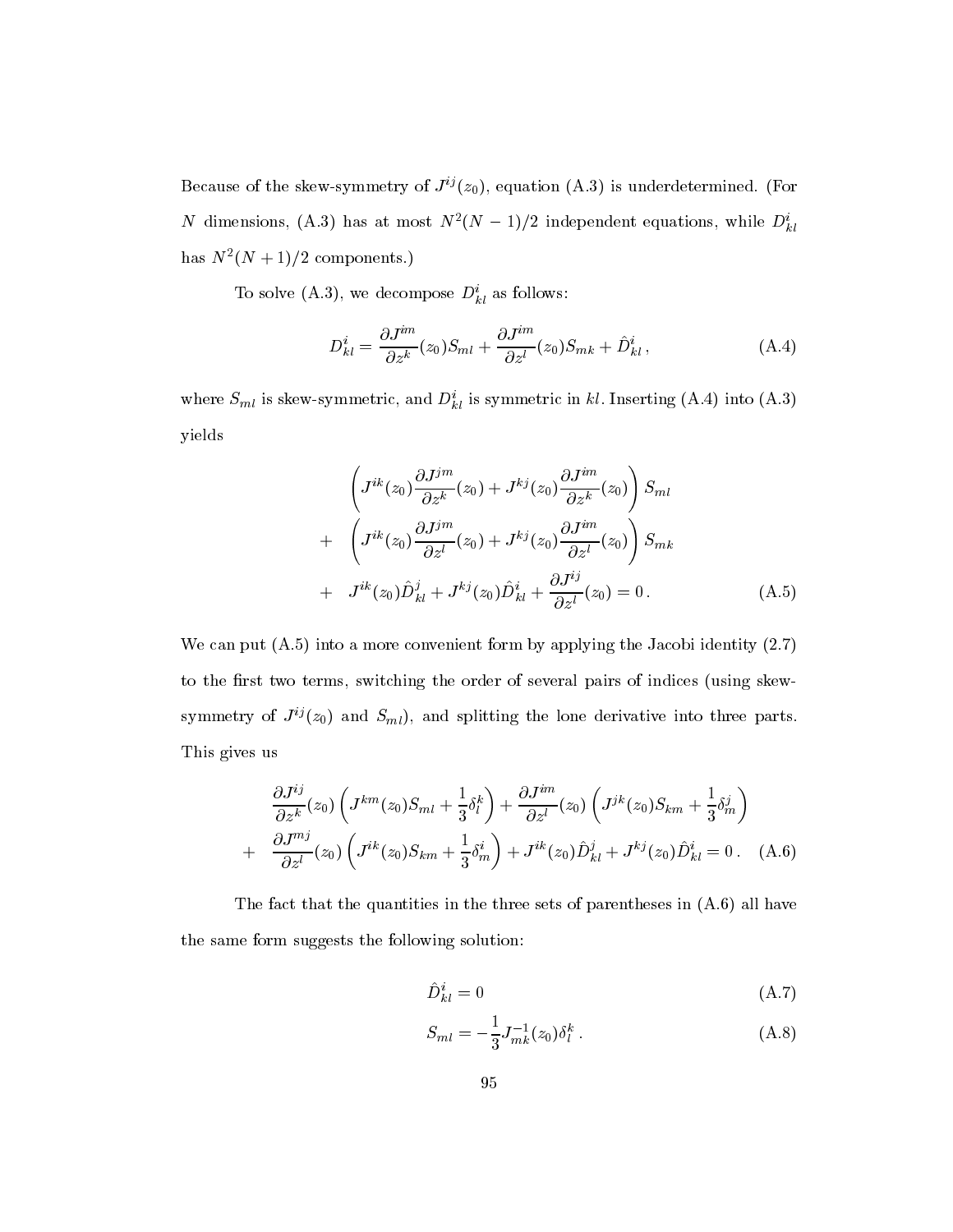Substituting (A.7) and (A.8) into (A.4) yields the solution given in (3.14). Of course, this solution is only valid when  $J^{ij}(z_0)$  is invertible.

When  $J^{ij}(z_0)$  is singular, a product of the form  $J^{km}(z_0)S_{ml}$  cannot completely cancel a term of the form  $\theta_l^*$ . Still, we can cancel most of the Kronecker delta by choosing  $S_{ml}$  to be  $(-1/3 \text{ of})$  the Moore-Penrose psuedoinverse (defined in  $(3.16)$ ) of  $J^{ij}(z_0)$ :

$$
J^{ij}(z_0)S_{jk} = -\frac{1}{3}\delta^i_k + \frac{1}{3}\chi^i_{(\alpha)}\chi^{(\alpha)}_k,
$$
\n(A.9)

where  $\chi_{(\alpha)}$  and  $\chi^{(\alpha)}$  are the null covectors and their duals defined in (2.9) and (2.10). With this choice of  $S_{ml}$ , equation (A.6) takes the form

$$
\frac{1}{3} \left[ \frac{\partial J^{ij}}{\partial z^k} (z_0) \chi_l^{(\alpha)} \chi_{(\alpha)}^k + \frac{\partial J^{ij}}{\partial z^k} (z_0) \chi_l^{(\alpha)} \chi_{(\alpha)}^k + \frac{\partial J^{ij}}{\partial z^k} (z_0) \chi_l^{(\alpha)} \chi_{(\alpha)}^k \right] + J^{ik}(z_0) \hat{D}_{kl}^j + J^{kj}(z_0) \hat{D}_{kl}^i = 0.
$$
\n(A.10)

Observing that taking the derivative of definition  $(2.9)$  implies

$$
\frac{\partial J^{im}}{\partial z^l}(z_0)\chi_m^{(\alpha)} = -J^{im}(z_0)\frac{\partial \chi_m^{(\alpha)}}{\partial z^l}(z_0)\,,\tag{A.11}
$$

we see that we can cancel the last two terms in the square brackets in (A.10) by choosing  $\sqrt{2}$ 

$$
\hat{D}_{kl}^i = \frac{1}{3} \frac{\partial \chi_l^{(\alpha)}}{\partial z^k}(z_0) \chi_{(\alpha)}^i + A_{(\alpha)k}^i \chi_l^{(\alpha)} + A_{(\alpha)l}^i \chi_k^{(\alpha)}, \tag{A.12}
$$

where now  $A_{(\alpha)k}$  will have to be chosen in such a way to cancel the first term in the square brackets. But before we determine how this can be done, we note that  $(A.12)$  is symmetric in kl, as required. Indeed, the symmetry of the first term in kl follows from equation (2.11), from which we can infer

$$
\frac{\partial \chi_l^{(\alpha)}}{\partial z^k}(z_0) = \frac{\partial^2 C^{(\alpha)}}{\partial z^k z^l}(z_0) = \frac{\partial \chi_k^{(\alpha)}}{\partial z^l}(z_0).
$$
\n(A.13)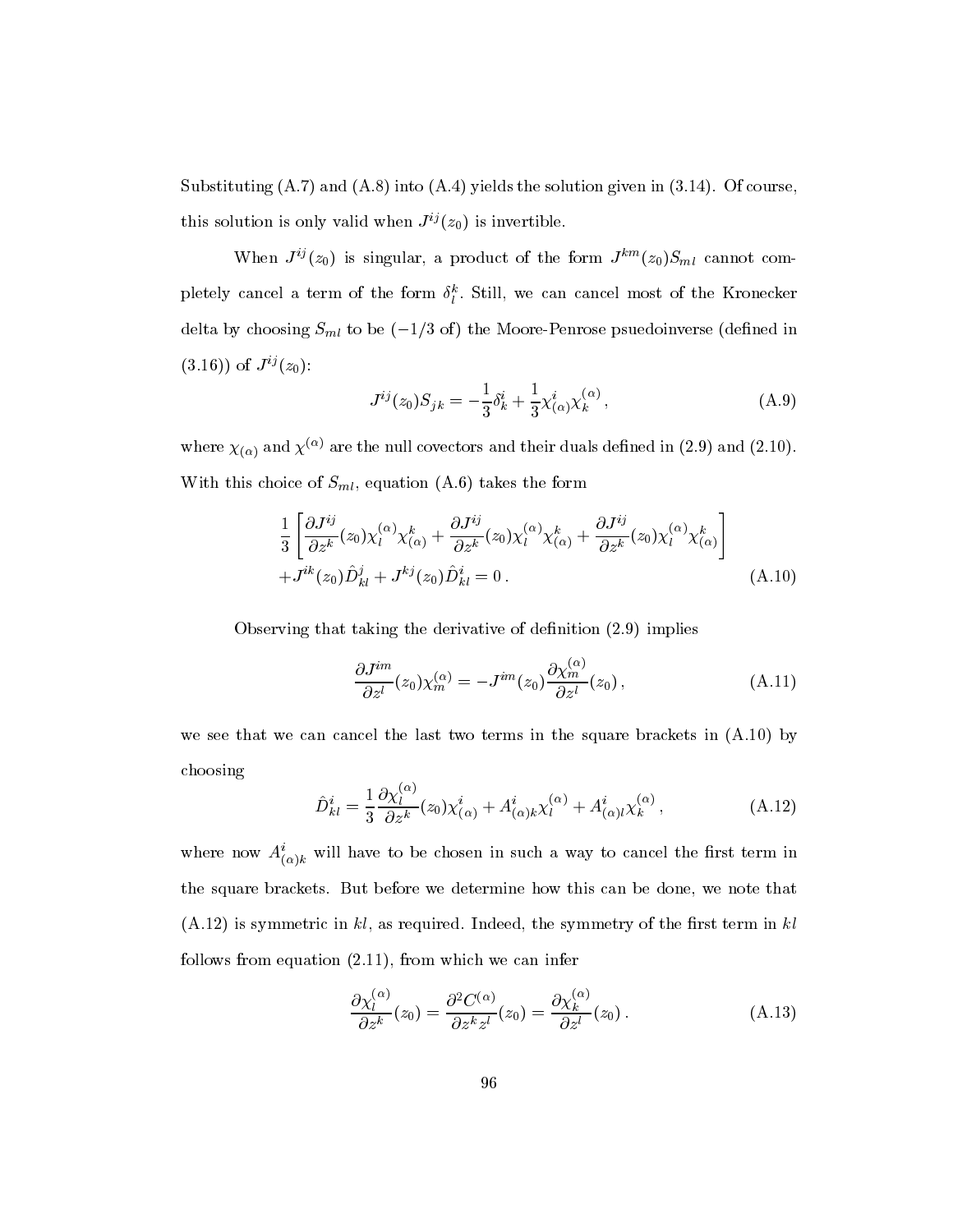Now, to find  $A_{(\alpha)k}^{\vphantom{\dagger}}$ , we substitute (A.12) find (A.10) and find that only three terms remain in the equation:

$$
\chi_l^{(\alpha)}\left(J^{ik}(z_0)A^j_{(\alpha)k} + J^{kj}(z_0)A^i_{(\alpha)k} + \frac{1}{3}\frac{\partial J^{ij}}{\partial z^k}(z_0)\chi^k_{(\alpha)}\right) = 0.
$$
 (A.14)

Again making use of  $(A.9)$  and  $(A.11)$ , we find that we can make the factor in parenthesis in (A.14) vanish by defining  $A_{(\alpha)k}$  by

$$
A^i_{(\alpha)k} := \frac{1}{2} \frac{\partial J^{in}}{\partial z^m} (z_0) S_{nk} \chi^m_{(\alpha)} + \frac{1}{6} \chi^i_{(\beta)} \frac{\partial \chi^{(\beta)}_k}{\partial z^k} (z_0) \chi^m_{(\alpha)}.
$$
 (A.15)

And so, we arrive at an expression for  $D_{kl}^{\perp}$  applicable to singular Poisson brackets:

$$
D_{jk}^{i} = \frac{\partial J^{il}}{\partial \xi^{m}}(z_{0})S_{lj}\left(\delta_{k}^{m} + \frac{1}{2}\chi^{m}_{(\alpha)}\chi^{(\alpha)}_{k}\right) + \frac{1}{6}\chi^{i}_{(\beta)}\frac{\partial\chi^{(\beta)}_{j}}{\partial \xi^{m}}(z_{0})\left(\delta_{k}^{m} + \frac{1}{2}\chi^{m}_{(\alpha)}\chi^{(\alpha)}_{k}\right)
$$

$$
\frac{\partial J^{il}}{\partial \xi^{m}}(z_{0})S_{lk}\left(\delta_{j}^{m} + \frac{1}{2}\chi^{m}_{(\alpha)}\chi^{(\alpha)}_{j}\right) + \frac{1}{6}\chi^{i}_{(\beta)}\frac{\partial\chi^{(\beta)}_{k}}{\partial \xi^{m}}(z_{0})\left(\delta_{j}^{m} + \frac{1}{2}\chi^{m}_{(\alpha)}\chi^{(\alpha)}_{j}\right).
$$
(A.16)

We finally arrive at equation (3.17) by setting  $S_{lj} = -1/3T_{lj}$ .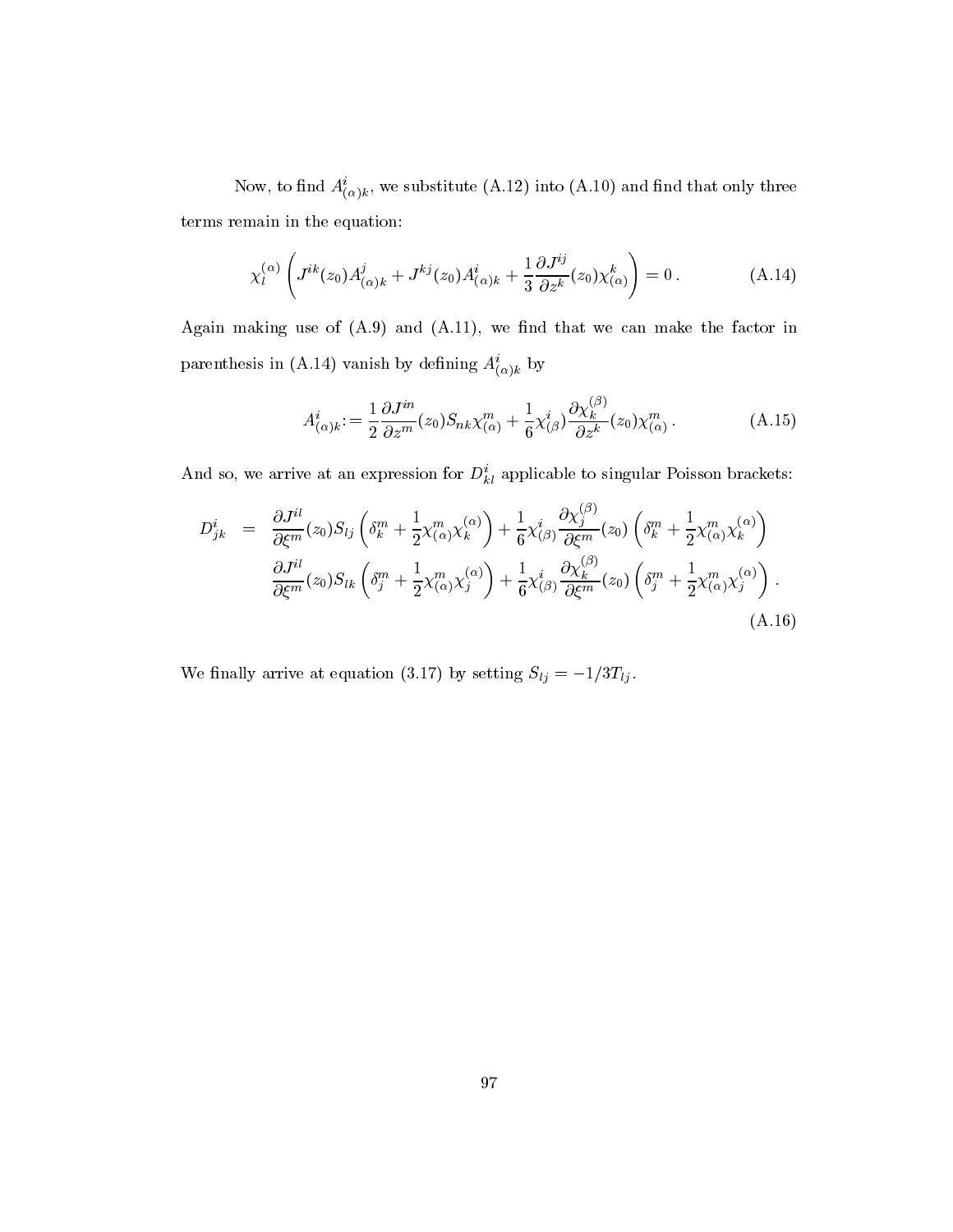## Appendix B

# Changing Order of Integration

When we transform the Fourier components  $\eta_k$  of the distribution function to the new fields  $E_k$ , the cubic piece of the Hamiltonian becomes a sum of iterated principal value integrals  $(4.37)-(4.44)$ . For analyzing the cubic term, we find it most convenient to collect the principal value singularities in the innermost integral of each term in the sum. The result of this process was given in chapter 4, and is reproduced here for the reader's convenience.

$$
\mathcal{F}^{(3)} = \sum_{k_a + k_b + k_c = 0} {m \choose 48} \left(\frac{i}{4\pi e}\right)^3 k_a k_b k_c \left\{ \frac{1}{\pi^3} \int du_a du_b du_c E_{k_a}(u_a) E_{k_b}(u_b) E_{k_c}(u_c) \times \left( \mathcal{P} \int dv \frac{H_4(k_a, k_b, k_c, v)}{(u_a - v)(u_b - v)(u_c - v)} \right) + \frac{1}{\pi^2} \int du_a du_b E_{k_a}(u_a) E_{k_b}(u_b) \left( \mathcal{P} \int dv \frac{H_3(k_a, k_b, k_c, v)}{(u_a - v)(u_b - v)} E_{k_c}(v) \right) (B.2)
$$

$$
\pi^{2} \int \mathrm{d}u_{c} \, \mathrm{d}u_{a} \, E_{k_{c}}(u_{c}) E_{k_{a}}(u_{a}) \left( \mathcal{P} \int \mathrm{d}v \frac{H_{3}(k_{c}, k_{a}, k_{b}, v)}{(u_{c} - v)(u_{a} - v)} E_{k_{b}}(v) \right) (B.3) \n+ \frac{1}{\pi^{2}} \int \mathrm{d}u_{b} \, \mathrm{d}u_{c} \, E_{k_{b}}(u_{b}) E_{k_{c}}(u_{c}) \left( \mathcal{P} \int \mathrm{d}v \frac{H_{3}(k_{b}, k_{c}, k_{a}, v)}{(u_{b} - v)(u_{c} - v)} E_{k_{a}}(v) \right) (B.4)
$$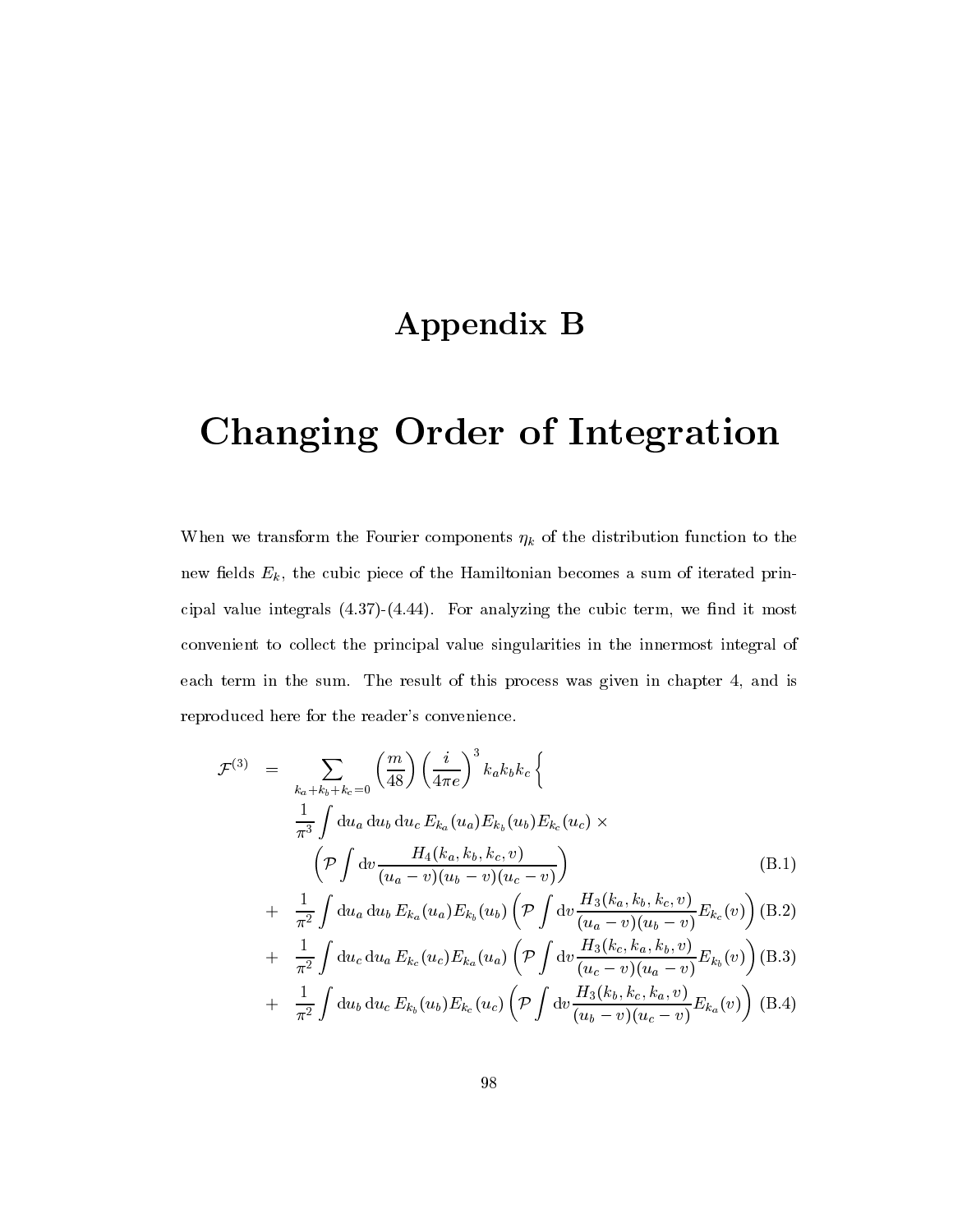$$
+ \frac{1}{\pi} \int \mathrm{d}u_a \, E_{k_a}(u_a) \left( \mathcal{P} \int \mathrm{d}v \frac{H_2(k_a, k_b, k_c, v)}{(u_a - v)} E_{k_b}(v) E_{k_c}(v) \right) \tag{B.5}
$$

$$
+ \frac{1}{\pi} \int du_b E_{k_b}(u_b) \left(\mathcal{P} \int dv \frac{H_2(k_b, k_c, k_a, v)}{(u_b - v)} E_{k_a}(v) E_{k_c}(v)\right) \tag{B.6}
$$

$$
+ \frac{1}{\pi} \int \mathrm{d}u_c \, E_{k_c}(u_c) \left( \mathcal{P} \int \mathrm{d}v \frac{H_2(k_c, k_a, k_b, v)}{(u_c - v)} E_{k_a}(v) E_{k_b}(v) \right) \tag{B.7}
$$

+ 
$$
\int dv H_1(k_a, k_b, k_c; v) E_{k_a}(v) E_{k_b}(v) E_{k_c}(v) \}
$$
. (B.8)

Changing the order of integration of iterated principal value integrals requires using the Poincare-Bertrand lemma [58]:

$$
\mathcal{P} \int \frac{\mathrm{d}v}{v - w} \left( \mathcal{P} \int \frac{f(u, v) \mathrm{d}u}{u - v} \right) =
$$
\n
$$
\int \mathrm{d}u \left( \mathcal{P} \int \frac{f(u, v) \mathrm{d}v}{(v - w)(u - v)} \right) - \pi^2 f(w, w).
$$
\n(B.9)

We begin with the simplest terms. Since there is at most one singularity in terms  $(4.41)$ - $(4.44)$ , the v integral can be brought to the innermost spot immediately. These terms contribute to terms  $(B.5)-(B.8)$  in the reshuffled Hamiltonian.

The next most complicated terms in the Hamiltonian are the terms with two singularities, (4.38)-(4.40). We can easily apply equation (B.9) to them. For example, consider term (4.38). The outer v-integral slips right past the  $u_a$  integral giving

$$
- \int_{-\infty}^{\infty} du_a E_{k_a}(u_a, t) \frac{\mathcal{P}}{\pi} \int_{-\infty}^{\infty} \frac{dv}{v - u_a} \frac{\mathcal{P}}{\pi} \int_{-\infty}^{\infty} \frac{du_b}{u_b - v}
$$
(B.10)  

$$
\times \frac{\varepsilon_I(k_a, k_a v)\varepsilon_I(k_b, k_b v)\varepsilon_R(k_c, k_c v)}{(f'_0(v))^2} E_{k_b}(u_b, t) E_{k_c}(v, t).
$$

Then, switching the order of integration of the v and  $u<sub>b</sub>$  integrals by means of (B.9) gives two terms,

$$
- \int_{-\infty}^{\infty} du_a E_{k_a}(u_a, t) \int_{-\infty}^{\infty} du_b \tag{B.11}
$$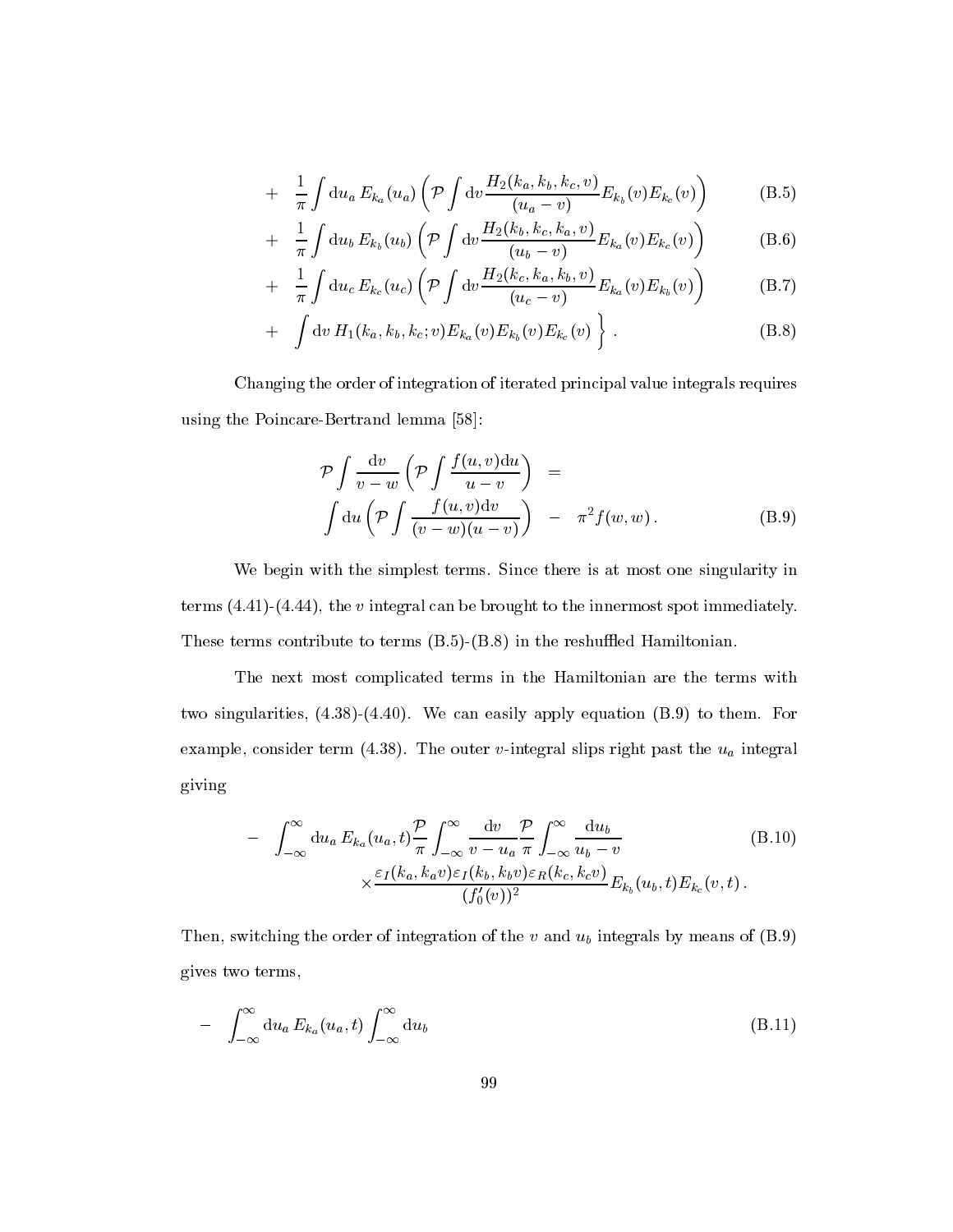$$
\frac{\mathcal{P}}{\pi^2} \int_{-\infty}^{\infty} \frac{dv}{(v - u_a)(u_b - v)} \frac{\varepsilon_I(k_a, k_a v) \varepsilon_I(k_b, k_b v) \varepsilon_R(k_c, k_c v)}{(f'_0(v))^2} E_{k_b}(u_b, t) E_{k_c}(v, t) \n+ \pi^2 \int_{-\infty}^{\infty} du_a E_{k_a}(u_a, t) \frac{\varepsilon_I(k_a, k_a u_a) \varepsilon_I(k_b, k_b u_a) \varepsilon_R(k_c, k_c u_a)}{\pi^2 (f'_0(u_a))^2} E_{k_b}(u_a, t) E_{k_c}(u_a, t).
$$

We can clean up expression  $(B.11)$  by dropping limits, abbreviating multiple (nonsingular) integrals, rearranging factors, and renaming  $u_a$  to v in the second term:

$$
\frac{1}{\pi^2} \int du_a du_b E_{k_a}(u_a, t) E_{k_b}(u_b, t) \qquad (B.12)
$$
\n
$$
\mathcal{P} \int dv \frac{\varepsilon_I(k_a, k_a v) \varepsilon_I(k_b, k_b v) \varepsilon_R(k_c, k_c v)}{(f_0'(v))^2 (u_a - v)(u_b - v)} E_{k_c}(v, t)
$$
\n
$$
+ \int dv \frac{\varepsilon_I(k_a, k_a v) \varepsilon_I(k_b, k_b v) \varepsilon_R(k_c, k_c v)}{(f_0'(v))^2} E_{k_a}(v, t) E_{k_b}(v, t) E_{k_c}(v, t). \quad (B.13)
$$

Term  $(B.12)$  is none other than term  $(B.2)$  in the Hamiltonian. The coefficient defined in (4.54),  $H_3(k_a, k_b, k_c, v)$ , is simply the coefficient of  $E_{k_c}(v, t)$  in (B.12). The second term, (B.13), is one contribution to term (B.8) of the Hamiltonian; the coefficient of the  $E_k$  in the present integral is but one term in the function  $H_4(k_a, k_b, k_c, v)$  defined in (4.53).

In an exactly similar way, exchanging the order of integration in terms (4.39) and (4.40) respectively gives rise completely to terms (B.3) and (B.4), and each contributes to term (B.8).

Finally, we come to term (4.37). We slip the v integral right past the  $u_a$ integral, and we can use equation  $(B.9)$  to exchange it with the  $u<sub>b</sub>$  integral giving us

$$
\pi^{-3} \int du_a \frac{E_{k_a}(u_a) E_{k_b}(u_a)}{(f'_0(u_a))^2} \varepsilon_I(k_a, k_a u_a) \varepsilon_I(k_b, k_b u_a) \varepsilon_I(k_c, k_c u_a)
$$
\n
$$
\times \mathcal{P} \int du_c \frac{E_{k_c}(u_c)}{u_c - u_a}
$$
\n+ 
$$
\int du_a du_b E_{k_a}(u_a) E_{k_b}(u_b)
$$
\n
$$
\times \mathcal{P} \int \frac{dv}{(u_a - v)(u_b - v)} \frac{\varepsilon_I(k_a, k_a v) \varepsilon_I(k_b, k_b v) \varepsilon_I(k_c, k_c v)}{(f'_0(v))^2} \mathcal{P} \int du_c \frac{E_{k_c}(u_c)}{u_c - v}.
$$
\n(B.14)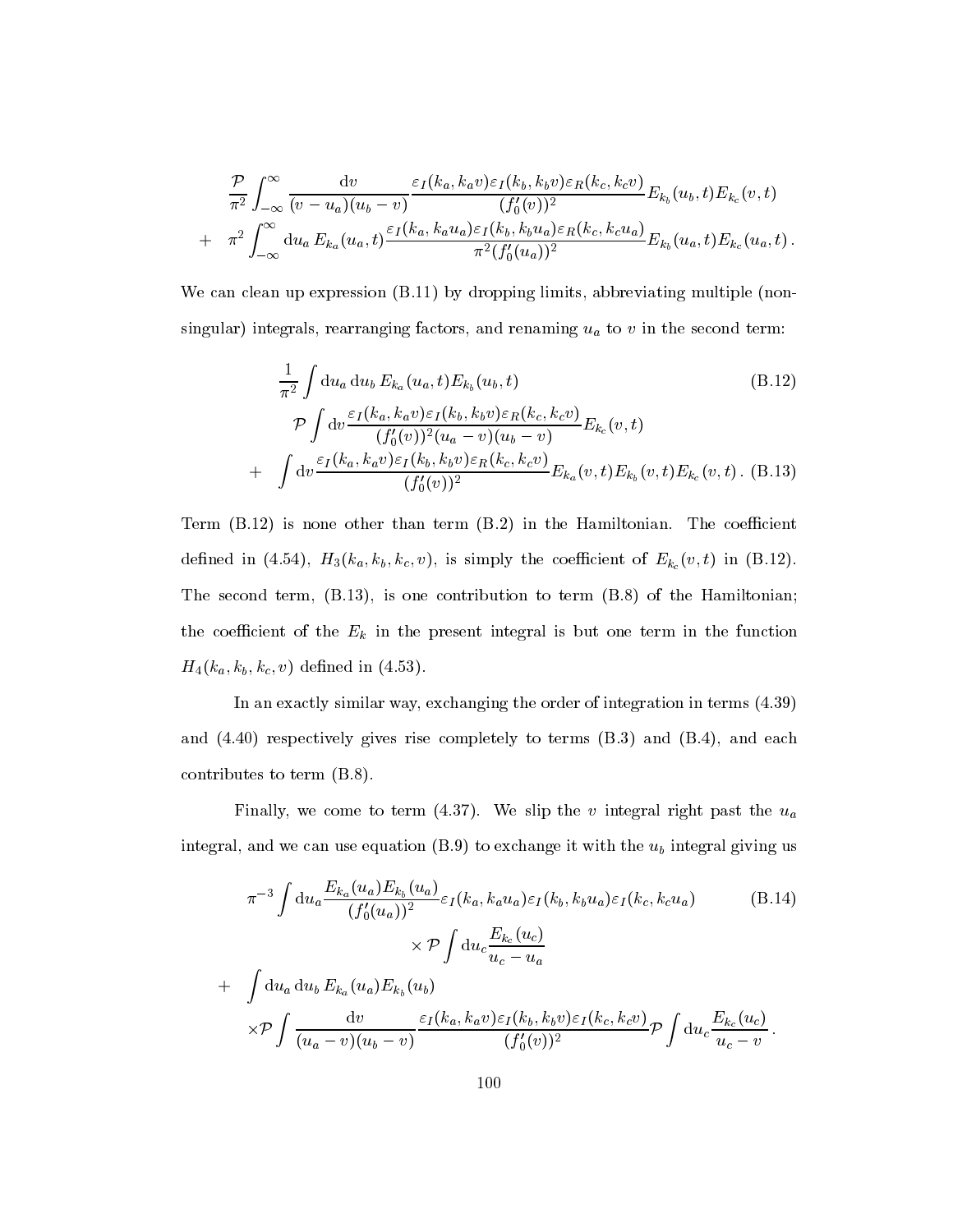We consider the two terms of (B.14) separately.

In the first term, we can immediately switch the order of integration, and rename  $u_a$  to v. This yields

$$
\pi^{-1} \int du_c E_{k_c}(u_c) \qquad (B.15)
$$
\n
$$
\mathcal{P} \int \frac{dv}{u_c - v} \frac{\varepsilon_I(k_a, k_a v) \varepsilon_I(k_b, k_b v) \varepsilon_I(k_c, k_c v)}{(f_0'(v))^2} E_{k_a}(v) E_{k_b}(v).
$$

But now we see that  $(B.15)$  is of the same form as term  $(B.7)$ , and the coefficient of the E's in the innermost integrand is simply one term of  $H_2(k_a, k_b, k_c; v)$  (see definition  $(4.55)$ ).

To make further progress in exchanging integrals in the second term of (B.14), we must expand the double pole in partial fractions:

$$
\frac{1}{(u_a - v)(u_b - v)} = \frac{1}{u_a - u_b} \frac{1}{v - u_a} + \frac{1}{u_b - u_a} \frac{1}{v - u_b}.
$$
 (B.16)

This expansion lets us split up the innermost two integrals of (B.14) into a sum of two ordinary iterated principal value integrals:

$$
\frac{1}{u_a - u_b} \mathcal{P} \int \frac{\mathrm{d}v}{(v - u_a)} \frac{\varepsilon_I(k_a, k_a v) \varepsilon_I(k_b, k_b v) \varepsilon_I(k_c, k_c v)}{(f'_0(v))^2}
$$
(B.17)  

$$
\mathcal{P} \int \mathrm{d}u_c \frac{E_{k_c}(u_c)}{u_c - v}
$$
  
+ 
$$
\frac{1}{u_b - u_a} \mathcal{P} \int \frac{\mathrm{d}v}{(v - u_b)} \frac{\varepsilon_I(k_a, k_a v) \varepsilon_I(k_b, k_b v) \varepsilon_I(k_c, k_c v)}{(f'_0(v))^2}
$$
  

$$
\mathcal{P} \int \mathrm{d}u_c \frac{E_{k_c}(u_c)}{u_c - v}
$$
(B.18)

Now, we can apply (B.9) once again to exchange the integrals in both terms of (B.17). This yields four terms:

$$
-\pi^2 \frac{1}{u_a - u_b} \frac{\varepsilon_I(k_a, k_a u_a) \varepsilon_I(k_b, k_b u_a) \varepsilon_I(k_c, k_c u_a)}{(f_0'(u_a))^2} E_{k_c}(u_a) \tag{B.19}
$$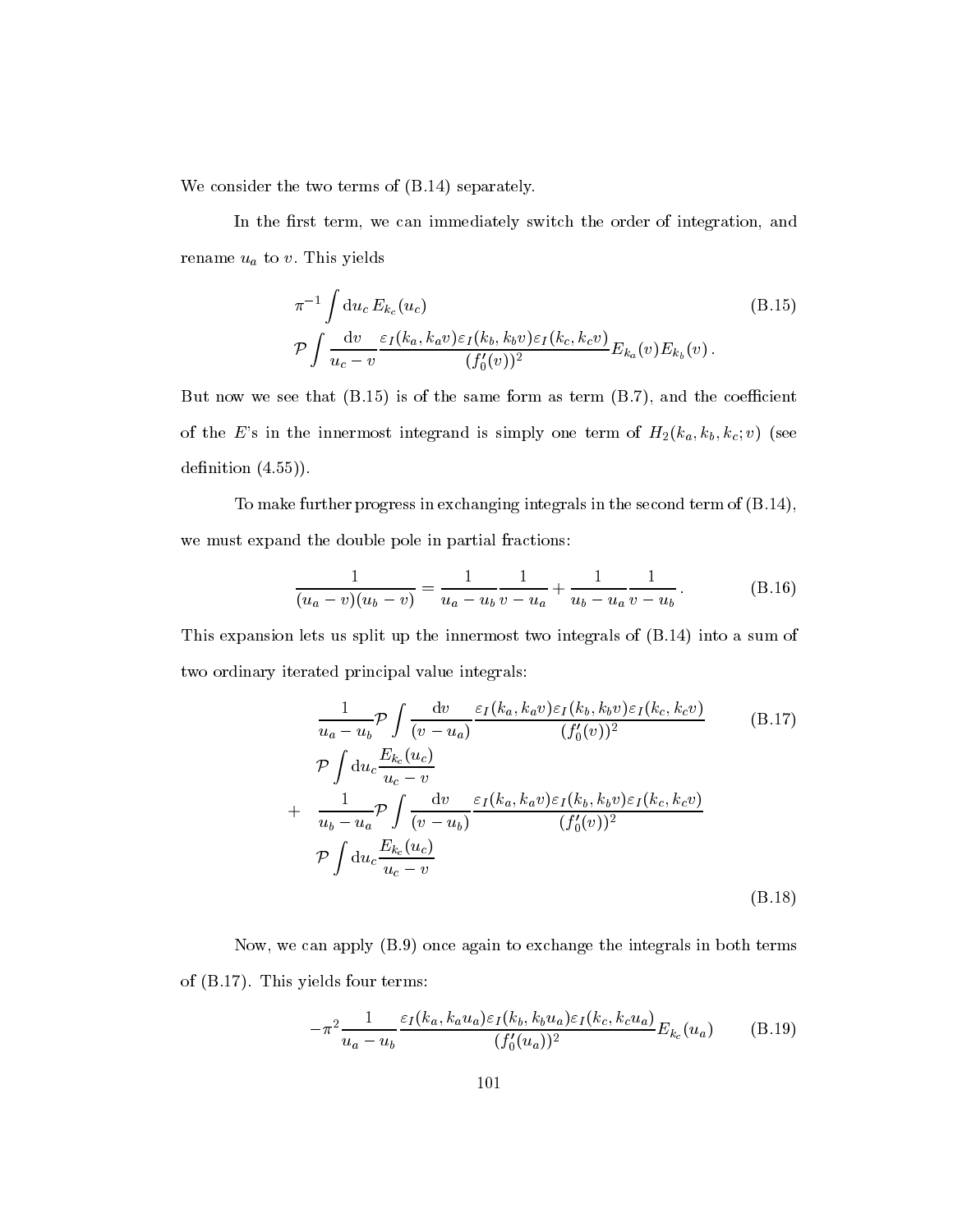+ 
$$
-\pi^2 \frac{1}{u_b - u_a} \frac{\varepsilon_I(k_a, k_a u_b) \varepsilon_I(k_b, k_b u_b) \varepsilon_I(k_c, k_c u_b)}{(f'_0(u_b))^2} E_{k_c}(u_b)
$$
  
+  $\frac{1}{u_a - u_b} \int du_c E_{k_c}(u_c)$   

$$
\mathcal{P} \int \frac{dv}{(v - u_a)(u_c - v)} \frac{\varepsilon_I(k_a, k_a v) \varepsilon_I(k_b, k_b v) \varepsilon_I(k_c, k_c v)}{(f'_0(v))^2}
$$
  
+  $\frac{1}{u_b - u_a} \int du_c E_{k_c}(u_c)$   

$$
\mathcal{P} \int \frac{dv}{(v - u_b)(u_c - v)} \frac{\varepsilon_I(k_a, k_a v) \varepsilon_I(k_b, k_b v) \varepsilon_I(k_c, k_c v)}{(f'_0(v))^2}.
$$

Again, we consider the terms of  $(B.19)$  individually. When we insert the first term back into the outer integrals in  $(B.14)$ , and rename  $u_a$  to v, we obtain:

$$
\pi^{-1} \int du_b E_{k_c}(u_c) \tag{B.20}
$$
\n
$$
\mathcal{P} \int \frac{dv}{u_b - v} \frac{\varepsilon_I(k_a, k_a v) \varepsilon_I(k_b, k_b v) \varepsilon_I(k_c, k_c v)}{(f_0'(v))^2} E_{k_a}(v) E_{k_c}(v).
$$

In the same way that  $(B.15)$  contributes to term  $(B.7)$ ,  $(B.20)$  contributes to term (B.6). Likewise, the second term of (B.19) contributes to (B.5) upon renaming  $u_b$ to v:

Finally, we come to the last two terms of (B.19). These can be easily added together (which merely undoes the partial fraction expansion), and reinserted in the outer integrals to yield:

$$
\frac{1}{\pi^3} \int du_a du_b du_c E_{k_a}(u_a) E_{k_b}(u_b) E_{k_c}(u_c)
$$
\n
$$
\mathcal{P} \int \frac{dv}{(u_a - v)(u_b - v)(u_c - v)} \frac{\varepsilon_I(k_a, k_a v) \varepsilon_I(k_b, k_b v) \varepsilon_I(k_c, k_c v)}{(f'_0(v))^2}.
$$
\n(B.21)

The nonsingular part of the innermost integrand is exactly  $H_4(k_a, k_b, k_c, v)$  (see (4.53)). Therefore, term (B.21) gives rise completely to term (B.1). And in fact, this completes the derivation of the form of the cubic part of the Hamiltonian given by expression  $(4.45)-(4.52)$ .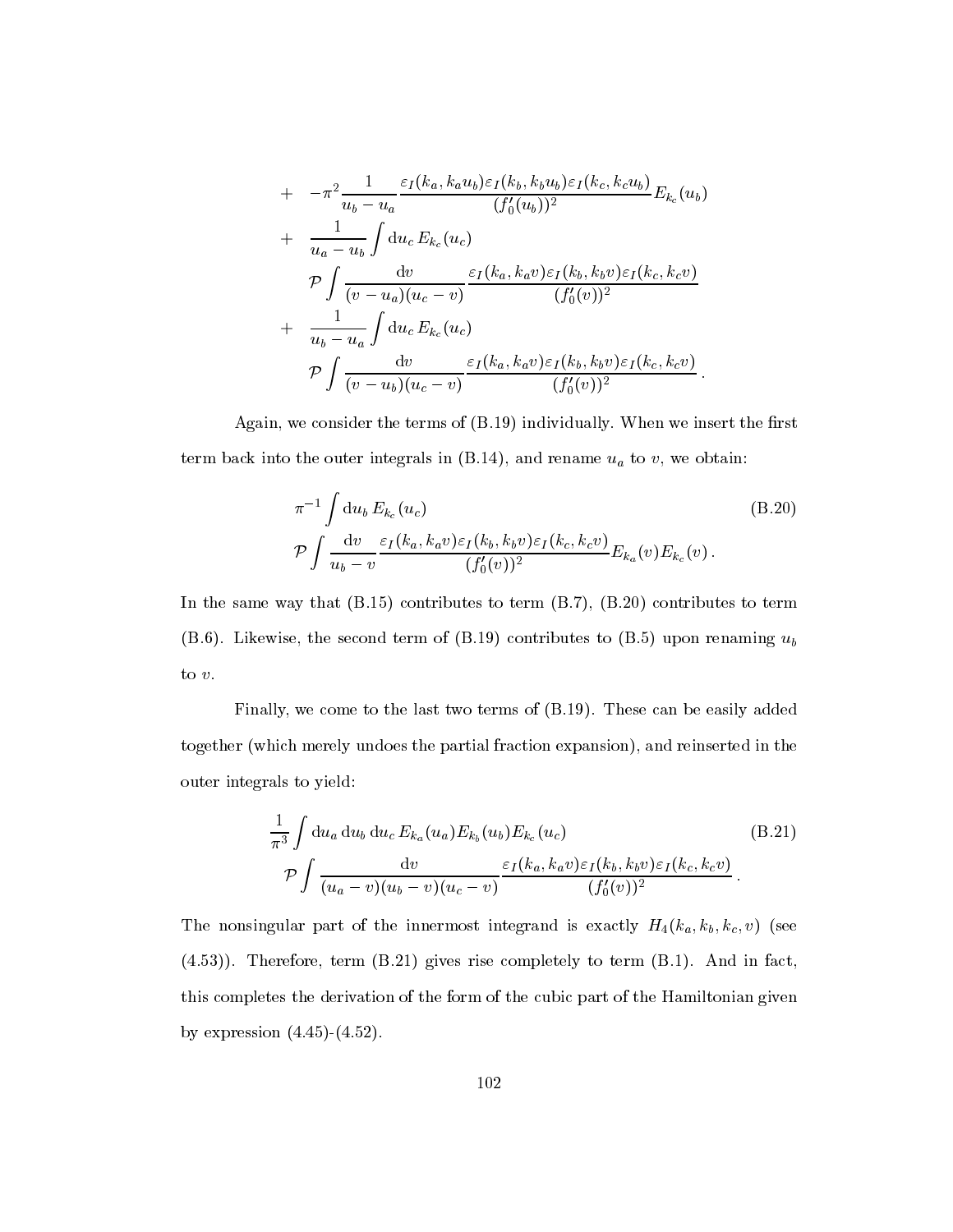## Appendix C

# Isolating the resonant part of the two pole terms

We consider term (4.57), henceforth denoted  $I_2$ , surpressing dependence of  $k_a, k_b$ , and  $k_c$  in M. It will turn out that (4.57) is  $\mathcal{O}(\delta^2)$ , but we must follow a mildly torturous route to see this.

#### Identifying and Isolating the Resonant Layer

To begin, the demoninator can be split up by partial fractions:

$$
\frac{1}{(u_a - v)(u_b - v)} = \frac{1}{(u_a - u_b)} \left( \frac{1}{v - u_a} - \frac{1}{v - u_b} \right), \qquad (C.1)
$$

splitting the inner integral into a sum of two:

$$
I_2 = \frac{1}{\pi^2} \int_{-\infty}^{\infty} du_a \int_{-\infty}^{\infty} du_b E_{k_a}(u_a) E_{k_b}(u_b) \frac{1}{u_a - u_b}
$$
  
\n
$$
\left(\mathcal{P} \int_{-\infty}^{+\infty} dv \frac{M(v) E_{k_c}(v)}{(v - u_a)} - \mathcal{P} \int_{-\infty}^{+\infty} dv \frac{M(v) E_{k_c}(v)}{(v - u_b)}\right)
$$
 (C.2)

Now, the resonance condition for (4.57) has already been given in (5.37). It is convenient to define some new variables here. We define the resonant quanitity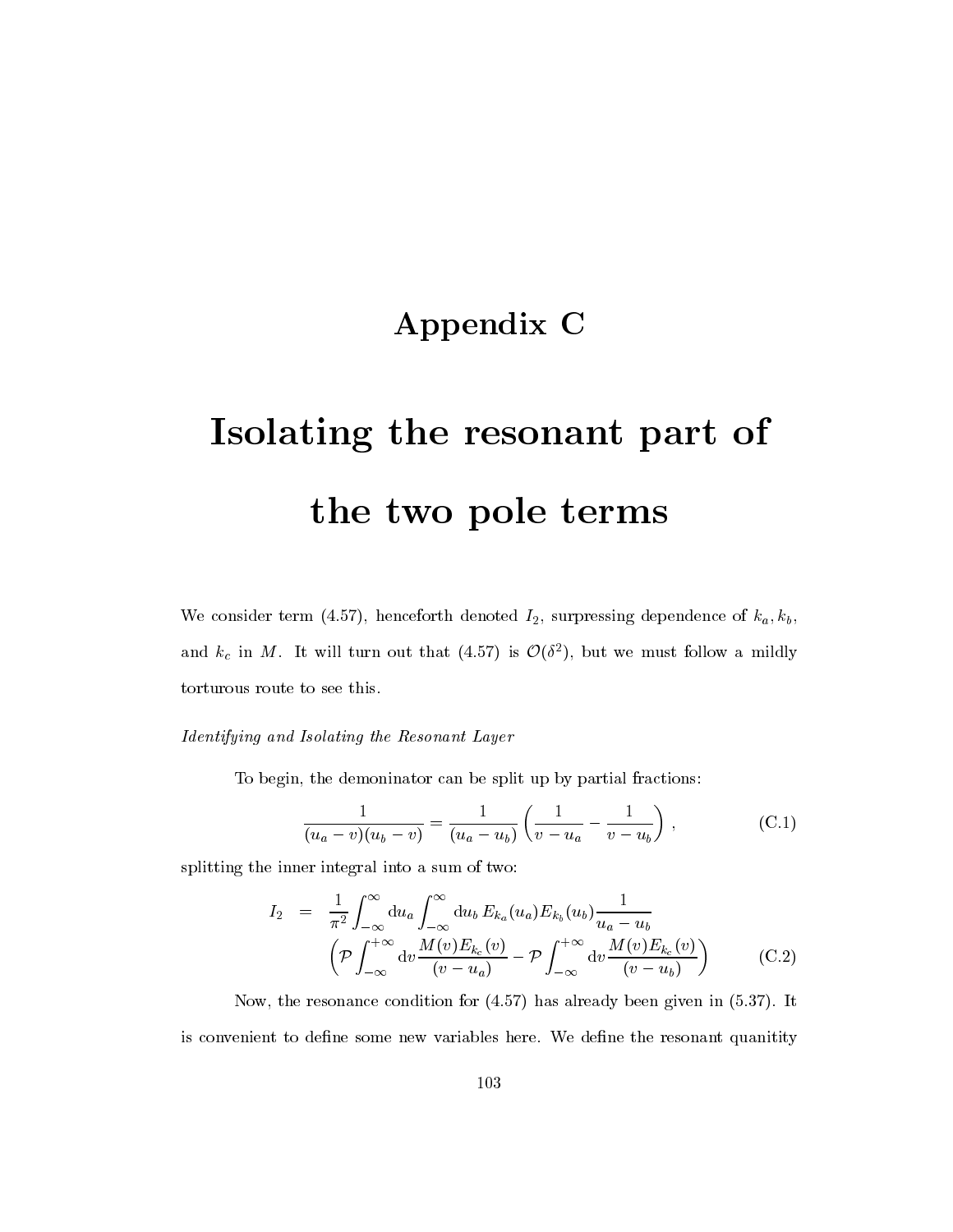$x = -(1/k_c)(k_a u_a + k_b u_b)$ , the deviation from the resonance (of the innermost integration variable)  $w = v - v_r$ , and the two variables  $y = -(k_b/k_c)(u_a - u_b)$ , and  $z = (k_a/k_c)$ . After restricting the domain of integration to the resonant layer, (C.2) becomes

$$
I_2 \approx \frac{1}{\pi^2} \int_{-\infty}^{\infty} du_b E_{k_b}(u_b) \int_{-\infty}^{\infty} dy E_{k_a}(u_b - (k_c/k_b)y)
$$
  
\n
$$
\mathcal{P} \int_{-\delta}^{\delta} dw \frac{1}{y} \frac{M(w+x)E_{k_c}(w+x)}{w-y}
$$
(C.3)  
\n
$$
- \frac{1}{\pi^2} \int_{-\infty}^{\infty} du_b E_{k_b}(u_b) \int_{-\infty}^{\infty} dz E_{k_a}(u_b + (k_c/k_a)z)
$$
  
\n
$$
\mathcal{P} \int_{-\delta}^{\delta} dw \frac{1}{z} \frac{M(w+x)E_{k_c}(w+x)}{w-z}.
$$
(C.4)

The inner integrals in both terms have exactly the same form, so we will only evaluate the innermost integral in  $(C.3)$ , and substitute z for y in this result to get the result for (C.4).

#### Doing the innermost integrals

We denote the innermost integral in (C.3) by  $I_{2w}$ . Since  $\delta$  is small, w is also small, and we can profitably expand in powers of  $w$  the numerator in  $I_{2w}$ . To make the power series more compact, we will introduce the following notation for  $n = 0, \ldots, \infty$ :

$$
a_n(x) := \frac{1}{n!} \left. \frac{\partial^n}{\partial w^n} (M(x+w) E_{k_c}(x+w)) \right|_{w=0}
$$
 (C.5)

Then,

$$
I_{2w} = \mathcal{P} \int_{-\delta}^{\delta} \mathrm{d}w \frac{1}{y} \left( \frac{a_0(x)}{w - y} + \sum_{n=1}^{\infty} a_n(x) \frac{w^n}{w - y} \right) . \tag{C.6}
$$

Rewriting  $w_1 = w_2 - y_1 + y_2$ , and recalling that  $w_2 - y_1 = (w_2 - y_1)(w_2 - w_1 + w_2 - w_1 + w_2 - w_2)$  $\cdots + w^*y^*$  =  $+y^*$  = ), we can compute the integral in (C.6) term by term. The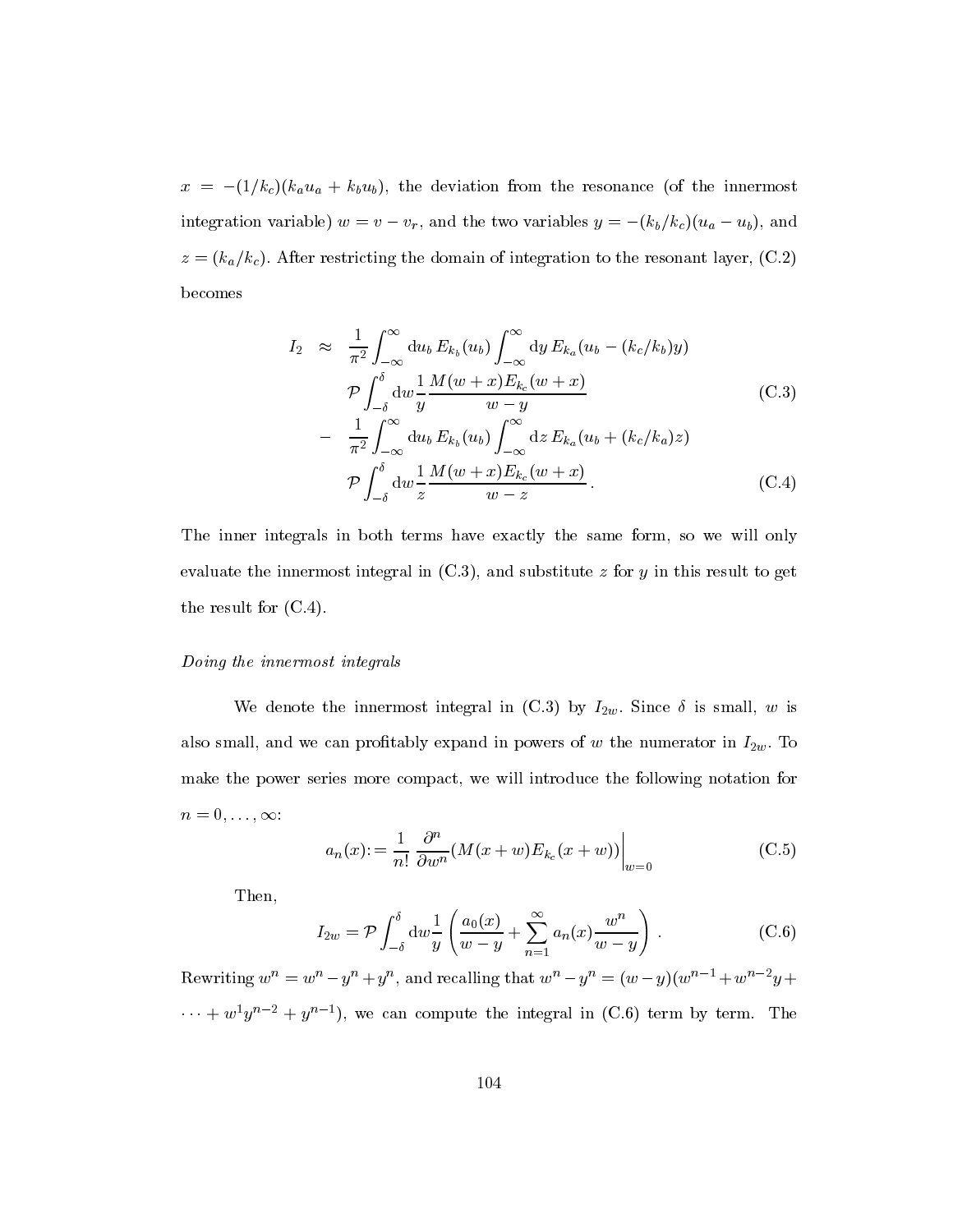result has a different form depending on whether  $n$  is even or odd, so we break it up accordingly. By symmetry, only even powers of  $w$  contribute, leaving

$$
I_{2w} = a_0(x)\frac{1}{y}\log\left|\frac{\delta-y}{\delta+y}\right|
$$
  
+ 
$$
\sum_{n=1}^{\infty} a_{2n-1}(x) \left[ \left(\frac{2\delta^{2n-1}}{2n-1} + \frac{2\delta^{2n-3}y^2}{2n-3} + \dots + \frac{2\delta^3 y^{2n-4}}{3} + 2\delta y^{2n-2}\right) + y^{2n-1}\log\left|\frac{\delta-y}{\delta+y}\right|\right]
$$
  
+ 
$$
\sum_{n=1}^{\infty} a_{2n}(x)\frac{1}{y} \left[ \left(\frac{2\delta^{2n-1}y}{2n-1} + \frac{2\delta^{2n-3}y^3}{2n-3} + \dots + \frac{2\delta^3 y^{2n-3}}{3} + 2\delta y^{2n-1}\right) + y^{2n}\log\left|\frac{\delta-y}{\delta+y}\right|\right]
$$
(C.7)

Because of the absolute values inside the logs, we have to consider (C.7) in two regions,  $|y| \leq \delta$  and  $|y| > \delta$ .

Neglecting terms of  $\mathcal{O}(\delta^2)$  in  $|y| > \delta$ .

For the "outside" region,  $|y| > \delta$ , we can rewrite the log as

$$
\log \left| \frac{\delta - y}{\delta + y} \right| = \log \left( \frac{y - \delta}{y + \delta} \right) = \log \left( \frac{1 - \delta/y}{1 + \delta/y} \right) . \tag{C.8}
$$

It is further convenient to expand (C.8) in a power series in  $(\delta/y)$  :

$$
\log\left(\frac{1-\delta/y}{1+\delta/y}\right) = -\left(\frac{2\delta}{y} + \frac{2\delta^3}{3y^3} + \dots + \frac{2\delta^{2n-1}}{(2n-1)y^{2n-1}}\right) - \left(\frac{2\delta^{2n+1}}{(2n+1)y^{2n+1}} + \dots\right).
$$
\n(C.9)

At this point, we might be tempted to simply keep only the first term of this series. We would be mistaken, though, because y can take values of  $\mathcal{O}(\delta)$  in the region  $|y| > \delta$ . So, we have no choice but to leave intact the log in the coefficient of  $a_0(x)$ in (C.7). On the other hand, the same log also appears in the infnite series terms of the same expression, except accompanied by a factor of  $y_2$  and the odd series, and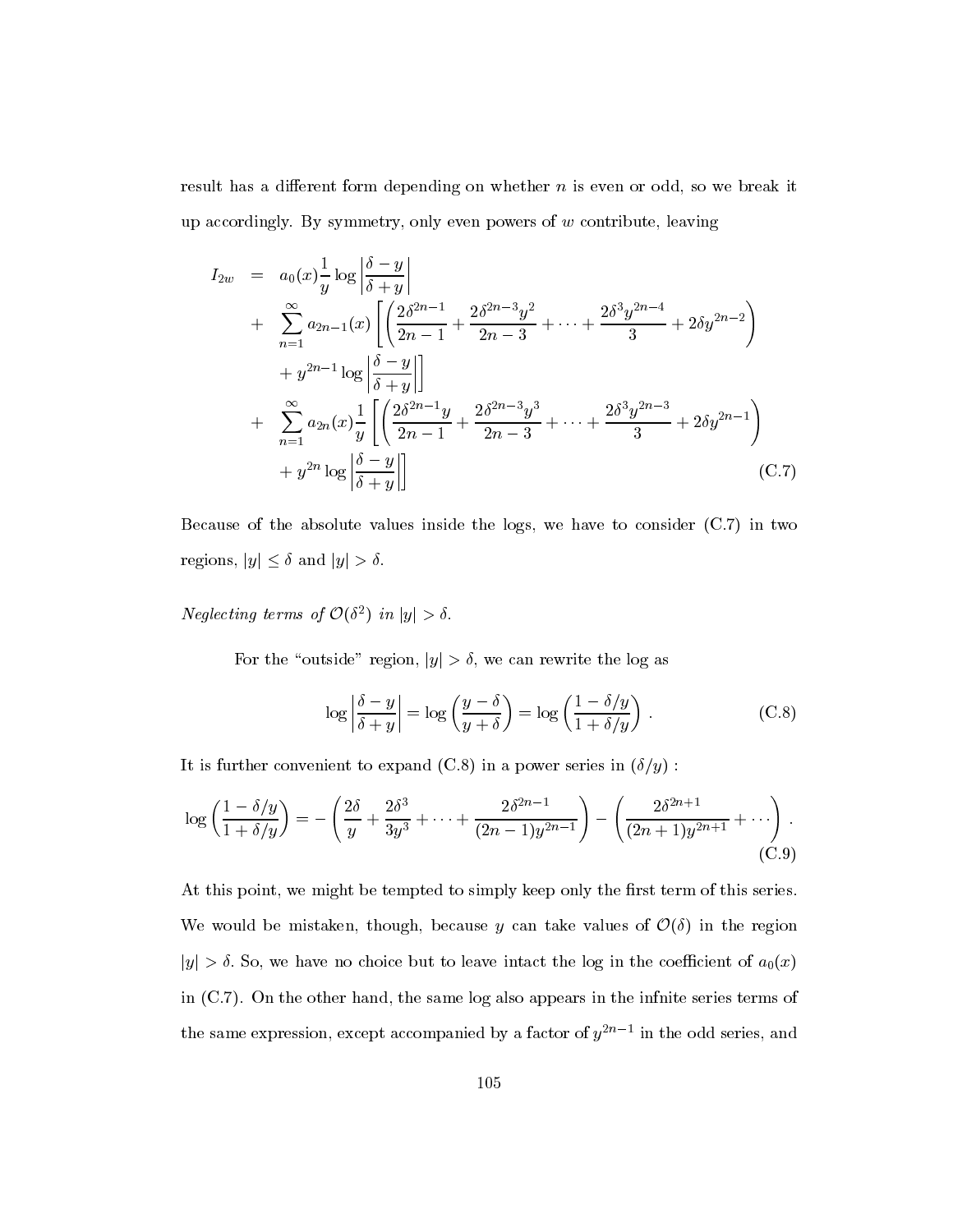$y^{-1}$  in the even series. Multiplying these factors through the expanded log gives us

$$
y^{2n-1} \log \left( \frac{1 - \delta/y}{1 + \delta/y} \right) =
$$
\n
$$
- \left( 2\delta y^{2n-2} + \frac{2\delta^3 y^{2n-4}}{3} + \dots + \frac{2\delta^{2n-1}}{(2n-1)} \right) - \left( \frac{2\delta^{2n+1}}{(2n+1)y^2} + \dots \right),
$$
\n(C.10)

and

$$
y^{2n} \log \left( \frac{1 - \delta/y}{1 + \delta/y} \right) =
$$
\n
$$
- \left( 2\delta y^{2n-1} + \frac{2\delta^3 y^{2n-3}}{3} + \dots + \frac{2\delta^{2n-1} y}{(2n-1)} \right) - \left( \frac{2\delta^{2n+1}}{(2n+1)y} + \dots \right).
$$
\n(C.11)

Notice that the contents of the first set of parentheses in both  $(C.10)$  and  $(C.11)$ exactly cancels the  $y$ -series in the corresponding term of the appropriate infinite series in (C.7). Multiplying through by the remaing factor of  $1/y$  gives us the forms of the nth term of the odd and even series respectively as

$$
-a_{2n-1}(x)\left(\frac{2\delta^{2n+1}}{(2n+1)y^3}+\cdots\right),\tag{C.12}
$$

and

$$
-a_{2n}(x)\left(\frac{2\delta^{2n+1}}{(2n+1)y^2}+\cdots\right).
$$
 (C.13)

Both (C.12) and (C.13) contribute up to  $\mathcal{O}(\delta)$  only when  $n = 1$ . We can write the two terms that do contribute more compactly by defining a function

$$
\Upsilon(\xi) := -2\left(\frac{\xi^3}{3} + \frac{\xi^5}{5} + \dots + \frac{\xi^j}{j} + \dots\right). \tag{C.14}
$$

Then terms (C.12) and (C.13) (at  $n = 1$ ) become respectively  $a_1(x) \Upsilon(\delta/y)$ , and  $a_2(x)y\Upsilon(\delta/y).$ 

And so, in the region  $|y| > \delta$ , (C.7) becomes

$$
I_{2w}^o \quad = \quad a_0(x)\frac{1}{y}\log\left(\frac{1-\delta/y}{1+\delta/y}\right)
$$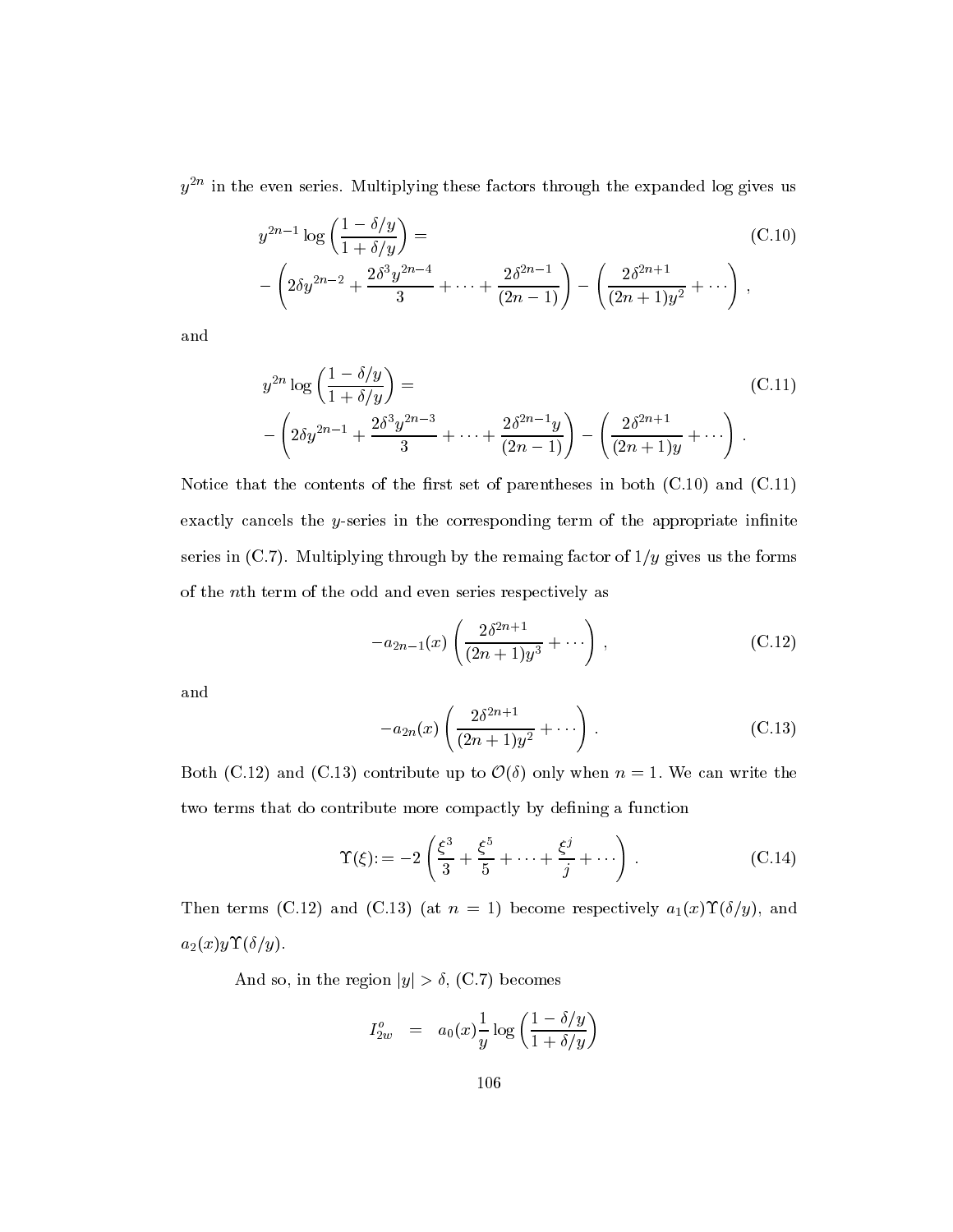+ 
$$
a_1(x)\Upsilon(\delta/y)
$$
  
+  $a_2(x)y\Upsilon(\delta/y) + \mathcal{O}(\delta^2)$ . (C.15)

(The superscript  $o$  denotes "outside" region.)

#### Neglecting terms of  $\mathcal{O}(\delta^2)$  in  $|y| \leq \delta$ .

Now we turn to the "inside" region  $|y| \leq \delta$ . Although the log terms in (C.7) are singular at  $|y| = \delta$ , they are integrable on the interval  $(-\delta, \delta)$ . So, we can neglect the points  $|y| = \delta$  in the following, and consider only  $|y| < \delta$ . As before, we want to remove the absolute value signs, so we write the log as

$$
\log \left| \frac{\delta - y}{\delta + y} \right| = \log \left( \frac{\delta - y}{\delta + y} \right) = \log \left( \frac{1 - y/\delta}{1 + y/\delta} \right) . \tag{C.16}
$$

Here, since  $\delta$  appears as a denominator, it would be fruitless to expand the log in a  $\delta$  power series. However, the smallness of y lets us truncate with impunity the sums that appear in the infinite sums in (C.7). Doing this yields the form of  $I_{2w}$ appropriate to the "inside" region as

$$
I_{2w}^{i} = a_0(x)\frac{1}{y}\log\left(\frac{1-y/\delta}{1+y/\delta}\right)
$$
  
+ 
$$
\sum_{n=1}^{\infty} a_n(x)\left[2\delta y^{n-2} + y^{n-1}\log\left(\frac{1-y/\delta}{1+y/\delta}\right)\right]
$$
  
+ 
$$
\mathcal{O}(\delta^2).
$$
 (C.17)

(The superscript  $i$  denotes "inside.") Since we need only keep one term along with the log for any given  $n$ , there is no reason to distinguish between odd and even series.

Substituting back into  $(C.3)$  and  $(C.4)$  - Changing integration variables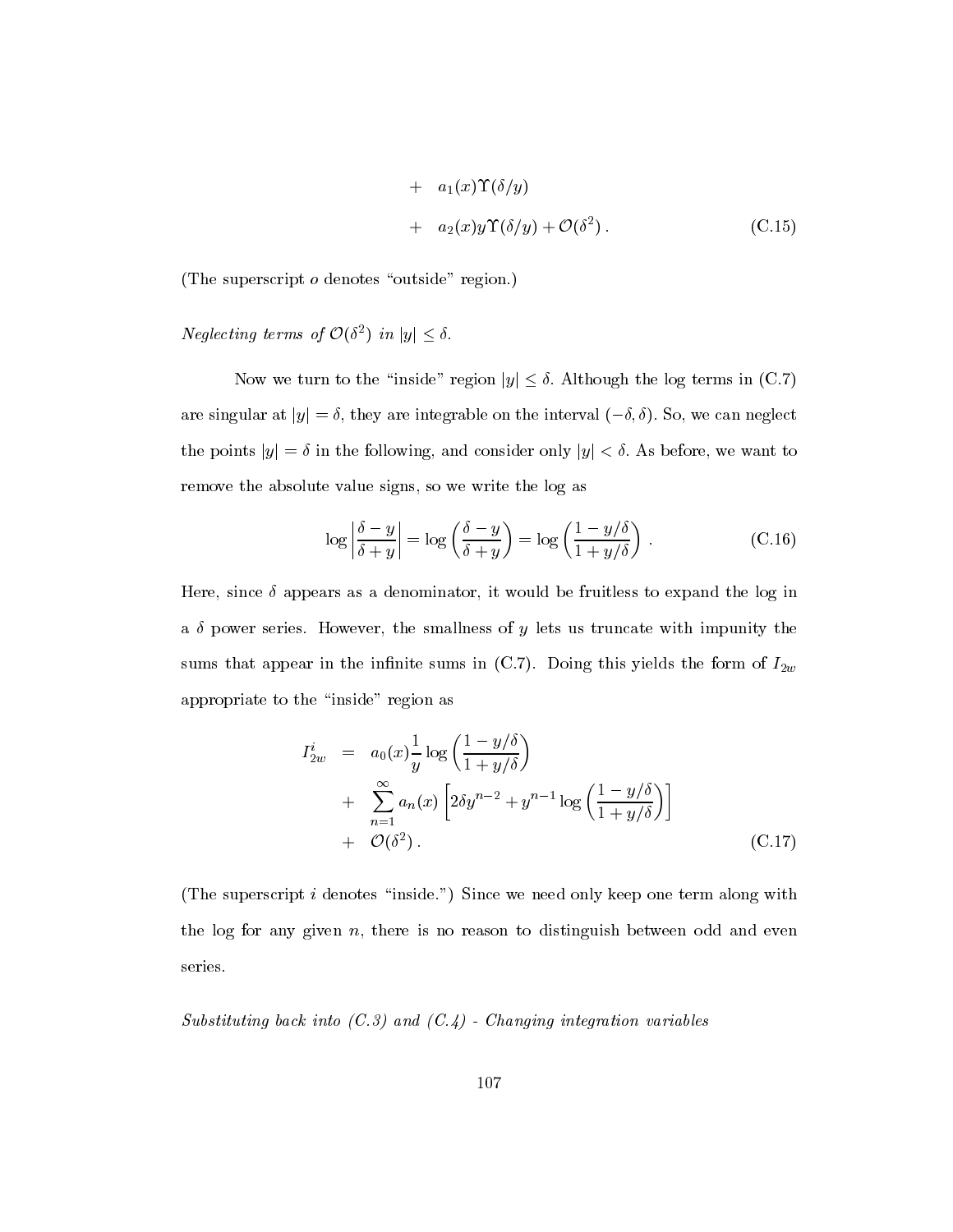We can now substitute the results in  $(C.15)$  and  $(C.17)$  for the innermost integrals in  $(C.3)$  and  $(C.4)$  (substituting z for y where necessary.) We will make things more compact by renaming  $z$  to  $y$ . But first, we must recognize that  $x$  has a different form when written in terms of  $y$  than it does when written in terms of  $z$ . These are:

$$
x = u_b + (k_a/k_b)y;
$$
 (C.18)

$$
x = u_b - z. \tag{C.19}
$$

So, substituting  $(C.18)$  and  $(C.19)$  for x when plugging  $(C.15)$  and  $(C.17)$  into  $(C.3)$ and  $(C.4)$  respectively, we obtain the following integral (split into the "outside" and "inside" regions) after renaming  $z$  to  $y$ :

$$
I_{2} \approx \frac{1}{\pi^{2}} \int_{-\infty}^{\infty} du_{b} E_{k_{b}}(u_{b}) \Big\{
$$
  
\n
$$
\int_{-\infty}^{-\delta} dy \Big[ [E_{k_{a}}(u_{b} - (k_{c}/k_{b})y) a_{0}(u_{b} + (k_{a}/k_{b})y) - E_{k_{a}}(u_{b} + (k_{c}/k_{a})y) a_{0}(u_{b} - y)] \frac{1}{y} \log \Big( \frac{1 - \delta/y}{1 + \delta/y} \Big)
$$
  
\n
$$
+ [E_{k_{a}}(u_{b} - (k_{c}/k_{b})y) a_{1}(u_{b} + (k_{a}/k_{b})y) - E_{k_{a}}(u_{b} + (k_{c}/k_{a})y) a_{1}(u_{b} - y)] \Upsilon(\delta/y)
$$
  
\n
$$
+ [E_{k_{a}}(u_{b} - (k_{c}/k_{b})y) a_{2}(u_{b} + (k_{a}/k_{b})y) - E_{k_{a}}(u_{b} + (k_{c}/k_{a})y) a_{2}(u_{b} - y)] y \Upsilon(\delta/y) \Big]
$$
  
\n
$$
+ \int_{\delta}^{\infty} dy \Big[ [E_{k_{a}}(u_{b} - (k_{c}/k_{b})y) a_{0}(u_{b} + (k_{a}/k_{b})y) - E_{k_{a}}(u_{b} + (k_{c}/k_{a})y) a_{0}(u_{b} + (k_{a}/k_{b})y) - E_{k_{a}}(u_{b} + (k_{c}/k_{a})y) a_{0}(u_{b} - y)] \frac{1}{y} \log \Big( \frac{1 - \delta/y}{1 + \delta/y} \Big)
$$
  
\n
$$
+ [E_{k_{a}}(u_{b} - (k_{c}/k_{b})y) a_{1}(u_{b} + (k_{a}/k_{b})y) - E_{k_{a}}(u_{b} + (k_{c}/k_{a})y) a_{1}(u_{b} - y)] \Upsilon(\delta/y)
$$
  
\n
$$
+ [E_{k_{a}}(u_{b} - (k_{c}/k_{b})y) a_{2}(u_{b} + (k_{a}/k_{b})y) - E_{k_{a}}(u_{b} - (k_{c}/k_{b})y) a_{2}(u_{b} + (k_{a}/k_{b})y
$$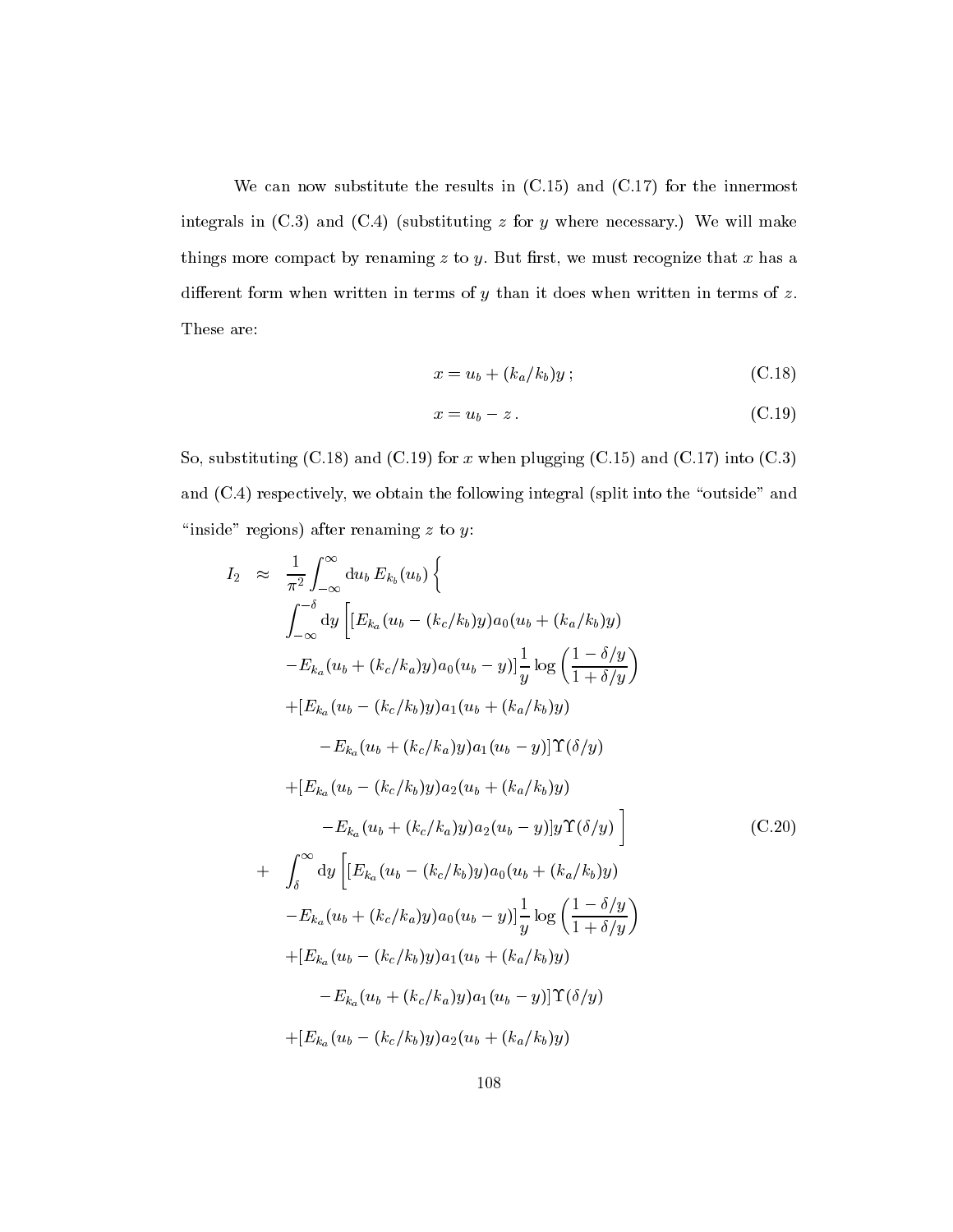$$
-E_{k_a}(u_b + (k_c/k_a)y)a_2(u_b - y)]y\Upsilon(\delta/y)
$$
\n
$$
+ \mathcal{P} \int_{-\delta}^{\delta} dy \left[ [E_{k_a}(u_b - (k_c/k_b)y)a_0(u_b + (k_a/k_b)y) - E_{k_a}(u_b + (k_c/k_a)y)a_0(u_b - y)] \frac{1}{y} \log \left( \frac{1 - y/\delta}{1 + y/\delta} \right) \right]
$$
\n
$$
+ E_{k_a}(u_b - (k_c/k_b)y) \sum_{n=1}^{\infty} a_n(u_b + (k_a/k_b)y)
$$
\n
$$
\times \left( 2\delta y^{n-2} + y^{n-1} \log \left( \frac{1 - y/\delta}{1 + y/\delta} \right) \right)
$$
\n
$$
-E_{k_a}(u_b + (k_c/k_a)y)a_1(u_b - y) \sum_{n=1}^{\infty} a_n(u_b - y)
$$
\n
$$
\times \left( 2\delta y^{n-2} + y^{n-1} \log \left( \frac{1 - y/\delta}{1 + y/\delta} \right) \right) \Bigg] \Bigg\}
$$
\n
$$
+ \mathcal{O}(\delta^2).
$$
\n(C.22)

Now, to get the  $\delta$  dependence out of the limits and into the integrand, we make the variable changes  $y = \delta/\xi$  in (C.20) and (C.21), and  $y = \delta\xi$  in (C.22). With these changes of variable, the intervals of integration in the  $\xi$  integral are now  $(-1, 0), (0, 1),$  and  $(-1, 1)$  in  $(C.20), (C.21),$  and  $(C.22)$  respectively. Furthermore, these transformations remove the  $\delta$ 's from the logs, making it still easier to see when terms are small. In fact, we become immediately able to neglect a few more terms.

First, consider the factor  $y\Upsilon(\delta/y)$ , which appears in (C.20) and (C.21). Since  $dy = -(\theta/\xi^{-})d\xi$ , this factor becomes  $\theta^{-1}$   $\overline{\xi^{3}}$  1( $\xi$ ). We can thus neglect this term as long as  $\frac{1}{63}$  1( $\zeta$ ) is integrable in the intervals (-1, 0) and (0, 1). But, comparing (C.14) to (C.9) (with  $(\delta/y) = \xi$ ), we see that

$$
\left|\frac{\Upsilon(\xi)}{\xi^3}\right| < \left|\frac{1}{\xi}\log\left(\frac{1-\xi}{1+\xi}\right)\right| \,. \tag{C.23}
$$

Since the LHS in the inequality is absolutely integrable on the intervals in question, so is the RHS, and we can neglect this term.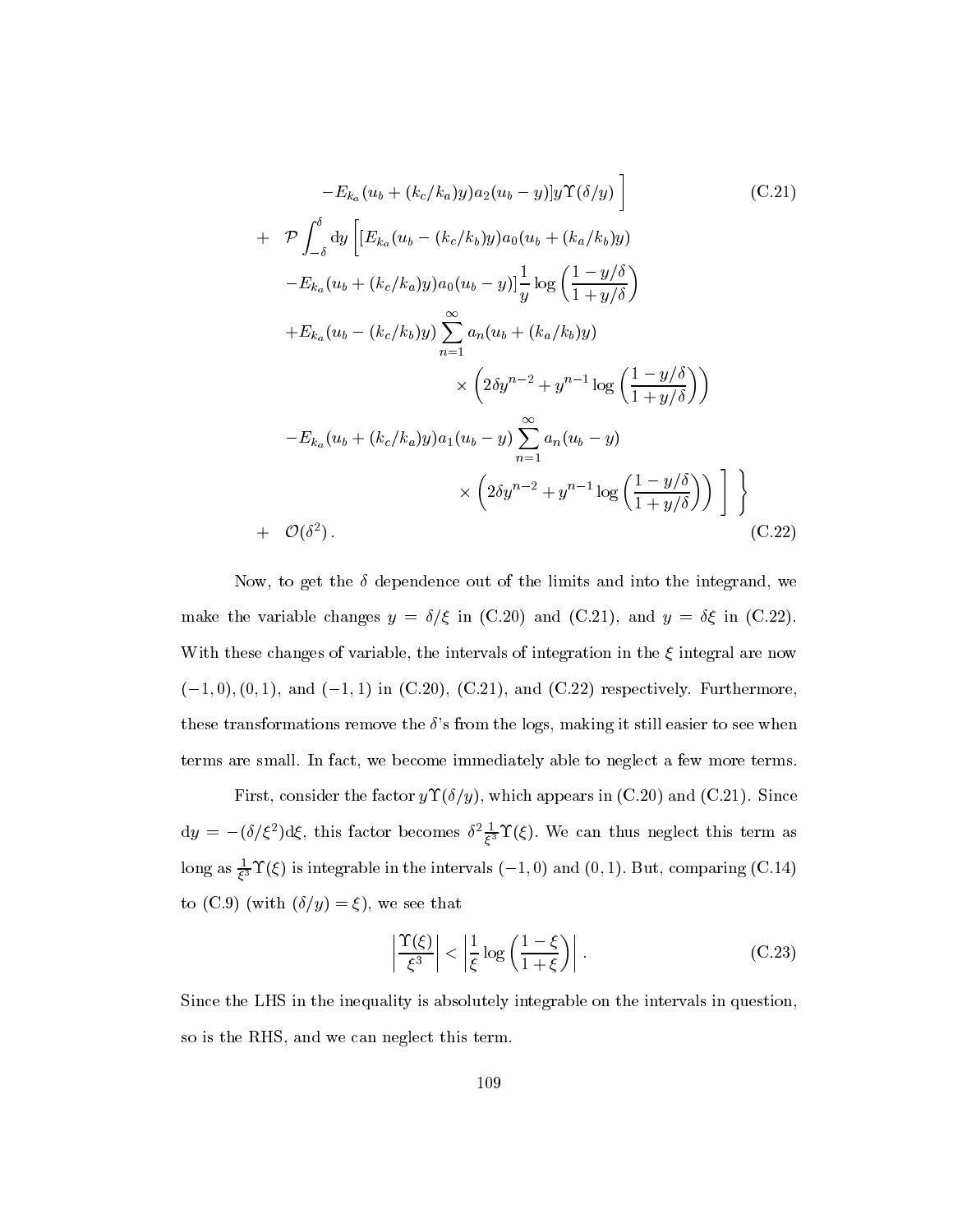Now we turn our attention to (C.22) as it appears after we set  $y = \delta \xi$ . Since  $dy = \delta d\xi$ , the only term in the infinite sum that contributes at  $\mathcal{O}(\delta)$  is the  $n = 1$ term. Neglecting the rest brings us to the simplified integral:

$$
I_{2} \approx \frac{1}{\pi^{2}} \int_{-\infty}^{\infty} du_{b} E_{k_{b}}(u_{b}) \Big\{ \n\int_{-1}^{0} d\xi \Big[ [E_{k_{a}}(u_{b} - (k_{c}/k_{b})(\delta/\xi))a_{0}(u_{b} + (k_{a}/k_{b})(\delta/\xi)) \n- E_{k_{a}}(u_{b} + (k_{c}/k_{a})(\delta/\xi))a_{0}(u_{b} - (\delta/\xi)] \frac{1}{\xi} \log \Big( \frac{1-\xi}{1+\xi} \Big) \n+ [E_{k_{a}}(u_{b} - (k_{c}/k_{b})(\delta/\xi))a_{1}(u_{b} + (k_{a}/k_{b})(\delta/\xi)) \n- E_{k_{a}}(u_{b} + (k_{c}/k_{a})(\delta/\xi)a_{1}(u_{b} - (\delta/\xi))] \Upsilon(\xi) \Big] \qquad (C.24)
$$
\n
$$
+ \int_{0}^{1} d\xi \Big[ [E_{k_{a}}(u_{b} - (k_{c}/k_{b})(\delta/\xi))a_{0}(u_{b} + (k_{a}/k_{b})(\delta/\xi)) \n- E_{k_{a}}(u_{b} + (k_{c}/k_{a})(\delta/\xi))a_{0}(u_{b} - (\delta/\xi)] \frac{1}{\xi} \log \Big( \frac{1-\xi}{1+\xi} \Big) \n+ [E_{k_{a}}(u_{b} - (k_{c}/k_{b})(\delta/\xi))a_{1}(u_{b} + (k_{a}/k_{b})(\delta/\xi)) \n- E_{k_{a}}(u_{b} + (k_{c}/k_{a})(\delta/\xi)a_{1}(u_{b} - (\delta/\xi))] \Upsilon(\xi) \Big] \qquad (C.25)
$$
\n
$$
+ \mathcal{P} \int_{-1}^{1} d\xi \Big[ [E_{k_{a}}(u_{b} - (k_{c}/k_{b})\delta\xi)a_{0}(u_{b} + (k_{a}/k_{b})\delta\xi) \n- E_{k_{a}}(u_{b} + (k_{c}/k_{a})\delta\xi)a_{0}(u_{b} - \delta\xi)] \frac{1}{\xi} \log \Big( \frac{1-\xi}{1+\xi} \Big) \n+ \delta [E_{k_{a}}(u_{b} - (k_{c}/k_{b})\delta\xi)a_{1}(u_{b
$$

In the following, we will break the above into  $I_2 \approx I_{2\xi} + I_{2\xi} + I_{2\xi}$ , where each term in the sum corresponds to the numbered terms above, repectively.

Truncating terms (C.24) and (C.25) at  $\mathcal{O}(\delta)$ 

We have finally come to the point where we can pull the  $\delta$  dependence com-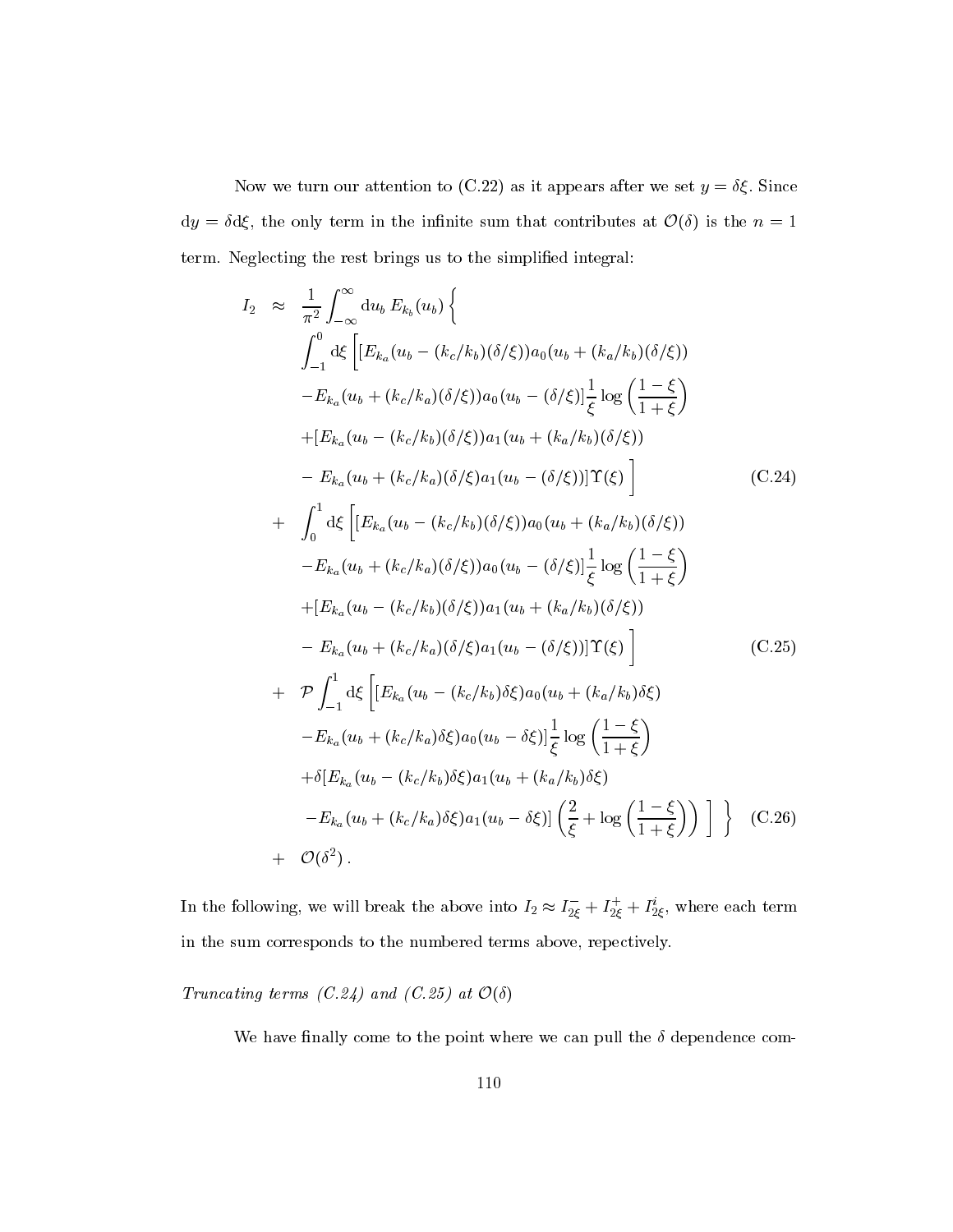pletely out of the integrands. We now consider terms (C.24) and (C.25).

The first thing to notice is that both the log and the function  $\Upsilon$  are singular at  $\xi = \pm 1$  in (C.24) and (C.25) respectively. (Also, we should here note that the integrability of  $\frac{1}{\ell^2}$  ( $\zeta$ ) follows from (C.23), as can be seen by multiplying through by  $|\xi|$ .) Thus, the  $\xi$  integrals will be dominated by the values of the unknowns near  $\xi = \pm 1$ . So, we expand the factors of  $(1/\xi) \log(\frac{1-\xi}{1+\xi})$  and  $\Upsilon(\xi)$  around  $\xi = \pm 1$ , keeping terms to  $\mathcal{O}(\delta)$ . This expansion is more complicated than usual: since  $\xi$  appears in the denominator of the arguments, every order of  $\xi$  derivative contributes to  $\mathcal{O}(\delta)$ . To see this, we start with the first derivative:

$$
\frac{\partial}{\partial \xi} \left[ E_{k_a}(u_b - (k_c/k_b)(\delta/\xi)) a_i(u_b + (k_a/k_b)(\delta/\xi)) \right.\n- E_{k_a}(u_b + (k_c/k_a)(\delta/\xi)) a_i(u_b - (\delta/\xi)] =\n\delta \frac{1}{\xi^2} \left[ \frac{k_c}{k_b} \frac{\partial E_{k_a}}{\partial u_b}(u_b - (k_c/k_b)(\delta/\xi)) a_i(u_b + (k_a/k_b)(\delta/\xi)) \right.\n- \frac{k_a}{k_b} E_{k_a}(u_b - (k_c/k_b)(\delta/\xi)) \frac{\partial a_i}{\partial u_b}(u_b + (k_a/k_b)(\delta/\xi)) \n+ \frac{k_c}{k_a} \frac{\partial E_{k_a}}{\partial u_b}(u_b + (k_c/k_a)(\delta/\xi)) a_i(u_b - (\delta/\xi)) \n- E_{k_a}(u_b + (k_c/k_a)(\delta/\xi)) \frac{\partial a_i}{\partial u_b}(u_b - (\delta/\xi)) \right]\n+ \mathcal{O}(\delta^2), \qquad (C.27)
$$

where  $i = 0, 1$ .

A fact that is apparent from  $(C.27)$  is that the higher order  $\xi$  derivatives are also  $\mathcal{O}(\delta)$ . Fortunately, though, only the factor  $1/\xi^2$  contributes at  $\mathcal{O}(\delta)$  to these higher derivatives. Thus we can easily calculate the nth  $\xi$  derivative to be

$$
\frac{\partial^n}{\partial \xi^n} [E_{k_a}(u_b - (k_c/k_b)(\delta/\xi))a_i(u_b + (k_a/k_b)(\delta/\xi))
$$
  
-
$$
-E_{k_a}(u_b + (k_c/k_a)(\delta/\xi))a_i(u_b - (\delta/\xi)] =
$$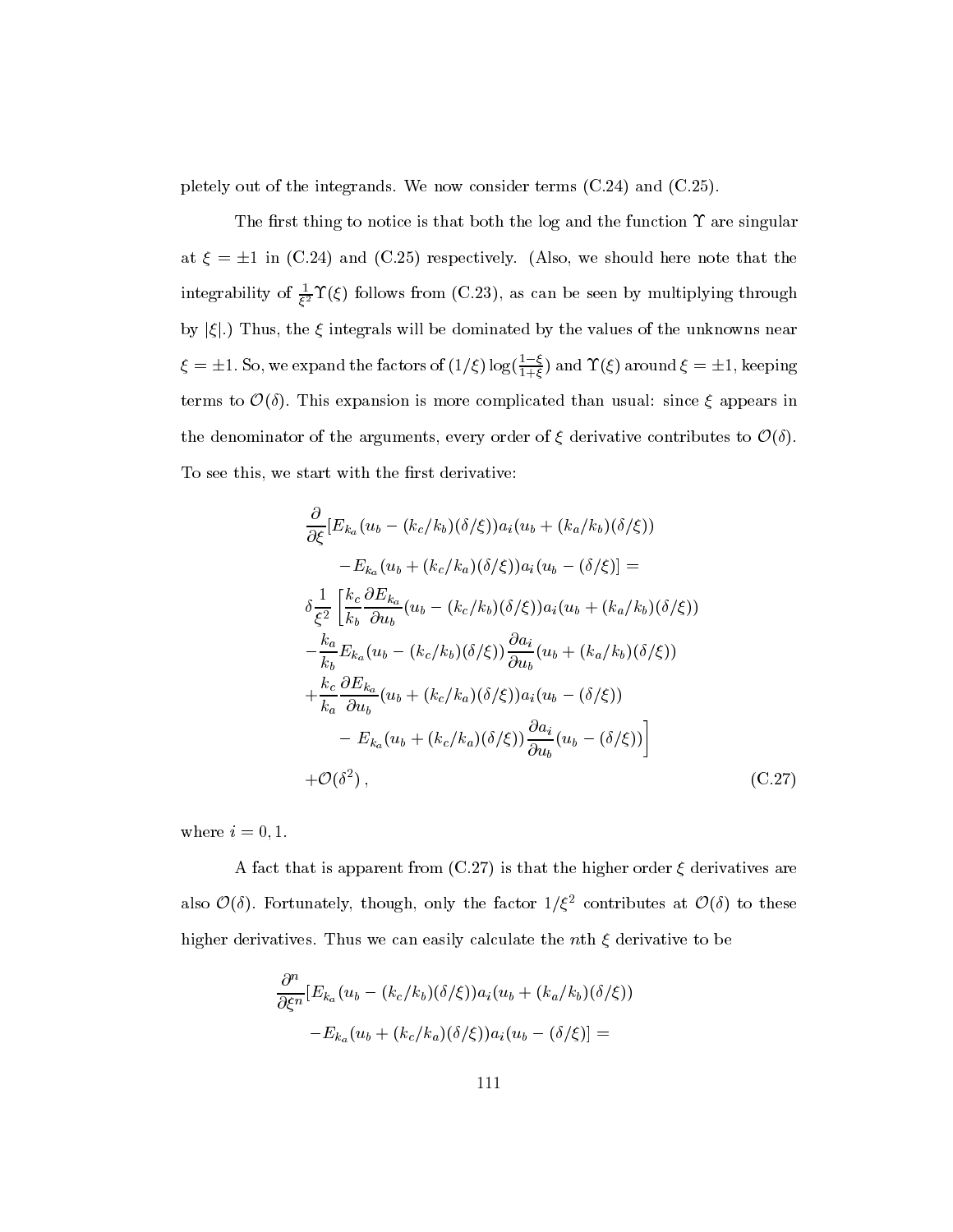$$
\delta \frac{(-1)^{n+1}n!}{\xi^{n+1}} \left[ \frac{k_c}{k_b} \frac{\partial E_{k_a}}{\partial u_b} (u_b - (k_c/k_b)(\delta/\xi)) a_i (u_b + (k_a/k_b)(\delta/\xi)) - \frac{k_a}{k_b} E_{k_a} (u_b - (k_c/k_b)(\delta/\xi)) \frac{\partial a_i}{\partial u_b} (u_b + (k_a/k_b)(\delta/\xi)) + \frac{k_c}{k_a} \frac{\partial E_{k_a}}{\partial u_b} (u_b + (k_c/k_a)(\delta/\xi)) a_i (u_b - (\delta/\xi)) - E_{k_a} (u_b + (k_c/k_a)(\delta/\xi)) \frac{\partial a_i}{\partial u_b} (u_b - (\delta/\xi)) \right]
$$
  
+  $\mathcal{O}(\delta^2)$ , (C.28)

where again,  $i=0,1.$ 

From (C.28), we can write (C.24), denoted  $I_{2\xi}$ , and (C.25), denoted  $I_{2\xi}$ , in Taylor series about  $\xi = -1, +1$  respectively. We first need to evaluate (C.28) at  $\xi = \pm 1:$ 

$$
\frac{\partial^n}{\partial \xi^n} [E_{k_a}(u_b - (k_c/k_b)(\delta/\xi))a_i(u_b + (k_a/k_b)(\delta/\xi))
$$
\n
$$
-E_{k_a}(u_b + (k_c/k_a)(\delta/\xi))a_i(u_b - (\delta/\xi)]\Big|_{\xi=\pm 1} =
$$
\n
$$
\delta \frac{(-1)^{n+1}n!}{(\pm 1)^{n+1}} \Big[ \frac{k_c}{k_b} \frac{\partial E_{k_a}}{\partial u_b}(u_b \mp (k_c/k_b)\delta)a_i(u_b \pm (k_a/k_b)\delta)
$$
\n
$$
- \frac{k_a}{k_b} E_{k_a}(u_b \mp (k_c/k_b)\delta) \frac{\partial a_i}{\partial u_b}(u_b \pm (k_a/k_b)\delta)
$$
\n
$$
+ \frac{k_c}{k_a} \frac{\partial E_{k_a}}{\partial u_b}(u_b \pm (k_c/k_a)\delta)a_i(u_b \mp \delta) - E_{k_a}(u_b \pm (k_c/k_a)\delta) \frac{\partial a_i}{\partial u_b}(u_b \mp \delta)
$$
\n
$$
+ \mathcal{O}(\delta^2).
$$
\n(C.29)

Notice, however, that the arguments of the unknowns still contain  $\delta$ , and so can be further expanded in  $\delta$ . But since the derivatives are all of order  $\delta$ , we need only keep the leading term of this further expansion. And so,

$$
\frac{\partial^n}{\partial \xi^n} [E_{k_a}(u_b - (k_c/k_b)(\delta/\xi))a_i(u_b + (k_a/k_b)(\delta/\xi))
$$
  

$$
-E_{k_a}(u_b + (k_c/k_a)(\delta/\xi))a_i(u_b - (\delta/\xi)]\Big|_{\xi=\pm 1} =
$$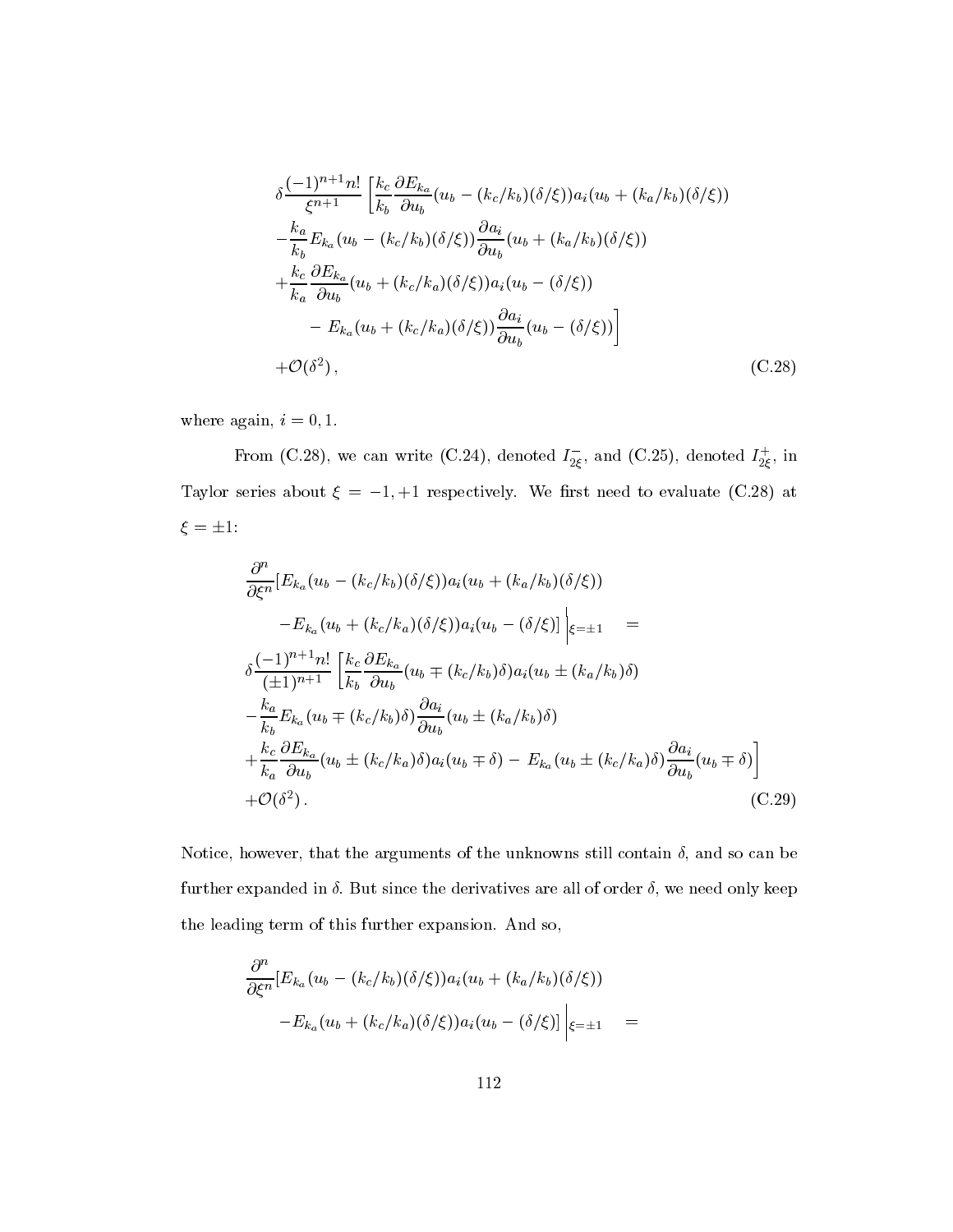$$
\delta \frac{(-1)^{n+1}n!}{(\pm 1)^{n+1}} \left[ \left( \frac{k_c}{k_b} + \frac{k_c}{k_a} \right) \frac{\partial E_{k_a}}{\partial u_b} (u_b) a_i(u_b) - \left( \frac{k_a}{k_b} + 1 \right) E_{k_a}(u_b) \frac{\partial a_i}{\partial u_b} (u_b) \right] + \mathcal{O}(\delta^2). \tag{C.30}
$$

To complete our expansion, we still need the zeroth-order term in the  $\xi$  series evaluated at  $\xi = \pm 1$ . This is simply

$$
E_{k_a}(u_b \mp (k_c/k_b)\delta)a_i(u_b \pm (k_a/k_b)\delta) - E_{k_a}(u_b \pm (k_c/k_a)\delta)a_i(u_b \mp \delta) =
$$
  

$$
\mp \delta \left[ \left( \frac{k_c}{k_b} + \frac{k_c}{k_a} \right) \frac{\partial E_{k_a}}{\partial u_b}(u_b) a_i(u_b) - \left( \frac{k_a}{k_b} + 1 \right) E_{k_a}(u_b) \frac{\partial a_i}{\partial u_b}(u_b) \right].
$$
  

$$
+ \mathcal{O}(\delta^2) \tag{C.31}
$$

One thing we immediately notice is that the  $\xi$  Taylor series are  $\mathcal{O}(\delta)$ . Since the coefficients of  $\Upsilon$  in (C.24) and (C.25), are already  $\mathcal{O}(\delta)$ , these terms only contribute to  $\mathcal{O}(\delta^2)$ . Hence, the sum of (C.24) and (C.25) is just

$$
I_{2\xi}^{-} + I_{2\xi}^{+} = \frac{\delta}{\pi^{2}} \int_{-\infty}^{\infty} du_{b} E_{k_{b}}(u_{b})
$$
  
\n
$$
\times \left[ \left( \frac{k_{c}}{k_{b}} + \frac{k_{c}}{k_{a}} \right) \frac{\partial E_{k_{a}}}{\partial u_{b}}(u_{b}) a_{0}(u_{b}) - \left( \frac{k_{a}}{k_{b}} + 1 \right) E_{k_{a}}(u_{b}) \frac{\partial a_{0}}{\partial u_{b}}(u_{b}) \right]
$$
  
\n
$$
\times \sum_{n=0}^{\infty} \left\{ \int_{-1}^{0} d\xi \frac{(\xi + 1)^{n}}{\xi} \log \left( \frac{1 - \xi}{1 + \xi} \right) \right\} \qquad (C.32)
$$
  
\n
$$
+ \int_{0}^{1} d\xi (-1)^{n+1} \frac{(\xi - 1)^{n}}{\xi} \log \left( \frac{1 - \xi}{1 + \xi} \right) \right\} \qquad (C.33)
$$
  
\n
$$
+ \mathcal{O}(\delta^{2}).
$$

But making the change of variable  $\xi \to -\xi$  in either (C.32) or (C.33) shows that the integrals cancel. Therefore,  $I_{2\xi}^- + I_{2\xi}^+ = \mathcal{O}(\delta^2)$ .

Truncating term (C.26) at  $\mathcal{O}(\delta)$ 

Since the arguments of the unknowns in (C.20), denoted  $I_{2\xi}$ , do not contain  $\xi$  in denominators, we may expand the unknowns in a Taylor series about  $\xi = 0$ .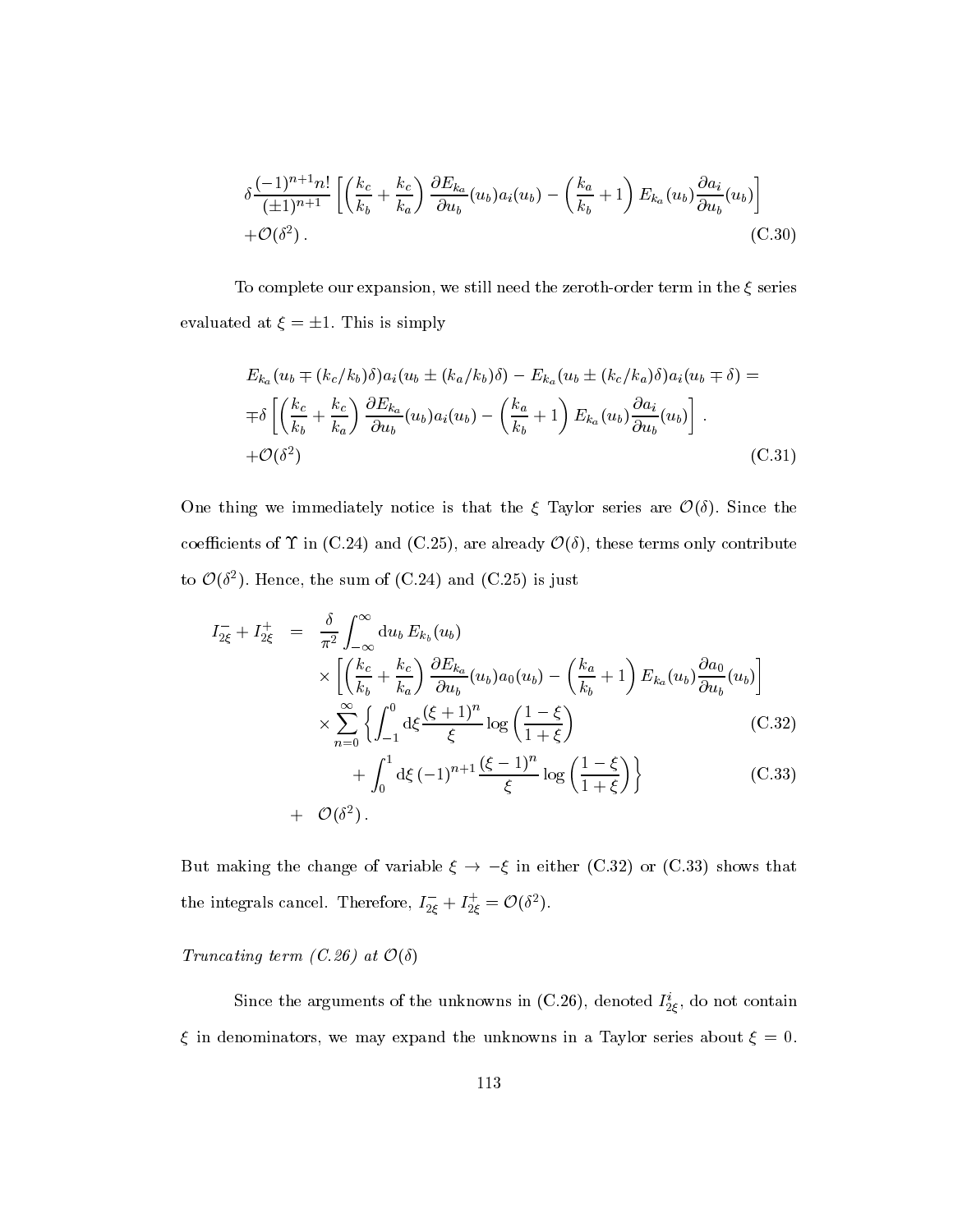Clearly, the zeroth-order terms in this expansion cancel, leaving

$$
I_{2\xi}^{i} = \frac{\delta}{\pi^{2}} \int_{-\infty}^{\infty} du_{b} E_{k_{b}}(u_{b})
$$
  
 
$$
\times (-1) \left[ \left( \frac{k_{c}}{k_{b}} + \frac{k_{c}}{k_{a}} \right) \frac{\partial E_{k_{a}}}{\partial u_{b}}(u_{b}) a_{0}(u_{b}) - \left( \frac{k_{a}}{k_{b}} + 1 \right) E_{k_{a}}(u_{b}) \frac{\partial a_{0}}{\partial u_{b}}(u_{b}) \right]
$$
  
 
$$
\times \int_{-1}^{1} d\xi \log \left( \frac{1 - \xi}{1 + \xi} \right)
$$
  
+  $\mathcal{O}(\delta^{2}).$  (C.34)

But the integrand of the  $\xi$  integral is odd, and therefore the integral vanishes. Thus,  $I_{2\xi}^i$  is also  $\mathcal{O}(\delta^2)$ . And hence  $I_2 \approx I_{2\xi}^- + I_{2\xi}^+ + I_{2\xi}^i = \mathcal{O}(\delta^2)$ .

In summary, we have shown that after averaging, term (4.57) contributes only at  $\mathcal{O}(\delta^2)$ .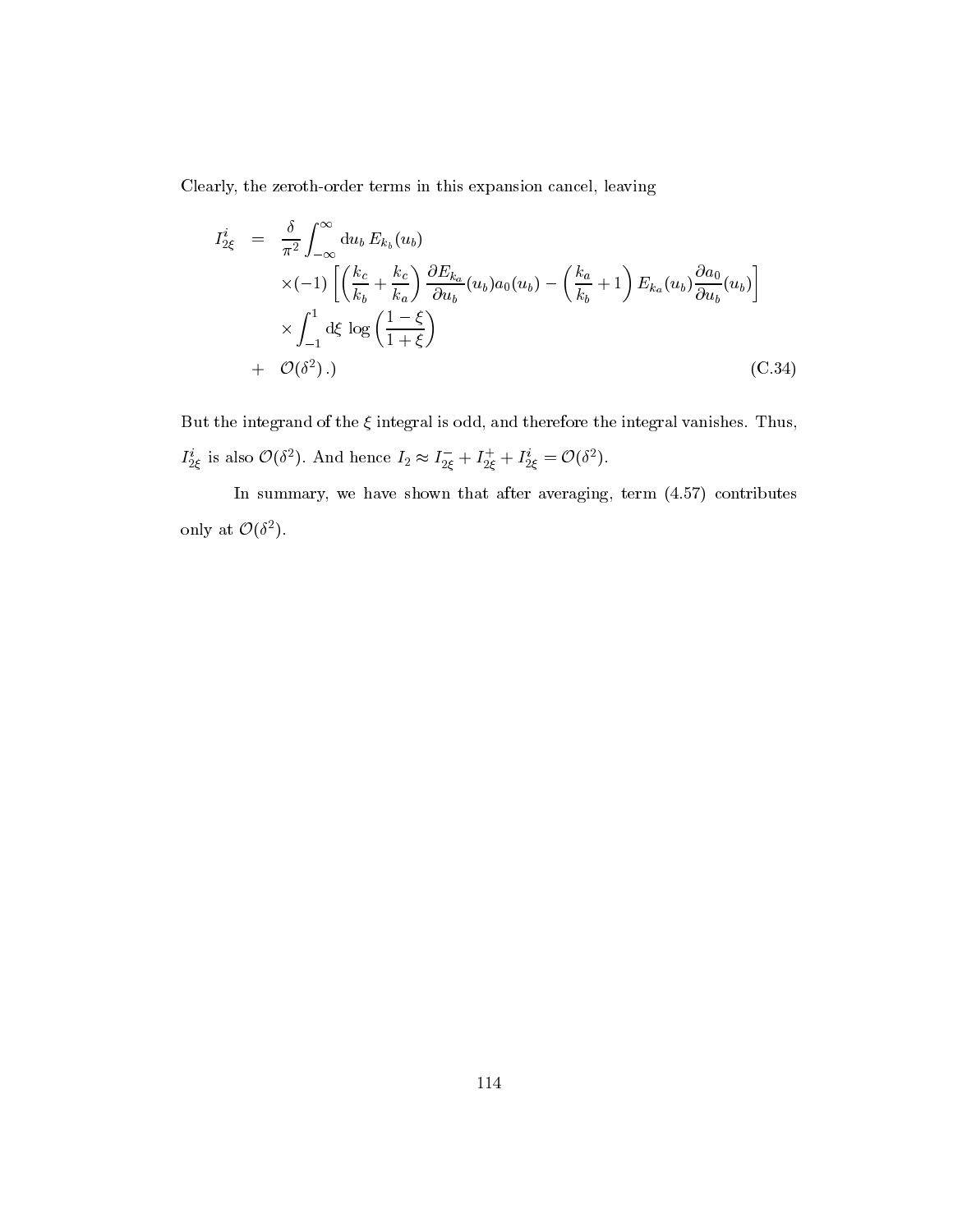## Bibliography

- [1] P.J. Morrison, "Hamiltonian Description of the Ideal Fluid," Rev. Mod. Phys. 70, 467 (1998).
- [2] P.J. Morrison and J.M. Greene, "Noncanonical Hamiltonian Density Formulation of Hydrodynamics and Ideal Magnetohydrodynamics," Phys. Rev. Lett. 45, 790 (1980).
- [3] P.J. Morrison, \The Maxwell-Vlasov Equations as a Continuous Hamiltonian System," Phys. Lett. 80A, 383 (1980).
- [4] A. Weinstein and P.J. Morrison, "Comments on: The Maxwell-Vlasov Equations as a Continuous Hamiltonian System," Phys. Lett. 80A, 235 (1981).
- [5] J.E. Marsden and A. Weinstein, \The Hamiltonian Structure of the Maxwell-Vlasov Equations," Physica D 4, 394 (1982).
- [6] I. Bialynicki-Birula, J.C. Hubbard, and L. A. Turski, "Gauge-Independent Canonical Formulation of Relativistic Plasma Theory," Physica A 128, 509 (1984).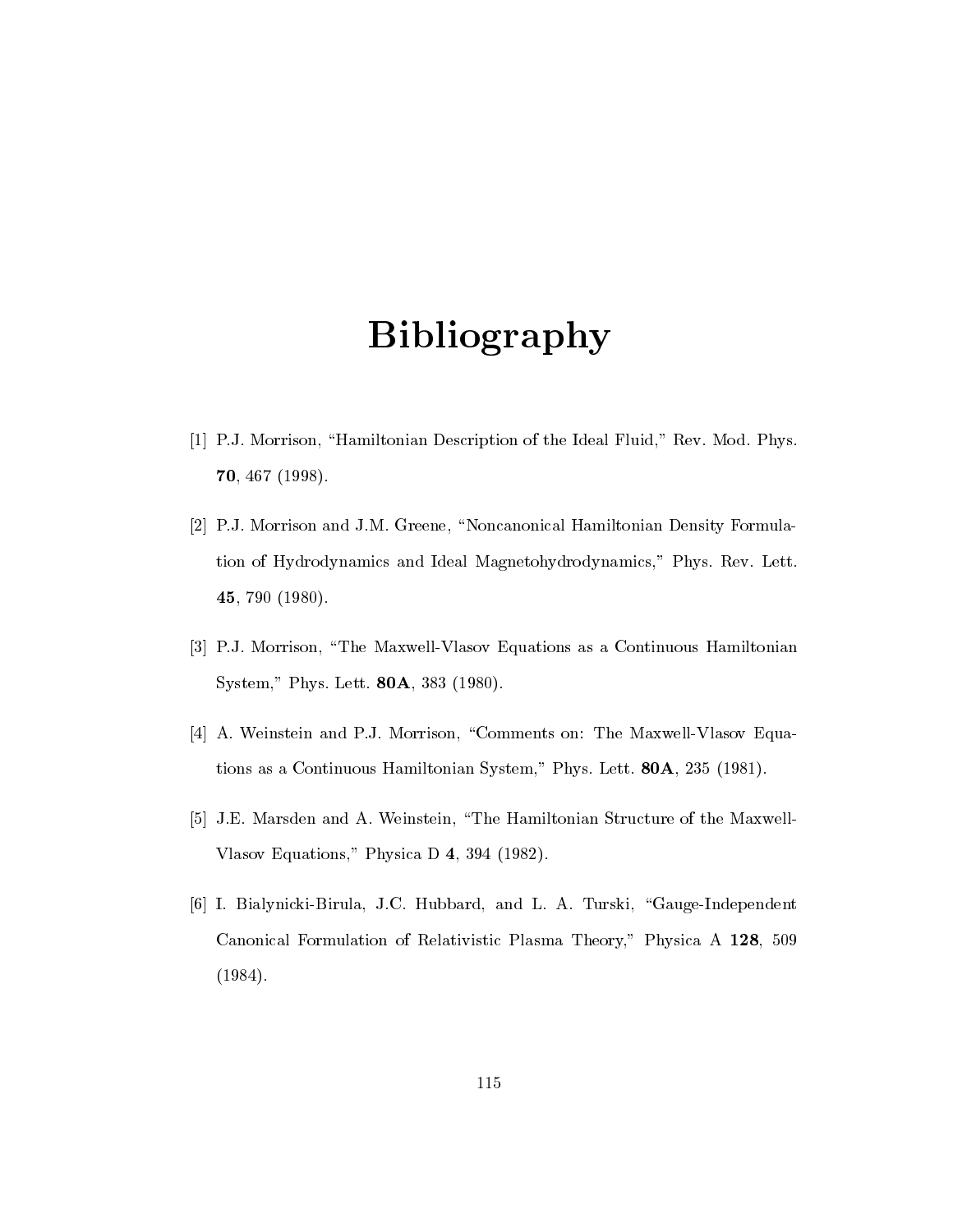- [7] E.C.G. Sudarshan and N. Mukunda, Classical Dynamics: A Modern Perspective (John Wiley & Sons, New York, 1974).
- [8] L.D. Landau, "On the Vibrations of the Electric Plasma," J. Phys. (USSR), 10, 25 (1946).
- [9] D.D. Rytuov, "Landau Damping: Half a Century with the Great Discovery," Plasma Phys. Control. Fusion 41, A1 (1999).
- [10] N.G. Van Kampen, "On the Theory of Stationary Waves in Plasmas," Physica 21, 949 (1955).
- [11] N.G. Van Kampen and B.U. Felderhof, Theoretical Methods in Plasma Physics (North-Holland, Amsterdam, 1967).
- [12] K.M. Case, "Plasma Oscillations," Annals of Physics 7, 349 (1959).
- [13] P.J. Morrison and D. Pfirsch, "Dielectric Energy Versus Plasma Energy, and Hamiltonian Action-Angle Variables for the Vlasov Equation," Phys. Fluids B 4, 3038 (1992).
- [14] P.J. Morrison and B.A. Shadwick, "Canonization and Diagonalization of an Innite Dimensional Noncanonical Hamiltonian System: Linear Vlasov Theory," Acta Physica Polonica A 85, 759 (1994).
- [15] B.A. Shadwick, "On the Hamiltonian Structure of the Linearized Maxwell-Vlasov System," PhD Dissertation, (University of Texas at Austin, 1995).
- [16] R.C. Davidson, Methods in Nonlinear Plasma Theory (Academic Press, New York, 1972).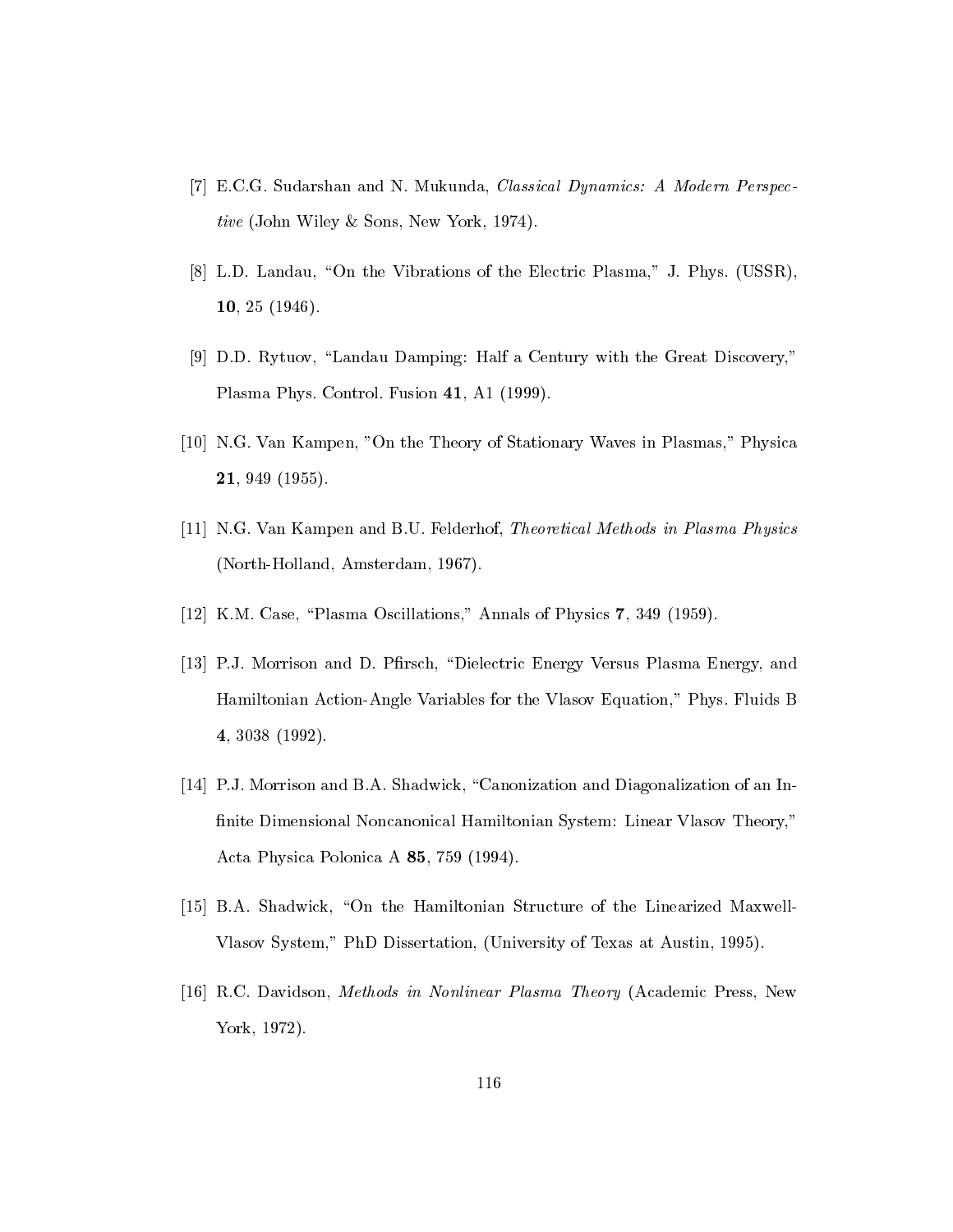- [17] A. Hasegawa, *Plasma Instabilities and Nonlinear Effects* (Springer-Verlag, New York, 1975).
- [18] I.B. Bernstein, J.M. Greene, and M.D. Kruskal, "Exact Nonlinear Plasma Oscillations," Phys. Rev. 108, 546 (1957).
- [19] U.A. Romanov and G. Filippov, \The Interaction of Fast Electron Beams With Longitudinal Plasma Waves," Soviet Phys. JETP English Transl. 13, 87 (1961).
- [20] A.A. Vedenov, E.P. Velikhov, and R.Z. Sagdeev, \Nonlinear Oscillations of a Rarefied Plasma," Nucl. Fusion 1, 82 (1961).
- [21] W.E. Drummond and D. Pines, \Nonlinear Stability of Plasma Oscillations," Nuclear Fusion Suppl. Pt. 3, 1049 (1962).
- [22] T.M. O'Neil, "Collisionless Damping of Nonlinear Plasma Oscillations," Phys. Fluids 8, 2255 (1965).
- [23] G. Brodin, "Nonlinear Landau Damping," Phys. Rev. Lett.  $78$ , 1263 (1997).
- [24] R.Z. Sagdeev and A.A. Galeev, Nonlinear Plasma Theory edited and revised by T.M. O'Neil and D.L. Book (W.A. Benjamin Inc, New York, 1969).
- [25] B. Coppi, M.N. Rosenbluth, and R.N. Sudan, "Nonlinear Interactions of Positive and Negative Energy Modes in Rarefied Plasmas (I)," Annals of Physics 55, 207 (1969).
- [26] M.N. Rosenbluth, B. Coppi, and R.N. Sudan, "Nonlinear Interactions of Positive and Negative Energy Modes in Rarefied Plasmas (II)," Annals of Physics 55, 248 (1969).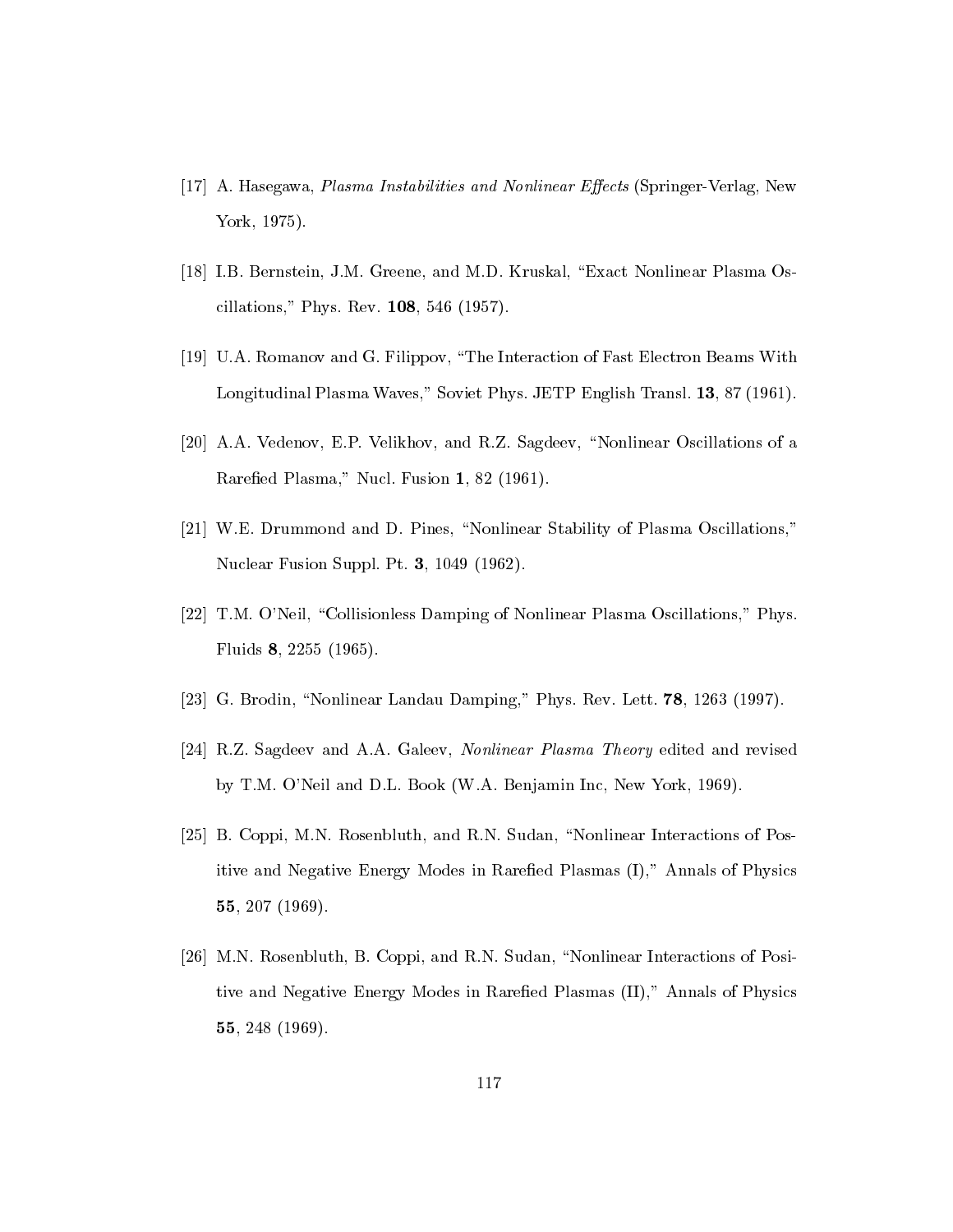- [27] J. Weiland and H. Wilhelmsson, Coherent Non-Linear Interaction of Waves in Plasmas (Pergamon Press, Oxford, 1977).
- [28] A.J.D. Lambert, R.W.B. Best, and F.W. Sluijter, "Van Kampen and Case Formalism Applied to Linear and Weakly Nonlinear Initial Value Problems in Unmagnetized Plasma," Beitr. Plasmaphys. 22, 101 (1981).
- [29] M. Trocheris, \Weakly Nonlinear Theory of Coherent Langmuir Waves: I. Wave Wave Interaction," J. Math Phys. 21, 932 (1980).
- [30] M. Trocheris, \Weakly Nonlinear Theory of Coherent Langmuir Waves: II. Wave Particle Interaction," J. Math Phys. 21, 941 (1980).
- [31] E.F. Jaeger and A.J. Lichtenberg, "Resonant Modification and Destruction of Adiabatic Invariants," Annals of Physics, 71, 319 (1972).
- [32] B.V. Chirikov, "A Universal Instability of Many-Dimensional Oscillator Systems," Physics Reports 52, 263 (1979).
- [33] Dynamical Systems III, Volume 3 of Encyclopedia of Mathematical Sciences edited by V.I. Arnol'd (Springer-Verlag, Berlin, 1988).
- [34] G.D. Birkhoff, *Dynamical Systems*, Volume IX of *American Mathematical So*ciety Colloquium Publications, (American Mathematical Society, New York, 1927).
- [35] F. Gustavson, "On Constructing Formal Integrals of a Hamiltonian System Near an Equilibrium Point," Astron. J. 71, 670 (1966).
- [36] J.-P. Eckmann, H. Epstein, and C.E. Wayne, \Normal Forms for Parabolic Partial Differential Equations," Ann. Inst. Henri Poincaré, 58, 287 (1993).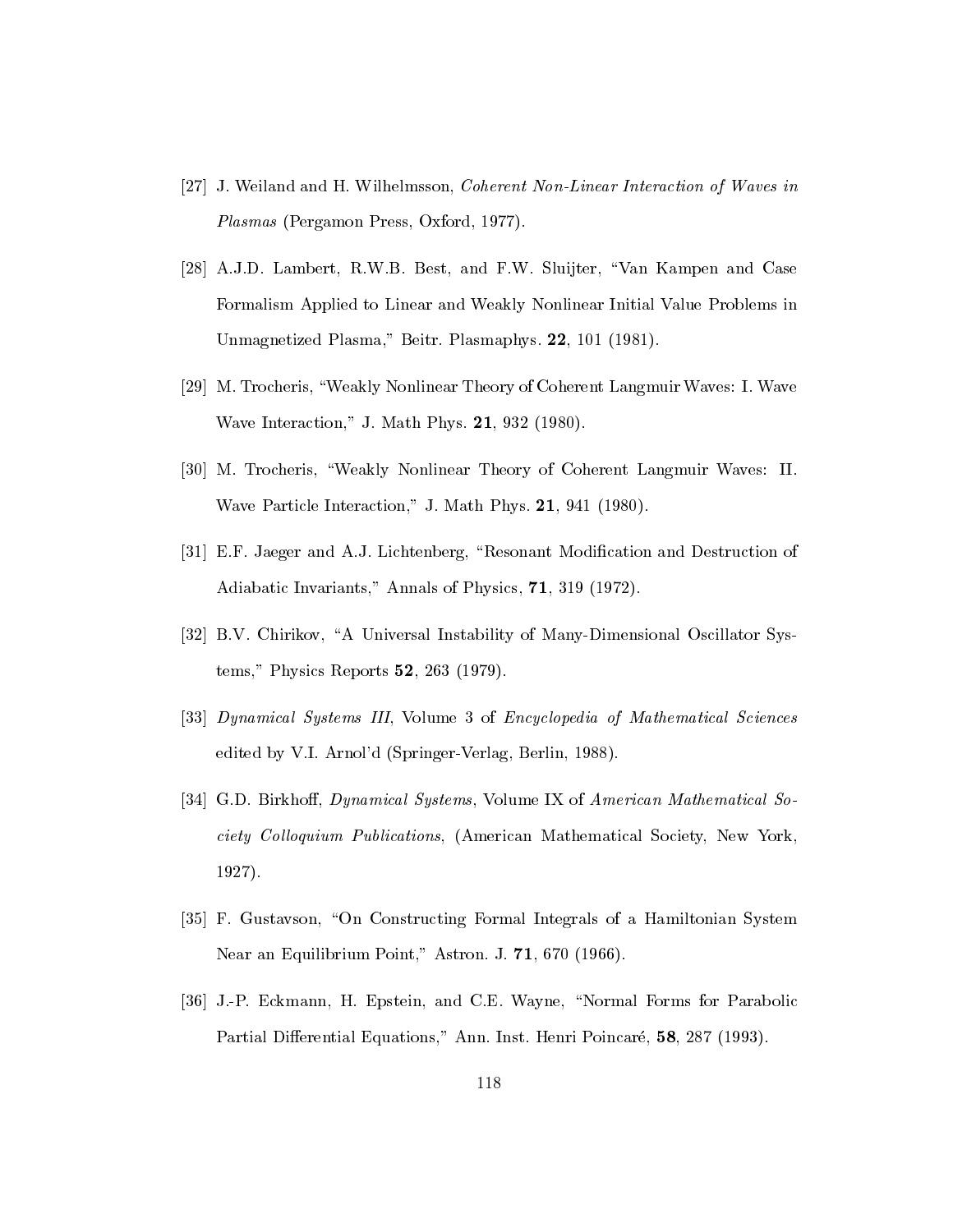- [37] R.D. Hazeltine and F.L. Waelbroeck, The Framework of Plasma Physics (Perseus Books, Reading, Massachusetts, 1998).
- [38] A. Lichnerowicz, "Les Varietes de Poisson et Leurs Algebres de Lie Associees," J. Diff. Geometry 12, 253 (1977).
- [39] R.G. Littlejohn, "Singular Poisson Tensors," in *Mathematical Methods in Hy*drodynamics and Integrability in Dynamical Systems, No. 88 in AIP Conference Proceedings, American Institute of Physics, edited by M. Tabor and Y.M. Treve (AIP, New York, 1982), p.47
- [40] S. Lie, Theorie der Transformationsgruppen, 2nd ed (B.G. Teubner, Leipzig, 1890).
- [41] A.A. Kirillov, \Unitary Representations Of Nilpotent Lie Groups," Russian Math Surveys 17 no. 4, 53 (1962).
- [42] B. Kostant, "Quantization and Unitary Representations; Part I: Prequantization," in Lectures in Modern Analysis and Applications III, no. 170 in Lecture Notes in Math, edited by C. Taam (Springer-Verlag, New York 1970).
- [43] M. Audin, Spinning Tops, (Cambridge University Press, Cambridge, 1996).
- [44] J. Vanneste and P.J. Morrison, \Weakly Nonlinear Dynamics of Hamiltonian Models," Unpublished Notes.
- [45] T.L. Boullion and P.L. Odell, Generalized Inverse Matrices (John Wiley & Sons, New York, 1971).
- [46] D.D. Holm, J.E. Marsden, T. Ratiu, and A. Weinstein, \Nonlinear Stability of Fluid and Plasma Equilibria," Physics Reports, 123, 1 (1985).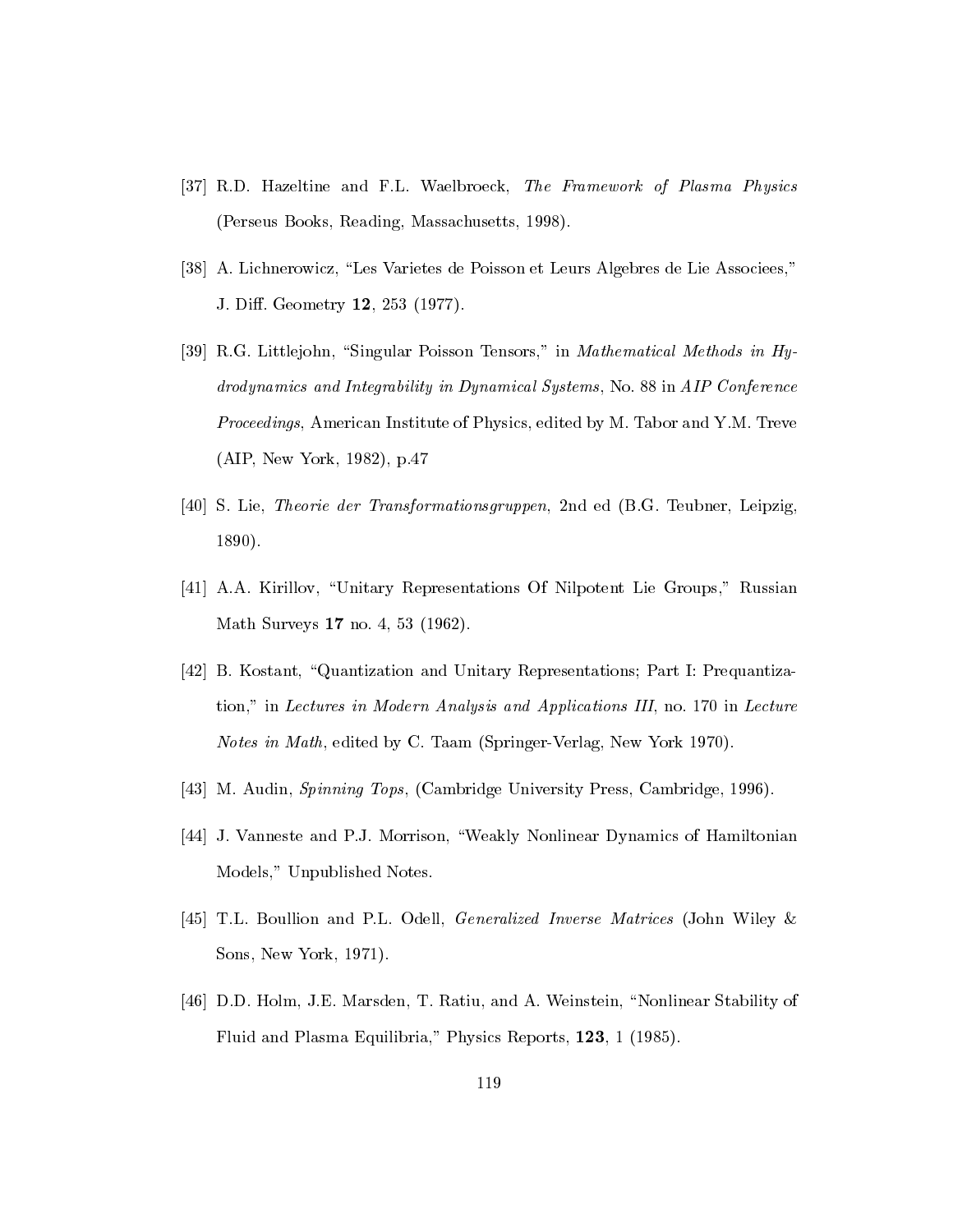- [47] M.D. Kruskal and C. Oberman, "On the Stability of Plasma in Static Equilibrium," Phys. Fluids 1, 275 (1958).
- [48] P.J. Morrison and D. Pfirsch, "The Free Energy of Maxwell-Vlasov Equilibria," Phys. Fluids B 2, 1105 (1990).
- [49] J.P. Holloway and J.J. Dorning, \Undamped Plasma Waves," Phys. Rev. A 44, 3856 (1981).
- [50] M. Buchanan and J.J. Dorning, "Superposition of Nonlinear Plasma Waves," Phys. Rev. Lett. 70, 3732 (1993).
- [51] B.A. Shadwick and P.J. Morrison, "On Neutral Plasma Oscillations," Phys. Lett. A 184, 227 (1994).
- [52] A.J. Lichtenberg and M.A. Lieberman, Regular and Chaotic Dynamics, 2nd Edition (Springer-Verlag, New York, 1991).
- [53] W. Horton and Y-H Ichikawa, Chaos and Structures in Nonlinear Plasmas (World Scientic, Singapore, 1996).
- [54] C.S. Kueny and P.J. Morrison, "Nonlinear Instability and Chaos in Plasma Wave-Wave Interactions. I. Introduction," Phys. Plasmas 2 1926 (1995).
- [55] T.M. Cherry, "Some Examples of Trajectories Defined by Differential Equations of a Generalized Dynamical Type," Trans. Cambridge Philos. Soc. 23, 199 (1925).
- [56] Handbook of Mathematical Functions with Formulas, Graphs and Mathematical Tables edited by M. Abramowitz and I.A. Stegun (Dover, New York, 1972).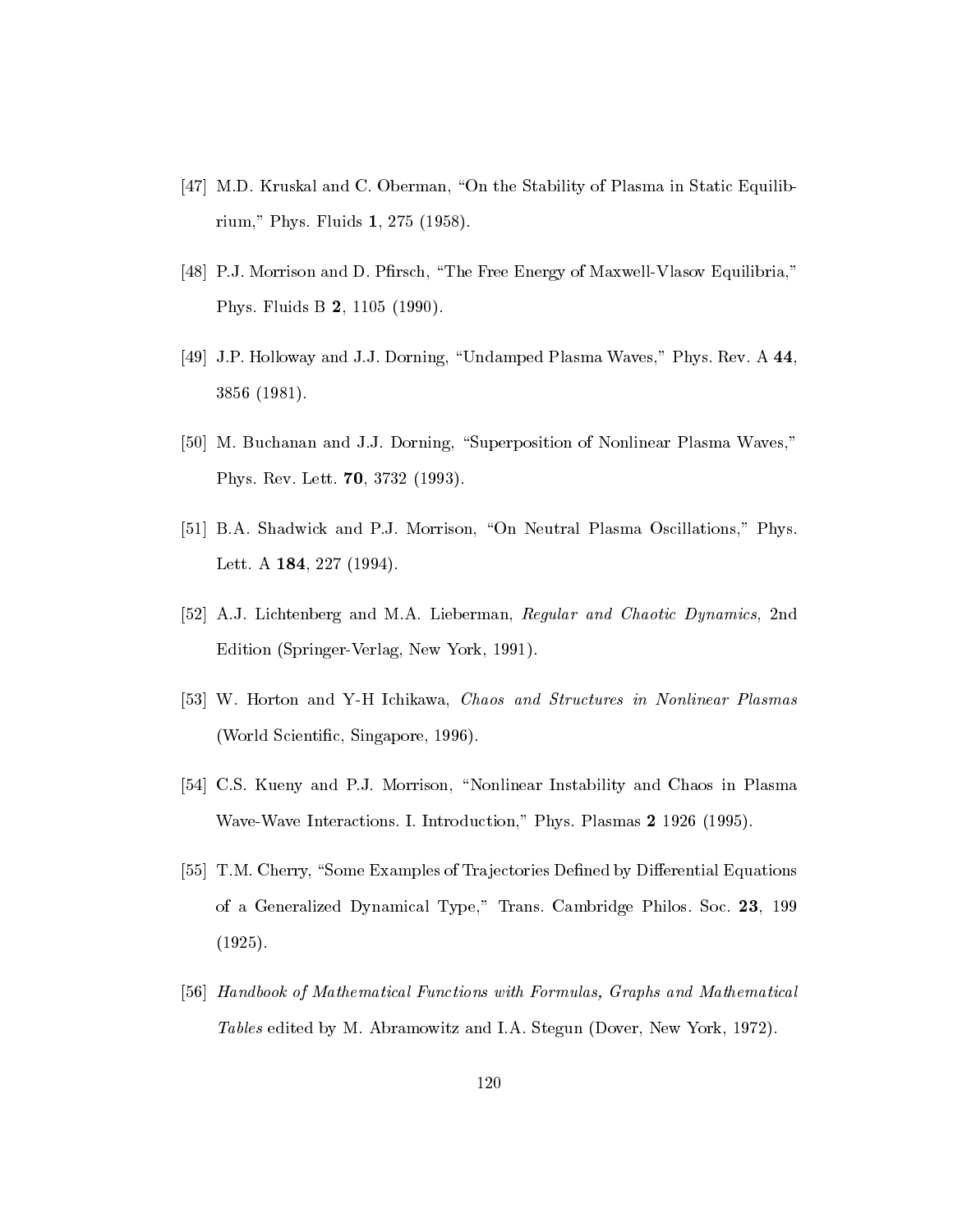- [57] V.I. Arnol'd, Mathematical Methods of Classical Mechanics 2nd Edition (Springer-Verlag, New York, 1989).
- [58] N.I. Muskhelishvili, Singular Integral Equations (Dover, New York, 1992).